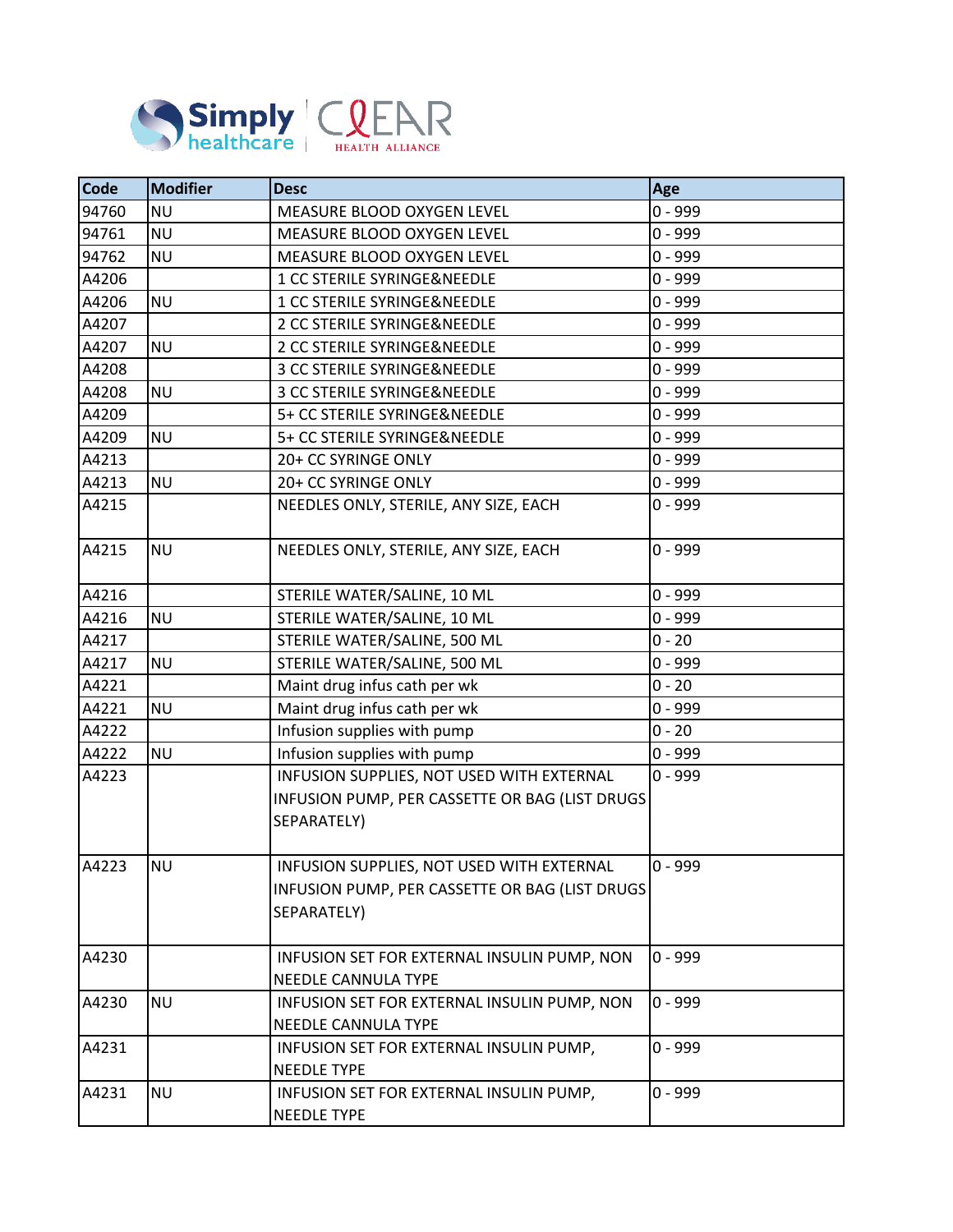| A4232 |           | SYRINGE WITH NEEDLE FOR EXTERNAL INSULIN<br>PUMP, STERILE, 3CC  | $0 - 999$ |
|-------|-----------|-----------------------------------------------------------------|-----------|
| A4232 | <b>NU</b> | SYRINGE WITH NEEDLE FOR EXTERNAL INSULIN                        | $0 - 999$ |
|       |           | PUMP, STERILE, 3CC                                              |           |
| A4244 |           | ALCOHOL OR PEROXIDE, PER PINT                                   | $0 - 999$ |
| A4244 | <b>NU</b> | ALCOHOL OR PEROXIDE, PER PINT                                   | $0 - 999$ |
| A4245 |           | ALCOHOL WIPES, PER BOX                                          | $0 - 999$ |
| A4245 | <b>NU</b> | ALCOHOL WIPES, PER BOX                                          | $0 - 999$ |
| A4246 |           | BETADINE OR PHISOHEX SOLUTION, PER PINT                         | $0 - 20$  |
| A4246 | <b>NU</b> | BETADINE OR PHISOHEX SOLUTION, PER PINT                         | $0 - 999$ |
| A4247 |           | BETADINE OR IODINE SWABS/WIPES, PER BOX                         | $0 - 999$ |
| A4247 | <b>NU</b> | BETADINE OR IODINE SWABS/WIPES, PER BOX                         | $0 - 999$ |
| A4250 |           | Urine Reagent Strips/Tablets                                    | $0 - 999$ |
| A4253 |           | <b>Blood Glucose/Reagent Strips</b>                             | $0 - 999$ |
| A4255 |           | PLATFORMS FOR HOME BLOOD GLUCOSE MONITOR, 0 - 20<br>50 PER BOX  |           |
| A4255 | <b>NU</b> | PLATFORMS FOR HOME BLOOD GLUCOSE MONITOR, 0 - 999<br>50 PER BOX |           |
| A4256 |           | NORMAL, LOW AND HIGH CALIBRATOR SOLUTION /<br><b>CHIPS</b>      | $ 0 - 20$ |
| A4256 | <b>NU</b> | NORMAL, LOW AND HIGH CALIBRATOR SOLUTION /<br><b>CHIPS</b>      | $0 - 999$ |
| A4258 |           | Lancet Device Each                                              | $0 - 999$ |
| A4259 |           | Lancets Per Box                                                 | $0 - 999$ |
| A4265 |           | PARAFFIN, PER POUND                                             | $0 - 20$  |
| A4265 | <b>NU</b> | PARAFFIN, PER POUND                                             | $0 - 999$ |
| A4280 |           | <b>Brst Prsths Adhsv Attchmnt</b>                               | $0 - 999$ |
| A4310 |           | Insert tray w/o bag/cath                                        | $0 - 20$  |
| A4310 | <b>NU</b> | Insert tray w/o bag/cath                                        | $0 - 999$ |
| A4311 |           | CATHETER W/O BAG 2-WAY LATEX                                    | $0 - 999$ |
| A4311 | <b>NU</b> | CATHETER W/O BAG 2-WAY LATEX                                    | $0 - 999$ |
| A4312 |           | CATH W/O BAG 2-WAY SILICONE                                     | $0 - 999$ |
| A4312 | <b>NU</b> | CATH W/O BAG 2-WAY SILICONE                                     | $0 - 999$ |
| A4313 |           | CATHETER W/BAG 3-WAY                                            | $0 - 999$ |
| A4313 | <b>NU</b> | CATHETER W/BAG 3-WAY                                            | $0 - 999$ |
| A4314 |           | CATH W/DRAINAGE 2-WAY LATEX                                     | $0 - 20$  |
| A4314 | <b>NU</b> | CATH W/DRAINAGE 2-WAY LATEX                                     | $0 - 999$ |
| A4315 |           | CATH W/DRAINAGE 2-WAY SILCNE                                    | $0 - 20$  |
| A4315 | <b>NU</b> | CATH W/DRAINAGE 2-WAY SILCNE                                    | $0 - 999$ |
| A4316 |           | CATH W/DRAINAGE 3-WAY                                           | $0 - 20$  |
| A4316 | <b>NU</b> | CATH W/DRAINAGE 3-WAY                                           | $0 - 999$ |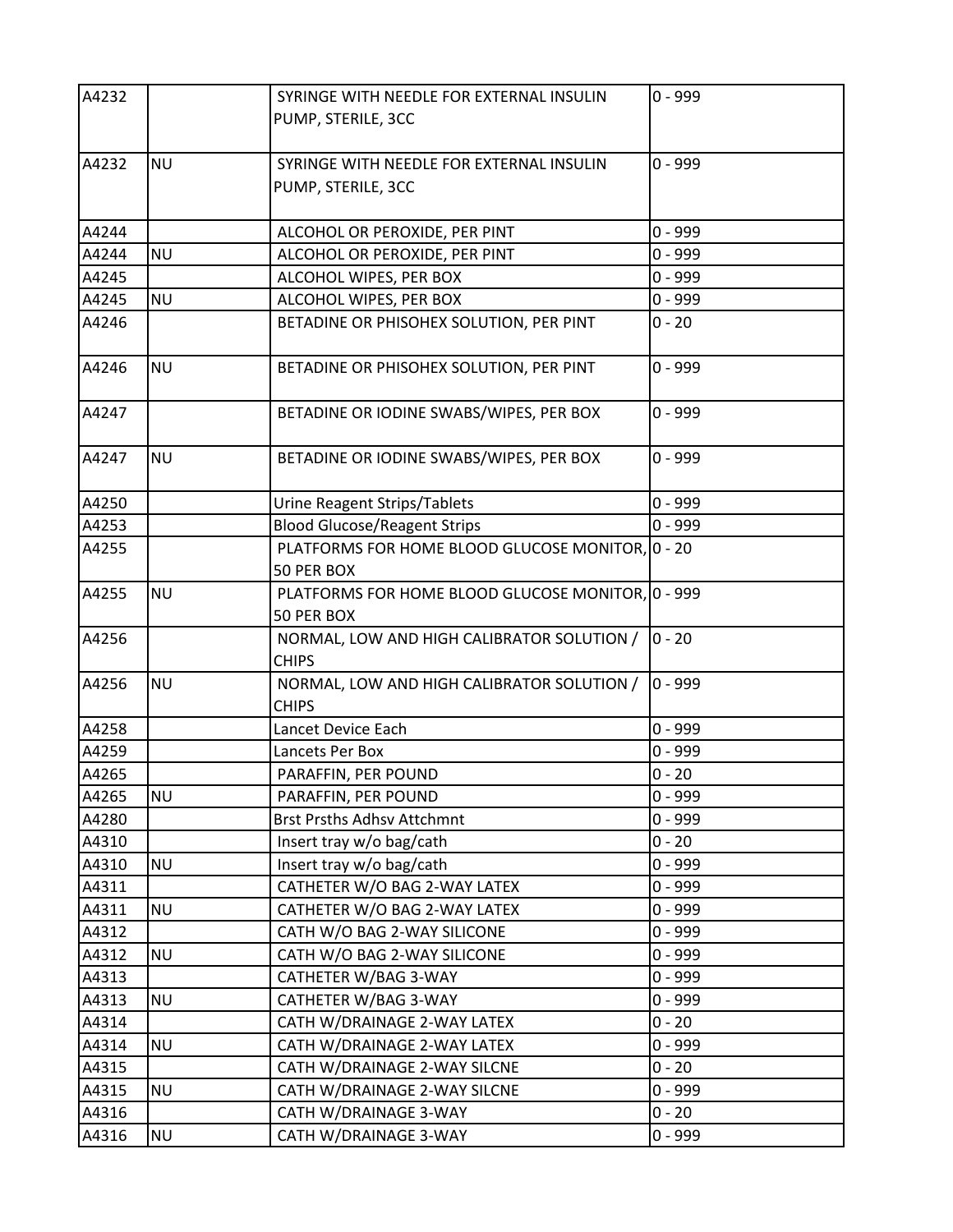| A4319 | <b>NU</b> | STERILE WATER IRRIG SOLUTION 1000 ML                | $0 - 999$ |
|-------|-----------|-----------------------------------------------------|-----------|
| A4320 |           | <b>IRRIGATION TRAY</b>                              | $0 - 20$  |
| A4320 | <b>NU</b> | <b>IRRIGATION TRAY</b>                              | $0 - 999$ |
| A4321 | <b>NU</b> | CATH THERAPEUTIC IRRIG AGENT                        | $0 - 999$ |
| A4322 |           | <b>IRRIGATION SYRINGE</b>                           | $0 - 20$  |
| A4322 | <b>NU</b> | <b>IRRIGATION SYRINGE</b>                           | $0 - 999$ |
| A4326 |           | MALE EXTERNAL CATHETER                              | $0 - 20$  |
| A4326 | <b>NU</b> | MALE EXTERNAL CATHETER                              | $0 - 999$ |
| A4327 |           | FEM URINARY COLLECT DEV CUP                         | $0 - 20$  |
| A4327 | <b>NU</b> | FEM URINARY COLLECT DEV CUP                         | $0 - 999$ |
| A4328 |           | FEM URINARY COLLECT POUCH                           | $0 - 20$  |
| A4328 | <b>NU</b> | FEM URINARY COLLECT POUCH                           | $0 - 999$ |
| A4330 |           | Perianal fecal collection pouch with adhesive, each | $0 - 20$  |
| A4330 | <b>NU</b> | Perianal fecal collection pouch with adhesive, each | $0 - 999$ |
| A4331 |           | <b>EXTENSION DRAINAGE TUBING</b>                    | $0 - 999$ |
| A4331 | <b>NU</b> | <b>EXTENSION DRAINAGE TUBING</b>                    | $0 - 999$ |
| A4332 |           | LUBE STERILE PACKET                                 | $0 - 999$ |
| A4332 | <b>NU</b> | LUBE STERILE PACKET                                 | $0 - 999$ |
| A4333 |           | URINARY CATH ANCHOR DEVICE                          | $0 - 999$ |
| A4333 | <b>NU</b> | URINARY CATH ANCHOR DEVICE                          | $0 - 999$ |
| A4334 | <b>NU</b> | URINARY CATH LEG STRAP                              | $0 - 999$ |
| A4335 | <b>NU</b> | <b>INCONTINENCE SUPPLY</b>                          | $0 - 999$ |
| A4336 | <b>NU</b> | <b>URETHRAL INSERT</b>                              | $0 - 999$ |
| A4338 |           | INDWELLING CATHETER LATEX                           | $0 - 20$  |
| A4338 | <b>NU</b> | INDWELLING CATHETER LATEX                           | $0 - 999$ |
| A4340 |           | INDWELLING CATHETER SPECIAL                         | $0 - 20$  |
| A4340 | <b>NU</b> | INDWELLING CATHETER SPECIAL                         | 0 - 999   |
| A4344 |           | CATH INDW FOLEY 2 WAY SILICN                        | $0 - 20$  |
| A4344 | <b>NU</b> | CATH INDW FOLEY 2 WAY SILICN                        | $0 - 999$ |
| A4346 |           | CATH INDW FOLEY 3 WAY                               | $0 - 20$  |
| A4346 | <b>NU</b> | CATH INDW FOLEY 3 WAY                               | $0 - 999$ |
| A4347 | <b>NU</b> | MENTOR URINARY DRAIN VALVE                          | $0 - 999$ |
| A4348 | <b>NU</b> | EXTERNAL CATHETER MALE 29MM                         | $0 - 999$ |
| A4349 |           | DISPOSABLE MALE EXTERNAL CAT                        | $0 - 999$ |
| A4349 | <b>NU</b> | DISPOSABLE MALE EXTERNAL CAT                        | $0 - 999$ |
| A4351 |           | STRAIGHT TIP URINE CATHETER                         | $0 - 999$ |
| A4351 | <b>NU</b> | STRAIGHT TIP URINE CATHETER                         | $0 - 999$ |
| A4352 |           | <b>COUDE TIP URINARY CATHETER</b>                   | $0 - 999$ |
| A4352 | <b>NU</b> | <b>COUDE TIP URINARY CATHETER</b>                   | $0 - 999$ |
| A4353 |           | INTERMITTENT URINARY CATH                           | $0 - 999$ |
| A4353 | <b>NU</b> | <b>INTERMITTENT URINARY CATH</b>                    | $0 - 999$ |
| A4354 |           | CATH INSERTION TRAY W/BAG                           | $0 - 20$  |
| A4354 | <b>NU</b> | CATH INSERTION TRAY W/BAG                           | $0 - 999$ |
| A4355 |           | <b>BLADDER IRRIGATION TUBING</b>                    | $0 - 20$  |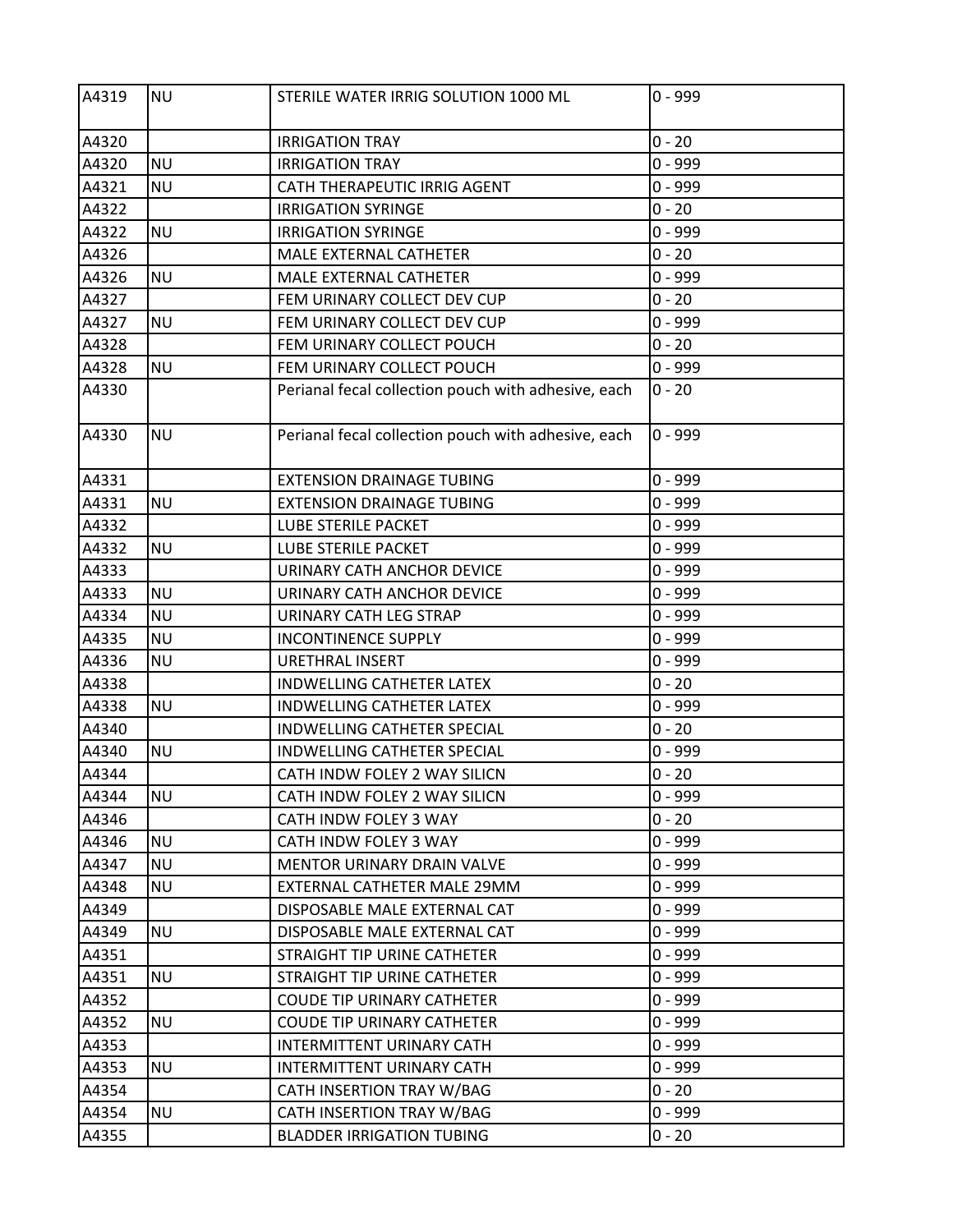| A4355 | <b>NU</b> | <b>BLADDER IRRIGATION TUBING</b> | $0 - 999$ |
|-------|-----------|----------------------------------|-----------|
| A4356 |           | EXT URETH CLMP OR COMPR DVC      | $0 - 20$  |
| A4356 | <b>NU</b> | EXT URETH CLMP OR COMPR DVC      | $0 - 999$ |
| A4357 |           | <b>BEDSIDE DRAINAGE BAG</b>      | $0 - 999$ |
| A4357 | <b>NU</b> | <b>BEDSIDE DRAINAGE BAG</b>      | $0 - 999$ |
| A4358 |           | URINARY LEG OR ABDOMEN BAG       | $0 - 999$ |
| A4358 | <b>NU</b> | URINARY LEG OR ABDOMEN BAG       | $0 - 999$ |
| A4360 | <b>NU</b> | DISPOSABLE EXT URETHRAL DEV      | $0 - 999$ |
| A4361 |           | <b>OSTOMY FACE PLATE</b>         | $0 - 999$ |
| A4361 | <b>NU</b> | <b>OSTOMY FACE PLATE</b>         | $0 - 999$ |
| A4362 |           | <b>SOLID SKIN BARRIER</b>        | $0 - 999$ |
| A4362 | <b>NU</b> | <b>SOLID SKIN BARRIER</b>        | $0 - 999$ |
| A4363 |           | OSTOMY CLAMP, REPLACEMENT        | $0 - 999$ |
| A4363 | <b>NU</b> | OSTOMY CLAMP, REPLACEMENT        | $0 - 999$ |
| A4364 |           | ADHESIVE, LIQUID OR EQUAL        | $0 - 999$ |
| A4364 | <b>NU</b> | ADHESIVE, LIQUID OR EQUAL        | $0 - 999$ |
| A4365 | <b>NU</b> | <b>ADHESIVE REMOVER</b>          | $0 - 999$ |
| A4366 | ΝU        | <b>OSTOMY VENT</b>               | $0 - 999$ |
| A4367 |           | <b>OSTOMY BELT</b>               | $0 - 999$ |
| A4367 | <b>NU</b> | <b>OSTOMY BELT</b>               | $0 - 999$ |
| A4368 |           | <b>OSTOMY FILTER</b>             | $0 - 999$ |
| A4368 | <b>NU</b> | <b>OSTOMY FILTER</b>             | $0 - 999$ |
| A4369 |           | SKIN BARRIER LIQUID PER OZ       | $0 - 999$ |
| A4369 | <b>NU</b> | SKIN BARRIER LIQUID PER OZ       | $0 - 999$ |
| A4371 |           | SKIN BARRIER POWDER PER OZ       | $0 - 999$ |
| A4371 | <b>NU</b> | SKIN BARRIER POWDER PER OZ       | $0 - 999$ |
| A4372 |           | SKIN BARRIER SOLID 4X4 EQUIV     | $0 - 999$ |
| A4372 | <b>NU</b> | SKIN BARRIER SOLID 4X4 EQUIV     | $0 - 999$ |
| A4373 |           | SKIN BARRIER WITH FLANGE         | $0 - 999$ |
| A4373 | <b>NU</b> | SKIN BARRIER WITH FLANGE         | $0 - 999$ |
| A4375 |           | DRAINABLE PLASTIC PCH W FCPL     | $0 - 999$ |
| A4375 | <b>NU</b> | DRAINABLE PLASTIC PCH W FCPL     | $0 - 999$ |
| A4376 |           | DRAINABLE RUBBER PCH W FCPLT     | $0 - 999$ |
| A4376 | <b>NU</b> | DRAINABLE RUBBER PCH W FCPLT     | $0 - 999$ |
| A4377 |           | DRAINABLE PLSTIC PCH W/O FP      | $0 - 999$ |
| A4377 | <b>NU</b> | DRAINABLE PLSTIC PCH W/O FP      | $0 - 999$ |
| A4378 |           | DRAINABLE RUBBER PCH W/O FP      | $0 - 999$ |
| A4378 | <b>NU</b> | DRAINABLE RUBBER PCH W/O FP      | $0 - 999$ |
| A4379 |           | URINARY PLASTIC POUCH W FCPL     | $0 - 999$ |
| A4379 | <b>NU</b> | URINARY PLASTIC POUCH W FCPL     | $0 - 999$ |
| A4380 |           | URINARY RUBBER POUCH W FCPLT     | $0 - 999$ |
| A4380 | <b>NU</b> | URINARY RUBBER POUCH W FCPLT     | $0 - 999$ |
| A4381 |           | URINARY PLASTIC POUCH W/O FP     | $0 - 999$ |
| A4381 | <b>NU</b> | URINARY PLASTIC POUCH W/O FP     | $0 - 999$ |
| A4382 |           | URINARY HVY PLSTC PCH W/O FP     | $0 - 999$ |
| A4382 | <b>NU</b> | URINARY HVY PLSTC PCH W/O FP     | $0 - 999$ |
| A4383 |           | URINARY RUBBER POUCH W/O FP      | $0 - 999$ |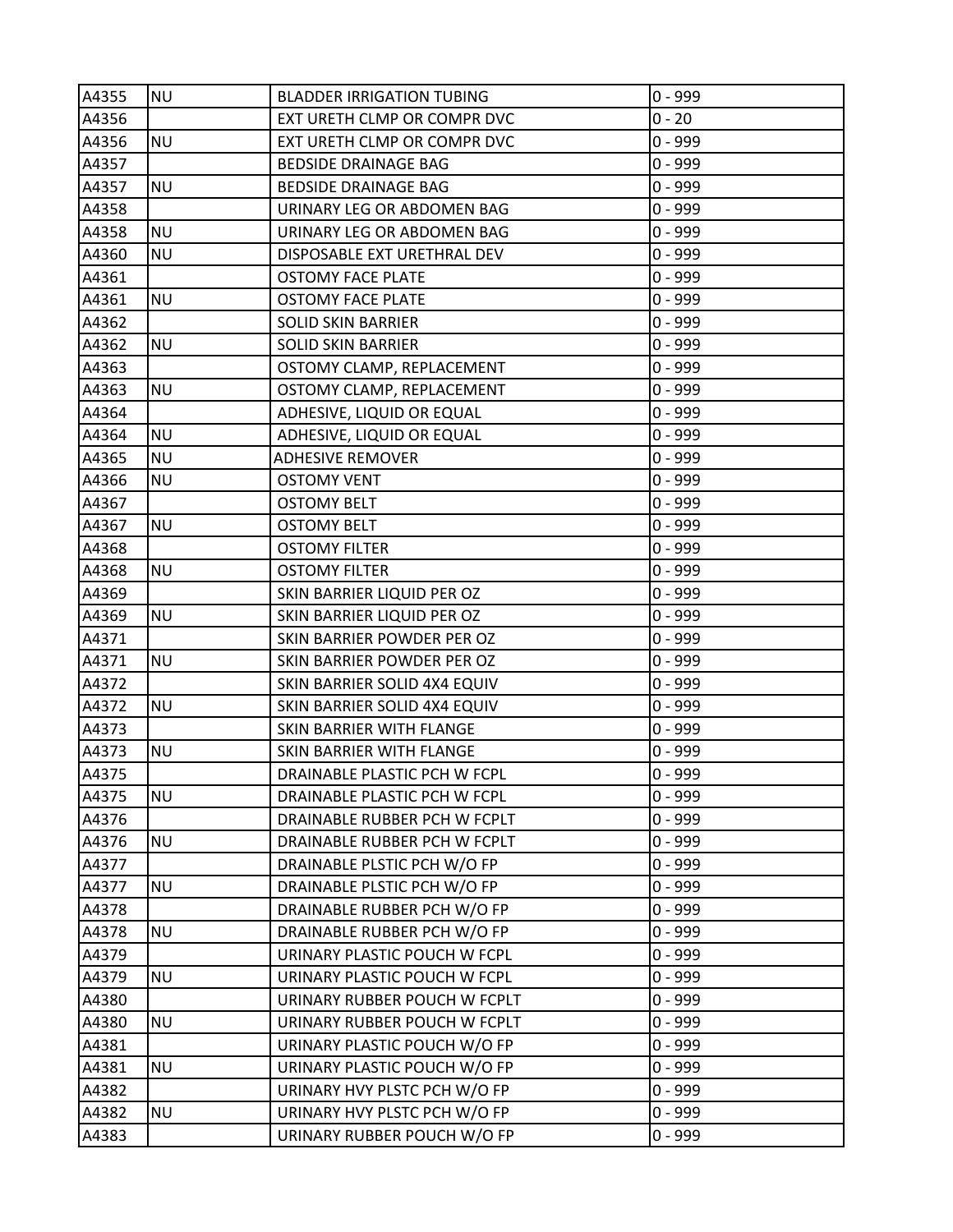| A4383 | <b>NU</b> | URINARY RUBBER POUCH W/O FP                | $0 - 999$ |
|-------|-----------|--------------------------------------------|-----------|
| A4384 |           | OSTOMY FACEPLT/SILICONE RING               | $0 - 999$ |
| A4384 | <b>NU</b> | OSTOMY FACEPLT/SILICONE RING               | $0 - 999$ |
| A4385 |           | OST SKN BARRIER SLD EXT WEAR               | $0 - 999$ |
| A4385 | <b>NU</b> | OST SKN BARRIER SLD EXT WEAR               | $0 - 999$ |
| A4387 |           | OST CLSD POUCH W ATT ST BARR               | $0 - 999$ |
| A4387 | <b>NU</b> | OST CLSD POUCH W ATT ST BARR               | $0 - 999$ |
| A4388 |           | DRAINABLE PCH W EX WEAR BARR               | $0 - 999$ |
| A4388 | <b>NU</b> | DRAINABLE PCH W EX WEAR BARR               | $0 - 999$ |
| A4389 |           | DRAINABLE PCH W ST WEAR BARR               | $0 - 999$ |
| A4389 | <b>NU</b> | DRAINABLE PCH W ST WEAR BARR               | $0 - 999$ |
| A4390 |           | DRAINABLE PCH EX WEAR CONVEX               | $0 - 999$ |
| A4390 | <b>NU</b> | DRAINABLE PCH EX WEAR CONVEX               | $0 - 999$ |
| A4391 |           | URINARY POUCH W EX WEAR BARR               | $0 - 999$ |
| A4391 | <b>NU</b> | URINARY POUCH W EX WEAR BARR               | $0 - 999$ |
| A4392 |           | URINARY POUCH W ST WEAR BARR               | $0 - 999$ |
| A4392 | <b>NU</b> | URINARY POUCH W ST WEAR BARR               | $0 - 999$ |
| A4393 |           | URINE PCH W EX WEAR BAR CONV               | $0 - 999$ |
| A4393 | <b>NU</b> | URINE PCH W EX WEAR BAR CONV               | $0 - 999$ |
| A4394 |           | OSTOMY POUCH LIQ DEODORANT                 | $0 - 999$ |
| A4394 | <b>NU</b> | OSTOMY POUCH LIQ DEODORANT                 | $0 - 999$ |
| A4395 |           | OSTOMY POUCH SOLID DEODORANT               | $0 - 999$ |
| A4395 | <b>NU</b> | OSTOMY POUCH SOLID DEODORANT               | $0 - 999$ |
| A4396 |           | Ostomy belt with peristomal hernia support | $0 - 999$ |
| A4396 | <b>NU</b> | Ostomy belt with peristomal hernia support | $0 - 999$ |
| A4397 |           | <b>IRRIGATION SUPPLY SLEEVE</b>            | 0 - 999   |
| A4397 | <b>NU</b> | <b>IRRIGATION SUPPLY SLEEVE</b>            | $0 - 999$ |
| A4398 |           | <b>OSTOMY IRRIGATION BAG</b>               | $0 - 999$ |
| A4398 | <b>NU</b> | <b>OSTOMY IRRIGATION BAG</b>               | $0 - 999$ |
| A4399 |           | OSTOMY IRRIG CONE/CATH W BRS               | $0 - 999$ |
| A4399 | <b>NU</b> | OSTOMY IRRIG CONE/CATH W BRS               | $0 - 999$ |
| A4400 |           | <b>OSTOMY IRRIGATION SET</b>               | 0 - 999   |
| A4400 | <b>NU</b> | <b>OSTOMY IRRIGATION SET</b>               | $0 - 999$ |
| A4402 |           | LUBRICANT PER OUNCE                        | $0 - 999$ |
| A4402 | <b>NU</b> | <b>LUBRICANT PER OUNCE</b>                 | $0 - 999$ |
| A4404 |           | <b>OSTOMY RING EACH</b>                    | $0 - 999$ |
| A4404 | <b>NU</b> | <b>OSTOMY RING EACH</b>                    | 0 - 999   |
| A4405 |           | NONPECTIN BASED OSTOMY PASTE               | 0 - 999   |
| A4405 | <b>NU</b> | NONPECTIN BASED OSTOMY PASTE               | 0 - 999   |
| A4406 |           | PECTIN BASED OSTOMY PASTE                  | 0 - 999   |
| A4406 | <b>NU</b> | PECTIN BASED OSTOMY PASTE                  | 0 - 999   |
| A4407 |           | EXT WEAR OST SKN BARR <= 4SQ"              | 0 - 999   |
| A4407 | <b>NU</b> | EXT WEAR OST SKN BARR <= 4SQ"              | $0 - 999$ |
| A4408 |           | EXT WEAR OST SKN BARR >4SQ"                | 0 - 999   |
| A4408 | <b>NU</b> | EXT WEAR OST SKN BARR >4SQ"                | $0 - 999$ |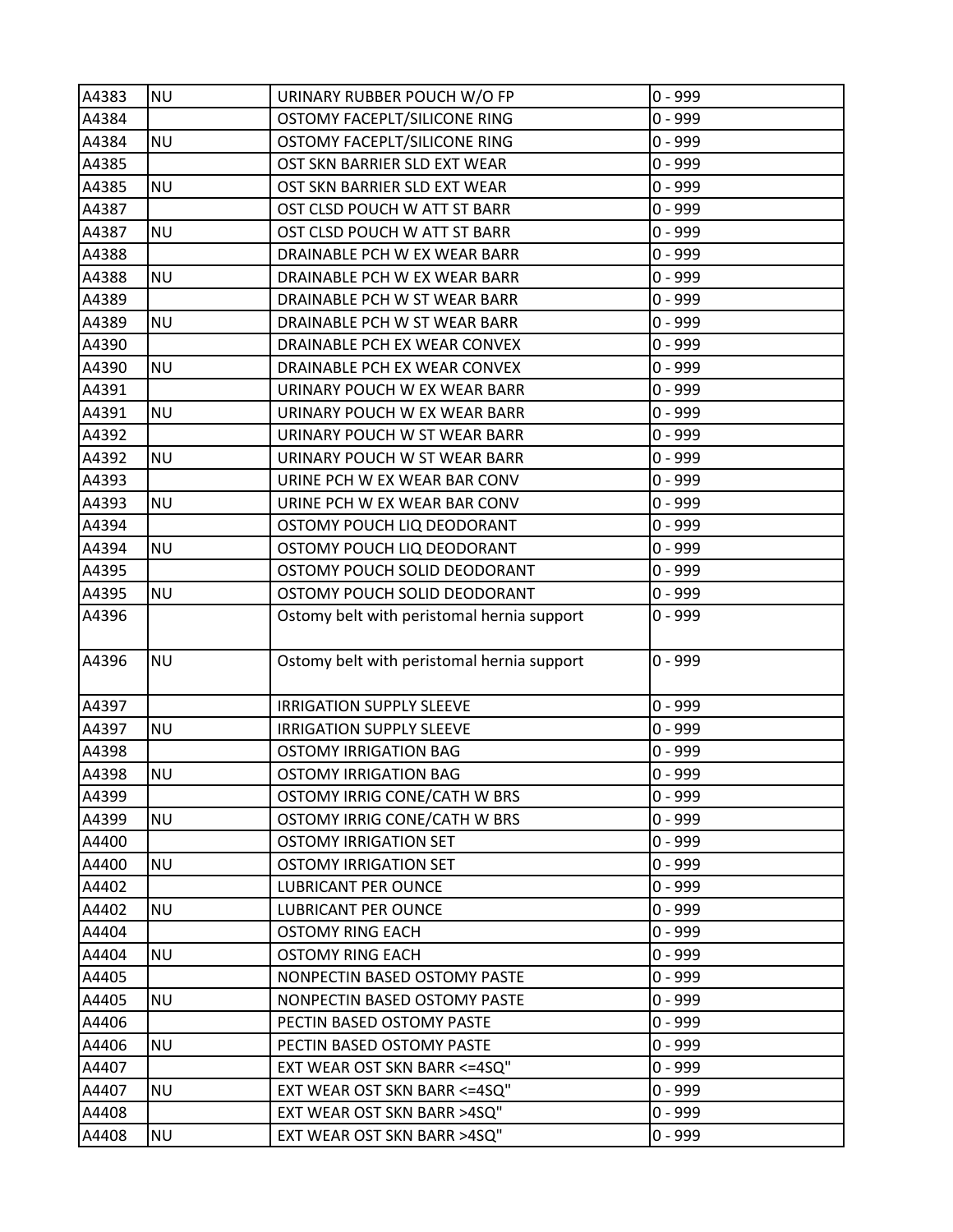| A4409 |           | OST SKN BARR CONVEX <= 4 SQ I | $0 - 999$ |
|-------|-----------|-------------------------------|-----------|
| A4409 | <b>NU</b> | OST SKN BARR CONVEX <= 4 SQ I | $0 - 999$ |
| A4410 |           | OST SKN BARR EXTND >4 SQ      | $0 - 999$ |
| A4410 | <b>NU</b> | OST SKN BARR EXTND >4 SQ      | $0 - 999$ |
| A4411 |           | OST SKN BARR EXTND =4SQ       | $0 - 999$ |
| A4411 | <b>NU</b> | OST SKN BARR EXTND =4SQ       | $0 - 999$ |
| A4412 |           | OST POUCH DRAIN HIGH OUTPUT   | $0 - 999$ |
| A4412 | <b>NU</b> | OST POUCH DRAIN HIGH OUTPUT   | $0 - 999$ |
| A4413 |           | 2 PC DRAINABLE OST POUCH      | $0 - 999$ |
| A4413 | <b>NU</b> | 2 PC DRAINABLE OST POUCH      | $0 - 999$ |
| A4414 |           | OST SKNBAR W/O CONV<=4 SQ IN  | $0 - 999$ |
| A4414 | <b>NU</b> | OST SKNBAR W/O CONV<=4 SQ IN  | $0 - 999$ |
| A4415 |           | OST SKN BARR W/O CONV >4 SQI  | $0 - 999$ |
| A4415 | <b>NU</b> | OST SKN BARR W/O CONV >4 SQI  | $0 - 999$ |
| A4416 |           | OST PCH CLSD W BARRIER/FILTR  | $0 - 999$ |
| A4416 | <b>NU</b> | OST PCH CLSD W BARRIER/FILTR  | $0 - 999$ |
| A4417 |           | OST PCH W BAR/BLTINCONV/FLTR  | $0 - 999$ |
| A4417 | <b>NU</b> | OST PCH W BAR/BLTINCONV/FLTR  | $0 - 999$ |
| A4418 |           | OST PCH CLSD W/O BAR W FILTR  | $0 - 999$ |
| A4418 | <b>NU</b> | OST PCH CLSD W/O BAR W FILTR  | $0 - 999$ |
| A4419 | <b>NU</b> | OST PCH FOR BAR W FLANGE/FLT  | $0 - 999$ |
| A4420 |           | OST PCH CLSD FOR BAR W LK FL  | $0 - 999$ |
| A4420 | <b>NU</b> | OST PCH CLSD FOR BAR W LK FL  | $0 - 999$ |
| A4421 |           | <b>OSTOMY SUPPLY MISC</b>     | $0 - 999$ |
| A4421 | <b>NU</b> | <b>OSTOMY SUPPLY MISC</b>     | $0 - 999$ |
| A4422 | <b>NU</b> | OST POUCH ABSORBENT MATERIAL  | $0 - 999$ |
| A4423 |           | OST PCH FOR BAR W LK FL/FLTR  | $0 - 999$ |
| A4423 | <b>NU</b> | OST PCH FOR BAR W LK FL/FLTR  | $0 - 999$ |
| A4424 |           | OST PCH DRAIN W BAR & FILTER  | $0 - 999$ |
| A4424 | <b>NU</b> | OST PCH DRAIN W BAR & FILTER  | $0 - 999$ |
| A4425 |           | OST PCH DRAIN FOR BARRIER FL  | $0 - 999$ |
| A4425 | <b>NU</b> | OST PCH DRAIN FOR BARRIER FL  | $0 - 999$ |
| A4426 |           | OST PCH DRAIN 2 PIECE SYSTEM  | $0 - 999$ |
| A4426 | <b>NU</b> | OST PCH DRAIN 2 PIECE SYSTEM  | $0 - 999$ |
| A4427 |           | OST PCH DRAIN/BARR LK FLNG/F  | $0 - 999$ |
| A4427 | <b>NU</b> | OST PCH DRAIN/BARR LK FLNG/F  | $0 - 999$ |
| A4428 |           | URINE OST POUCH W FAUCET/TAP  | $0 - 999$ |
| A4428 | <b>NU</b> | URINE OST POUCH W FAUCET/TAP  | $0 - 999$ |
| A4429 |           | URINE OST POUCH W BLTINCONV   | $0 - 999$ |
| A4429 | <b>NU</b> | URINE OST POUCH W BLTINCONV   | $0 - 999$ |
| A4430 |           | OST URINE PCH W B/BLTIN CONV  | $0 - 999$ |
| A4430 | <b>NU</b> | OST URINE PCH W B/BLTIN CONV  | $0 - 999$ |
| A4431 |           | OST PCH URINE W BARRIER/TAPV  | $0 - 999$ |
| A4431 | <b>NU</b> | OST PCH URINE W BARRIER/TAPV  | $0 - 999$ |
| A4432 |           | OS PCH URINE W BAR/FANGE/TAP  | $0 - 999$ |
| A4432 | <b>NU</b> | OS PCH URINE W BAR/FANGE/TAP  | $0 - 999$ |
| A4433 |           | URINE OST PCH BAR W LOCK FLN  | $0 - 999$ |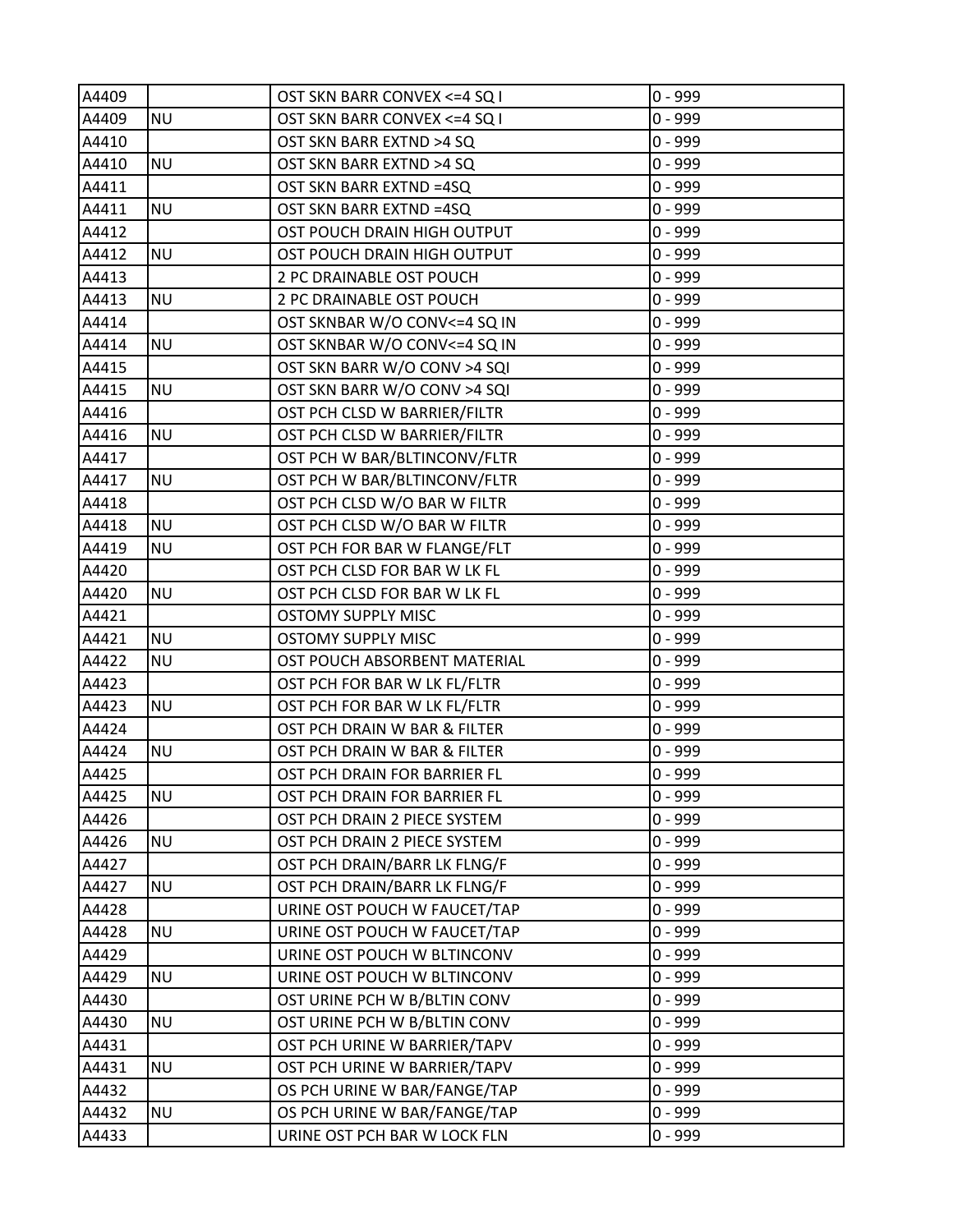| $0 - 999$<br>A4434<br>OST PCH URINE W LOCK FLNG/FT<br>A4434<br><b>NU</b><br>0 - 999<br>OST PCH URINE W LOCK FLNG/FT<br>$0 - 999$<br>A4435<br><b>NU</b><br>1PC OST PCH DRAIN HGH OUTPUT<br>A4438<br><b>NU</b><br>$0 - 999$<br>BARD FOLEY 16FR #0196L16<br>A4450<br>0 - 999<br>NON-WATERPROOF TAPE<br>$0 - 999$<br>A4450<br><b>NU</b><br>NON-WATERPROOF TAPE<br>A4452<br>0 - 999<br><b>WATERPROOF TAPE</b><br>A4452<br>$0 - 999$<br><b>NU</b><br><b>WATERPROOF TAPE</b> |  |
|-----------------------------------------------------------------------------------------------------------------------------------------------------------------------------------------------------------------------------------------------------------------------------------------------------------------------------------------------------------------------------------------------------------------------------------------------------------------------|--|
|                                                                                                                                                                                                                                                                                                                                                                                                                                                                       |  |
|                                                                                                                                                                                                                                                                                                                                                                                                                                                                       |  |
|                                                                                                                                                                                                                                                                                                                                                                                                                                                                       |  |
|                                                                                                                                                                                                                                                                                                                                                                                                                                                                       |  |
|                                                                                                                                                                                                                                                                                                                                                                                                                                                                       |  |
|                                                                                                                                                                                                                                                                                                                                                                                                                                                                       |  |
|                                                                                                                                                                                                                                                                                                                                                                                                                                                                       |  |
|                                                                                                                                                                                                                                                                                                                                                                                                                                                                       |  |
| $0 - 999$<br>A4454<br><b>NU</b><br>TAPE ALL TYPES ALL SIZES                                                                                                                                                                                                                                                                                                                                                                                                           |  |
| $0 - 999$<br>A4455<br>ADHESIVE REMOVER PER OUNCE                                                                                                                                                                                                                                                                                                                                                                                                                      |  |
| $0 - 999$<br>A4455<br><b>NU</b><br>ADHESIVE REMOVER PER OUNCE                                                                                                                                                                                                                                                                                                                                                                                                         |  |
| $0 - 999$<br>A4456<br>ADHESIVE REMOVER, WIPES                                                                                                                                                                                                                                                                                                                                                                                                                         |  |
| A4456<br>$0 - 999$<br><b>NU</b><br>ADHESIVE REMOVER, WIPES                                                                                                                                                                                                                                                                                                                                                                                                            |  |
| <b>NU</b><br>ELASTIC BANDAGE PER ROLL (COMPRESSION<br>0 - 999<br>A4460                                                                                                                                                                                                                                                                                                                                                                                                |  |
| <b>BANDAGE)</b>                                                                                                                                                                                                                                                                                                                                                                                                                                                       |  |
| $0 - 999$<br>A4461<br><b>NU</b><br>SURGICL DRESS HOLD NON-REUSE                                                                                                                                                                                                                                                                                                                                                                                                       |  |
| A4462<br>ABDMNL DRSSNG HOLDER/BINDER<br>0 - 999<br><b>NU</b>                                                                                                                                                                                                                                                                                                                                                                                                          |  |
| A4463<br><b>NU</b><br>SURGICAL DRESS HOLDER REUSE<br>0 - 999                                                                                                                                                                                                                                                                                                                                                                                                          |  |
| A4466<br><b>NU</b><br>ELASTIC GARMENT/COVERING<br>$0 - 999$                                                                                                                                                                                                                                                                                                                                                                                                           |  |
| $0 - 999$<br>A4481<br><b>TRACHEOSTOMA FILTER</b>                                                                                                                                                                                                                                                                                                                                                                                                                      |  |
| <b>NU</b><br>$0 - 999$<br>A4481<br><b>TRACHEOSTOMA FILTER</b>                                                                                                                                                                                                                                                                                                                                                                                                         |  |
| <b>NU</b><br>Moisture exchanger, disposable, for use with<br>0 - 999<br>A4483                                                                                                                                                                                                                                                                                                                                                                                         |  |
| invasive mechanical ventilation                                                                                                                                                                                                                                                                                                                                                                                                                                       |  |
|                                                                                                                                                                                                                                                                                                                                                                                                                                                                       |  |
| $0 - 20$<br>A4554<br>DISPOSABLE UNDERPADS                                                                                                                                                                                                                                                                                                                                                                                                                             |  |
| A4554<br><b>NU</b><br>0 - 999<br>DISPOSABLE UNDERPADS                                                                                                                                                                                                                                                                                                                                                                                                                 |  |
| A4556<br><b>NU</b><br>$0 - 999$<br>ELECTRODES, PAIR                                                                                                                                                                                                                                                                                                                                                                                                                   |  |
| $0 - 999$<br>A4557<br><b>NU</b><br>LEAD WIRES, PAIR                                                                                                                                                                                                                                                                                                                                                                                                                   |  |
| <b>CONDUCTIVE GEL OR PASTE</b><br>0 - 999<br>A4558<br><b>NU</b>                                                                                                                                                                                                                                                                                                                                                                                                       |  |
| A4559<br>$0 - 999$<br><b>NU</b><br><b>COUPLING GEL OR PASTE</b><br>A4561                                                                                                                                                                                                                                                                                                                                                                                              |  |
| $0 - 999$<br>Pessary rubber, any type<br><b>NU</b><br>$0 - 999$                                                                                                                                                                                                                                                                                                                                                                                                       |  |
| A4561<br>Pessary rubber, any type<br>$0 - 999$                                                                                                                                                                                                                                                                                                                                                                                                                        |  |
| A4562<br>Pessary, non rubber, any type<br>$0 - 999$<br>A4562<br><b>NU</b>                                                                                                                                                                                                                                                                                                                                                                                             |  |
| Pessary, non rubber, any type<br>$0 - 20$<br>A4565<br>Slings                                                                                                                                                                                                                                                                                                                                                                                                          |  |
| $0 - 999$<br>A4565<br><b>NU</b><br>Slings                                                                                                                                                                                                                                                                                                                                                                                                                             |  |
| $0 - 20$<br>A4570<br>SPLINT                                                                                                                                                                                                                                                                                                                                                                                                                                           |  |
| $0 - 999$<br>A4570<br><b>NU</b><br>SPLINT                                                                                                                                                                                                                                                                                                                                                                                                                             |  |
| $0 - 999$<br>A4595<br><b>NU</b><br>TENS SUPPL 2 LEAD PER MONTH                                                                                                                                                                                                                                                                                                                                                                                                        |  |
| <b>NU</b><br>$0 - 999$<br>A4604<br>Tubing with integrated heating element for use with                                                                                                                                                                                                                                                                                                                                                                                |  |
| positive airway pressure device                                                                                                                                                                                                                                                                                                                                                                                                                                       |  |
|                                                                                                                                                                                                                                                                                                                                                                                                                                                                       |  |
| A4605<br>0 - 999<br>TRACH SUCTION CATH CLOSE SYS                                                                                                                                                                                                                                                                                                                                                                                                                      |  |
| <b>NU</b><br>$0 - 999$<br>A4605<br>TRACH SUCTION CATH CLOSE SYS                                                                                                                                                                                                                                                                                                                                                                                                       |  |
| $0 - 999$<br>A4606<br><b>NU</b><br>OXYGEN PROBE USED W OXIMETER                                                                                                                                                                                                                                                                                                                                                                                                       |  |
| $0 - 999$<br>A4608<br>Transtracheal oxygen cath                                                                                                                                                                                                                                                                                                                                                                                                                       |  |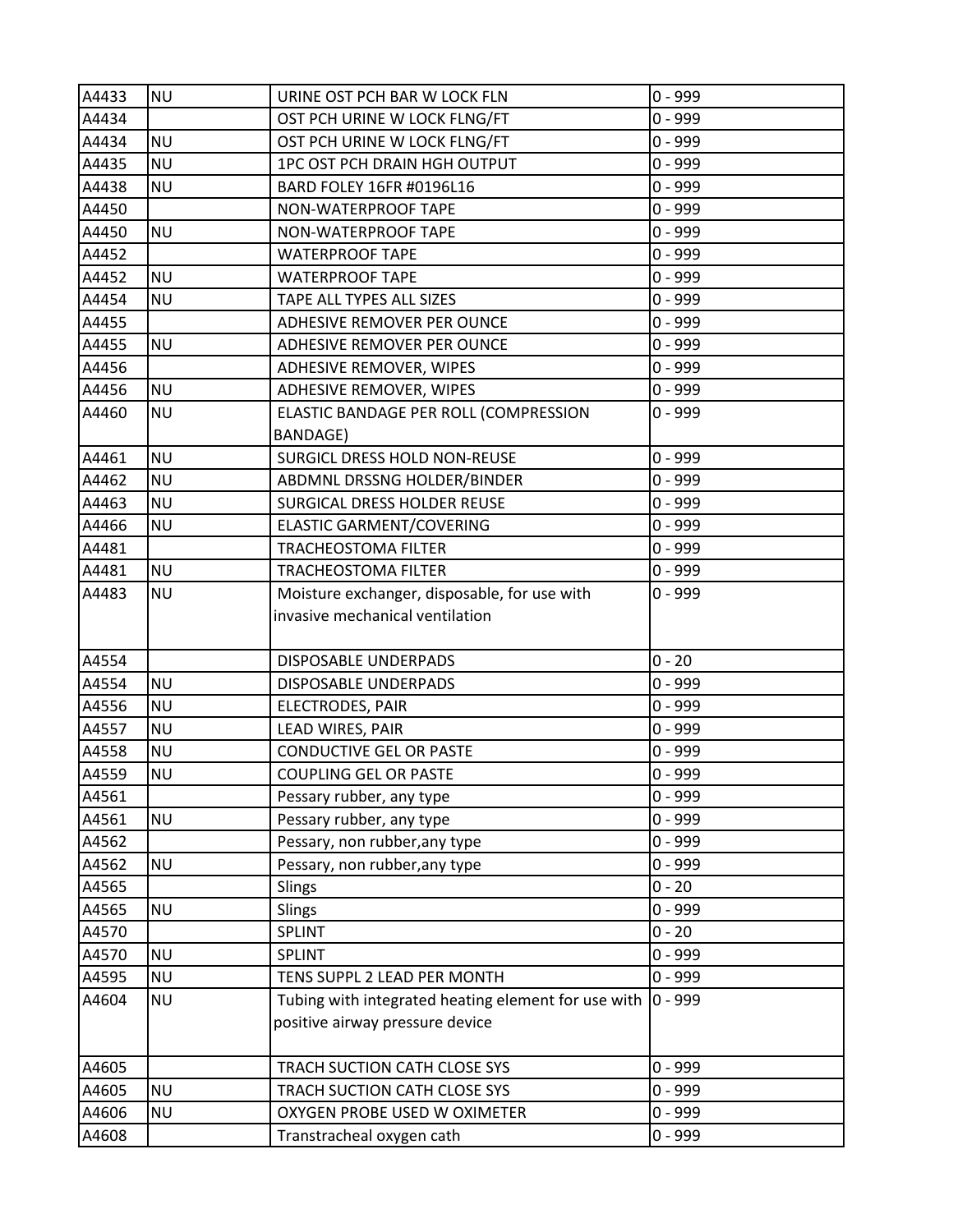| A4608 | <b>NU</b> | Transtracheal oxygen cath          | $0 - 999$ |
|-------|-----------|------------------------------------|-----------|
| A4609 | <b>NU</b> | TRACH SUCTION CATH CLSED SYS       | $0 - 999$ |
| A4611 |           | <b>HEAVY DUTY BATTERY</b>          | $0 - 999$ |
| A4611 | <b>NU</b> | <b>HEAVY DUTY BATTERY</b>          | $0 - 999$ |
| A4612 |           | <b>BATTERY CABLES</b>              | $0 - 999$ |
| A4612 | <b>NU</b> | <b>BATTERY CABLES</b>              | $0 - 999$ |
| A4613 |           | <b>BATTERY CHARGER</b>             | $0 - 999$ |
| A4613 | <b>NU</b> | <b>BATTERY CHARGER</b>             | $0 - 999$ |
| A4614 |           | Hand-held pefr meter               | $0 - 999$ |
| A4614 | <b>NU</b> | Hand-held pefr meter               | $0 - 999$ |
| A4615 | <b>NU</b> | <b>CANNULA NASAL</b>               | $0 - 999$ |
| A4616 |           | TUBING (OXYGEN) PER FOOT           | $0 - 999$ |
| A4616 | <b>NU</b> | TUBING (OXYGEN) PER FOOT           | $0 - 999$ |
| A4617 | <b>NU</b> | <b>MOUTH PIECE</b>                 | $0 - 999$ |
| A4618 |           | <b>BREATHING CIRCUITS</b>          | $0 - 999$ |
| A4618 | <b>NU</b> | <b>BREATHING CIRCUITS</b>          | $0 - 999$ |
| A4620 | <b>NU</b> | <b>VARIABLE CONCENTRATION MASK</b> | $0 - 999$ |
| A4623 |           | TRACHEOSTOMY INNER CANNULA         | $0 - 999$ |
| A4623 | <b>NU</b> | TRACHEOSTOMY INNER CANNULA         | $0 - 999$ |
| A4624 |           | <b>TRACHEAL SUCTION TUBE</b>       | $0 - 999$ |
| A4624 | <b>NU</b> | TRACHEAL SUCTION TUBE              | $0 - 999$ |
| A4625 |           | TRACH CARE KIT FOR NEW TRACH       | $0 - 999$ |
| A4625 | <b>NU</b> | TRACH CARE KIT FOR NEW TRACH       | $0 - 999$ |
| A4626 |           | TRACHEOSTOMY CLEANING BRUSH        | $0 - 999$ |
| A4626 | <b>NU</b> | TRACHEOSTOMY CLEANING BRUSH        | $0 - 999$ |
| A4627 |           | SPACER BAG/RESERVOIR               | $0 - 999$ |
| A4627 | <b>NU</b> | SPACER BAG/RESERVOIR               | $0 - 999$ |
| A4628 | <b>NU</b> | OROPHARYNGEAL SUCTION CATH         | $0 - 999$ |
| A4629 |           | TRACHEOSTOMY CARE KIT              | $0 - 999$ |
| A4629 | <b>NU</b> | <b>TRACHEOSTOMY CARE KIT</b>       | $0 - 999$ |
| A4630 | <b>NU</b> | REPL BAT T.E.N.S. OWN BY PT        | $0 - 999$ |
| A4635 |           | UNDERARM CRUTCH PAD                | $0 - 999$ |
| A4635 | <b>NU</b> | UNDERARM CRUTCH PAD                | $0 - 999$ |
| A4636 |           | HANDGRIP FOR CANE ETC              | $0 - 999$ |
| A4636 | <b>NU</b> | HANDGRIP FOR CANE ETC              | $0 - 999$ |
| A4637 |           | REPL TIP CANE/CRUTCH/WALKER        | $0 - 999$ |
| A4637 | <b>NU</b> | REPL TIP CANE/CRUTCH/WALKER        | $0 - 999$ |
| A4640 |           | ALTERNATING PRESSURE PAD           | $0 - 20$  |
| A4640 | <b>NU</b> | ALTERNATING PRESSURE PAD           | $0 - 999$ |
| A4927 |           | GLOVES, NON-STERILE, PER 100       | $0 - 999$ |
| A4927 | <b>NU</b> | GLOVES, NON-STERILE, PER 100       | $0 - 999$ |
| A4928 | <b>NU</b> | <b>SURGICAL MASK</b>               | $0 - 999$ |
| A4930 |           | STERILE, GLOVES PER PAIR           | $0 - 999$ |
| A4930 | <b>NU</b> | STERILE, GLOVES PER PAIR           | $0 - 999$ |
| A5051 |           | POUCH CLSD W BARR ATTACHED         | $0 - 999$ |
| A5051 | <b>NU</b> | POUCH CLSD W BARR ATTACHED         | $0 - 999$ |
| A5052 |           | CLSD OSTOMY POUCH W/O BARR         | $0 - 999$ |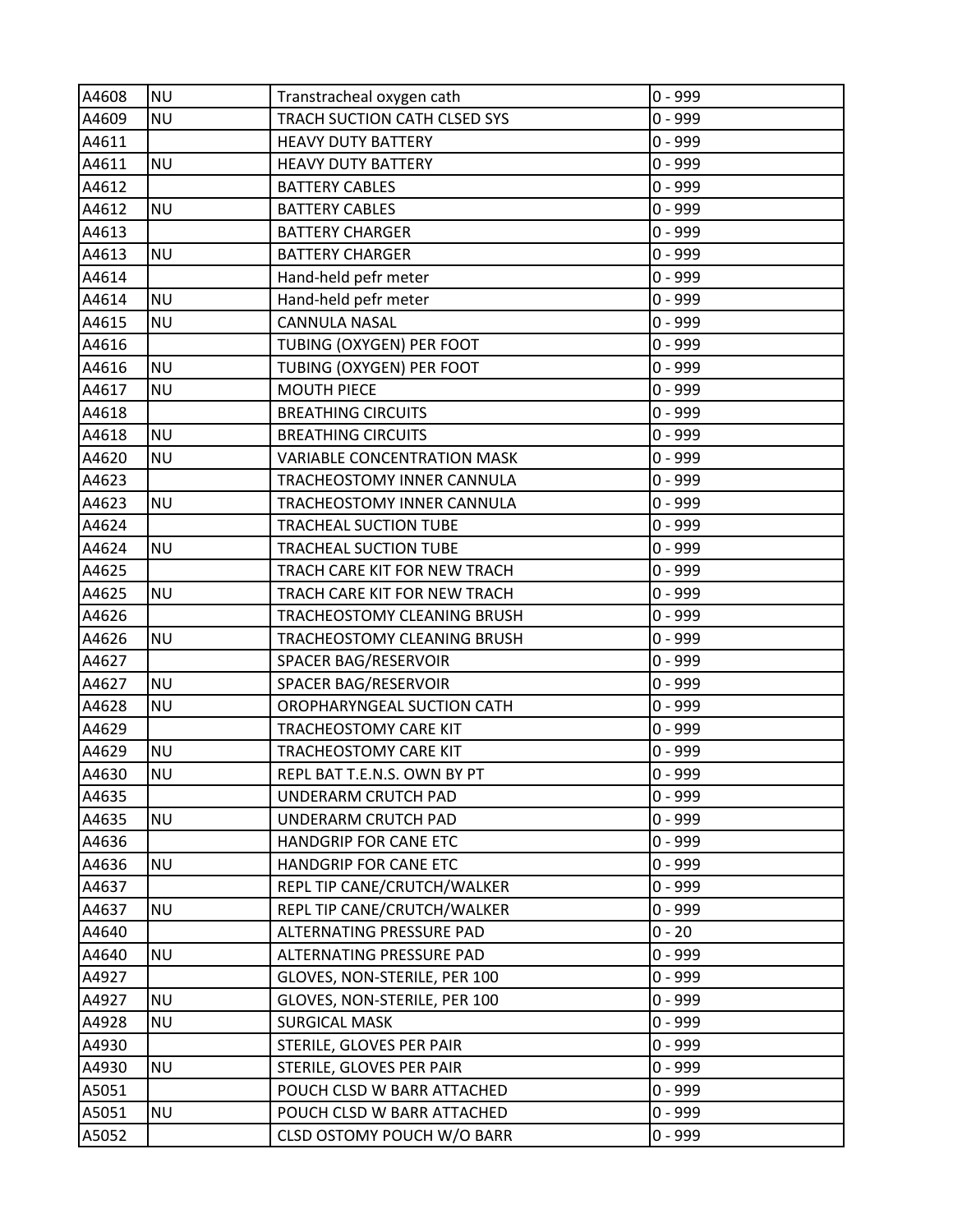| A5052 | <b>NU</b> | CLSD OSTOMY POUCH W/O BARR         | $0 - 999$ |
|-------|-----------|------------------------------------|-----------|
| A5053 |           | <b>CLSD OSTOMY POUCH FACEPLATE</b> | $0 - 999$ |
| A5053 | <b>NU</b> | <b>CLSD OSTOMY POUCH FACEPLATE</b> | $0 - 999$ |
| A5054 |           | CLSD OSTOMY POUCH W/FLANGE         | $0 - 999$ |
| A5054 | <b>NU</b> | CLSD OSTOMY POUCH W/FLANGE         | $0 - 999$ |
| A5055 |           | <b>STOMA CAP</b>                   | $0 - 999$ |
| A5055 | <b>NU</b> | <b>STOMA CAP</b>                   | $0 - 999$ |
| A5056 | <b>NU</b> | 1 PC OST POUCH W FILTER            | $0 - 999$ |
| A5057 | <b>NU</b> | 1 PC OST POU W BUILT-IN CONV       | $0 - 999$ |
| A5061 |           | POUCH DRAINABLE W BARRIER AT       | $0 - 999$ |
| A5061 | <b>NU</b> | POUCH DRAINABLE W BARRIER AT       | $0 - 999$ |
| A5062 |           | DRNBLE OSTOMY POUCH W/O BARR       | $0 - 999$ |
| A5062 | <b>NU</b> | DRNBLE OSTOMY POUCH W/O BARR       | $0 - 999$ |
| A5063 |           | DRAIN OSTOMY POUCH W/FLANGE        | $0 - 999$ |
| A5063 | <b>NU</b> | DRAIN OSTOMY POUCH W/FLANGE        | $0 - 999$ |
| A5071 |           | URINARY POUCH W/BARRIER            | $0 - 999$ |
| A5071 | <b>NU</b> | URINARY POUCH W/BARRIER            | $0 - 999$ |
| A5072 |           | URINARY POUCH W/O BARRIER          | $0 - 999$ |
| A5072 | <b>NU</b> | URINARY POUCH W/O BARRIER          | $0 - 999$ |
| A5073 |           | URINARY POUCH ON BARR W/FLNG       | $0 - 999$ |
| A5073 | <b>NU</b> | URINARY POUCH ON BARR W/FLNG       | $0 - 999$ |
| A5081 |           | STOMA PLUG OR SEAL, ANY TYPE       | $0 - 999$ |
| A5081 | <b>NU</b> | STOMA PLUG OR SEAL, ANY TYPE       | $0 - 999$ |
| A5082 |           | <b>CONTINENT STOMA CATHETER</b>    | $0 - 999$ |
| A5082 | <b>NU</b> | <b>CONTINENT STOMA CATHETER</b>    | $0 - 999$ |
| A5083 | <b>NU</b> | STOMA ABSORPTIVE COVER             | $0 - 999$ |
| A5093 |           | OSTOMY ACCESSORY CONVEX INSE       | $0 - 999$ |
| A5093 | <b>NU</b> | OSTOMY ACCESSORY CONVEX INSE       | $0 - 999$ |
| A5102 |           | BEDSIDE DRAIN BTL W/WO TUBE        | $0 - 20$  |
| A5102 | <b>NU</b> | BEDSIDE DRAIN BTL W/WO TUBE        | $0 - 999$ |
| A5105 |           | <b>URINARY SUSPENSORY</b>          | $0 - 20$  |
| A5105 | <b>NU</b> | URINARY SUSPENSORY                 | $0 - 999$ |
| A5112 |           | URINARY LEG BAG                    | $0 - 999$ |
| A5112 | <b>NU</b> | <b>URINARY LEG BAG</b>             | $0 - 999$ |
| A5113 |           | LATEX LEG STRAP                    | $0 - 20$  |
| A5113 | <b>NU</b> | LATEX LEG STRAP                    | $0 - 999$ |
| A5114 |           | FOAM/FABRIC LEG STRAP              | $0 - 20$  |
| A5114 | <b>NU</b> | <b>FOAM/FABRIC LEG STRAP</b>       | $0 - 999$ |
| A5119 | <b>NU</b> | <b>OKIN PREPO</b>                  | $0 - 999$ |
| A5120 |           | SKIN BARRIER, WIPE OR SWAB         | $0 - 999$ |
| A5120 | <b>NU</b> | SKIN BARRIER, WIPE OR SWAB         | $0 - 999$ |
| A5121 |           | <b>SOLID SKIN BARRIER 6X6</b>      | $0 - 999$ |
| A5121 | <b>NU</b> | SOLID SKIN BARRIER 6X6             | $0 - 999$ |
| A5122 |           | SOLID SKIN BARRIER 8X8             | $0 - 999$ |
| A5122 | <b>NU</b> | <b>SOLID SKIN BARRIER 8X8</b>      | $0 - 999$ |
| A5123 | <b>NU</b> | WAFERS 2 3/4" BOX OF 5 EACH        | $0 - 999$ |
| A5126 |           | DISK/FOAM PAD +OR- ADHESIVE        | $0 - 20$  |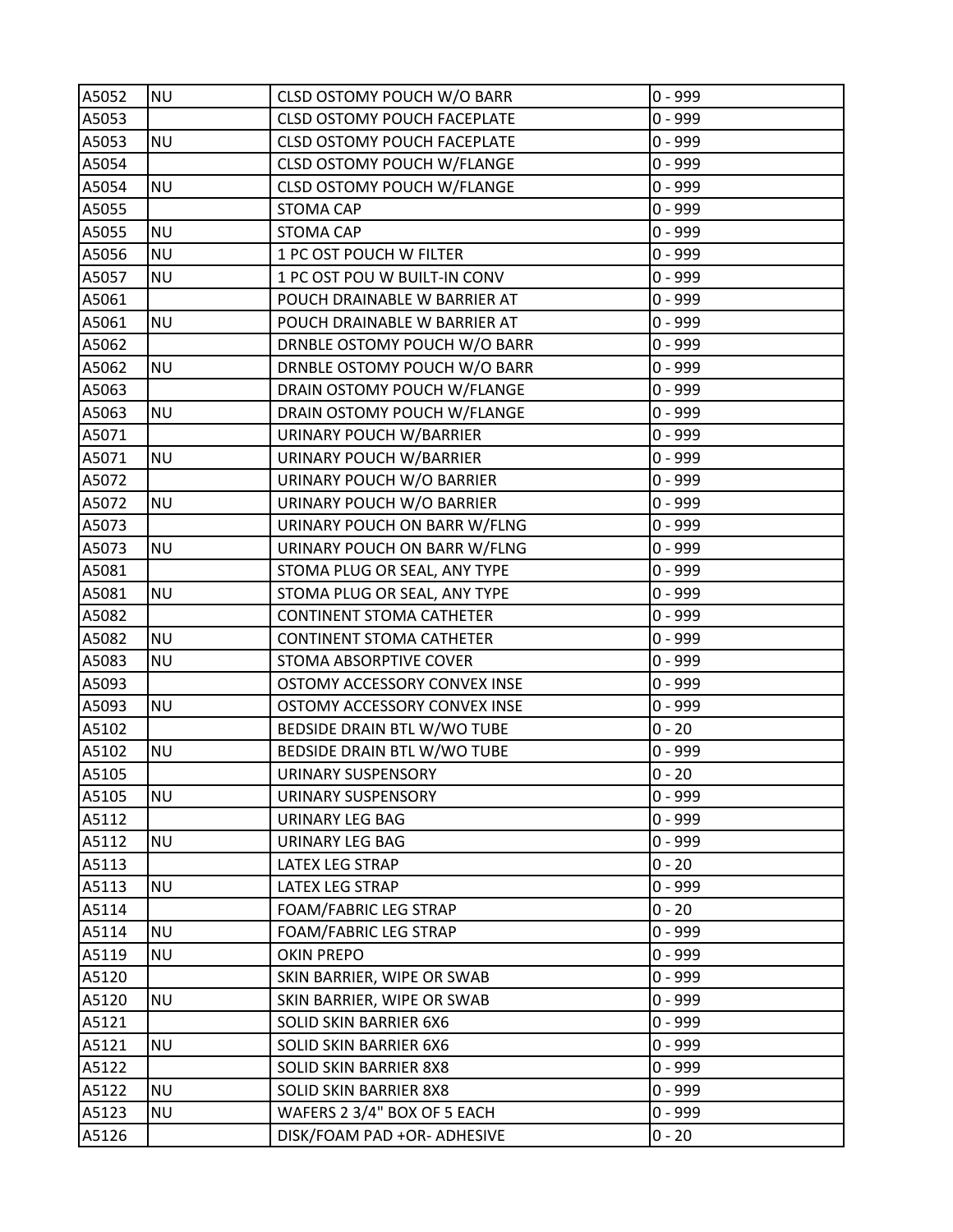| A5126          | <b>NU</b>              | DISK/FOAM PAD +OR- ADHESIVE                                    | $0 - 999$              |
|----------------|------------------------|----------------------------------------------------------------|------------------------|
| A5131          |                        | <b>APPLIANCE CLEANER</b>                                       | $0 - 999$              |
| A5131          | <b>NU</b>              | <b>APPLIANCE CLEANER</b>                                       | $0 - 999$              |
| A5200          |                        | PERCUTANEOUS CATHETER ANCHOR                                   | $0 - 20$               |
| A5200          | <b>NU</b>              | PERCUTANEOUS CATHETER ANCHOR                                   | $0 - 999$              |
| A5258          | <b>NU</b>              | CHLORAPREP                                                     | $0 - 999$              |
| A5500          |                        | Diab Shoe For Density Insert                                   | $0 - 999$              |
| A5501          |                        | Diabetic Custom Molded Shoe                                    | $0 - 999$              |
| A5503          |                        | Diabetic Shoe W/Roller/Rockr                                   | $0 - 999$              |
| A5504          |                        | Diabetic Shoe With Wedge                                       | $0 - 999$              |
| A5505          |                        | Diab Shoe W/Metatarsal Bar                                     | $0 - 999$              |
| A5506          |                        | Diabetic Shoe W/Off Set Heel                                   | $0 - 999$              |
| A5507          |                        | <b>Modification Diabetic Shoe</b>                              | $0 - 999$              |
| A5512          |                        | For diabetics only, multiple density insert, direct            | $0 - 999$              |
|                |                        | formed, molded to foot after external heat source of           |                        |
|                |                        | 230 degrees Fah                                                |                        |
|                |                        |                                                                |                        |
| A5513          |                        | For diabetics only, multiple density insert, custom            | $0 - 999$              |
|                |                        | molded from model of patient's foot, total contact             |                        |
|                |                        | with patient's foot, including arch, base layer                |                        |
|                |                        | minimum of 3/16 inch material of shore a 35                    |                        |
|                |                        | durometer (or higher), includes arch filler and other          |                        |
|                |                        | shaping material, custom fabricated, each                      |                        |
|                |                        |                                                                |                        |
|                |                        |                                                                |                        |
| A6010          | <b>NU</b>              | <b>COLLAGEN BASED WOUND FILLER</b>                             | $0 - 999$              |
| A6011          | <b>NU</b>              | COLLAGEN GEL/PASTE WOUND FIL                                   | $0 - 999$              |
| A6021          | <b>NU</b>              | COLLAGEN DRESSING <= 16 SQ IN                                  | $0 - 999$              |
| A6022          |                        | COLLAGEN DRSG>16<=48 SQ IN                                     | $0 - 999$              |
| A6022          | <b>NU</b>              | COLLAGEN DRSG>16 <= 48 SQ IN                                   | $0 - 999$              |
| A6023          |                        | COLLAGEN DRESSING >48 SQ IN                                    | $0 - 999$              |
| A6023          | <b>NU</b>              | COLLAGEN DRESSING >48 SQ IN                                    | $0 - 999$              |
| A6024          |                        | <b>COLLAGEN DSG WOUND FILLER</b>                               | $0 - 999$              |
| A6024          | <b>NU</b>              | COLLAGEN DSG WOUND FILLER                                      | $0 - 999$<br>$0 - 999$ |
| A6025          | <b>NU</b>              | SILICONE GEL SHEET, EACH                                       | $0 - 20$               |
| A6154          |                        | <b>WOUND POUCH EACH</b>                                        |                        |
| A6154          | <b>NU</b>              | WOUND POUCH EACH                                               | $0 - 999$<br>$0 - 20$  |
| A6196          |                        | ALGINATE DRESSING <= 16 SQ IN                                  | $0 - 999$              |
| A6196          | <b>NU</b>              | ALGINATE DRESSING <= 16 SQ IN<br>ALGINATE DRSG >16 <= 48 SQ IN |                        |
| A6197          |                        |                                                                | $0 - 20$               |
| A6197          | <b>NU</b>              | ALGINATE DRSG >16 <= 48 SQ IN                                  | $0 - 999$              |
| A6198          | <b>NU</b>              | ALGINATE DRESSING > 48 SQ IN                                   | $0 - 999$              |
| A6199          |                        | ALGINATE DRSG WOUND FILLER                                     | $0 - 20$               |
| A6199          | <b>NU</b>              | ALGINATE DRSG WOUND FILLER                                     | $0 - 999$              |
| A6200          | <b>NU</b>              | COMPOS DRSG <= 16 NO BORDER                                    | $0 - 999$              |
|                |                        |                                                                |                        |
| A6201<br>A6202 | <b>NU</b><br><b>NU</b> | COMPOS DRSG >16<=48 NO BDR<br>COMPOS DRSG >48 NO BORDER        | $0 - 999$<br>$0 - 999$ |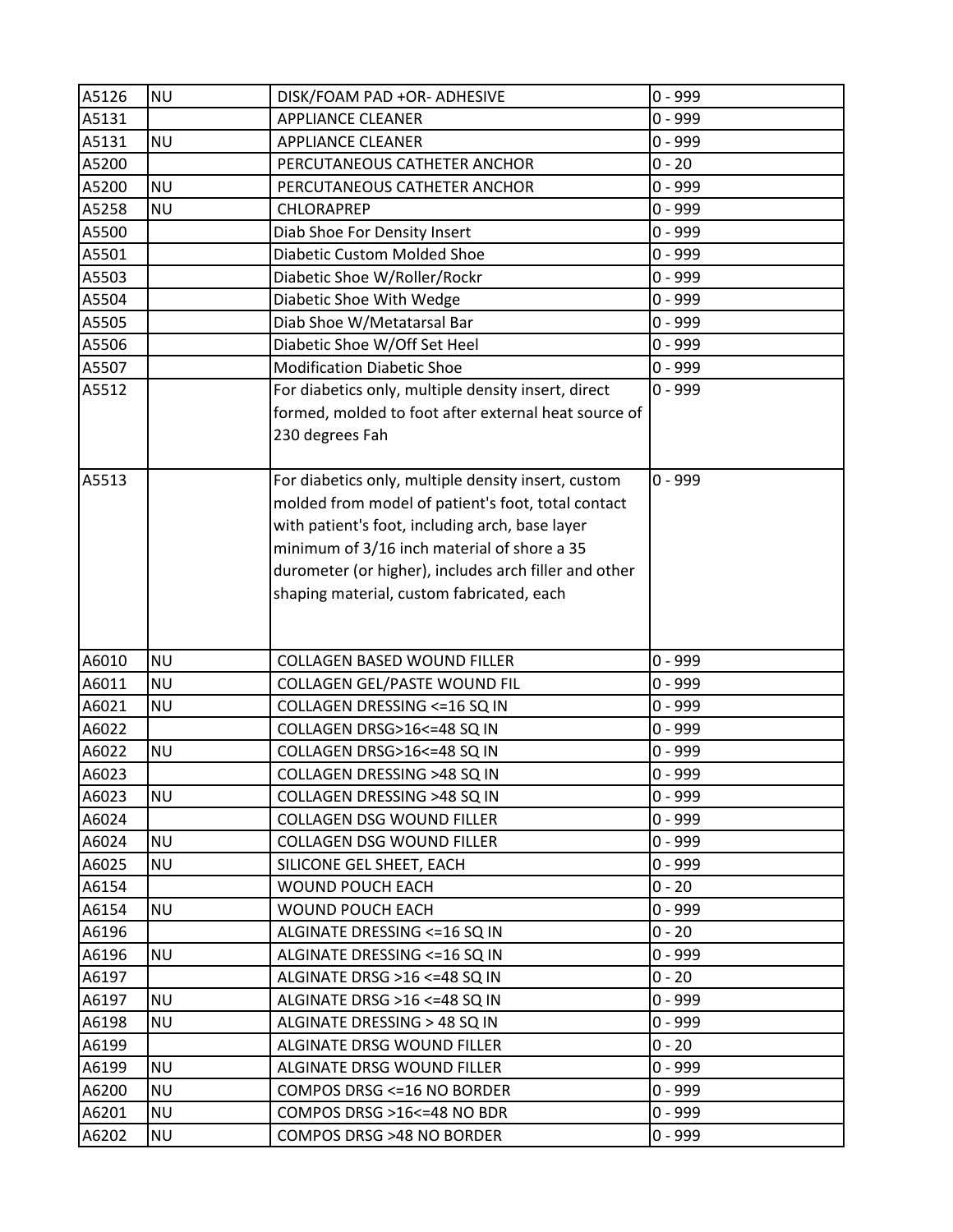| A6203 |           | COMPOSITE DRSG <= 16 SQ IN     | $0 - 20$  |
|-------|-----------|--------------------------------|-----------|
| A6203 | <b>NU</b> | COMPOSITE DRSG <= 16 SQ IN     | $0 - 999$ |
| A6204 |           | COMPOSITE DRSG >16<=48 SQ IN   | $0 - 20$  |
| A6204 | <b>NU</b> | COMPOSITE DRSG >16<=48 SQ IN   | $0 - 999$ |
| A6206 | <b>NU</b> | CONTACT LAYER <= 16 SQ IN      | $0 - 999$ |
| A6207 |           | CONTACT LAYER >16 <= 48 SQ IN  | $0 - 20$  |
| A6207 | <b>NU</b> | CONTACT LAYER >16 <= 48 SQ IN  | $0 - 999$ |
| A6208 | <b>NU</b> | CONTACT LAYER > 48 SQ IN       | $0 - 999$ |
| A6209 |           | FOAM DRSG <= 16 SQ IN W/O BDR  | $0 - 20$  |
| A6209 | <b>NU</b> | FOAM DRSG <= 16 SQ IN W/O BDR  | $0 - 999$ |
| A6210 |           | FOAM DRG >16 <= 48 SQ IN W/O B | $0 - 20$  |
| A6210 | <b>NU</b> | FOAM DRG >16 <= 48 SQ IN W/O B | $0 - 999$ |
| A6211 |           | FOAM DRG > 48 SQ IN W/O BRDR   | $0 - 20$  |
| A6211 | <b>NU</b> | FOAM DRG > 48 SQ IN W/O BRDR   | $0 - 999$ |
| A6212 |           | FOAM DRG <= 16 SQ IN W/BORDER  | $0 - 20$  |
| A6212 | <b>NU</b> | FOAM DRG <= 16 SQ IN W/BORDER  | $0 - 999$ |
| A6213 | <b>NU</b> | FOAM DRG >16<=48 SQ IN W/BDR   | $0 - 999$ |
| A6214 |           | FOAM DRG > 48 SQ IN W/BORDER   | $0 - 20$  |
| A6214 | <b>NU</b> | FOAM DRG > 48 SQ IN W/BORDER   | $0 - 999$ |
| A6215 | <b>NU</b> | FOAM DRESSING WOUND FILLER     | $0 - 999$ |
| A6216 |           | NON-STERILE GAUZE<=16 SQ IN    | $0 - 20$  |
| A6216 | <b>NU</b> | NON-STERILE GAUZE<=16 SQ IN    | $0 - 999$ |
| A6217 | <b>NU</b> | NON-STERILE GAUZE>16<=48 SQ    | $0 - 999$ |
| A6218 | <b>NU</b> | NON-STERILE GAUZE > 48 SQ IN   | $0 - 999$ |
| A6219 |           | GAUZE <= 16 SQ IN W/BORDER     | $0 - 20$  |
| A6219 | <b>NU</b> | GAUZE <= 16 SQ IN W/BORDER     | $0 - 999$ |
| A6220 |           | GAUZE >16 <=48 SQ IN W/BORDR   | $0 - 20$  |
| A6220 | <b>NU</b> | GAUZE >16 <= 48 SQ IN W/BORDR  | $0 - 999$ |
| A6221 | <b>NU</b> | GAUZE > 48 SQ IN W/BORDER      | $0 - 999$ |
| A6222 |           | GAUZE <= 16 IN NO W/SAL W/O B  | $0 - 20$  |
| A6222 | <b>NU</b> | GAUZE <= 16 IN NO W/SAL W/O B  | $0 - 999$ |
| A6223 |           | GAUZE >16<=48 NO W/SAL W/O B   | $0 - 20$  |
| A6223 | <b>NU</b> | GAUZE >16 <= 48 NO W/SAL W/O B | $0 - 999$ |
| A6224 |           | GAUZE > 48 IN NO W/SAL W/O B   | $0 - 20$  |
| A6224 | <b>NU</b> | GAUZE > 48 IN NO W/SAL W/O B   | $0 - 999$ |
| A6229 |           | GAUZE >16 <= 48 SQ IN WATR/SAL | $0 - 20$  |
| A6229 | <b>NU</b> | GAUZE >16 <= 48 SQ IN WATR/SAL | $0 - 999$ |
| A6231 |           | HYDROGEL DSG<=16 SQ IN         | $0 - 999$ |
| A6231 | <b>NU</b> | HYDROGEL DSG<=16 SQ IN         | $0 - 999$ |
| A6232 |           | HYDROGEL DSG>16 <= 48 SQ IN    | $0 - 999$ |
| A6232 | <b>NU</b> | HYDROGEL DSG>16<=48 SQ IN      | $0 - 999$ |
| A6233 |           | HYDROGEL DRESSING >48 SQ IN    | $0 - 999$ |
| A6233 | <b>NU</b> | HYDROGEL DRESSING >48 SQ IN    | $0 - 999$ |
| A6234 |           | HYDROCOLLD DRG <= 16 W/O BDR   | $0 - 20$  |
| A6234 | <b>NU</b> | HYDROCOLLD DRG <= 16 W/O BDR   | $0 - 999$ |
| A6235 |           | HYDROCOLLD DRG >16<=48 W/O B   | $0 - 20$  |
| A6235 | <b>NU</b> | HYDROCOLLD DRG >16<=48 W/O B   | $0 - 999$ |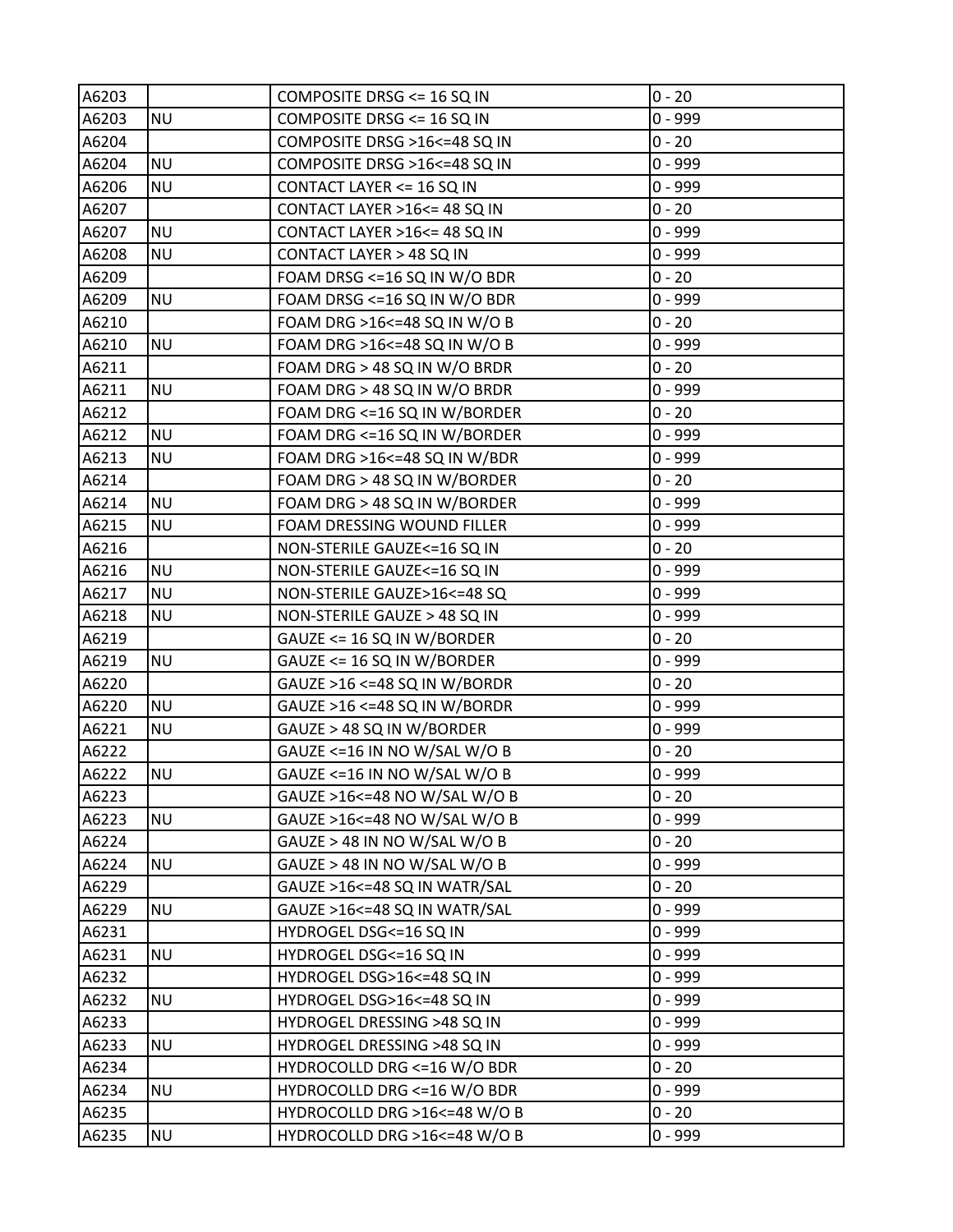| A6236 |           | HYDROCOLLD DRG > 48 IN W/O B   | $0 - 20$  |
|-------|-----------|--------------------------------|-----------|
| A6236 | <b>NU</b> | HYDROCOLLD DRG > 48 IN W/O B   | $0 - 999$ |
| A6237 |           | HYDROCOLLD DRG <= 16 IN W/BDR  | $0 - 20$  |
| A6237 | <b>NU</b> | HYDROCOLLD DRG <= 16 IN W/BDR  | $0 - 999$ |
| A6238 |           | HYDROCOLLD DRG >16<=48 W/BDR   | $0 - 20$  |
| A6238 | <b>NU</b> | HYDROCOLLD DRG >16<=48 W/BDR   | 0 - 999   |
| A6239 | <b>NU</b> | HYDROCOLLD DRG > 48 IN W/BDR   | 0 - 999   |
| A6240 |           | HYDROCOLLD DRG FILLER PASTE    | $0 - 20$  |
| A6240 | <b>NU</b> | HYDROCOLLD DRG FILLER PASTE    | $0 - 999$ |
| A6241 |           | HYDROCOLLOID DRG FILLER DRY    | $0 - 20$  |
| A6241 | <b>NU</b> | HYDROCOLLOID DRG FILLER DRY    | $0 - 999$ |
| A6242 |           | HYDROGEL DRG <= 16 IN W/O BDR  | $0 - 20$  |
| A6242 | <b>NU</b> | HYDROGEL DRG <= 16 IN W/O BDR  | $0 - 999$ |
| A6243 |           | HYDROGEL DRG >16<=48 W/O BDR   | $0 - 20$  |
| A6243 | <b>NU</b> | HYDROGEL DRG >16<=48 W/O BDR   | 0 - 999   |
| A6244 |           | HYDROGEL DRG >48 IN W/O BDR    | $0 - 20$  |
| A6244 | <b>NU</b> | HYDROGEL DRG >48 IN W/O BDR    | 0 - 999   |
| A6245 |           | HYDROGEL DRG <= 16 IN W/BDR    | $0 - 20$  |
| A6245 | <b>NU</b> | HYDROGEL DRG <= 16 IN W/BDR    | 0 - 999   |
| A6246 |           | HYDROGEL DRG >16 <= 48 IN W/B  | $0 - 20$  |
| A6246 | <b>NU</b> | HYDROGEL DRG >16<=48 IN W/B    | $0 - 999$ |
| A6247 |           | HYDROGEL DRG > 48 SQ IN W/B    | $0 - 20$  |
| A6247 | <b>NU</b> | HYDROGEL DRG > 48 SQ IN W/B    | 0 - 999   |
| A6248 |           | HYDROGEL DRSG GEL FILLER       | $0 - 20$  |
| A6248 | <b>NU</b> | HYDROGEL DRSG GEL FILLER       | 0 - 999   |
| A6250 | <b>NU</b> | SKIN SEAL PROTECT MOISTURIZR   | $0 - 999$ |
| A6251 |           | ABSORPT DRG <= 16 SQ IN W/O B  | $0 - 20$  |
| A6251 | <b>NU</b> | ABSORPT DRG <= 16 SQ IN W/O B  | 0 - 999   |
| A6252 |           | ABSORPT DRG >16 <= 48 W/O BDR  | $0 - 20$  |
| A6252 | <b>NU</b> | ABSORPT DRG >16 <= 48 W/O BDR  | 0 - 999   |
| A6253 |           | ABSORPT DRG > 48 SQ IN W/O B   | $0 - 20$  |
| A6253 | <b>NU</b> | ABSORPT DRG > 48 SQ IN W/O B   | $0 - 999$ |
| A6254 |           | ABSORPT DRG <= 16 SQ IN W/BDR  | $0 - 20$  |
| A6254 | <b>NU</b> | ABSORPT DRG <= 16 SQ IN W/BDR  | $0 - 999$ |
| A6255 |           | ABSORPT DRG >16<=48 IN W/BDR   | $0 - 20$  |
| A6255 | <b>NU</b> | ABSORPT DRG >16 <= 48 IN W/BDR | $0 - 999$ |
| A6257 |           | TRANSPARENT FILM <= 16 SQ IN   | $0 - 999$ |
| A6257 | <b>NU</b> | TRANSPARENT FILM <= 16 SQ IN   | $0 - 999$ |
| A6258 |           | TRANSPARENT FILM >16<=48 IN    | $0 - 20$  |
| A6258 | <b>NU</b> | TRANSPARENT FILM >16<=48 IN    | $0 - 999$ |
| A6259 |           | TRANSPARENT FILM > 48 SQ IN    | $0 - 20$  |
| A6259 | <b>NU</b> | TRANSPARENT FILM > 48 SQ IN    | $0 - 999$ |
| A6260 | <b>NU</b> | WOUND CLEANSER ANY TYPE/SIZE   | $0 - 999$ |
| A6261 | <b>NU</b> | WOUND FILLER GEL/PASTE /OZ     | $0 - 999$ |
| A6262 | <b>NU</b> | WOUND FILLER DRY FORM / GRAM   | $0 - 999$ |
| A6266 |           | IMPREG GAUZE NO H20/SAL/YARD   | $0 - 20$  |
| A6266 | <b>NU</b> | IMPREG GAUZE NO H20/SAL/YARD   | $0 - 999$ |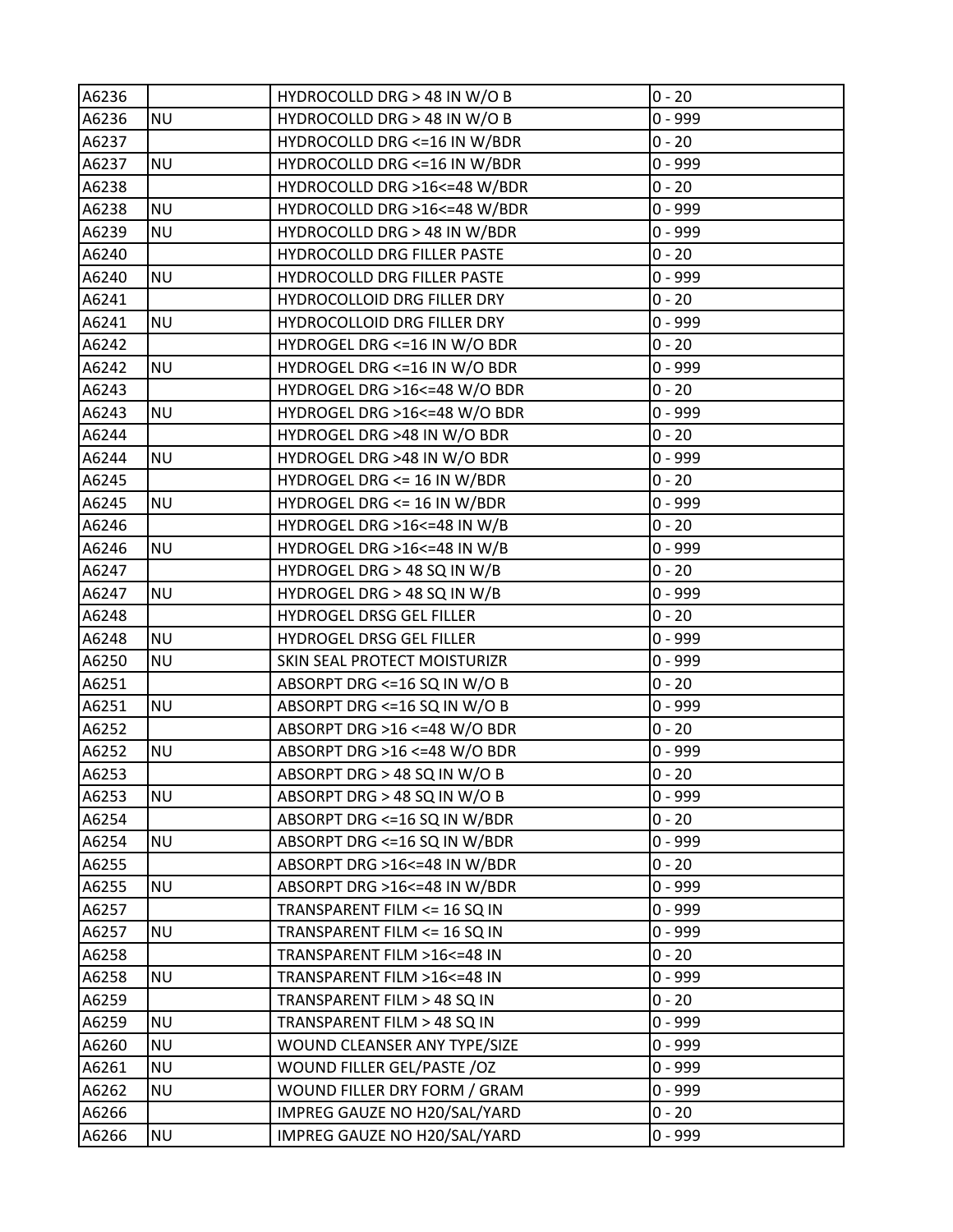| A6402 |           | STERILE GAUZE <= 16 SQ IN                  | $0 - 20$  |
|-------|-----------|--------------------------------------------|-----------|
| A6402 | <b>NU</b> | STERILE GAUZE <= 16 SQ IN                  | $0 - 999$ |
| A6403 |           | STERILE GAUZE>16 <= 48 SQ IN               | $0 - 20$  |
| A6403 | <b>NU</b> | STERILE GAUZE>16 <= 48 SQ IN               | 0 - 999   |
| A6404 | <b>NU</b> | STERILE GAUZE > 48 SQ IN                   | 0 - 999   |
| A6407 | <b>NU</b> | PACKING STRIPS, NON-IMPREG                 | 0 - 999   |
| A6410 | <b>NU</b> | STERILE EYE PAD                            | 0 - 999   |
| A6411 | <b>NU</b> | <b>NON-STERILE EYE PAD</b>                 | $0 - 999$ |
| A6412 | <b>NU</b> | <b>OCCLUSIVE EYE PATCH</b>                 | 0 - 999   |
| A6441 |           | PAD BAND W>=3" <5"/YD                      | $0 - 20$  |
| A6441 | <b>NU</b> | PAD BAND W>=3" <5"/YD                      | 0 - 999   |
| A6442 | <b>NU</b> | CONFORM BAND N/S W<3"/YD                   | 0 - 999   |
| A6443 |           | CONFORM BAND N/S W>=3"<5"/YD               | $0 - 20$  |
| A6443 | <b>NU</b> | CONFORM BAND N/S W>=3"<5"/YD               | 0 - 999   |
| A6444 |           | CONFORM BAND N/S W>=5"/YD                  | $0 - 20$  |
| A6444 | <b>NU</b> | CONFORM BAND N/S W>=5"/YD                  | $0 - 999$ |
| A6445 | <b>NU</b> | CONFORM BAND S W <3"/YD                    | 0 - 999   |
| A6446 |           | CONFORM BAND S W>=3" <5"/YD                | $0 - 20$  |
| A6446 | <b>NU</b> | CONFORM BAND S W>=3" <5"/YD                | 0 - 999   |
| A6447 |           | CONFORM BAND S W >=5"/YD                   | $0 - 20$  |
| A6447 | <b>NU</b> | CONFORM BAND S W >=5"/YD                   | $0 - 999$ |
| A6448 | <b>NU</b> | LT COMPRES BAND <3"/YD                     | 0 - 999   |
| A6449 |           | LT COMPRES BAND >=3" <5"/YD                | $0 - 20$  |
| A6449 | <b>NU</b> | LT COMPRES BAND >=3" <5"/YD                | 0 - 999   |
| A6450 |           | LT COMPRES BAND >=5"/YD                    | $0 - 20$  |
| A6450 | <b>NU</b> | LT COMPRES BAND >=5"/YD                    | 0 - 999   |
| A6451 |           | MOD COMPRES BAND W>=3"<5"/YD               | $0 - 20$  |
| A6451 | <b>NU</b> | MOD COMPRES BAND W>=3"<5"/YD               | 0 - 999   |
| A6452 |           | HIGH COMPRES BAND W>=3"<5"YD               | $0 - 20$  |
| A6452 | <b>NU</b> | HIGH COMPRES BAND W>=3"<5"YD               | 0 - 999   |
| A6453 | <b>NU</b> | SELF-ADHER BAND W <3"/YD                   | $0 - 999$ |
| A6454 |           | SELF-ADHER BAND W>=3" <5"/YD               | $0 - 20$  |
| A6454 | <b>NU</b> | SELF-ADHER BAND W>=3" <5"/YD               | $0 - 999$ |
| A6455 | <b>NU</b> | SELF-ADHER BAND >=5"/YD                    | $0 - 999$ |
| A6456 |           | ZINC PASTE BAND W >=3"<5"/YD               | $0 - 20$  |
| A6456 | <b>NU</b> | ZINC PASTE BAND W >=3"<5"/YD               | $0 - 999$ |
| A6457 |           | <b>TUBULAR DRESSING</b>                    | $0 - 999$ |
| A6457 | <b>NU</b> | <b>TUBULAR DRESSING</b>                    | $0 - 999$ |
| A6530 |           | GRADIENT COMPRESSION STOCKING, BELOW KNEE, | $0 - 999$ |
|       |           | 18-30 MMHG, EACH                           |           |
| A6530 | <b>NU</b> | GRADIENT COMPRESSION STOCKING, BELOW KNEE, | $0 - 999$ |
|       |           | 18-30 MMHG, EACH                           |           |
| A6531 |           | Compression stocking bk30-40               | $0 - 999$ |
| A6531 | <b>NU</b> | Compression stocking bk30-40               | 0 - 999   |
| A6532 |           | Compression stocking bk40-50               | $0 - 999$ |
| A6532 | <b>NU</b> | Compression stocking bk40-50               | $0 - 999$ |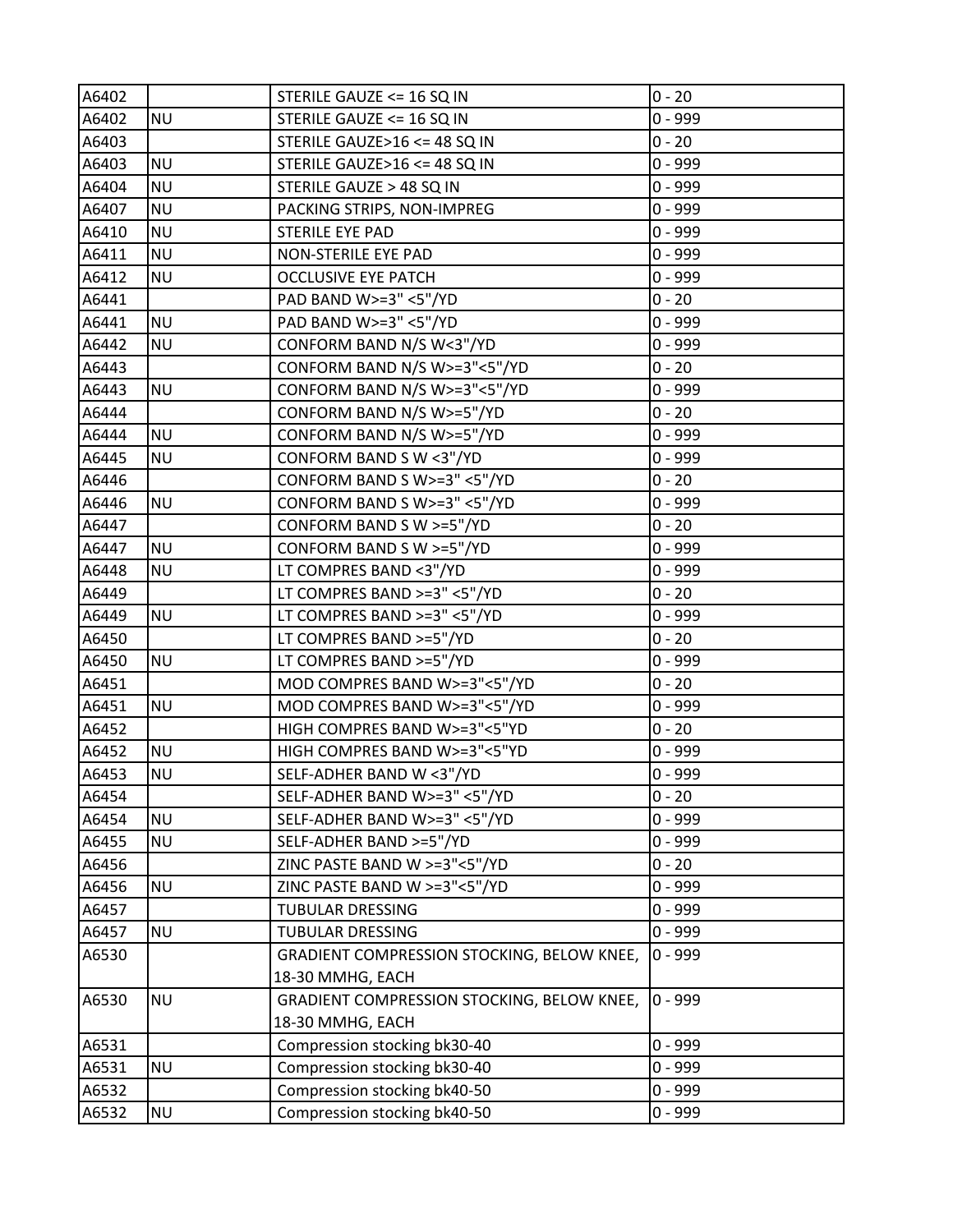| A6533 |           | <b>GRADIENT COMPRESSION STOCKING, THIGH</b> | $0 - 999$ |
|-------|-----------|---------------------------------------------|-----------|
|       |           | LENGTH, 18-30 MMHG, EACH                    |           |
| A6533 | <b>NU</b> | <b>GRADIENT COMPRESSION STOCKING, THIGH</b> | $0 - 999$ |
|       |           | LENGTH, 18-30 MMHG, EACH                    |           |
| A6534 |           | <b>GRADIENT COMPRESSION STOCKING, THIGH</b> | $0 - 999$ |
|       |           | LENGTH, 30-40 MMHG, EACH                    |           |
| A6534 | <b>NU</b> | <b>GRADIENT COMPRESSION STOCKING, THIGH</b> | $0 - 999$ |
|       |           | LENGTH, 30-40 MMHG, EACH                    |           |
| A6535 |           | <b>GRADIENT COMPRESSION STOCKING, THIGH</b> | $0 - 999$ |
|       |           | LENGTH, 40-50 MMHG, EACH                    |           |
| A6535 | <b>NU</b> | <b>GRADIENT COMPRESSION STOCKING, THIGH</b> | $0 - 999$ |
|       |           | LENGTH, 40-50 MMHG, EACH                    |           |
| A6536 |           | <b>GRADIENT COMPRESSION STOCKING, FULL</b>  | $0 - 999$ |
|       |           | LENGTH/CHAP STYLE, 18-30 MMHG, EACH         |           |
| A6536 | <b>NU</b> | <b>GRADIENT COMPRESSION STOCKING, FULL</b>  | $0 - 999$ |
|       |           | LENGTH/CHAP STYLE, 18-30 MMHG, EACH         |           |
|       |           |                                             |           |
| A6537 |           | <b>GRADIENT COMPRESSION STOCKING, FULL</b>  | $0 - 999$ |
|       |           | LENGTH/CHAP STYLE, 30-40 MMHG, EACH         |           |
|       |           |                                             |           |
| A6537 | <b>NU</b> | <b>GRADIENT COMPRESSION STOCKING, FULL</b>  | $0 - 999$ |
|       |           | LENGTH/CHAP STYLE, 30-40 MMHG, EACH         |           |
|       |           |                                             |           |
| A6538 |           | <b>GRADIENT COMPRESSION STOCKING, FULL</b>  | $0 - 999$ |
|       |           | LENGTH/CHAP STYLE, 40-50 MMHG, EACH         |           |
|       |           |                                             |           |
| A6538 | <b>NU</b> | <b>GRADIENT COMPRESSION STOCKING, FULL</b>  | $0 - 999$ |
|       |           | LENGTH/CHAP STYLE, 40-50 MMHG, EACH         |           |
|       |           |                                             |           |
| A6539 |           | <b>GRADIENT COMPRESSION STOCKING, WAIST</b> | 0 - 999   |
|       |           | LENGTH, 18-30 MMHG, EACH                    |           |
| A6539 | <b>NU</b> | <b>GRADIENT COMPRESSION STOCKING, WAIST</b> | $0 - 999$ |
|       |           | LENGTH, 18-30 MMHG, EACH                    |           |
| A6540 |           | <b>GRADIENT COMPRESSION STOCKING, WAIST</b> | 0 - 999   |
|       |           | LENGTH, 30-40 MMHG, EACH                    |           |
| A6540 | <b>NU</b> | <b>GRADIENT COMPRESSION STOCKING, WAIST</b> | $0 - 999$ |
|       |           | LENGTH, 30-40 MMHG, EACH                    |           |
| A6541 |           | <b>GRADIENT COMPRESSION STOCKING, WAIST</b> | $0 - 999$ |
|       |           | LENGTH, 40-50 MMHG, EACH                    |           |
| A6541 | <b>NU</b> | <b>GRADIENT COMPRESSION STOCKING, WAIST</b> | $0 - 999$ |
|       |           | LENGTH, 40-50 MMHG, EACH                    |           |
| A7000 |           | Disposable canister for pump                | $0 - 999$ |
| A7000 | <b>NU</b> | Disposable canister for pump                | $0 - 999$ |
| A7001 |           | Nondisposable pump canister                 | $0 - 999$ |
| A7001 | <b>NU</b> | Nondisposable pump canister                 | $0 - 999$ |
| A7002 |           | TUBING USED W SUCTION PUMP                  | $0 - 999$ |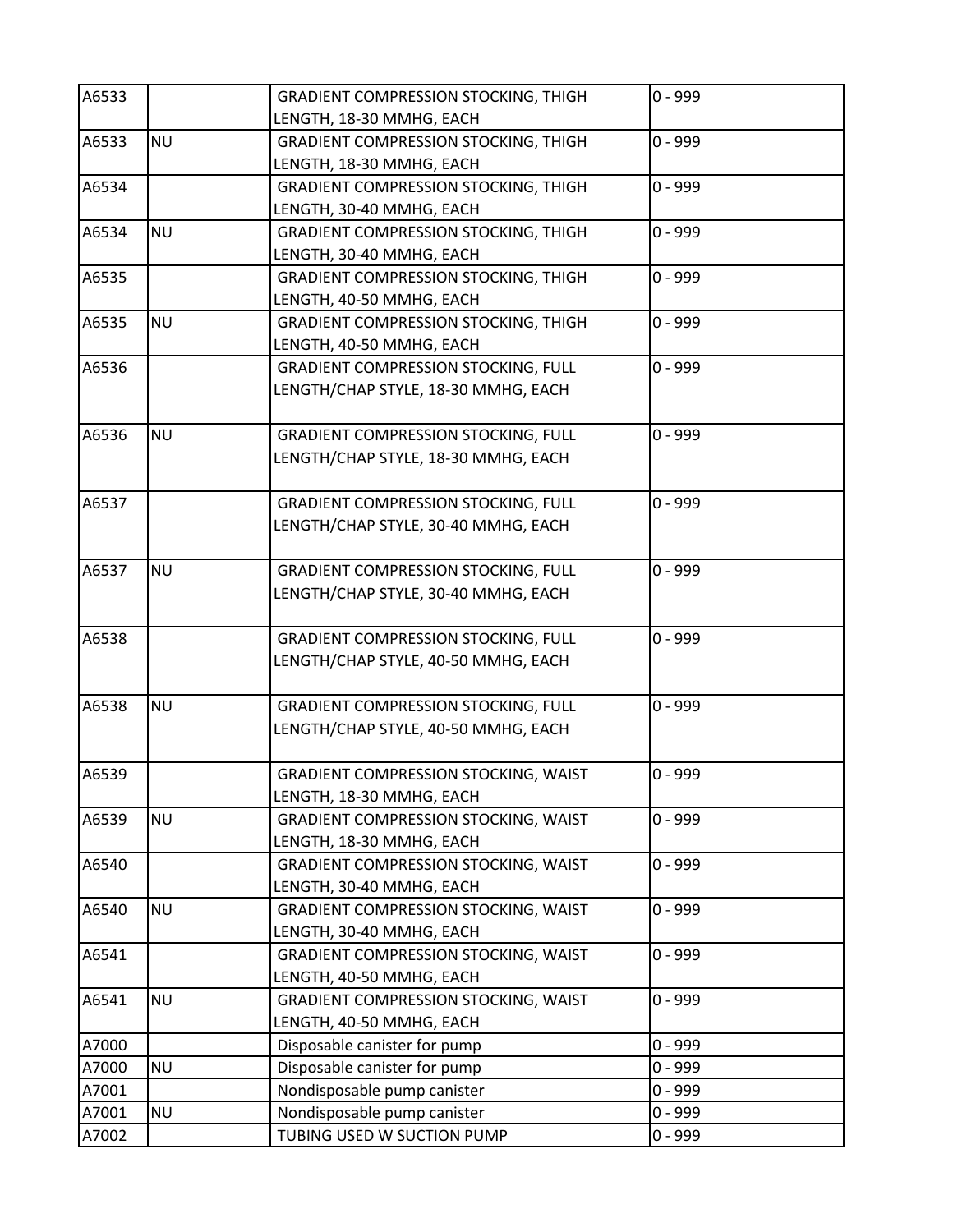| A7002 | NU        | TUBING USED W SUCTION PUMP         | $0 - 999$ |
|-------|-----------|------------------------------------|-----------|
| A7003 |           | NEBULIZER ADMINISTRATION SET       | $0 - 999$ |
| A7003 | <b>NU</b> | NEBULIZER ADMINISTRATION SET       | $0 - 999$ |
| A7004 |           | DISPOSABLE NEBULIZER SML VOL       | $0 - 999$ |
| A7004 | <b>NU</b> | DISPOSABLE NEBULIZER SML VOL       | $0 - 999$ |
| A7005 |           | NONDISPOSABLE NEBULIZER SET        | $0 - 999$ |
| A7005 | <b>NU</b> | NONDISPOSABLE NEBULIZER SET        | $0 - 999$ |
| A7006 |           | FILTERED NEBULIZER ADMIN SET       | $0 - 999$ |
| A7006 | <b>NU</b> | FILTERED NEBULIZER ADMIN SET       | $0 - 999$ |
| A7007 |           | LG VOL NEBULIZER DISPOSABLE        | $0 - 999$ |
| A7007 | <b>NU</b> | LG VOL NEBULIZER DISPOSABLE        | $0 - 999$ |
| A7008 |           | DISPOSABLE NEBULIZER PREFILL       | $0 - 999$ |
| A7008 | <b>NU</b> | DISPOSABLE NEBULIZER PREFILL       | $0 - 999$ |
| A7009 |           | NEBULIZER RESERVOIR BOTTLE         | $0 - 999$ |
| A7009 | <b>NU</b> | NEBULIZER RESERVOIR BOTTLE         | $0 - 999$ |
| A7010 |           | DISPOSABLE CORRUGATED TUBING       | $0 - 999$ |
| A7010 | <b>NU</b> | DISPOSABLE CORRUGATED TUBING       | $0 - 999$ |
| A7011 | <b>NU</b> | NONDISPOS CORRUGATED TUBING        | $0 - 999$ |
| A7012 |           | NEBULIZER WATER COLLEC DEVIC       | $0 - 999$ |
| A7012 | <b>NU</b> | NEBULIZER WATER COLLEC DEVIC       | $0 - 999$ |
| A7013 |           | DISPOSABLE COMPRESSOR FILTER       | $0 - 999$ |
| A7013 | <b>NU</b> | DISPOSABLE COMPRESSOR FILTER       | $0 - 999$ |
| A7014 |           | <b>COMPRESSOR NONDISPOS FILTER</b> | $0 - 999$ |
| A7014 | <b>NU</b> | <b>COMPRESSOR NONDISPOS FILTER</b> | $0 - 999$ |
| A7015 |           | AEROSOL MASK USED W NEBULIZE       | $0 - 999$ |
| A7015 | <b>NU</b> | AEROSOL MASK USED W NEBULIZE       | $0 - 999$ |
| A7016 |           | NEBULIZER DOME & MOUTHPIECE        | $0 - 999$ |
| A7016 | <b>NU</b> | NEBULIZER DOME & MOUTHPIECE        | $0 - 999$ |
| A7017 |           | NEBULIZER NOT USED W OXYGEN        | $0 - 999$ |
| A7017 | <b>NU</b> | NEBULIZER NOT USED W OXYGEN        | $0 - 999$ |
| A7018 | <b>NU</b> | WATER DISTILLED W/NEBULIZER        | $0 - 999$ |
| A7020 | <b>NU</b> | INTERFACE, COUGH STIM DEVICE       | $0 - 999$ |
| A7025 | <b>NU</b> | REPLACE CHEST COMPRESS VEST        | $0 - 999$ |
| A7026 | <b>NU</b> | REPLACE CHST CMPRSS SYS HOSE       | $0 - 999$ |
| A7027 | <b>NU</b> | <b>COMBINATION ORAL/NASAL MASK</b> | $0 - 999$ |
| A7028 | <b>NU</b> | REPL ORAL CUSHION COMBO MASK       | $0 - 999$ |
| A7029 | <b>NU</b> | REPL NASAL PILLOW COMB MASK        | $0 - 999$ |
| A7030 | <b>NU</b> | CPAP FULL FACE MASK                | $0 - 999$ |
| A7031 | <b>NU</b> | REPLACEMENT FACEMASK INTERFA       | $0 - 999$ |
| A7032 | <b>NU</b> | REPLACEMENT NASAL CUSHION          | $0 - 999$ |
| A7033 | <b>NU</b> | REPLACEMENT NASAL PILLOWS          | $0 - 999$ |
| A7034 | <b>NU</b> | <b>NASAL APPLICATION DEVICE</b>    | $0 - 999$ |
| A7035 | <b>NU</b> | POS AIRWAY PRESS HEADGEAR          | $0 - 999$ |
| A7036 | <b>NU</b> | POS AIRWAY PRESS CHINSTRAP         | $0 - 999$ |
| A7037 | <b>NU</b> | POS AIRWAY PRESSURE TUBING         | $0 - 999$ |
| A7038 | <b>NU</b> | POS AIRWAY PRESSURE FILTER         | $0 - 999$ |
| A7039 | <b>NU</b> | FILTER, NON DISPOSABLE W PAP       | $0 - 999$ |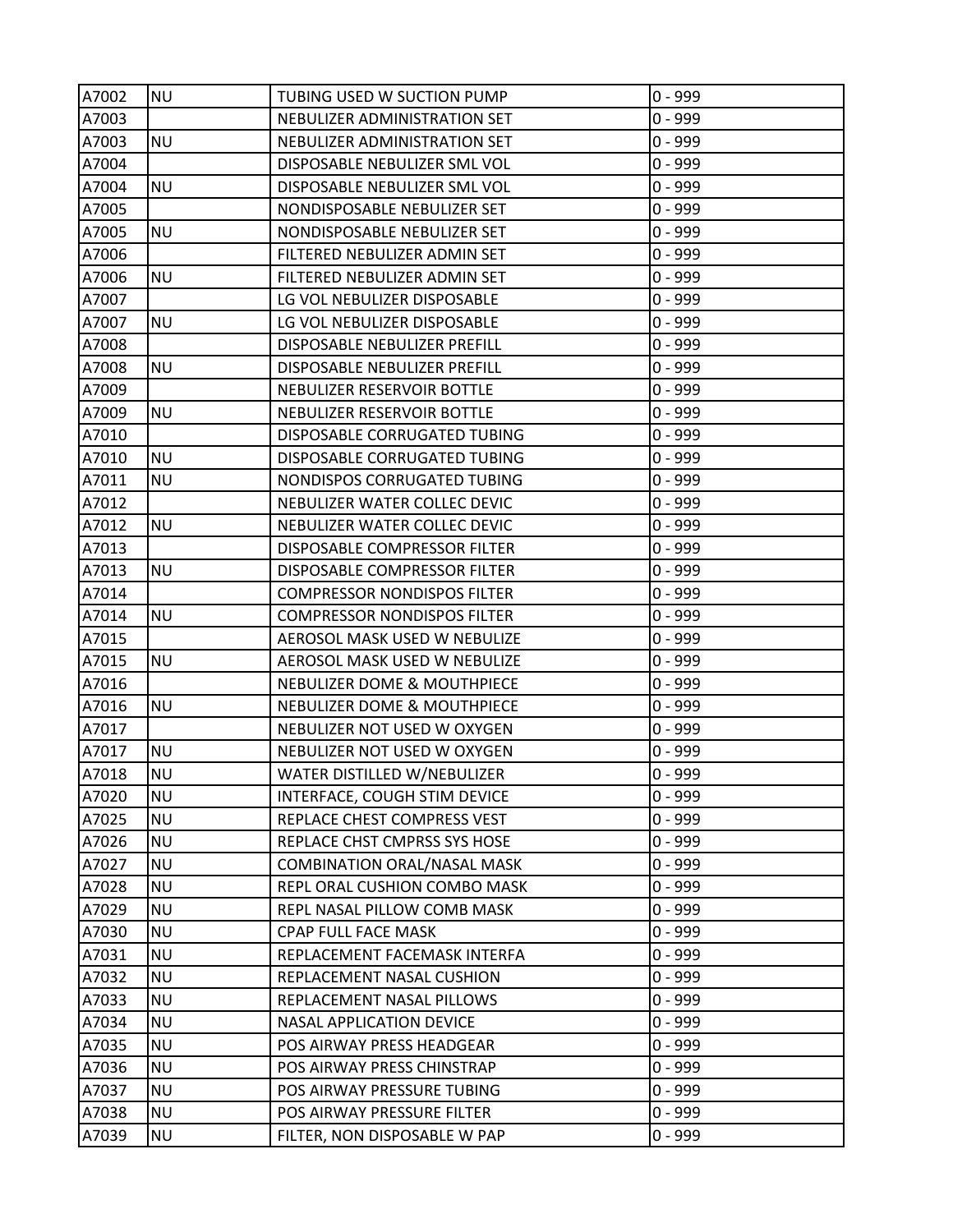| A7044 | <b>NU</b> | Pap oral interface                                                          | $0 - 999$ |
|-------|-----------|-----------------------------------------------------------------------------|-----------|
| A7045 | <b>NU</b> | Repl exhalation port for pap                                                | $0 - 999$ |
| A7046 | <b>NU</b> | Repl water chamber, pap dev                                                 | $0 - 999$ |
| A7047 | <b>NU</b> | Resp suction oral interface                                                 | $0 - 999$ |
| A7048 | <b>NU</b> | Vacuum Drain Bottles                                                        | $0 - 999$ |
| A7501 |           | TRACHEOSTOMA VALVE W DIAPHRA                                                | $0 - 999$ |
| A7501 | <b>NU</b> | TRACHEOSTOMA VALVE W DIAPHRA                                                | $0 - 999$ |
| A7502 |           | REPLACEMENT DIAPHRAGM/FPLATE                                                | $0 - 999$ |
| A7502 | <b>NU</b> | REPLACEMENT DIAPHRAGM/FPLATE                                                | $0 - 999$ |
| A7503 |           | HMES FILTER HOLDER OR CAP                                                   | $0 - 999$ |
| A7503 | <b>NU</b> | HMES FILTER HOLDER OR CAP                                                   | $0 - 999$ |
| A7504 |           | TRACHEOSTOMA HMES FILTER                                                    | $0 - 999$ |
| A7504 | <b>NU</b> | <b>TRACHEOSTOMA HMES FILTER</b>                                             | $0 - 999$ |
| A7505 |           | HMES OR TRACH VALVE HOUSING                                                 | $0 - 999$ |
| A7505 | <b>NU</b> | HMES OR TRACH VALVE HOUSING                                                 | $0 - 999$ |
| A7506 |           | HMES/TRACHVALVE ADHESIVEDISK                                                | $0 - 999$ |
| A7506 | <b>NU</b> | HMES/TRACHVALVE ADHESIVEDISK                                                | $0 - 999$ |
| A7507 |           | <b>INTEGRATED FILTER &amp; HOLDER</b>                                       | $0 - 999$ |
| A7507 | <b>NU</b> | <b>INTEGRATED FILTER &amp; HOLDER</b>                                       | $0 - 999$ |
| A7508 |           | <b>HOUSING &amp; INTEGRATED ADHESIV</b>                                     | $0 - 999$ |
| A7508 | <b>NU</b> | HOUSING & INTEGRATED ADHESIV                                                | $0 - 999$ |
| A7509 | <b>NU</b> | <b>HEAT &amp; MOISTURE EXCHANGE SYS</b>                                     | $0 - 999$ |
| A7520 |           | TRACH/LARYN TUBE NON-CUFFED                                                 | $0 - 999$ |
| A7520 | <b>NU</b> | TRACH/LARYN TUBE NON-CUFFED                                                 | $0 - 999$ |
| A7521 |           | TRACH/LARYN TUBE CUFFED                                                     | $0 - 999$ |
| A7521 | <b>NU</b> | TRACH/LARYN TUBE CUFFED                                                     | $0 - 999$ |
| A7522 |           | TRACH/LARYN TUBE STAINLESS                                                  | $0 - 999$ |
| A7522 | <b>NU</b> | TRACH/LARYN TUBE STAINLESS                                                  | $0 - 999$ |
| A7523 | <b>NU</b> | TRACHEOSTOMY SHOWER PROTECT                                                 | $0 - 999$ |
| A7524 | <b>NU</b> | TRACHEOSTOMA STENT/STUD/BTTN                                                | $0 - 999$ |
| A7525 |           | <b>TRACHEOSTOMY MASK</b>                                                    | $0 - 999$ |
| A7525 | <b>NU</b> | <b>TRACHEOSTOMY MASK</b>                                                    | $0 - 999$ |
| A7526 |           | TRACHEOSTOMY TUBE COLLAR                                                    | $0 - 999$ |
| A7526 | <b>NU</b> | TRACHEOSTOMY TUBE COLLAR                                                    | $0 - 999$ |
| A7527 | <b>NU</b> | TRACH/LARYN TUBE PLUG/STOP                                                  | $0 - 999$ |
| A8000 |           | HELMET, PROTECTIVE, SOFT, PREFABRICATED,                                    | $0 - 999$ |
|       |           | INCLUDES ALL COMPONENTS AND ACCESSORIES                                     |           |
| A8001 |           | HELMET, PROTECTIVE, HARD, PREFABRICATED,                                    | $0 - 999$ |
|       |           | INCLUDES ALL COMPONENTS AND ACCESSORIES                                     |           |
| A8002 |           | HELMET, PROTECTIVE, SOFT, CUSTOM FABRICATED,<br>INCLUDES ALL COMPONENTS AND | $0 - 999$ |
| A8003 |           | HELMET, PROTECTIVE, HARD, CUSTOM FABRICATED,<br>INCLUDES ALL COMPONENTS AND | $0 - 999$ |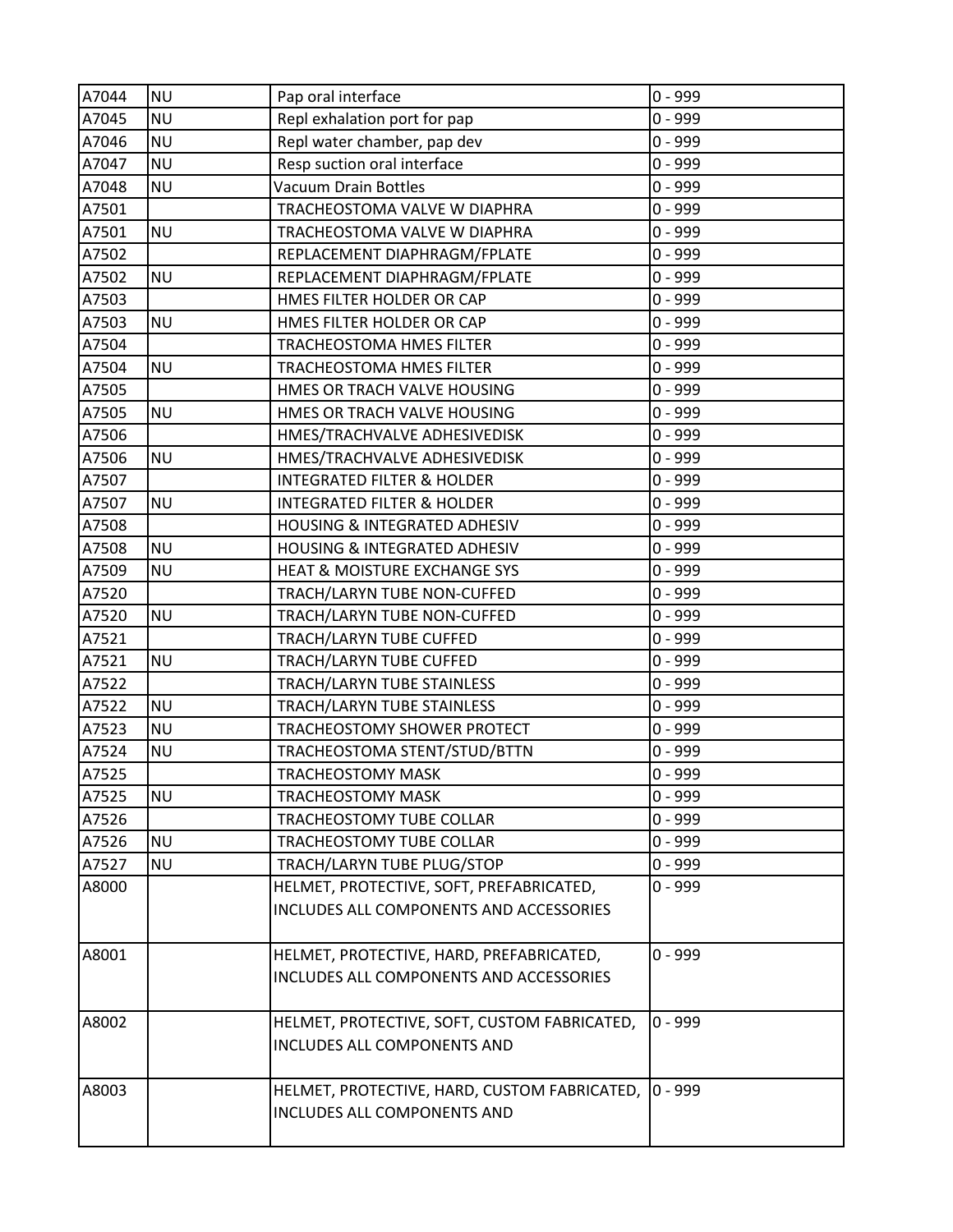| A9276 |           | Sensor; invasive (e.g., subcutaneous), disposable, for  0 - 20 |           |
|-------|-----------|----------------------------------------------------------------|-----------|
|       |           | use with interstitial continuous glucose monitoring            |           |
|       |           | system, 1 unit = 1 day supply                                  |           |
|       |           |                                                                |           |
| A9277 |           | Transmitter; external, for use with interstitial               | $0 - 20$  |
|       |           | continuous glucose monitoring system                           |           |
|       |           |                                                                |           |
| A9278 |           | Receiver (monitor); external, for use with interstitial        | $0 - 20$  |
|       |           | continuous glucose monitoring system                           |           |
|       |           |                                                                |           |
| A9900 |           | Miscellaneous DME supply, accessory, and/or service 0 - 999    |           |
|       |           | component of another HCPCS code                                |           |
|       |           |                                                                |           |
| B4034 | <b>NU</b> | Enteral Supply Kit Syringe Fed                                 | $0 - 999$ |
| B4034 |           | Enteral Supply Kit Syringe Fed                                 | 0-999     |
| B4035 | <b>NU</b> | Enteral feed supp pump per d                                   | $0 - 999$ |
| B4035 |           | Enteral feed supp pump per d                                   | $0 - 20$  |
| B4036 | <b>NU</b> | <b>Enteral Supply Kit Gravity Fed</b>                          | $0 - 999$ |
| B4036 |           | <b>Enteral Supply Kit Gravity Fed</b>                          | 0-999     |
| B4081 | <b>NU</b> | Nasogastric tubing with stylet                                 | $0 - 999$ |
| B4081 |           | Nasogastric tubing with stylet                                 | $0 - 20$  |
| B4082 | <b>NU</b> | Nasogastric tubing without stylet                              | $0 - 999$ |
| B4082 |           | Nasogastric tubing without stylet                              | $0 - 20$  |
| B4083 | <b>NU</b> | Enteral stomach tube levine                                    | $0 - 999$ |
| B4083 |           | Enteral stomach tube levine                                    | $0 - 20$  |
| B4087 | <b>NU</b> | Gastro tube standard                                           | $0 - 999$ |
| B4087 |           | Gastro tube standard                                           | 0-999     |
| B4088 | <b>NU</b> | Gastro tube low                                                | $0 - 999$ |
| B4088 |           | Gastro tube low                                                | 0-999     |
| B4103 | <b>NU</b> | <b>Enteral Pediatric Fluid and Electrolyte</b>                 | $0 - 999$ |
| B4149 | <b>NU</b> | EF blenderized foods                                           | $0 - 999$ |
| B4149 | SC        | EF blenderized foods                                           | $0 - 999$ |
| B4149 |           | EF blenderized foods                                           | $0 - 20$  |
| B4150 | <b>NU</b> | EF complete w/intact nutrient                                  | $0 - 999$ |
| B4150 |           | EF complete w/intact nutrient                                  | 0-999     |
| B4150 |           | EF complete w/intact nutrient                                  |           |
| B4150 | SC        | EF complete w/intact nutrient                                  | $0 - 999$ |
| B4150 | SC        | <b>Enteral Formulae Category I</b>                             | 0-999     |
| B4150 | SC        | Enteral Formulae Category I                                    |           |
| B4152 | <b>NU</b> | EF calorie dense>/=1.5Kcal                                     | $0 - 999$ |
| B4152 | <b>NU</b> | Enteral Formulary 1.5 kcal                                     | $0 - 999$ |
| B4152 | SC        | Enteral Formulary 1.5 kcal                                     | $0 - 999$ |
| B4152 |           | Enteral Formulary 1.5 kcal                                     | 0-999     |
| B4152 |           | Enteral Formulary 1.5 kcal                                     |           |
| B4152 | SC        | Enteral Formulae Category li                                   | 0-999     |
| B4152 | SC        | Enteral Formulae Category Ii                                   |           |
| B4153 | <b>NU</b> | EF hydrolyzed/amino acids                                      | $0 - 999$ |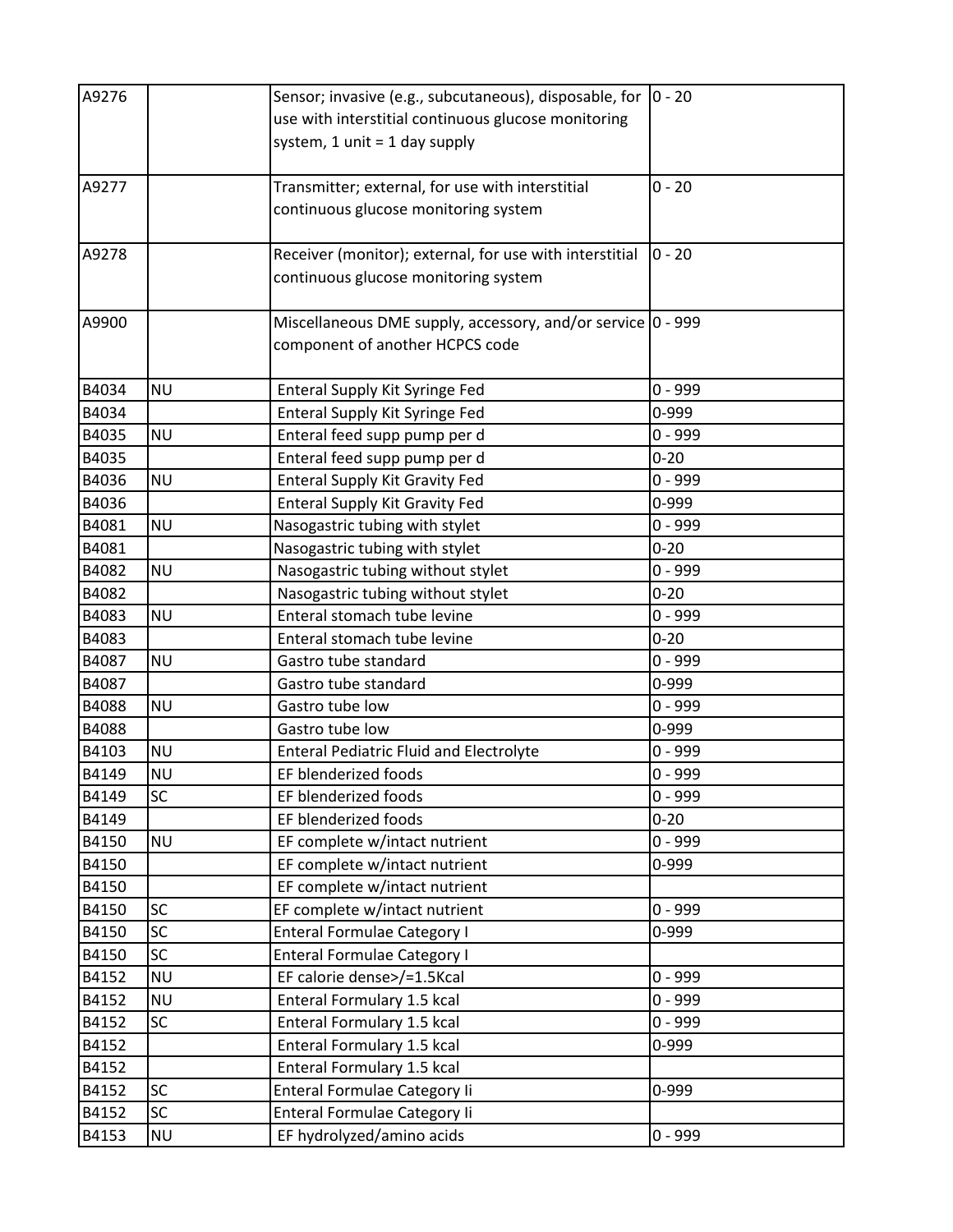| B4153 | <b>SC</b> | EF hydrolyzed/amino acids                                                                                                                                                                                                                                                                                              | $0 - 999$ |
|-------|-----------|------------------------------------------------------------------------------------------------------------------------------------------------------------------------------------------------------------------------------------------------------------------------------------------------------------------------|-----------|
| B4153 |           | EF hydrolyzed/amino acids                                                                                                                                                                                                                                                                                              | 0-999     |
| B4153 |           | EF hydrolyzed/amino acids                                                                                                                                                                                                                                                                                              |           |
| B4153 | SC        | Enteral Formulae Categoryiii                                                                                                                                                                                                                                                                                           | 0-999     |
| B4153 | SC        | Enteral Formulae Categoryiii                                                                                                                                                                                                                                                                                           |           |
| B4154 | <b>NU</b> | EF spec metabolic noninherit                                                                                                                                                                                                                                                                                           | $0 - 999$ |
| B4154 | <b>SC</b> | EF spec metabolic noninherit                                                                                                                                                                                                                                                                                           | $0 - 999$ |
| B4154 |           | EF spec metabolic noninherit                                                                                                                                                                                                                                                                                           | 0-999     |
| B4154 |           | EF spec metabolic noninherit                                                                                                                                                                                                                                                                                           |           |
| B4154 | SC        | <b>Enteral Formulae Category Iv</b>                                                                                                                                                                                                                                                                                    | 0-999     |
| B4154 | SC        | <b>Enteral Formulae Category Iv</b>                                                                                                                                                                                                                                                                                    |           |
| B4155 | <b>NU</b> | EF incomplete/modular                                                                                                                                                                                                                                                                                                  | $0 - 999$ |
| B4155 | <b>SC</b> | EF incomplete/modular                                                                                                                                                                                                                                                                                                  | $0 - 999$ |
| B4155 |           | EF incomplete/modular                                                                                                                                                                                                                                                                                                  | 0-999     |
| B4155 |           | EF incomplete/modular                                                                                                                                                                                                                                                                                                  |           |
| B4155 | <b>SC</b> | <b>Enteral Formulae Category V</b>                                                                                                                                                                                                                                                                                     | 0-999     |
| B4155 | SC        | <b>Enteral Formulae Category V</b>                                                                                                                                                                                                                                                                                     |           |
| B4157 | <b>NU</b> | <b>Enteral Nutrition</b>                                                                                                                                                                                                                                                                                               | $0 - 999$ |
| B4157 | <b>SC</b> | <b>Enteral Nutrition</b>                                                                                                                                                                                                                                                                                               | $0 - 999$ |
| B4157 |           | <b>Enteral Nutrition</b>                                                                                                                                                                                                                                                                                               | 0-999     |
| B4157 |           | <b>Enteral Nutrition</b>                                                                                                                                                                                                                                                                                               |           |
| B4157 | SC        | EF special metabolic inherit                                                                                                                                                                                                                                                                                           | 0-999     |
| B4157 | <b>SC</b> | EF special metabolic inherit                                                                                                                                                                                                                                                                                           |           |
| B4160 | <b>NU</b> | Enteral formula, for pediatrics, nutritionally complete 0 - 999<br>calorically dense (equal to or greater than 0.7<br>kcal/ml) with intact nutrients, includes proteins, fats,<br>carbohydrates, vitamins and minerals, may include<br>fiber, administered through an enteral feeding tube,<br>100 calories = $1$ unit |           |
| B4160 | SC        | Enteral formula, for pediatrics, nutritionally complete 0 - 999<br>calorically dense (equal to or greater than 0.7<br>kcal/ml) with intact nutrients, includes proteins, fats,<br>carbohydrates, vitamins and minerals, may include<br>fiber, administered through an enteral feeding tube,<br>100 calories = $1$ unit |           |
| B4160 |           | Enteral formula, for pediatrics, nutritionally complete 0-20<br>calorically dense (equal to or greater than 0.7<br>kcal/ml) with intact nutrients, includes proteins, fats,<br>carbohydrates, vitamins and minerals, may include<br>fiber, administered through an enteral feeding tube,<br>100 calories = $1$ unit    |           |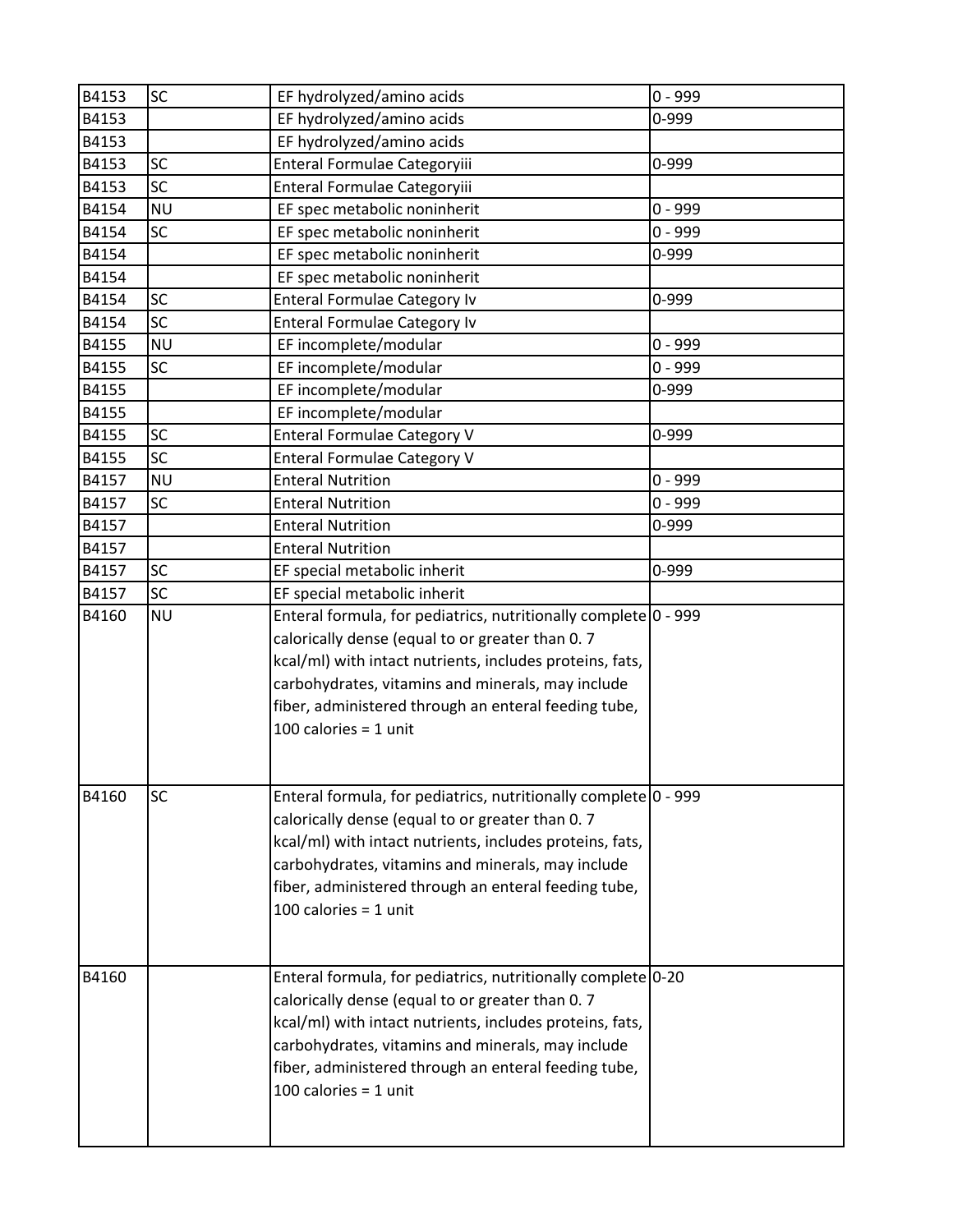| B4160 |           | Enteral formula, for pediatrics, nutritionally complete<br>calorically dense (equal to or greater than 0.7<br>kcal/ml) with intact nutrients, includes proteins, fats,<br>carbohydrates, vitamins and minerals, may include<br>fiber, administered through an enteral feeding tube,<br>100 calories = $1$ unit |           |
|-------|-----------|----------------------------------------------------------------------------------------------------------------------------------------------------------------------------------------------------------------------------------------------------------------------------------------------------------------|-----------|
| B4160 | <b>SC</b> | EF ped caloric dense>/=0.7kc                                                                                                                                                                                                                                                                                   | $0 - 20$  |
| B4160 | <b>SC</b> | EF ped caloric dense>/=0.7kc                                                                                                                                                                                                                                                                                   |           |
| B4161 | <b>NU</b> | Enteral formula, for pediatrics, hydrolyzed/amino<br>acids and peptide chain proteins, includes fats,<br>carbohydrates, vitamins and minerals, may include<br>fiber, administered through an enteral feeding tube,<br>100 calories = $1$ unit                                                                  | $0 - 999$ |
| B4161 | <b>SC</b> | Enteral formula, for pediatrics, hydrolyzed/amino<br>acids and peptide chain proteins, includes fats,<br>carbohydrates, vitamins and minerals, may include<br>fiber, administered through an enteral feeding tube,<br>100 calories = $1$ unit                                                                  | $0 - 999$ |
| B4161 |           | Enteral formula, for pediatrics, hydrolyzed/amino<br>acids and peptide chain proteins, includes fats,<br>carbohydrates, vitamins and minerals, may include<br>fiber, administered through an enteral feeding tube,<br>100 calories = $1$ unit                                                                  | $0 - 20$  |
| B4161 |           | Enteral formula, for pediatrics, hydrolyzed/amino<br>acids and peptide chain proteins, includes fats,<br>carbohydrates, vitamins and minerals, may include<br>fiber, administered through an enteral feeding tube,<br>100 calories = $1$ unit                                                                  |           |
| B4161 | <b>SC</b> | EF ped hydrolyzed/amino acid                                                                                                                                                                                                                                                                                   | $0 - 20$  |
| B4161 | <b>SC</b> | EF ped hydrolyzed/amino acid                                                                                                                                                                                                                                                                                   |           |
| B4162 | <b>NU</b> | Enteral formula, for pediatrics, special metabolic<br>needs for inherited disease of metabolism, includes<br>proteins, fats, carbohydrates, vitamins and minerals,<br>may include fiber, administered through an enteral<br>feeding tube, 100 calories = $1$ unit                                              | $0 - 999$ |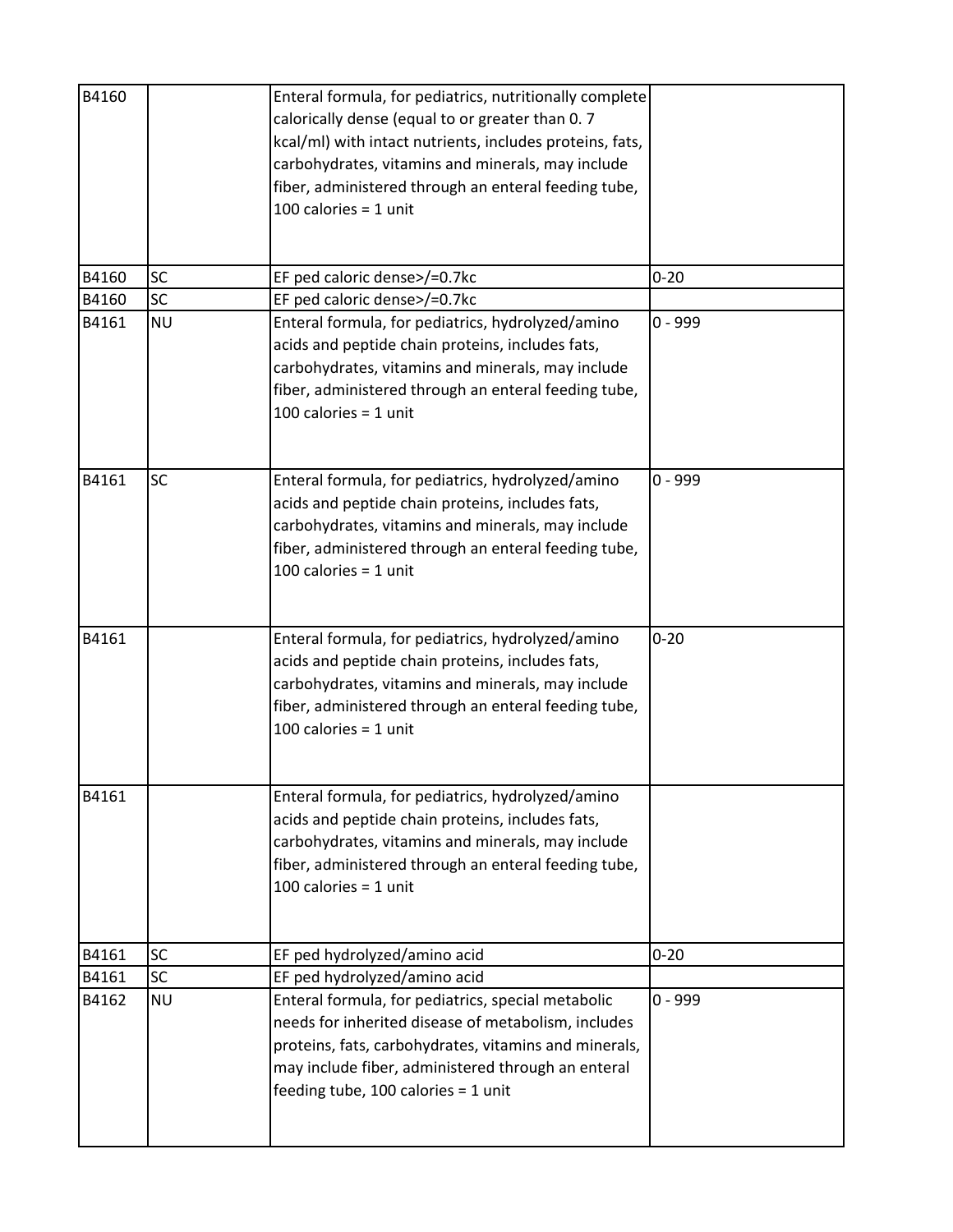| B4162<br>B4162 | <b>SC</b> | Enteral formula, for pediatrics, special metabolic<br>needs for inherited disease of metabolism, includes<br>proteins, fats, carbohydrates, vitamins and minerals,<br>may include fiber, administered through an enteral<br>feeding tube, $100$ calories = 1 unit<br>Enteral formula, for pediatrics, special metabolic<br>needs for inherited disease of metabolism, includes | $0 - 999$<br>$0 - 20$ |
|----------------|-----------|--------------------------------------------------------------------------------------------------------------------------------------------------------------------------------------------------------------------------------------------------------------------------------------------------------------------------------------------------------------------------------|-----------------------|
|                |           | proteins, fats, carbohydrates, vitamins and minerals,<br>may include fiber, administered through an enteral<br>feeding tube, $100$ calories = 1 unit                                                                                                                                                                                                                           |                       |
| B4162          |           | Enteral formula, for pediatrics, special metabolic<br>needs for inherited disease of metabolism, includes<br>proteins, fats, carbohydrates, vitamins and minerals,<br>may include fiber, administered through an enteral<br>feeding tube, $100$ calories = 1 unit                                                                                                              |                       |
| B4162          | <b>SC</b> | EF ped specmetabolic inherit                                                                                                                                                                                                                                                                                                                                                   | $0 - 20$              |
| B4162          | SC        | EF ped specmetabolic inherit                                                                                                                                                                                                                                                                                                                                                   |                       |
| B9002          | <b>RR</b> | <b>Enteral Pumps</b>                                                                                                                                                                                                                                                                                                                                                           | $0 - 999$             |
| B9002          |           | <b>Enteral Pumps</b>                                                                                                                                                                                                                                                                                                                                                           | $0 - 20$              |
| B9004          |           | Parenteral nutrition infusion pump, portable                                                                                                                                                                                                                                                                                                                                   | $0 - 20$              |
| B9998          | <b>NU</b> | Miscellaneous Enteral                                                                                                                                                                                                                                                                                                                                                          | $0 - 999$             |
| B9998          |           | Miscellaneous Enteral                                                                                                                                                                                                                                                                                                                                                          | $0 - 20$              |
| E0100          |           | CANE ADJUST/FIXED WITH TIP                                                                                                                                                                                                                                                                                                                                                     | $0 - 999$             |
| E0100          | <b>NU</b> | CANE ADJUST/FIXED WITH TIP                                                                                                                                                                                                                                                                                                                                                     | $0 - 999$             |
| E0105          |           | CANE ADJUST/FIXED QUAD/3 PRO                                                                                                                                                                                                                                                                                                                                                   | $0 - 999$             |
| E0105          | <b>NU</b> | CANE ADJUST/FIXED QUAD/3 PRO                                                                                                                                                                                                                                                                                                                                                   | $0 - 999$             |
| E0110          |           | <b>CRUTCH FOREARM PAIR</b>                                                                                                                                                                                                                                                                                                                                                     | $0 - 999$             |
| E0110          | <b>NU</b> | <b>CRUTCH FOREARM PAIR</b>                                                                                                                                                                                                                                                                                                                                                     | $0 - 999$             |
| E0111          |           | <b>CRUTCH FOREARM EACH</b>                                                                                                                                                                                                                                                                                                                                                     | $0 - 999$             |
| E0111          | <b>NU</b> | <b>CRUTCH FOREARM EACH</b>                                                                                                                                                                                                                                                                                                                                                     | $0 - 999$             |
| E0112          |           | CRUTCH UNDERARM PAIR WOOD                                                                                                                                                                                                                                                                                                                                                      | $0 - 999$             |
| E0112          | <b>NU</b> | CRUTCH UNDERARM PAIR WOOD                                                                                                                                                                                                                                                                                                                                                      | $0 - 999$             |
| E0113          |           | CRUTCH UNDERARM EACH WOOD                                                                                                                                                                                                                                                                                                                                                      | $0 - 999$             |
| E0113          | <b>NU</b> | CRUTCH UNDERARM EACH WOOD                                                                                                                                                                                                                                                                                                                                                      | $0 - 999$             |
| E0114          |           | CRUTCH UNDERARM PAIR NO WOOD                                                                                                                                                                                                                                                                                                                                                   | $0 - 999$             |
| E0114          | <b>NU</b> | CRUTCH UNDERARM PAIR NO WOOD                                                                                                                                                                                                                                                                                                                                                   | $0 - 999$             |
| E0116          |           | CRUTCH UNDERARM EACH NO WOOD                                                                                                                                                                                                                                                                                                                                                   | $0 - 999$             |
| E0116          | <b>NU</b> | CRUTCH UNDERARM EACH NO WOOD                                                                                                                                                                                                                                                                                                                                                   | $0 - 999$             |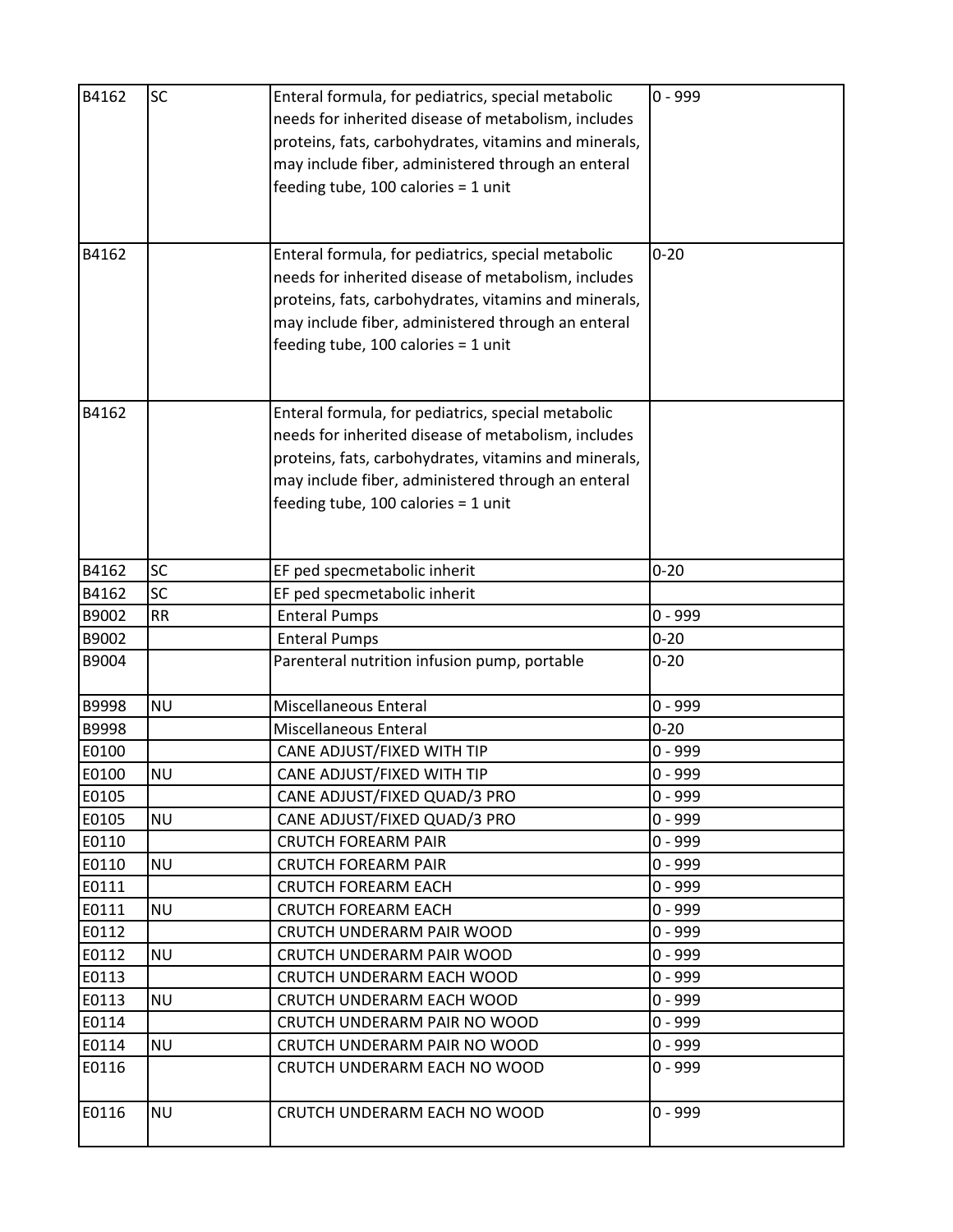| E0117 | <b>RR</b> | UNDERARM SPRINGASSIST CRUTCH                           | $0 - 999$ |
|-------|-----------|--------------------------------------------------------|-----------|
| E0118 | <b>NU</b> | <b>CRUTCH SUBSTITUTE</b>                               | $0 - 999$ |
| E0128 | <b>NU</b> | ADJ ELBOW SUP HARDWARE - RIGHT                         | $0 - 999$ |
| E0130 |           | WALKER RIGID ADJUST/FIXED HT                           | $0 - 999$ |
| E0130 | <b>NU</b> | WALKER RIGID ADJUST/FIXED HT                           | $0 - 999$ |
| E0135 |           | WALKER FOLDING ADJUST/FIXED                            | $0 - 999$ |
| E0135 | <b>NU</b> | WALKER FOLDING ADJUST/FIXED                            | $0 - 999$ |
| E0140 | <b>RR</b> | <b>WALKER W TRUNK SUPPORT</b>                          | $0 - 999$ |
| E0141 |           | RIGID WHEELED WALKER ADJ/FIX                           | $0 - 999$ |
| E0141 | <b>NU</b> | RIGID WHEELED WALKER ADJ/FIX                           | $0 - 999$ |
| E0143 |           | WALKER FOLDING WHEELED W/O S                           | $0 - 999$ |
| E0143 | <b>NU</b> | WALKER FOLDING WHEELED W/O S                           | $0 - 999$ |
| E0144 | <b>RR</b> | Walker, enclosed, four sided framed, rigid or folding, | $0 - 999$ |
|       |           | wheeled with posterior seat                            |           |
|       |           |                                                        |           |
| E0145 | <b>NU</b> | <b>MERRY WALKER</b>                                    | $0 - 999$ |
| E0146 | <b>NU</b> | FOLDING WALKER WHEELED W/SEAT                          | $0 - 999$ |
| E0147 |           | WALKER VARIABLE WHEEL RESIST                           | $0 - 999$ |
| E0147 | <b>NU</b> | WALKER VARIABLE WHEEL RESIST                           | $0 - 999$ |
| E0148 |           | HEAVYDUTY WALKER NO WHEELS                             | $0 - 999$ |
| E0148 | <b>NU</b> | HEAVYDUTY WALKER NO WHEELS                             | $0 - 999$ |
| E0149 |           | HEAVY DUTY WHEELED WALKER                              | $0 - 999$ |
| E0149 | <b>NU</b> | HEAVY DUTY WHEELED WALKER                              | $0 - 999$ |
| E0153 |           | FOREARM CRUTCH PLATFORM ATTA                           | $0 - 999$ |
| E0153 | <b>NU</b> | FOREARM CRUTCH PLATFORM ATTA                           | $0 - 999$ |
| E0154 |           | WALKER PLATFORM ATTACHMENT                             | $0 - 999$ |
| E0154 | <b>NU</b> | WALKER PLATFORM ATTACHMENT                             | $0 - 999$ |
| E0155 |           | WALKER WHEEL ATTACHMENT, PAIR                          | $0 - 999$ |
| E0155 | <b>NU</b> | WALKER WHEEL ATTACHMENT, PAIR                          | $0 - 999$ |
| E0156 |           | <b>WALKER SEAT ATTACHMENT</b>                          | $0 - 999$ |
| E0156 | <b>NU</b> | <b>WALKER SEAT ATTACHMENT</b>                          | $0 - 999$ |
| E0157 |           | <b>WALKER CRUTCH ATTACHMENT</b>                        | $0 - 999$ |
| E0157 | <b>NU</b> | WALKER CRUTCH ATTACHMENT                               | $0 - 999$ |
| E0158 |           | WALKER LEG EXTENDERS SET OF4                           | $0 - 999$ |
| E0158 | <b>NU</b> | WALKER LEG EXTENDERS SET OF4                           | $0 - 999$ |
| E0159 |           | <b>BRAKE FOR WHEELED WALKER</b>                        | $0 - 999$ |
| E0159 | <b>NU</b> | <b>BRAKE FOR WHEELED WALKER</b>                        | $0 - 999$ |
| E0160 |           | SITZ TYPE BATH OR EQUIPMENT                            | $0 - 999$ |
| E0160 | <b>NU</b> | SITZ TYPE BATH OR EQUIPMENT                            | $0 - 999$ |
| E0161 |           | SITZ BATH/EQUIPMENT W/FAUCET                           | $0 - 999$ |
| E0161 | <b>NU</b> | SITZ BATH/EQUIPMENT W/FAUCET                           | $0 - 999$ |
| E0162 | <b>NU</b> | SITZ BATH CHAIR                                        | $0 - 999$ |
| E0163 |           | COMMODE CHAIR WITH FIXED ARM                           | $0 - 999$ |
| E0163 | <b>NU</b> | COMMODE CHAIR WITH FIXED ARM                           | $0 - 999$ |
| E0164 | <b>NU</b> | BEDSIDE COMMODE CHAIR WITH WHEELS                      | $0 - 999$ |
|       |           |                                                        |           |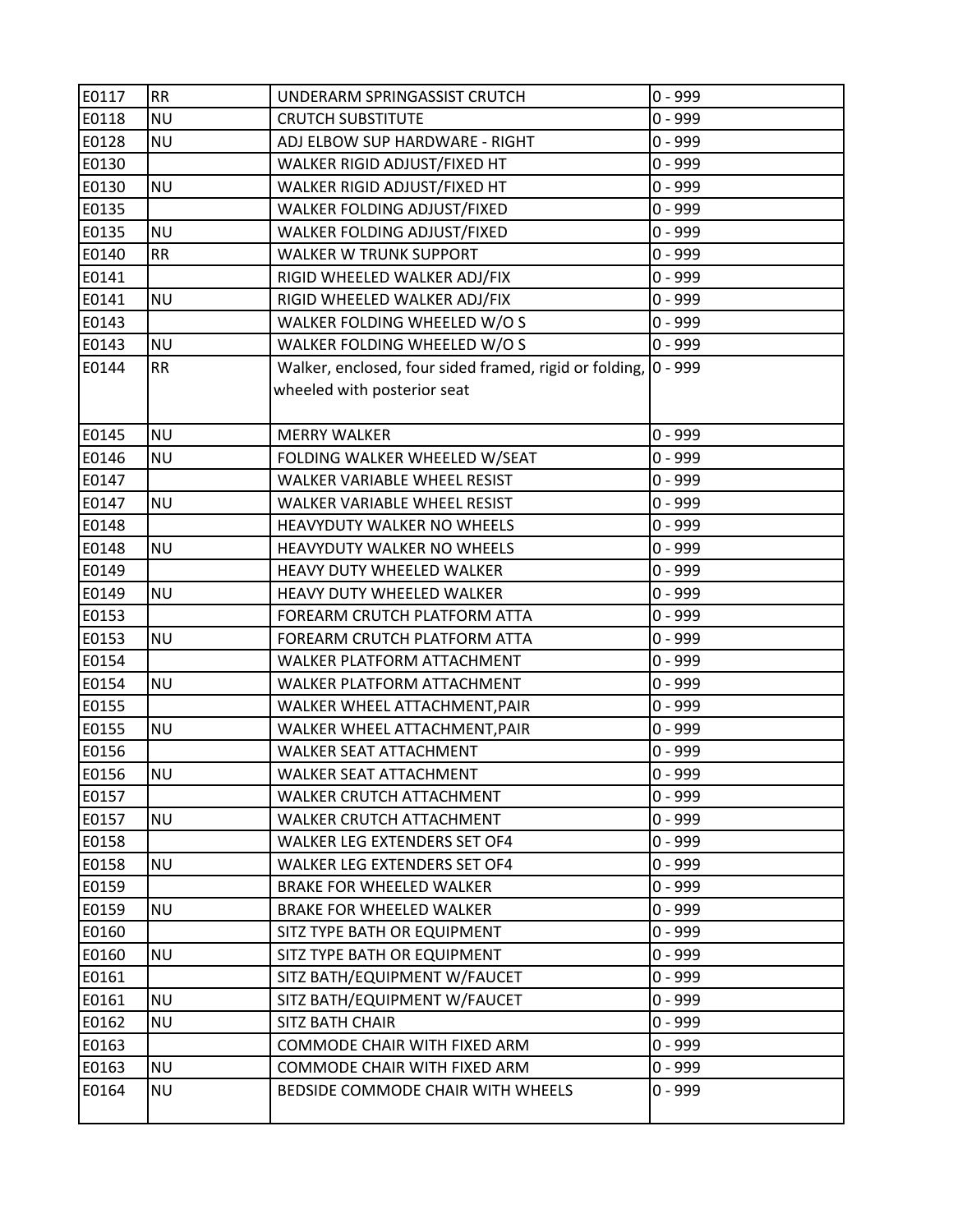| E0165 |           | COMMODE CHAIR WITH DETACHARM                                  | $0 - 999$ |
|-------|-----------|---------------------------------------------------------------|-----------|
| E0165 | <b>NU</b> | COMMODE CHAIR WITH DETACHARM                                  | $0 - 999$ |
| E0167 |           | <b>COMMODE CHAIR PAIL OR PAN</b>                              | $0 - 999$ |
| E0167 | <b>NU</b> | <b>COMMODE CHAIR PAIL OR PAN</b>                              | $0 - 999$ |
| E0168 |           | HEAVYDUTY/WIDE COMMODE CHAIR                                  | $0 - 999$ |
| E0168 | <b>NU</b> | HEAVYDUTY/WIDE COMMODE CHAIR                                  | $0 - 999$ |
| E0171 |           | <b>COMMODE CHAIR NON-ELECTRIC</b>                             | $0 - 999$ |
| E0171 | <b>NU</b> | <b>COMMODE CHAIR NON-ELECTRIC</b>                             | $0 - 999$ |
| E0172 | <b>NU</b> | SEAT LIFT MECHANISM TOILET                                    | $0 - 999$ |
| E0175 | <b>NU</b> | <b>COMMODE CHAIR FOOT REST</b>                                | $0 - 999$ |
| E0179 | <b>NU</b> | Dry Pressure pad or cushion, nonpositioning                   | $0 - 999$ |
| E0181 |           | PRESS PAD ALTERNATING W/ PUM                                  | $0 - 20$  |
| E0181 | <b>RR</b> | PRESS PAD ALTERNATING W/ PUM                                  | $0 - 999$ |
| E0182 | <b>RR</b> | REPLACE PUMP, ALT PRESS PAD                                   | $0 - 999$ |
| E0184 | <b>RR</b> | <b>DRY PRESSURE MATTRESS</b>                                  | $0 - 999$ |
| E0184 |           | <b>DRY PRESSURE MATTRESS</b>                                  | $0 - 20$  |
| E0185 |           | <b>GEL PRESSURE MATTRESS PAD</b>                              | $0 - 999$ |
| E0185 | <b>NU</b> | <b>GEL PRESSURE MATTRESS PAD</b>                              | $0 - 999$ |
| E0186 |           | AIR PRESSURE MATTRESS                                         | $0 - 20$  |
| E0186 | <b>NU</b> | AIR PRESSURE MATTRESS                                         | $0 - 999$ |
| E0187 |           | <b>WATER PRESSURE MATTRESS</b>                                | $0 - 20$  |
| E0187 | <b>NU</b> | <b>WATER PRESSURE MATTRESS</b>                                | $0 - 999$ |
| E0188 | <b>NU</b> | SYNTHETIC SHEEPSKIN PAD                                       | $0 - 999$ |
| E0189 |           | LAMBSWOOL SHEEPSKIN PAD                                       | $0 - 20$  |
| E0189 | <b>NU</b> | LAMBSWOOL SHEEPSKIN PAD                                       | $0 - 999$ |
| E0190 |           | POSITIONING CUSHION/PILLOW/WEDGE, ANY<br><b>SHAPE OR SIZE</b> | $0 - 20$  |
| E0190 | <b>NU</b> | POSITIONING CUSHION/PILLOW/WEDGE, ANY<br><b>SHAPE OR SIZE</b> | $0 - 999$ |
| E0191 |           | PROTECTOR HEEL OR ELBOW                                       | $0 - 20$  |
| E0191 | <b>NU</b> | PROTECTOR HEEL OR ELBOW                                       | $0 - 999$ |
| E0196 |           | <b>GEL PRESSURE MATTRESS</b>                                  | $0 - 20$  |
| E0196 | <b>NU</b> | <b>GEL PRESSURE MATTRESS</b>                                  | $0 - 999$ |
| E0197 |           | AIR PRESSURE PAD FOR MATTRES                                  | $0 - 999$ |
| E0197 | <b>NU</b> | AIR PRESSURE PAD FOR MATTRES                                  | $0 - 999$ |
| E0198 |           | WATER PRESSURE PAD FOR MATTR                                  | $0 - 999$ |
| E0198 | <b>NU</b> | WATER PRESSURE PAD FOR MATTR                                  | $0 - 999$ |
| E0199 |           | DRY PRESSURE PAD FOR MATTRES                                  | $0 - 999$ |
| E0199 | <b>NU</b> | DRY PRESSURE PAD FOR MATTRES                                  | $0 - 999$ |
| E0200 | <b>RR</b> | HEAT LAMP WITHOUT STAND                                       | $0 - 999$ |
| E0202 |           | PHOTOTHERAPY LIGHT W/ PHOTOM                                  | $0 - 20$  |
| E0202 | <b>RD</b> | PHOTOTHERAPY LIGHT W/ PHOTOM                                  | $0 - 999$ |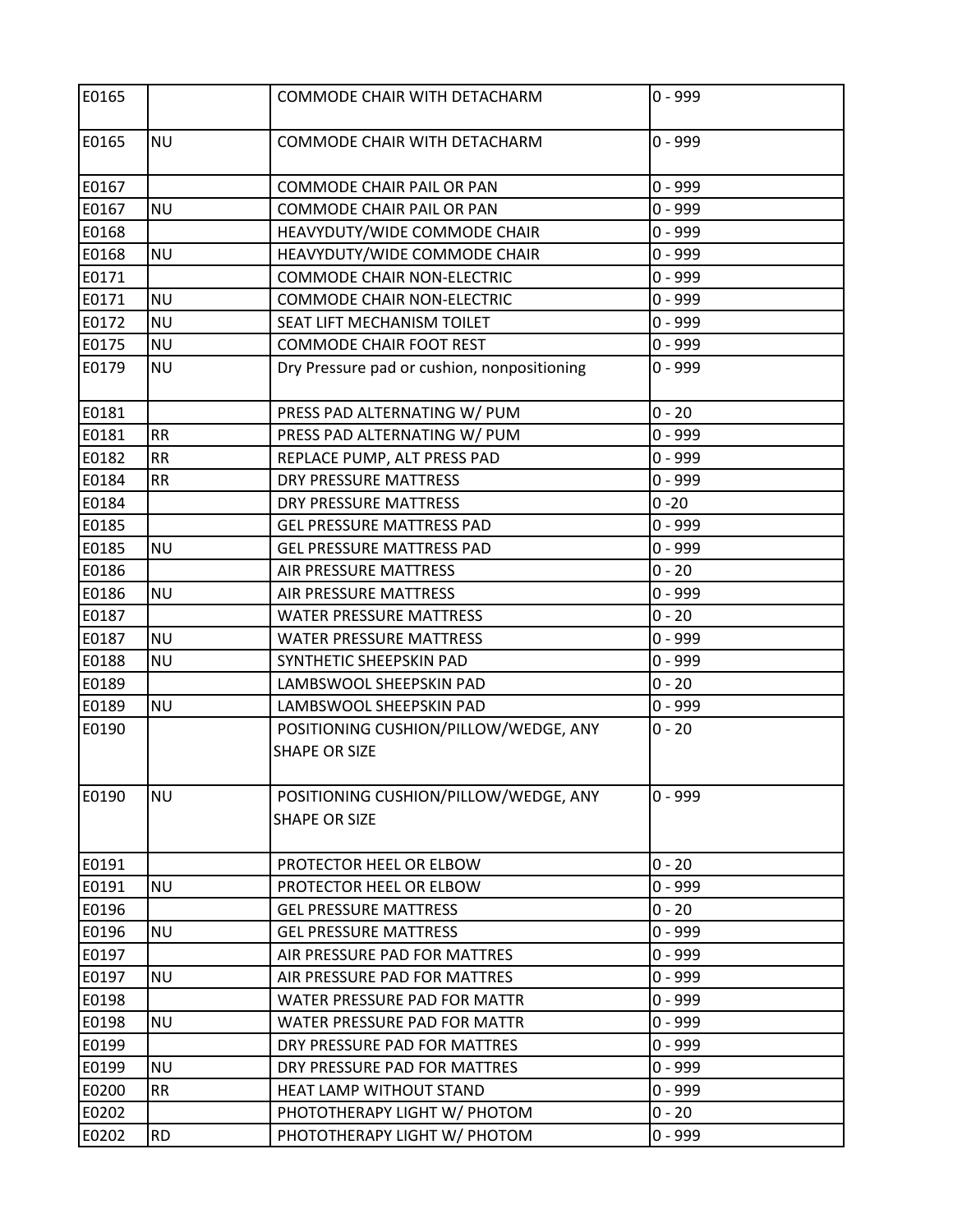| E0205 |           | <b>HEAT LAMP WITH STAND</b>  | $0 - 20$  |
|-------|-----------|------------------------------|-----------|
| E0205 | <b>NU</b> | HEAT LAMP WITH STAND         | $0 - 999$ |
| E0210 | <b>NU</b> | Electric heat pad, standard  | $0 - 999$ |
| E0215 |           | ELECTRIC HEAT PAD MOIST      | $0 - 20$  |
| E0215 | <b>NU</b> | ELECTRIC HEAT PAD MOIST      | $0 - 999$ |
| E0217 |           | WATER CIRC HEAT PAD W PUMP   | $0 - 20$  |
| E0217 | <b>NU</b> | WATER CIRC HEAT PAD W PUMP   | $0 - 999$ |
| E0220 | <b>NU</b> | HOT WATER BOTTLE             | 0 - 999   |
| E0225 | <b>NU</b> | <b>HYDROCOLLATOR UNIT</b>    | $0 - 999$ |
| E0230 | <b>NU</b> | <b>ICE CAP OR COLLAR</b>     | $0 - 999$ |
| E0235 |           | PARAFFIN BATH UNIT PORTABLE  | $0 - 20$  |
| E0235 | <b>RR</b> | PARAFFIN BATH UNIT PORTABLE  | $0 - 999$ |
| E0236 | <b>RR</b> | PUMP FOR WATER CIRCULATING P | $0 - 999$ |
| E0238 | <b>NU</b> | HEAT PAD NON-ELECTRIC MOIST  | $0 - 999$ |
| E0239 | <b>NU</b> | HYDROCOLLATOR UNIT PORTABLE  | $0 - 999$ |
| E0244 |           | RAISED TOILET SEAT           | $0 - 999$ |
| E0244 | <b>NU</b> | RAISED TOILET SEAT           | $0 - 999$ |
| E0245 |           | TUB STOOL OR BENCH           | $0 - 999$ |
| E0245 | <b>NU</b> | TUB STOOL OR BENCH           | $0 - 999$ |
| E0246 |           | TRANSFER TUB RAIL ATTACHMENT | $0 - 999$ |
| E0246 | <b>NU</b> | TRANSFER TUB RAIL ATTACHMENT | $0 - 999$ |
| E0247 | <b>NU</b> | TRANS BENCH W/WO COMM OPEN   | $0 - 999$ |
| E0248 | <b>NU</b> | HDTRANS BENCH W/WO COMM OPEN | $0 - 999$ |
| E0249 |           | PAD WATER CIRCULATING HEAT U | $0 - 20$  |
| E0249 | <b>NU</b> | PAD WATER CIRCULATING HEAT U | 0 - 999   |
| E0250 |           | HOSP BED FIXED HT W/ MATTRES | $0 - 999$ |
| E0250 | <b>RR</b> | HOSP BED FIXED HT W/ MATTRES | $0 - 999$ |
| E0251 | <b>RR</b> | HOSP BED FIXD HT W/O MATTRES | $0 - 999$ |
| E0255 |           | HOSPITAL BED VAR HT W/ MATTR | $0 - 999$ |
| E0255 | <b>RR</b> | HOSPITAL BED VAR HT W/ MATTR | $0 - 999$ |
| E0256 | <b>RR</b> | HOSPITAL BED VAR HT W/O MATT | $0 - 999$ |
| E0260 |           | HOSP BED SEMI-ELECTR W/ MATT | $0 - 20$  |
| E0260 | <b>RR</b> | HOSP BED SEMI-ELECTR W/ MATT | $0 - 999$ |
| E0261 | <b>RR</b> | HOSP BED SEMI-ELECTR W/O MAT | $0 - 999$ |
| E0265 |           | Hosp bed total electr w/ mat | $0 - 20$  |
| E0265 | <b>NU</b> | Hosp bed total electr w/ mat | $0 - 999$ |
| E0266 | <b>NU</b> | Hosp bed total elec w/o matt | $0 - 999$ |
| E0271 |           | MATTRESS INNERSPRING         | $0 - 999$ |
| E0271 | <b>NU</b> | MATTRESS INNERSPRING         | $0 - 999$ |
| E0272 |           | <b>MATTRESS FOAM RUBBER</b>  | $0 - 999$ |
| E0272 | <b>NU</b> | <b>MATTRESS FOAM RUBBER</b>  | $0 - 999$ |
| E0275 |           | Bed pan standard             | $0 - 999$ |
| E0275 | <b>NU</b> | Bed pan standard             | $0 - 999$ |
| E0276 |           | <b>BED PAN FRACTURE</b>      | $0 - 999$ |
| E0276 | <b>NU</b> | <b>BED PAN FRACTURE</b>      | $0 - 999$ |
| E0277 | RR        | POWERED PRES-REDU AIR MATTRS | $0 - 999$ |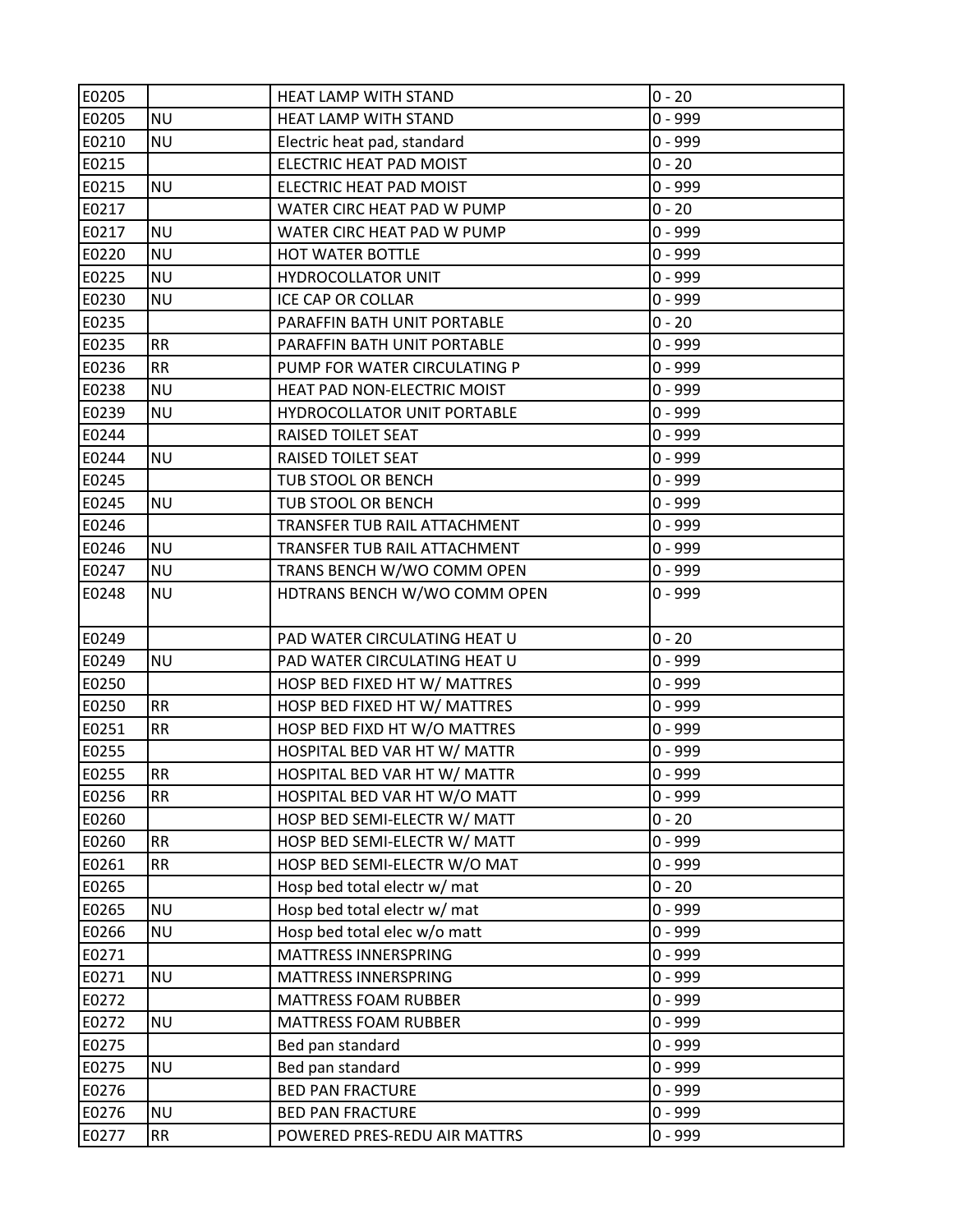| E0280 | <b>NU</b> | <b>Bed cradle</b>            | $0 - 999$ |
|-------|-----------|------------------------------|-----------|
| E0290 | <b>RR</b> | HOSP BED FX HT W/O RAILS W/M | $0 - 999$ |
| E0291 | <b>RR</b> | HOSP BED FX HT W/O RAIL W/O  | $0 - 999$ |
| E0292 | <b>RR</b> | HOSP BED VAR HT W/O RAIL W/O | $0 - 999$ |
| E0293 | <b>RR</b> | HOSP BED VAR HT W/O RAIL W/  | $0 - 999$ |
| E0294 | <b>RR</b> | HOSP BED SEMI-ELECT W/ MATTR | $0 - 999$ |
| E0295 | <b>RR</b> | HOSP BED SEMI-ELECT W/O MATT | $0 - 999$ |
| E0296 | <b>NU</b> | Hosp bed total elect w/ matt | $0 - 999$ |
| E0297 | <b>NU</b> | Hosp bed total elect w/o mat | $0 - 999$ |
| E0300 | <b>RR</b> | Enclosed ped crib hosp grade | $0 - 999$ |
| E0301 | <b>RR</b> | HD HOSP BED, 350-600 LBS     | $0 - 999$ |
| E0302 | <b>RR</b> | EX HD HOSP BED > 600 LBS     | $0 - 999$ |
| E0303 |           | HOSP BED HVY DTY XTRA WIDE   | $0 - 999$ |
| E0303 | <b>RR</b> | HOSP BED HVY DTY XTRA WIDE   | $0 - 999$ |
| E0304 | <b>RR</b> | HOSP BED XTRA HVY DTY X WIDE | $0 - 999$ |
| E0305 |           | RAILS BED SIDE HALF LENGTH   | $0 - 20$  |
| E0305 | <b>RR</b> | RAILS BED SIDE HALF LENGTH   | $0 - 999$ |
| E0310 |           | RAILS BED SIDE FULL LENGTH   | $0 - 20$  |
| E0310 | <b>RR</b> | RAILS BED SIDE FULL LENGTH   | $0 - 999$ |
| E0315 |           | BED ACCESSORY BRD/TBL/SUPPRT | $0 - 20$  |
| E0315 | <b>NU</b> | BED ACCESSORY BRD/TBL/SUPPRT | $0 - 999$ |
| E0316 |           | Bed safety enclosure         | $0 - 20$  |
| E0316 | <b>RR</b> | Bed safety enclosure         | $0 - 999$ |
| E0325 |           | URINAL MALE JUG-TYPE         | $0 - 999$ |
| E0325 | <b>NU</b> | URINAL MALE JUG-TYPE         | $0 - 999$ |
| E0326 |           | URINAL FEMALE JUG-TYPE       | $0 - 999$ |
| E0326 | <b>NU</b> | URINAL FEMALE JUG-TYPE       | $0 - 999$ |
| E0370 |           | Air Elevator For Heel        | $0 - 20$  |
| E0371 | <b>RR</b> | NONPOWER MATTRESS OVERLAY    | $0 - 999$ |
| E0372 | <b>RR</b> | POWERED AIR MATTRESS OVERLAY | $0 - 999$ |
| E0373 | <b>RR</b> | NONPOWERED PRESSURE MATTRESS | $0 - 999$ |
| E0424 |           | STATIONARY COMPRESSED GAS 02 | $0 - 999$ |
| E0424 | <b>RR</b> | STATIONARY COMPRESSED GAS 02 | $0 - 999$ |
| E0430 | <b>RR</b> | OXYGEN SYSTEM GAS PORTABLE   | $0 - 999$ |
| E0431 |           | PORTABLE GASEOUS 02          | $0 - 999$ |
| E0431 | <b>RR</b> | PORTABLE GASEOUS 02          | $0 - 999$ |
| E0433 | <b>RR</b> | PORTABLE LIQUID OXYGEN SYS   | $0 - 999$ |
| E0434 |           | PORTABLE LIQUID 02           | $0 - 999$ |
| E0434 | <b>RR</b> | PORTABLE LIQUID 02           | $0 - 999$ |
| E0439 |           | <b>STATIONARY LIQUID 02</b>  | $0 - 999$ |
| E0439 | <b>RR</b> | STATIONARY LIQUID 02         | $0 - 999$ |
| E0441 |           | STATIONARY O2 CONTENTS, GAS  | $0 - 999$ |
| E0441 | <b>RR</b> | STATIONARY O2 CONTENTS, GAS  | $0 - 999$ |
| E0442 |           | STATIONARY O2 CONTENTS, LIQ  | $0 - 999$ |
| E0442 | <b>RR</b> | STATIONARY O2 CONTENTS, LIQ  | $0 - 999$ |
| E0443 |           | PORTABLE 02 CONTENTS, GAS    | $0 - 999$ |
| E0443 | <b>RR</b> | PORTABLE 02 CONTENTS, GAS    | $0 - 999$ |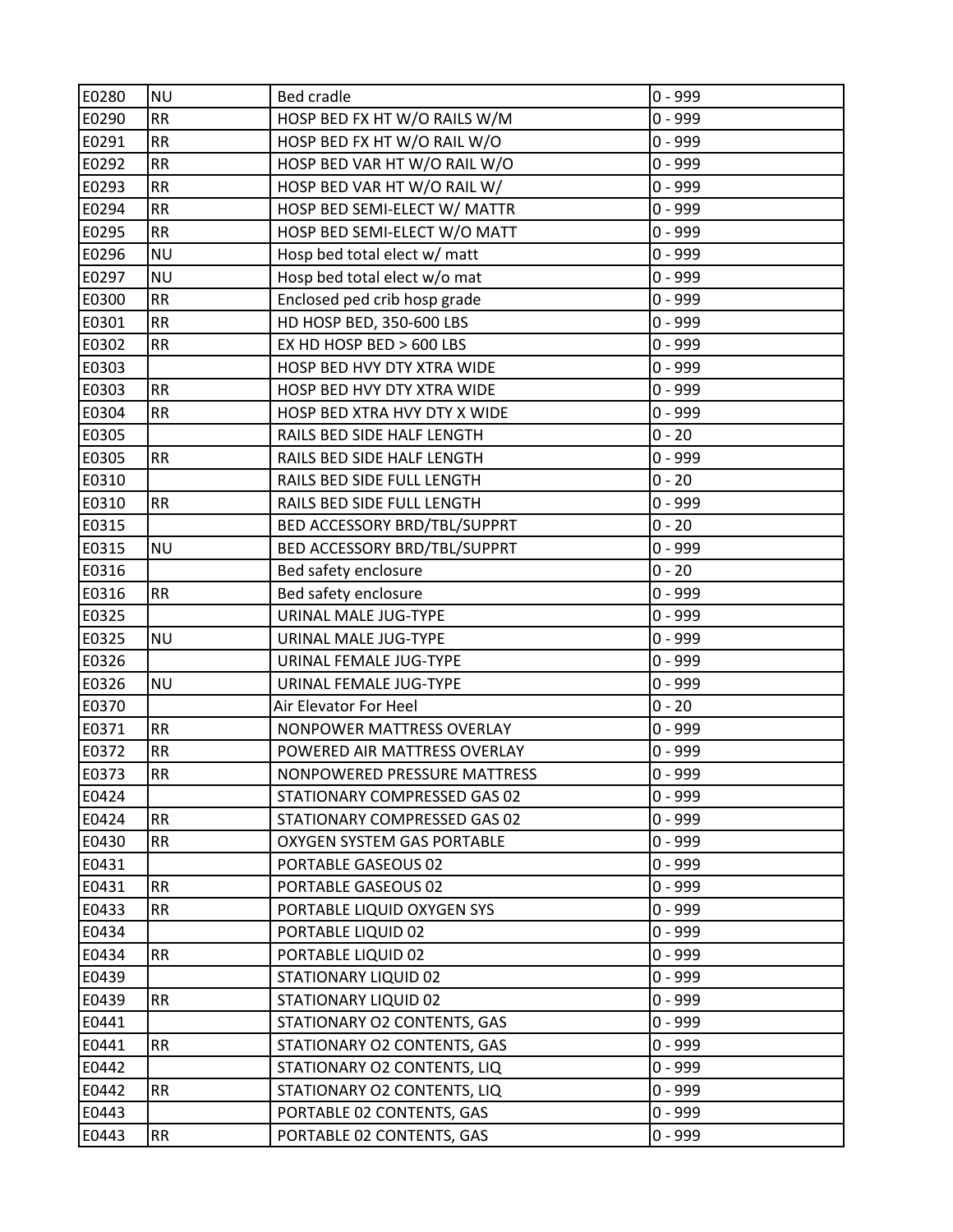| E0444 |           | PORTABLE 02 CONTENTS, LIQUID                                                                                                  | $0 - 999$ |
|-------|-----------|-------------------------------------------------------------------------------------------------------------------------------|-----------|
| E0444 | <b>RR</b> | PORTABLE 02 CONTENTS, LIQUID                                                                                                  | $0 - 999$ |
| E0445 |           | <b>OXIMETER NON-INVASIVE</b>                                                                                                  | $0 - 20$  |
| E0445 | <b>RR</b> | <b>OXIMETER NON-INVASIVE</b>                                                                                                  | $0 - 999$ |
| E0457 |           | <b>CHEST SHELL</b>                                                                                                            | $0 - 999$ |
| E0457 | <b>RR</b> | <b>CHEST SHELL</b>                                                                                                            | $0 - 999$ |
| E0459 |           | <b>CHEST WRAP</b>                                                                                                             | $0 - 999$ |
| E0459 | <b>RR</b> | <b>CHEST WRAP</b>                                                                                                             | $0 - 999$ |
| E0462 | RR        | Rocking bed w/ or w/o side r                                                                                                  | $0 - 999$ |
| E0464 | <b>RR</b> | PRESS SUPP VENT NONINV INT                                                                                                    | $0 - 999$ |
| E0465 |           | Home Ventilator with Invasive Interface                                                                                       | $0 - 999$ |
| E0465 | <b>RR</b> | Home Ventilator with Invasive Interface                                                                                       | $0 - 999$ |
| E0466 |           | Home Ventilator with non invasive interface                                                                                   | $0 - 999$ |
| E0466 | <b>RR</b> | Home Ventilator with non invasive interface                                                                                   | $0 - 999$ |
| E0470 |           | RAD W/O BACKUP NON-INV INTFC                                                                                                  | $0 - 999$ |
| E0470 | <b>RR</b> | RAD W/O BACKUP NON-INV INTFC                                                                                                  | $0 - 999$ |
| E0471 |           | RAD W/BACKUP NON INV INTRFC                                                                                                   | $0 - 999$ |
| E0471 | <b>RR</b> | RAD W/BACKUP NON INV INTRFC                                                                                                   | $0 - 999$ |
| E0472 |           | RAD W BACKUP INVASIVE INTRFC                                                                                                  | $0 - 999$ |
| E0472 | <b>RR</b> | RAD W BACKUP INVASIVE INTRFC                                                                                                  | $0 - 999$ |
| E0480 |           | PERCUSSOR ELECT/PNEUM HOME M                                                                                                  | $0 - 999$ |
| E0480 | <b>RR</b> | PERCUSSOR ELECT/PNEUM HOME M                                                                                                  | $0 - 999$ |
| E0481 | <b>RR</b> | <b>INTRPULMNRY PERCUSS VENT SYS</b>                                                                                           | $0 - 999$ |
| E0482 |           | COUGH STIMULATING DEVICE                                                                                                      | $0 - 999$ |
| E0482 | <b>NU</b> | <b>COUGH STIMULATING DEVICE</b>                                                                                               | $0 - 999$ |
| E0483 |           | CHEST COMPRESSION GEN SYSTEM                                                                                                  | $0 - 999$ |
| E0483 | <b>NU</b> | CHEST COMPRESSION GEN SYSTEM                                                                                                  | $0 - 999$ |
| E0484 | <b>NU</b> | NON-ELEC OSCILLATORY PEP DVC                                                                                                  | $0 - 999$ |
| E0485 |           | Oral device/appliance used to reduce upper airway<br>collapsibility, adjustable or non-adjustable,<br>prefabricated, includes | $0 - 999$ |
| E0500 |           | Ippb all types                                                                                                                | $0 - 999$ |
| E0500 | RR        | Ippb all types                                                                                                                | $0 - 999$ |
| E0546 | <b>RR</b> | BARIATRIC 4 WHEELED WALKER 500LBS                                                                                             | $0 - 999$ |
| E0550 |           | HUMIDIF EXTENS SUPPLE W IPPB                                                                                                  | $0 - 999$ |
| E0550 | <b>RR</b> | HUMIDIF EXTENS SUPPLE W IPPB                                                                                                  | $0 - 999$ |
| E0555 |           | HUMIDIFIER FOR USE W/ REGULA                                                                                                  | $0 - 999$ |
| E0555 | <b>RR</b> | HUMIDIFIER FOR USE W/ REGULA                                                                                                  | $0 - 999$ |
| E0560 |           | HUMIDIFIER SUPPLEMENTAL W/ I                                                                                                  | $0 - 999$ |
| E0560 | RR        | HUMIDIFIER SUPPLEMENTAL W/I                                                                                                   | $0 - 999$ |
| E0561 |           | HUMIDIFIER NONHEATED W PAP                                                                                                    | $0 - 999$ |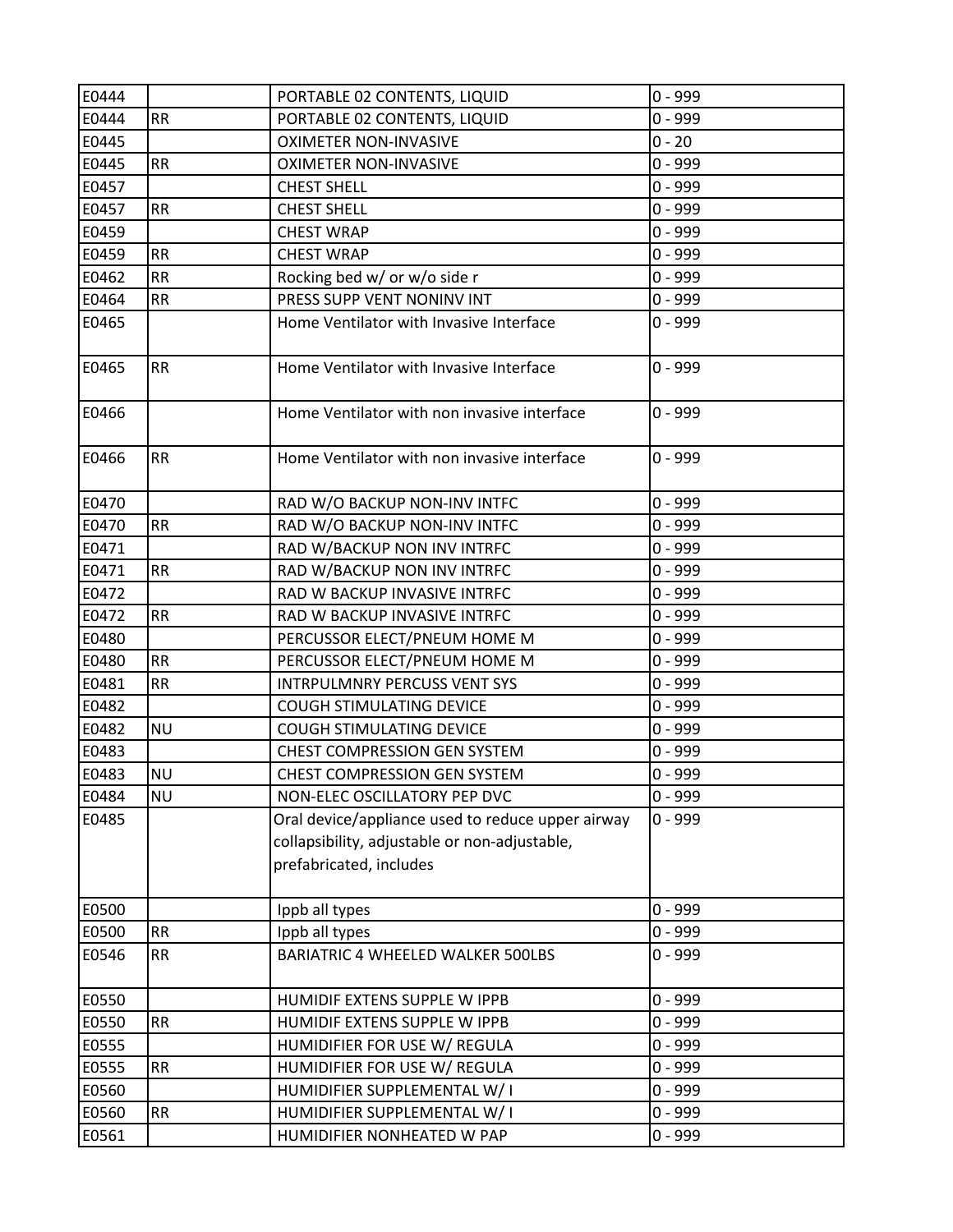| E0561 | <b>RR</b> | HUMIDIFIER NONHEATED W PAP                         | $0 - 999$ |
|-------|-----------|----------------------------------------------------|-----------|
| E0562 |           | HUMIDIFIER HEATED USED W PAP                       | $0 - 999$ |
| E0562 | <b>RR</b> | HUMIDIFIER HEATED USED W PAP                       | $0 - 999$ |
| E0565 |           | <b>COMPRESSOR AIR POWER SOURCE</b>                 | $0 - 999$ |
| E0565 | <b>RR</b> | <b>COMPRESSOR AIR POWER SOURCE</b>                 | $0 - 999$ |
| E0570 |           | NEBULIZER WITH COMPRESSION                         | $0 - 999$ |
| E0570 | <b>NU</b> | NEBULIZER WITH COMPRESSION                         | $0 - 999$ |
| E0572 |           | AEROSOL COMPRESSOR ADJUST PR                       | $0 - 999$ |
| E0572 | <b>RR</b> | AEROSOL COMPRESSOR ADJUST PR                       | $0 - 999$ |
| E0574 |           | ULTRASONIC GENERATOR W SVNEB                       | $0 - 999$ |
| E0574 | <b>RR</b> | ULTRASONIC GENERATOR W SVNEB                       | $0 - 999$ |
| E0575 | <b>RR</b> | NEBULIZER ULTRASONIC                               | $0 - 999$ |
| E0580 | <b>RR</b> | Nebulizer, durable, glass or autoclavable plastic, | $0 - 999$ |
|       |           | bottle type, for use with regulator or flowmeter   |           |
| E0585 |           | NEBULIZER W/ COMPRESSOR & HE                       | $0 - 999$ |
| E0585 | <b>RR</b> | NEBULIZER W/ COMPRESSOR & HE                       | $0 - 999$ |
| E0600 |           | SUCTION PUMP PORTAB HOM MODL                       | $0 - 999$ |
| E0600 | <b>RR</b> | SUCTION PUMP PORTAB HOM MODL                       | $0 - 999$ |
| E0601 |           | CONT AIRWAY PRESSURE DEVICE                        | $0 - 999$ |
| E0601 | <b>RR</b> | CONT AIRWAY PRESSURE DEVICE                        | $0 - 999$ |
| E0602 | <b>NU</b> | Manual breast pump                                 | $0 - 999$ |
| E0603 |           | <b>Breast Pump Electric</b>                        | $0 - 999$ |
| E0603 | <b>NU</b> | <b>Breast Pump Electric</b>                        | $0 - 999$ |
| E0604 |           | Breast Pump Hospital Grade Electric                | $0 - 999$ |
| E0604 | <b>RR</b> | Breast Pump Hospital Grade Electric                | $0 - 999$ |
| E0605 |           | <b>VAPORIZER ROOM TYPE</b>                         | $0 - 999$ |
| E0605 | <b>NU</b> | <b>VAPORIZER ROOM TYPE</b>                         | $0 - 999$ |
| E0606 |           | DRAINAGE BOARD POSTURAL                            | $0 - 999$ |
| E0606 | <b>RR</b> | DRAINAGE BOARD POSTURAL                            | $0 - 999$ |
| E0607 |           | HOME BLOOD GLUCOSE MONITOR                         | $0 - 999$ |
| E0607 | <b>NU</b> | HOME BLOOD GLUCOSE MONITOR                         | $0 - 999$ |
| E0610 | <b>NU</b> | Pacemaker monitr audible/vis                       | $0 - 999$ |
| E0615 | <b>NU</b> | Pacemaker monitr digital/vis                       | $0 - 999$ |
| E0618 |           | <b>APNEA MONITOR</b>                               | $0 - 20$  |
| E0618 | <b>RR</b> | <b>APNEA MONITOR</b>                               | $0 - 999$ |
| E0619 |           | APNEA MONITOR, WITH RECORDING FEATURE              | $0 - 20$  |
| E0619 | <b>RR</b> | APNEA MONITOR, WITH RECORDING FEATURE              | $0 - 999$ |
| E0620 | <b>NU</b> | Cap bld skin piercing laser                        | $0 - 999$ |
| E0621 |           | PATIENT LIFT SLING OR SEAT                         | $0 - 999$ |
| E0621 | <b>NU</b> | PATIENT LIFT SLING OR SEAT                         | $0 - 999$ |
| E0627 | <b>NU</b> | SEAT LIFT INCORP LIFT-CHAIR                        | $0 - 999$ |
| E0628 | <b>NU</b> | SEAT LIFT FOR PT FURN-ELECTR                       | $0 - 999$ |
| E0629 | <b>NU</b> | SEAT LIFT FOR PT FURN-NON-EL                       | $0 - 999$ |
| E0630 |           | PATIENT LIFT HYDRAULIC                             | $0 - 999$ |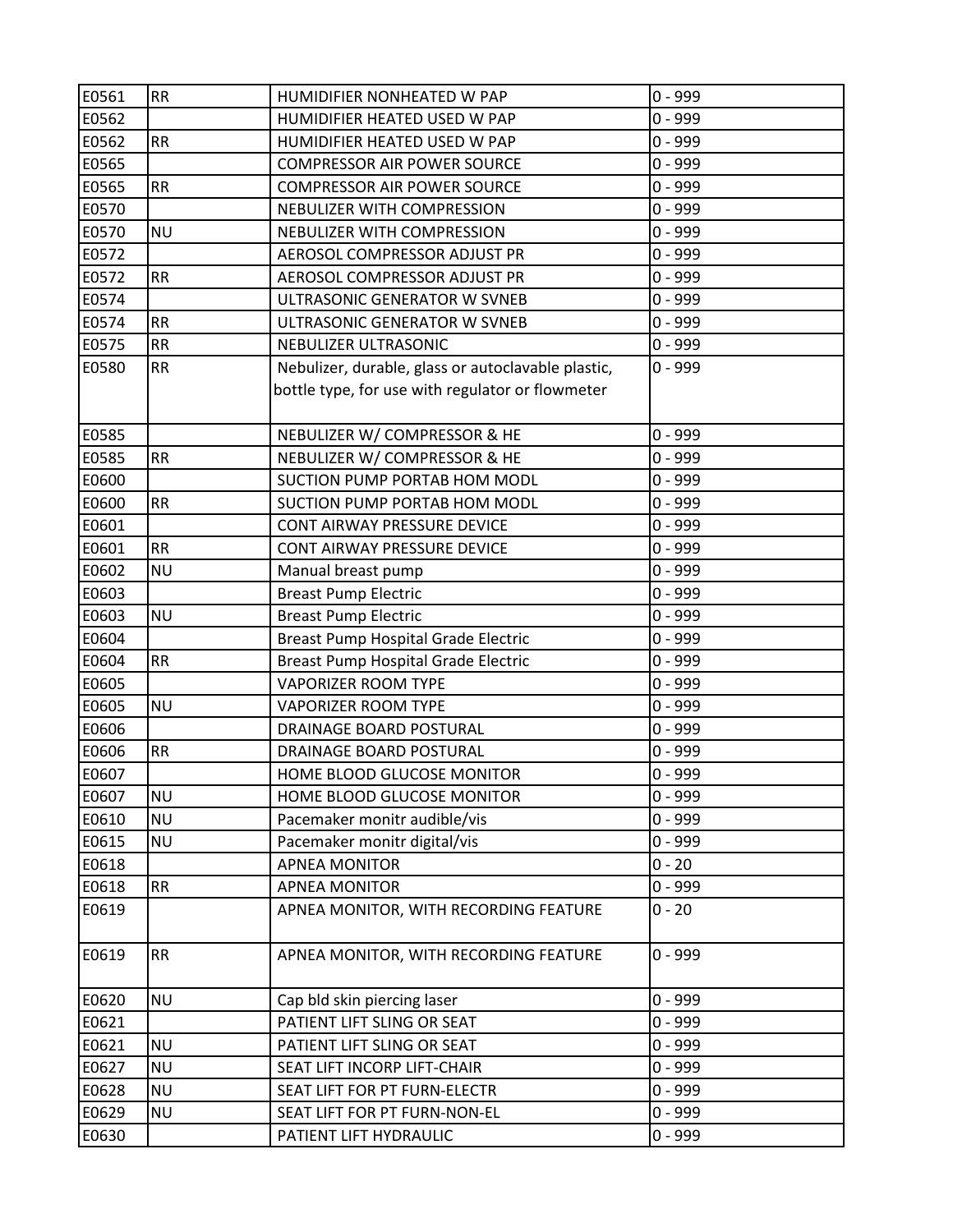| E0630 | <b>RR</b> | PATIENT LIFT HYDRAULIC              | $0 - 999$ |
|-------|-----------|-------------------------------------|-----------|
| E0635 |           | PATIENT LIFT ELECTRIC               | $0 - 999$ |
| E0635 | <b>RR</b> | PATIENT LIFT ELECTRIC               | $0 - 999$ |
| E0636 | <b>RR</b> | PT SUPPORT & POSITIONING SYS        | $0 - 999$ |
| E0637 | <b>RR</b> | <b>COMBINATION SIT TO STAND SYS</b> | $0 - 999$ |
| E0642 | <b>RR</b> | DYNAMIC STANDING FRAME              | $0 - 999$ |
| E0650 |           | PNEUMA COMPRESOR NON-SEGMENT        | $0 - 20$  |
| E0650 | <b>RR</b> | PNEUMA COMPRESOR NON-SEGMENT        | $0 - 999$ |
| E0651 |           | PNEUM COMPRESSOR SEGMENTAL          | $0 - 20$  |
| E0651 | <b>RR</b> | PNEUM COMPRESSOR SEGMENTAL          | $0 - 999$ |
| E0652 |           | PNEUM COMPRES W/CAL PRESSURE        | $0 - 20$  |
| E0652 | <b>RR</b> | PNEUM COMPRES W/CAL PRESSURE        | $0 - 999$ |
| E0655 |           | PNEUMATIC APPLIANCE HALF ARM        | $0 - 20$  |
| E0655 | <b>NU</b> | PNEUMATIC APPLIANCE HALF ARM        | $0 - 999$ |
| E0656 | <b>RR</b> | SEGMENTAL PNEUMATIC TRUNK           | $0 - 999$ |
| E0657 | <b>RR</b> | SEGMENTAL PNEUMATIC CHEST           | $0 - 999$ |
| E0660 |           | PNEUMATIC APPLIANCE FULL LEG        | $0 - 20$  |
| E0660 | ΝU        | PNEUMATIC APPLIANCE FULL LEG        | $0 - 999$ |
| E0665 |           | PNEUMATIC APPLIANCE FULL ARM        | $0 - 20$  |
| E0665 | <b>NU</b> | PNEUMATIC APPLIANCE FULL ARM        | $0 - 999$ |
| E0666 |           | PNEUMATIC APPLIANCE HALF LEG        | $0 - 20$  |
| E0666 | <b>NU</b> | PNEUMATIC APPLIANCE HALF LEG        | $0 - 999$ |
| E0667 |           | SEG PNEUMATIC APPL FULL LEG         | $0 - 20$  |
| E0667 | <b>NU</b> | SEG PNEUMATIC APPL FULL LEG         | $0 - 999$ |
| E0668 |           | SEG PNEUMATIC APPL FULL ARM         | $0 - 20$  |
| E0668 | <b>NU</b> | SEG PNEUMATIC APPL FULL ARM         | $0 - 999$ |
| E0669 | <b>RR</b> | SEG PNEUMATIC APPLI HALF LEG        | $0 - 999$ |
| E0670 | <b>RR</b> | SEG PNEUM INT LEGS/TRUNK            | $0 - 999$ |
| E0671 | <b>RR</b> | PRESSURE PNEUM APPL FULL LEG        | $0 - 999$ |
| E0672 | <b>RR</b> | PRESSURE PNEUM APPL FULL ARM        | $0 - 999$ |
| E0673 | <b>RR</b> | PRESSURE PNEUM APPL HALF LEG        | $0 - 999$ |
| E0675 | <b>RR</b> | PNEUMATIC COMPRESSION DEVICE        | $0 - 999$ |
| E0691 | <b>NU</b> | Uvl pnl 2 sq ft or less             | $0 - 999$ |
| E0692 | <b>NU</b> | Uvl sys panel 4 ft                  | $0 - 999$ |
| E0693 | <b>NU</b> | Uvl sys panel 6 ft                  | $0 - 999$ |
| E0694 | <b>NU</b> | Uvl md cabinet sys 6 ft             | $0 - 999$ |
| E0705 |           | <b>TRANSFER DEVICE</b>              | $0 - 999$ |
| E0705 | <b>NU</b> | <b>TRANSFER DEVICE</b>              | $0 - 999$ |
| E0710 | <b>RR</b> | RESTRAINTS ANY TYPE                 | $0 - 999$ |
| E0720 | <b>NU</b> | <b>TENS TWO LEAD</b>                | $0 - 999$ |
| E0730 | <b>NU</b> | <b>TENS FOUR LEAD</b>               | $0 - 999$ |
| E0731 | <b>NU</b> | Conductive garment for tens/        | $0 - 999$ |
| E0740 | <b>RR</b> | Incontinence treatment systm        | $0 - 999$ |
| E0744 |           | NEUROMUSCULAR STIM FOR SCOLI        | $0 - 20$  |
| E0744 | RR        | NEUROMUSCULAR STIM FOR SCOLI        | $0 - 999$ |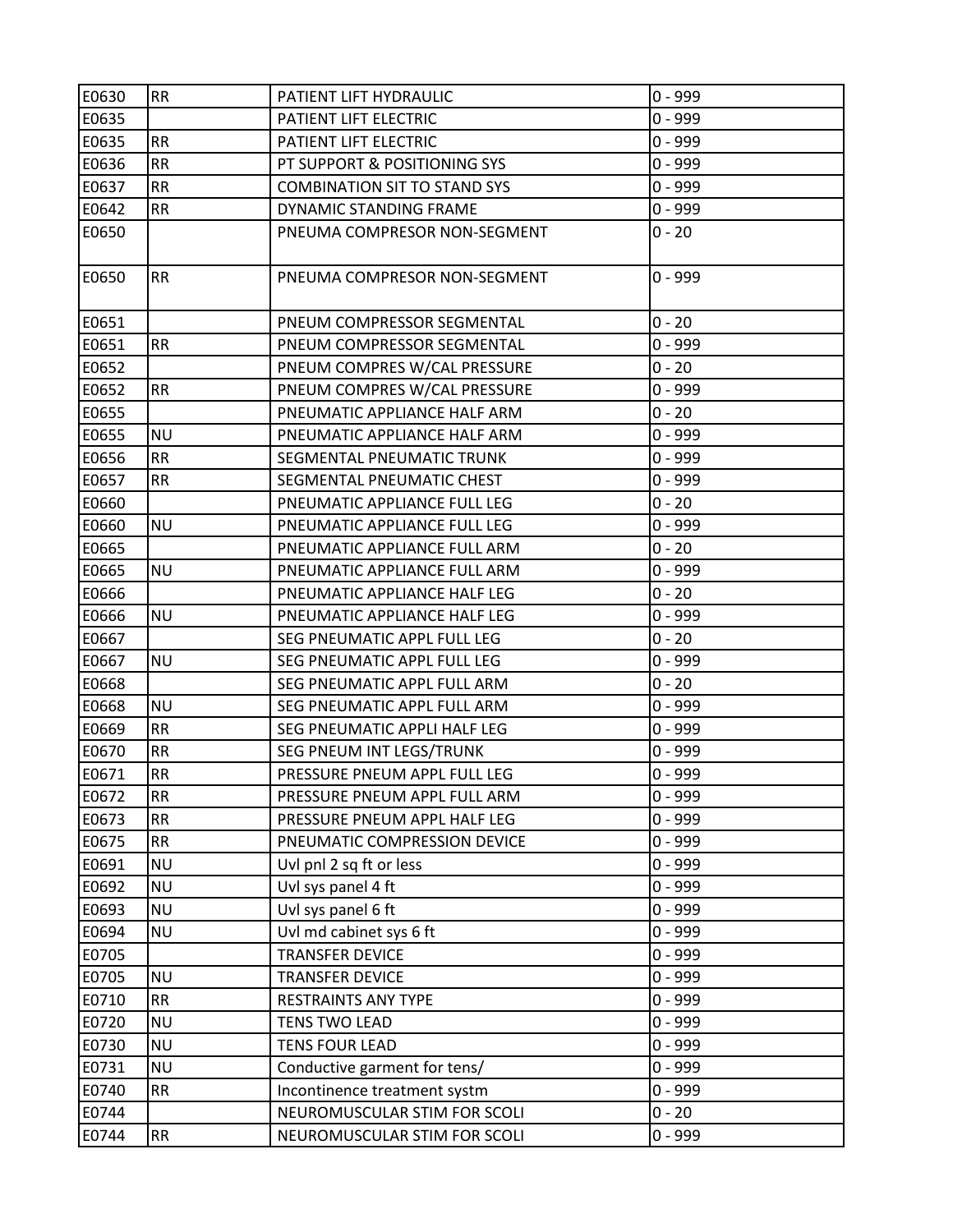| E0745 |           | NEUROMUSCULAR STIM FOR SHOCK        | $0 - 20$  |
|-------|-----------|-------------------------------------|-----------|
| E0745 | <b>RR</b> | NEUROMUSCULAR STIM FOR SHOCK        | $0 - 999$ |
| E0747 |           | ELEC OSTEOGEN STIM NOT SPINE        | $0 - 999$ |
| E0747 | <b>RR</b> | ELEC OSTEOGEN STIM NOT SPINE        | $0 - 999$ |
| E0748 | <b>NU</b> | ELEC OSTEOGEN STIM SPINAL           | $0 - 999$ |
| E0749 | <b>NU</b> | Elec osteogen stim implanted        | $0 - 999$ |
| E0760 | <b>NU</b> | OSTEOGEN ULTRASOUND STIMLTOR        | $0 - 999$ |
| E0762 | <b>NU</b> | Trans elec jt stim dev sys          | $0 - 999$ |
| E0764 | <b>RR</b> | FUNCTIONAL NEUROMUSCULARSTIM        | $0 - 999$ |
| E0765 | <b>NU</b> | NERVE STIMULATOR FOR TX N&V         | $0 - 999$ |
| E0766 | <b>NU</b> | ELEC STIM CANCER TREATMENT          | $0 - 999$ |
| E0770 | <b>NU</b> | FUNCTIONAL ELECTRIC STIM NOS        | $0 - 999$ |
| E0776 |           | <b>IV POLE</b>                      | $0 - 20$  |
| E0776 | <b>RR</b> | <b>IV POLE</b>                      | $0 - 999$ |
| E0779 |           | Amb infusion pump mechanical        | $0 - 20$  |
| E0779 | <b>RR</b> | Amb infusion pump mechanical        | $0 - 999$ |
| E0780 |           | Mech amb infusion pump <8hrs        | $0 - 20$  |
| E0780 | <b>RR</b> | Mech amb infusion pump <8hrs        | $0 - 999$ |
| E0781 |           | External ambulatory infus pu        | $0 - 20$  |
| E0781 | <b>RR</b> | External ambulatory infus pu        | $0 - 999$ |
| E0784 |           | Ext amb infusn pump insulin         | $0 - 999$ |
| E0784 | <b>NU</b> | Ext amb infusn pump insulin         | $0 - 999$ |
| E0785 | <b>NU</b> | Replacement impl pump cathet        | $0 - 999$ |
| E0786 | <b>NU</b> | Implantable pump replacement        | $0 - 999$ |
| E0791 |           | Parenteral infusion pump sta        | $0 - 20$  |
| E0791 | <b>RR</b> | Parenteral infusion pump sta        | $0 - 999$ |
| E0840 |           | TRACT FRAME ATTACH HEADBOARD        | $0 - 20$  |
| E0840 | <b>NU</b> | TRACT FRAME ATTACH HEADBOARD        | $0 - 999$ |
| E0849 | RR        | CERVICAL PNEUM TRAC EQUIP           | $0 - 999$ |
| E0850 |           | TRACTION STAND FREE STANDING        | $0 - 20$  |
| E0850 | <b>NU</b> | <b>TRACTION STAND FREE STANDING</b> | $0 - 999$ |
| E0855 | <b>RR</b> | <b>CERVICAL TRACTION EQUIPMENT</b>  | $0 - 999$ |
| E0856 | <b>RR</b> | CERVIC COLLAR W AIR BLADDER         | $0 - 999$ |
| E0860 |           | TRACT EQUIP CERVICAL TRACT          | $0 - 999$ |
| E0860 | <b>NU</b> | TRACT EQUIP CERVICAL TRACT          | $0 - 999$ |
| E0870 |           | TRACT FRAME ATTACH FOOTBOARD        | $0 - 20$  |
| E0870 | <b>NU</b> | TRACT FRAME ATTACH FOOTBOARD        | $0 - 999$ |
| E0880 |           | TRAC STAND FREE STAND EXTREM        | $0 - 20$  |
| E0880 | <b>NU</b> | TRAC STAND FREE STAND EXTREM        | $0 - 999$ |
| E0890 |           | TRACTION FRAME ATTACH PELVIC        | $0 - 20$  |
| E0890 | <b>RR</b> | TRACTION FRAME ATTACH PELVIC        | $0 - 999$ |
| E0900 |           | TRAC STAND FREE STAND PELVIC        | $0 - 20$  |
| E0900 | <b>NU</b> | TRAC STAND FREE STAND PELVIC        | $0 - 999$ |
| E0910 |           | TRAPEZE BAR ATTACHED TO BED         | $0 - 999$ |
| E0910 | <b>RR</b> | TRAPEZE BAR ATTACHED TO BED         | $0 - 999$ |
| E0911 | <b>RR</b> | HD TRAPEZE BAR ATTACH TO BED        | $0 - 999$ |
| E0912 | <b>RR</b> | HD TRAPEZE BAR FREE STANDING        | $0 - 999$ |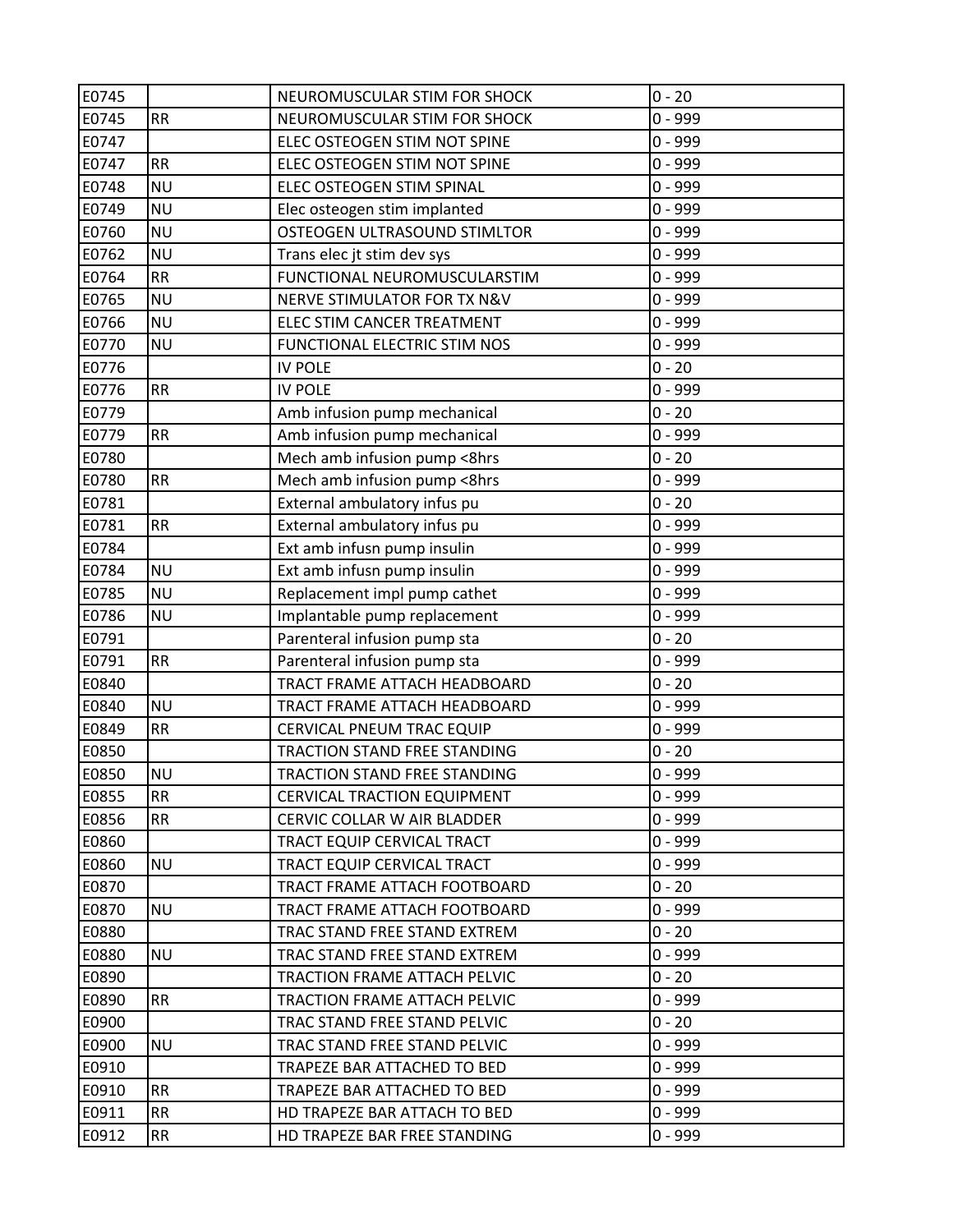| E0920 |           | FRACTURE FRAME ATTACHED TO B        | $0 - 20$  |
|-------|-----------|-------------------------------------|-----------|
| E0920 | <b>RR</b> | FRACTURE FRAME ATTACHED TO B        | $0 - 999$ |
| E0930 |           | FRACTURE FRAME FREE STANDING        | $0 - 20$  |
| E0930 | <b>RR</b> | FRACTURE FRAME FREE STANDING        | $0 - 999$ |
| E0935 |           | CONT PAS MOTION EXERCISE DEV        | $0 - 20$  |
| E0935 | <b>RD</b> | CONT PAS MOTION EXERCISE DEV        | $0 - 999$ |
| E0940 |           | TRAPEZE BAR FREE STANDING           | $0 - 999$ |
| E0940 | <b>RR</b> | TRAPEZE BAR FREE STANDING           | $0 - 999$ |
| E0941 | <b>RR</b> | <b>GRAVITY ASSISTED TRACTION DE</b> | $0 - 999$ |
| E0942 |           | Cervical head harness/halter        | $0 - 20$  |
| E0942 | <b>NU</b> | Cervical head harness/halter        | $0 - 999$ |
| E0944 |           | Pelvic belt/harness/boot            | $0 - 20$  |
| E0944 | <b>NU</b> | Pelvic belt/harness/boot            | $0 - 999$ |
| E0945 |           | Belt/harness extremity              | $0 - 20$  |
| E0945 | <b>NU</b> | Belt/harness extremity              | $0 - 999$ |
| E0947 |           | Fracture frame attachmnts pe        | $0 - 20$  |
| E0947 | <b>RR</b> | Fracture frame attachmnts pe        | $0 - 999$ |
| E0948 |           | Fracture frame attachmnts ce        | $0 - 20$  |
| E0948 | <b>RR</b> | Fracture frame attachmnts ce        | $0 - 999$ |
| E0950 |           | Tray                                | $0 - 999$ |
| E0950 | <b>NU</b> | Tray                                | $0 - 999$ |
| E0951 |           | Loop heel                           | $0 - 999$ |
| E0951 | <b>NU</b> | Loop heel                           | $0 - 999$ |
| E0952 |           | Toe loop/holder, each               | $0 - 999$ |
| E0952 | <b>NU</b> | Toe loop/holder, each               | 0 - 999   |
| E0955 |           | <b>Cushioned headrest</b>           | $0 - 999$ |
| E0955 | <b>NU</b> | <b>Cushioned headrest</b>           | $0 - 999$ |
| E0956 |           | W/c lateral trunk/hip suppor        | $0 - 999$ |
| E0956 | <b>NU</b> | W/c lateral trunk/hip suppor        | $0 - 999$ |
| E0957 |           | W/c medial thigh support            | $0 - 999$ |
| E0957 | <b>NU</b> | W/c medial thigh support            | $0 - 999$ |
| E0958 |           | Whlchr att- conv 1 arm drive        | $0 - 999$ |
| E0958 | <b>NU</b> | Whlchr att- conv 1 arm drive        | $0 - 999$ |
| E0959 |           | Amputee adapter                     | $0 - 999$ |
| E0959 | <b>NU</b> | Amputee adapter                     | $0 - 999$ |
| E0960 |           | W/c shoulder harness/straps         | $0 - 999$ |
| E0960 | <b>NU</b> | W/c shoulder harness/straps         | $0 - 999$ |
| E0961 |           | Wheelchair brake extension          | $0 - 999$ |
| E0961 | <b>NU</b> | Wheelchair brake extension          | $0 - 999$ |
| E0966 |           | Wheelchair head rest extensi        | $0 - 999$ |
| E0966 | <b>NU</b> | Wheelchair head rest extensi        | $0 - 999$ |
| E0967 |           | Manual wc hand rim w project        | $0 - 999$ |
| E0967 | <b>NU</b> | Manual wc hand rim w project        | $0 - 999$ |
| E0968 |           | Wheelchair commode seat             | $0 - 999$ |
| E0968 | <b>NU</b> | Wheelchair commode seat             | $0 - 999$ |
| E0969 |           | Wheelchair narrowing device         | 0 - 999   |
| E0969 | <b>NU</b> | Wheelchair narrowing device         | $0 - 999$ |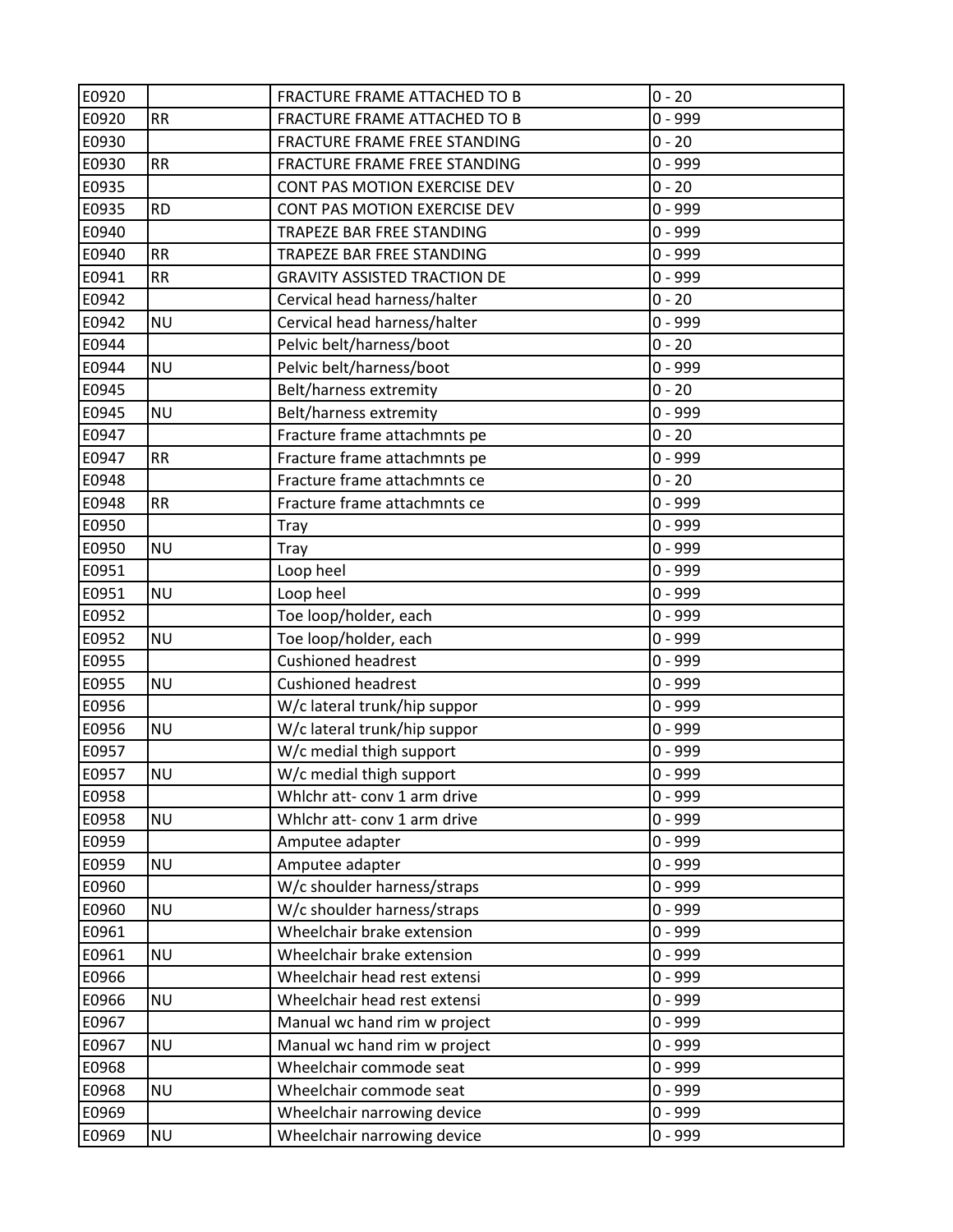| E0971 |           | Wheelchair anti-tipping devi | $0 - 999$ |
|-------|-----------|------------------------------|-----------|
| E0971 | <b>NU</b> | Wheelchair anti-tipping devi | $0 - 999$ |
| E0973 |           | W/ch access det adj armrest  | $0 - 999$ |
| E0973 | <b>NU</b> | W/ch access det adj armrest  | $0 - 999$ |
| E0974 |           | W/ch access anti-rollback    | $0 - 999$ |
| E0974 | <b>NU</b> | W/ch access anti-rollback    | $0 - 999$ |
| E0978 |           | W/c acc,saf belt pelv strap  | $0 - 999$ |
| E0978 | <b>NU</b> | W/c acc, saf belt pelv strap | $0 - 999$ |
| E0980 |           | Wheelchair safety vest       | $0 - 999$ |
| E0980 | <b>NU</b> | Wheelchair safety vest       | $0 - 999$ |
| E0981 |           | Seat upholstery, replacement | $0 - 999$ |
| E0981 | <b>NU</b> | Seat upholstery, replacement | $0 - 999$ |
| E0982 |           | Back upholstery, replacement | $0 - 999$ |
| E0982 | <b>NU</b> | Back upholstery, replacement | $0 - 999$ |
| E0983 |           | Add pwr joystick             | $0 - 999$ |
| E0983 | <b>NU</b> | Add pwr joystick             | $0 - 999$ |
| E0984 |           | Add pwr tiller               | $0 - 999$ |
| E0984 | <b>NU</b> | Add pwr tiller               | $0 - 999$ |
| E0986 |           | Man w/c push-rim powr system | $0 - 999$ |
| E0986 | <b>NU</b> | Man w/c push-rim powr system | $0 - 999$ |
| E0988 | <b>NU</b> | Lever-activated wheel drive  | $0 - 999$ |
| E0988 |           | Lever-activated wheel drive  |           |
| E0990 |           | Wheelchair elevating leg res | $0 - 999$ |
| E0990 | <b>NU</b> | Wheelchair elevating leg res | $0 - 999$ |
| E0992 |           | Wheelchair solid seat insert | $0 - 999$ |
| E0992 | <b>NU</b> | Wheelchair solid seat insert | $0 - 999$ |
| E0994 |           | Wheelchair arm rest          | $0 - 999$ |
| E0994 | <b>NU</b> | Wheelchair arm rest          | $0 - 999$ |
| E0995 |           | Wheelchair calf rest         | $0 - 999$ |
| E0995 | <b>NU</b> | Wheelchair calf rest         | $0 - 999$ |
| E1002 |           | Pwr seat tilt                | $0 - 999$ |
| E1002 | <b>NU</b> | Pwr seat tilt                | 0 - 999   |
| E1003 |           | Pwr seat recline             | $0 - 999$ |
| E1003 | <b>RR</b> | Pwr seat recline             | $0 - 999$ |
| E1004 |           | Pwr seat recline mech        | $0 - 999$ |
| E1004 | RR        | Pwr seat recline mech        | $0 - 999$ |
| E1005 |           | Pwr seat recline pwr         | $0 - 999$ |
| E1005 | <b>RR</b> | Pwr seat recline pwr         | $0 - 999$ |
| E1006 | <b>NU</b> | Pwr seat combo w/o shear     | $0 - 999$ |
| E1006 |           | Pwr seat combo w/o shear     |           |
| E1007 | <b>NU</b> | Pwr seat combo w/shear       | 0 - 999   |
| E1007 |           | Pwr seat combo w/shear       |           |
| E1008 | <b>NU</b> | Pwr seat combo pwr shear     | $0 - 999$ |
| E1008 |           | Pwr seat combo pwr shear     |           |
| E1010 | <b>NU</b> | Add pwr leg elevation        | $0 - 999$ |
| E1010 |           | Add pwr leg elevation        |           |
| E1014 | <b>NU</b> | Reclining back add ped w/c   | $0 - 999$ |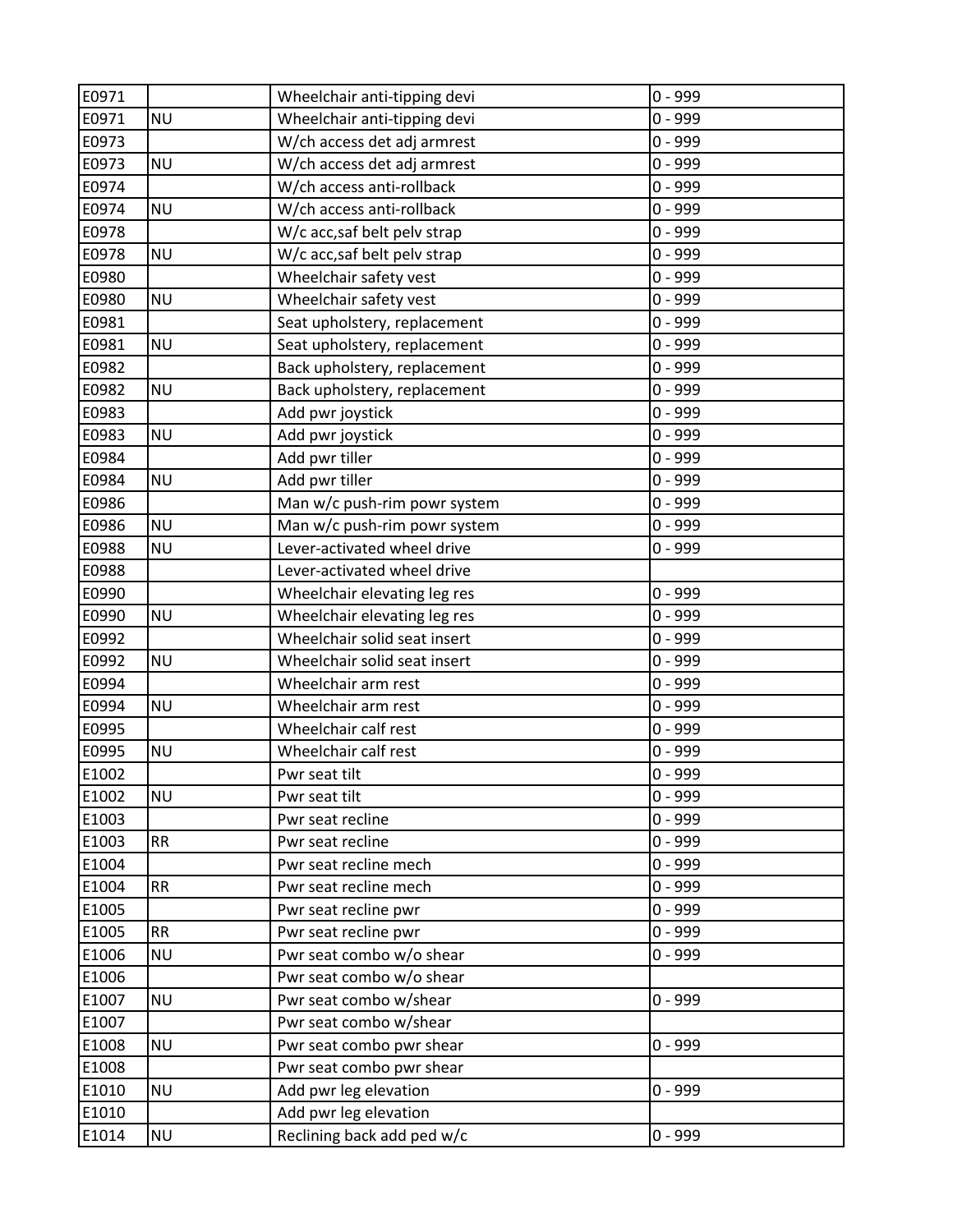| E1014 |           | Reclining back add ped w/c                        |           |
|-------|-----------|---------------------------------------------------|-----------|
| E1015 |           | Shock absorber for man w/c                        | $0 - 999$ |
| E1015 | <b>NU</b> | Shock absorber for man w/c                        | $0 - 999$ |
| E1016 |           | Shock absorber for power w/c                      | $0 - 999$ |
| E1016 | <b>NU</b> | Shock absorber for power w/c                      | $0 - 999$ |
| E1017 | <b>NU</b> | Heavy duty shock absorber for heavy duty or extra | $0 - 999$ |
|       |           | heavy duty manual wheelchair, each                |           |
|       |           |                                                   |           |
| E1017 |           | Heavy duty shock absorber for heavy duty or extra |           |
|       |           | heavy duty manual wheelchair, each                |           |
|       |           |                                                   |           |
| E1020 |           | Residual limb support system                      | $0 - 999$ |
| E1020 | <b>RR</b> | Residual limb support system                      | $0 - 999$ |
| E1028 |           | W/c manual swingaway                              | $0 - 999$ |
| E1028 | RR        | W/c manual swingaway                              | $0 - 999$ |
| E1029 |           | W/c vent tray fixed                               | $0 - 999$ |
| E1029 | <b>RR</b> | W/c vent tray fixed                               | $0 - 999$ |
| E1030 |           | W/c vent tray gimbaled                            | $0 - 20$  |
| E1030 | <b>RR</b> | W/c vent tray gimbaled                            | $0 - 999$ |
| E1031 |           | Rollabout chair with casters                      | $0 - 999$ |
| E1031 | <b>RR</b> | Rollabout chair with casters                      | $0 - 999$ |
| E1035 | <b>RR</b> | PATIENT TRANSFER SYSTEM <300                      | $0 - 999$ |
| E1036 | <b>RR</b> | PATIENT TRANSFER SYSTEM >300                      | $0 - 999$ |
| E1038 | <b>RR</b> | TRANSPORT CHAIR PT WT<=300LB                      | $0 - 999$ |
| E1039 | <b>RR</b> | TRANSPORT CHAIR PT WT >300LB                      | $0 - 999$ |
| E1050 |           | WHELCHR FXD FULL LENGTH ARMS                      | $0 - 999$ |
| E1050 | <b>RR</b> | WHELCHR FXD FULL LENGTH ARMS                      | $0 - 999$ |
| E1060 |           | WHEELCHAIR DETACHABLE ARMS                        | $0 - 999$ |
| E1060 | <b>RR</b> | WHEELCHAIR DETACHABLE ARMS                        | $0 - 999$ |
| E1066 | <b>RR</b> | <b>BATTERY CHARGER</b>                            | $0 - 999$ |
| E1070 |           | WHEELCHAIR DETACHABLE FOOT R                      | $0 - 999$ |
| E1070 | <b>RR</b> | WHEELCHAIR DETACHABLE FOOT R                      | $0 - 999$ |
| E1083 |           | HEMI-WHEELCHAIR FIXED ARMS                        | $0 - 999$ |
| E1083 | <b>RR</b> | HEMI-WHEELCHAIR FIXED ARMS                        | $0 - 999$ |
| E1084 |           | HEMI-WHEELCHAIR DETACHABLE A                      | $0 - 20$  |
| E1084 | <b>RR</b> | HEMI-WHEELCHAIR DETACHABLE A                      | $0 - 999$ |
| E1085 |           | HEMI-WHEELCHAIR FIXED ARMS                        | $0 - 999$ |
| E1085 | <b>RR</b> | HEMI-WHEELCHAIR FIXED ARMS                        | $0 - 999$ |
| E1086 | <b>RR</b> | HEMI-WHEELCHAIR DETACHABLE A                      | $0 - 999$ |
| E1086 |           | HEMI-WHEELCHAIR DETACHABLE A                      |           |
| E1087 |           | WHEELCHAIR LIGHTWT FIXED ARM                      | $0 - 999$ |
| E1087 | <b>RR</b> | WHEELCHAIR LIGHTWT FIXED ARM                      | $0 - 999$ |
| E1088 |           | WHEELCHAIR LIGHTWEIGHT DET A                      | $0 - 999$ |
| E1088 | <b>RR</b> | WHEELCHAIR LIGHTWEIGHT DET A                      | $0 - 999$ |
| E1089 | <b>RR</b> | WHEELCHAIR LIGHTWT FIXED ARM                      | $0 - 999$ |
| E1089 |           | WHEELCHAIR LIGHTWT FIXED ARM                      |           |
| E1090 | <b>RR</b> | WHEELCHAIR LIGHTWEIGHT DET A                      | $0 - 999$ |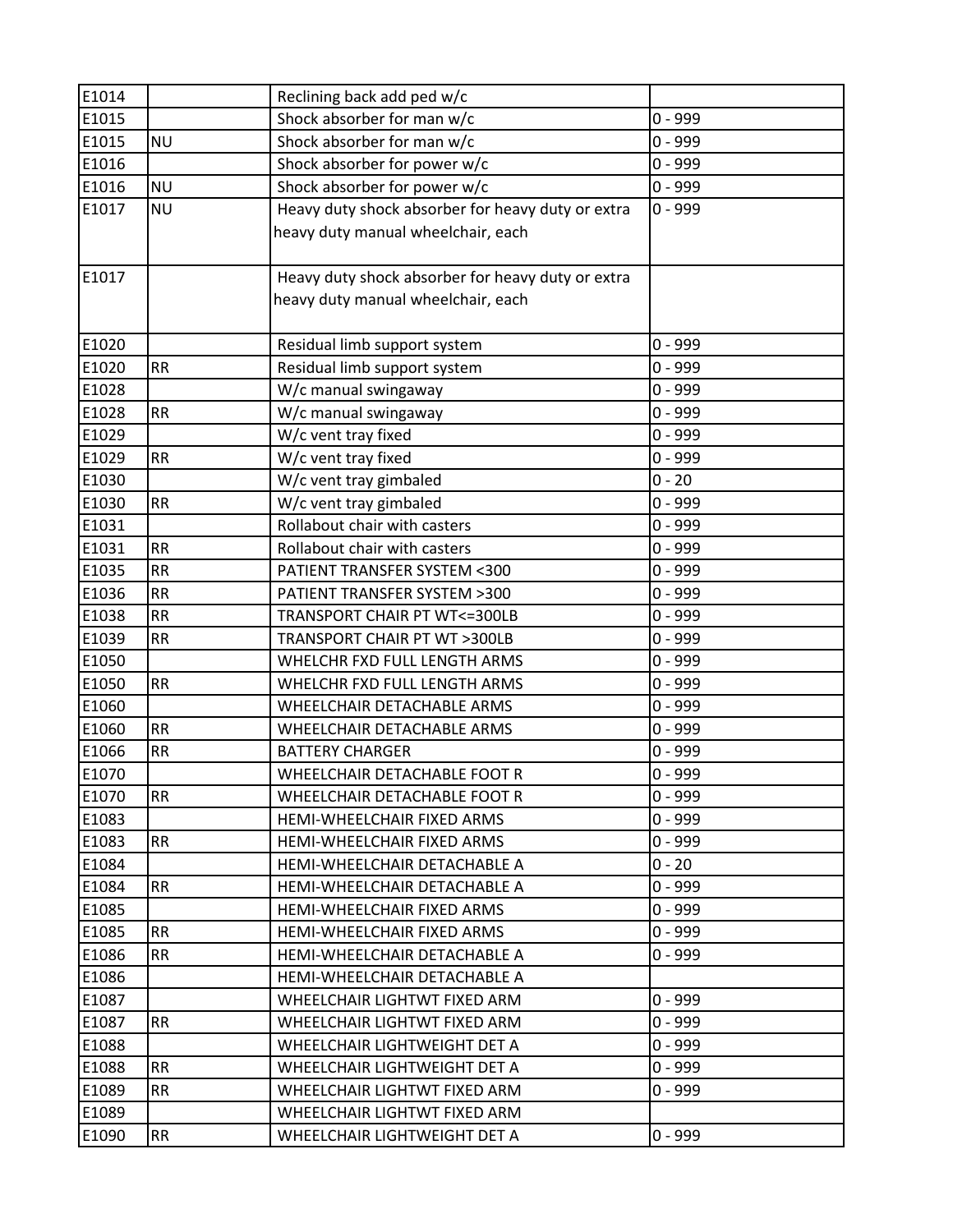| E1090 |           | WHEELCHAIR LIGHTWEIGHT DET A                   |           |
|-------|-----------|------------------------------------------------|-----------|
| E1092 |           | WHEELCHAIR WIDE W/ LEG RESTS                   | $0 - 999$ |
| E1092 | <b>RR</b> | WHEELCHAIR WIDE W/ LEG RESTS                   | $0 - 999$ |
| E1093 |           | WHEELCHAIR WIDE W/ FOOT REST                   | $0 - 999$ |
| E1093 | <b>RR</b> | WHEELCHAIR WIDE W/ FOOT REST                   | $0 - 999$ |
| E1100 |           | WHCHR S-RECL FXD ARM LEG RES                   | $0 - 999$ |
| E1100 | <b>RR</b> | WHCHR S-RECL FXD ARM LEG RES                   | $0 - 999$ |
| E1110 |           | WHEELCHAIR SEMI-RECL DETACH                    | $0 - 999$ |
| E1110 | <b>RR</b> | WHEELCHAIR SEMI-RECL DETACH                    | $0 - 999$ |
| E1130 | <b>RR</b> | WHLCHR STAND FXD ARM FT REST                   | $0 - 999$ |
| E1130 |           | WHLCHR STAND FXD ARM FT REST                   |           |
| E1140 | <b>RR</b> | WHEELCHAIR STANDARD DETACH A                   | $0 - 999$ |
| E1140 |           | WHEELCHAIR STANDARD DETACH A                   |           |
| E1150 |           | WHEELCHAIR STANDARD W/ LEG R                   | $0 - 999$ |
| E1150 | <b>RR</b> | WHEELCHAIR STANDARD W/ LEG R                   | $0 - 999$ |
| E1160 |           | Wheelchair, fixed full length arms, swing away | 0 - 999   |
|       |           | detachable elevating legrests                  |           |
|       |           |                                                |           |
| E1160 | <b>RR</b> | Wheelchair, fixed full length arms, swing away | $0 - 999$ |
|       |           | detachable elevating legrests                  |           |
|       |           |                                                |           |
| E1161 | <b>NU</b> | Manual adult wc w tiltinspac                   | $0 - 999$ |
| E1161 |           | Manual adult wc w tiltinspac                   |           |
| E1170 |           | WHLCHR AMPU FXD ARM LEG REST                   | $0 - 999$ |
| E1170 | <b>RR</b> | WHLCHR AMPU FXD ARM LEG REST                   | $0 - 999$ |
| E1171 |           | WHEELCHAIR AMPUTEE W/O LEG R                   | $0 - 999$ |
| E1171 | <b>RR</b> | WHEELCHAIR AMPUTEE W/O LEG R                   | $0 - 999$ |
| E1172 |           | WHEELCHAIR AMPUTEE DETACH AR                   | $0 - 999$ |
| E1172 | <b>RR</b> | WHEELCHAIR AMPUTEE DETACH AR                   | $0 - 999$ |
| E1180 |           | WHEELCHAIR AMPUTEE W/ FOOT R                   | $0 - 999$ |
| E1180 | <b>RR</b> | WHEELCHAIR AMPUTEE W/ FOOT R                   | $0 - 999$ |
| E1190 |           | WHEELCHAIR AMPUTEE W/ LEG RE                   | $0 - 999$ |
| E1190 | <b>RR</b> | WHEELCHAIR AMPUTEE W/ LEG RE                   | $0 - 999$ |
| E1195 |           | WHEELCHAIR AMPUTEE HEAVY DUT                   | $0 - 999$ |
| E1195 | <b>RR</b> | WHEELCHAIR AMPUTEE HEAVY DUT                   | $0 - 999$ |
| E1200 |           | WHEELCHAIR AMPUTEE FIXED ARM                   | $0 - 999$ |
| E1200 | <b>RR</b> | WHEELCHAIR AMPUTEE FIXED ARM                   | $0 - 999$ |
| E1221 |           | WHEELCHAIR SPEC SIZE W FOOT                    | $0 - 999$ |
| E1221 | <b>RR</b> | WHEELCHAIR SPEC SIZE W FOOT                    | $0 - 999$ |
| E1222 |           | WHEELCHAIR SPEC SIZE W/ LEG                    | $0 - 999$ |
| E1222 | <b>RR</b> | WHEELCHAIR SPEC SIZE W/ LEG                    | $0 - 999$ |
| E1223 |           | WHEELCHAIR SPEC SIZE W FOOT                    | $0 - 999$ |
| E1223 | <b>RR</b> | WHEELCHAIR SPEC SIZE W FOOT                    | $0 - 999$ |
| E1224 |           | WHEELCHAIR SPEC SIZE W/ LEG                    | $0 - 999$ |
| E1224 | <b>RR</b> | WHEELCHAIR SPEC SIZE W/ LEG                    | $0 - 999$ |
| E1225 |           | MANUAL SEMI-RECLINING BACK                     | $0 - 999$ |
| E1225 | <b>RR</b> | MANUAL SEMI-RECLINING BACK                     | $0 - 999$ |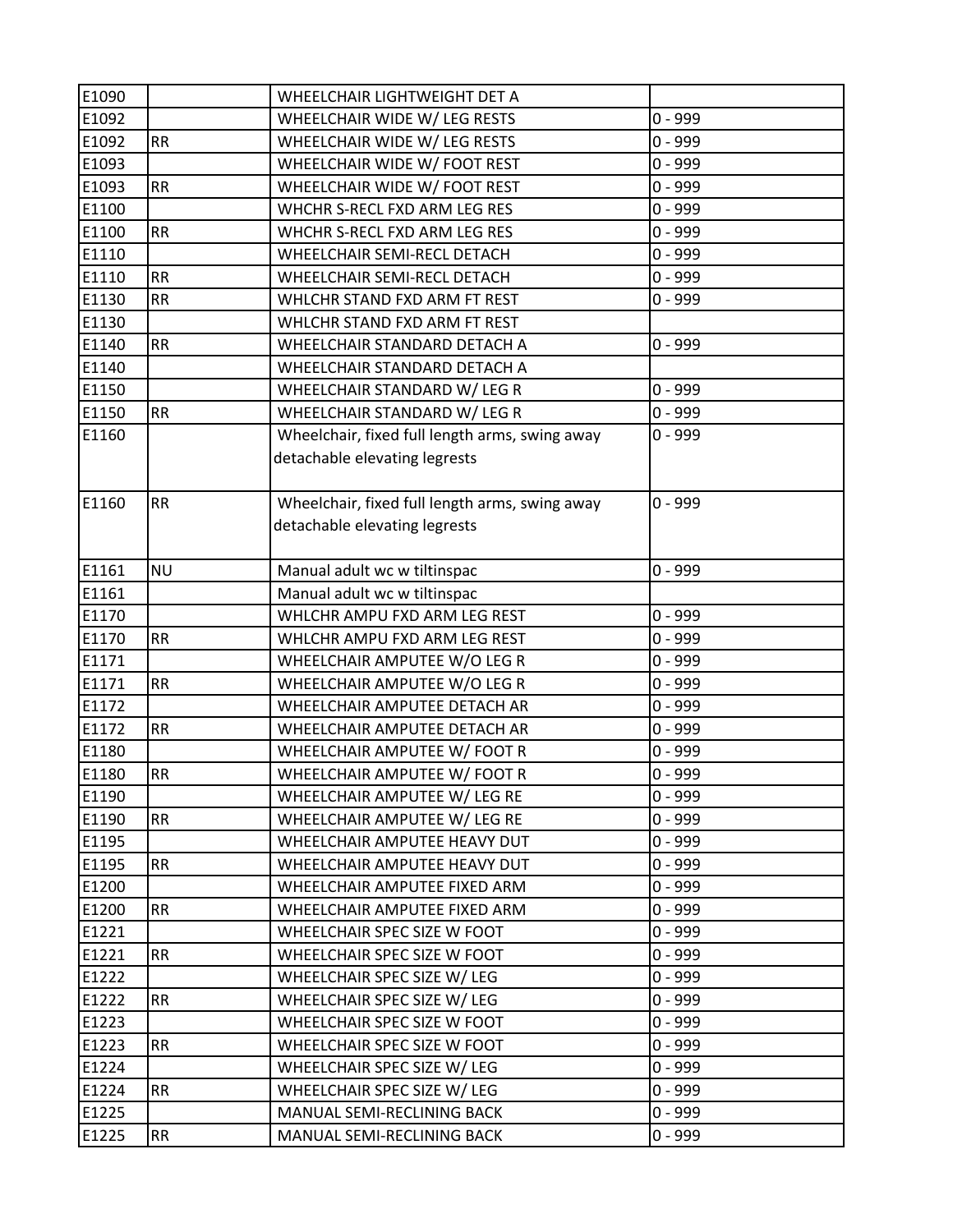| E1226 |           | MANUAL FULLY RECLINING BACK  | $0 - 999$ |
|-------|-----------|------------------------------|-----------|
| E1226 | <b>NU</b> | MANUAL FULLY RECLINING BACK  | $0 - 999$ |
| E1227 |           | WHEELCHAIR SPEC SZ SPEC HT A | $0 - 999$ |
| E1227 | <b>NU</b> | WHEELCHAIR SPEC SZ SPEC HT A | $0 - 999$ |
| E1228 |           | WHEELCHAIR SPEC SZ SPEC HT B | $0 - 999$ |
| E1228 | <b>RR</b> | WHEELCHAIR SPEC SZ SPEC HT B | $0 - 999$ |
| E1230 | <b>RR</b> | POWER OPERATED VEHICLE       | $0 - 999$ |
| E1231 |           | RIGID PED W/C TILT-IN-SPACE  | $0 - 999$ |
| E1231 | <b>NU</b> | RIGID PED W/C TILT-IN-SPACE  | $0 - 999$ |
| E1232 |           | FOLDING PED WC TILT-IN-SPACE | $0 - 999$ |
| E1232 | <b>NU</b> | FOLDING PED WC TILT-IN-SPACE | $0 - 999$ |
| E1233 |           | Rig ped wc tltnspc w/o seat  | $0 - 999$ |
| E1233 | <b>NU</b> | Rig ped wc tltnspc w/o seat  | $0 - 999$ |
| E1234 |           | FLD PED WC TLTNSPC W/O SEAT  | $0 - 999$ |
| E1234 | <b>NU</b> | FLD PED WC TLTNSPC W/O SEAT  | $0 - 999$ |
| E1235 |           | RIGID PED WC ADJUSTABLE      | $0 - 999$ |
| E1235 | <b>RR</b> | RIGID PED WC ADJUSTABLE      | $0 - 999$ |
| E1236 |           | FOLDING PED WC ADJUSTABLE    | $0 - 999$ |
| E1236 | <b>RR</b> | FOLDING PED WC ADJUSTABLE    | $0 - 999$ |
| E1237 |           | RGD PED WC ADJSTABL W/O SEAT | $0 - 999$ |
| E1237 | <b>RR</b> | RGD PED WC ADJSTABL W/O SEAT | $0 - 999$ |
| E1238 |           | FLD PED WC ADJSTABL W/O SEAT | $0 - 999$ |
| E1238 | <b>RR</b> | FLD PED WC ADJSTABL W/O SEAT | $0 - 999$ |
| E1240 |           | WHCHR LITWT DET ARM LEG REST | $0 - 999$ |
| E1240 | <b>RR</b> | WHCHR LITWT DET ARM LEG REST | $0 - 999$ |
| E1250 | <b>RR</b> | WHEELCHAIR LIGHTWT FIXED ARM | $0 - 999$ |
| E1250 |           | WHEELCHAIR LIGHTWT FIXED ARM |           |
| E1260 | <b>RR</b> | WHEELCHAIR LIGHTWT FOOT REST | $0 - 999$ |
| E1260 |           | WHEELCHAIR LIGHTWT FOOT REST |           |
| E1270 |           | WHEELCHAIR LIGHTWEIGHT LEG R | $0 - 999$ |
| E1270 | <b>RR</b> | WHEELCHAIR LIGHTWEIGHT LEG R | $0 - 999$ |
| E1280 |           | WHCHR H-DUTY DET ARM LEG RES | $0 - 999$ |
| E1280 | <b>RR</b> | WHCHR H-DUTY DET ARM LEG RES | $0 - 999$ |
| E1285 | <b>RR</b> | WHEELCHAIR HEAVY DUTY FIXED  | $0 - 999$ |
| E1285 |           | WHEELCHAIR HEAVY DUTY FIXED  |           |
| E1290 | <b>RR</b> | WHEELCHAIR HVY DUTY DETACH A | $0 - 999$ |
| E1290 |           | WHEELCHAIR HVY DUTY DETACH A |           |
| E1295 |           | WHEELCHAIR HEAVY DUTY FIXED  | 0 - 999   |
| E1295 | <b>RR</b> | WHEELCHAIR HEAVY DUTY FIXED  | $0 - 999$ |
| E1296 |           | Wheelchair special seat heig | $0 - 999$ |
| E1296 | <b>NU</b> | Wheelchair special seat heig | $0 - 999$ |
| E1297 |           | Wheelchair special seat dept | $0 - 999$ |
| E1297 | <b>NU</b> | Wheelchair special seat dept | $0 - 999$ |
| E1298 |           | Wheelchair spec seat depth/w | $0 - 999$ |
| E1298 | <b>NU</b> | Wheelchair spec seat depth/w | $0 - 999$ |
| E1356 | <b>RR</b> | BATT PACK/CART, PORT CONC    | $0 - 999$ |
| E1357 | RR        | BATTERY CHARGER, PORT CONC   | $0 - 999$ |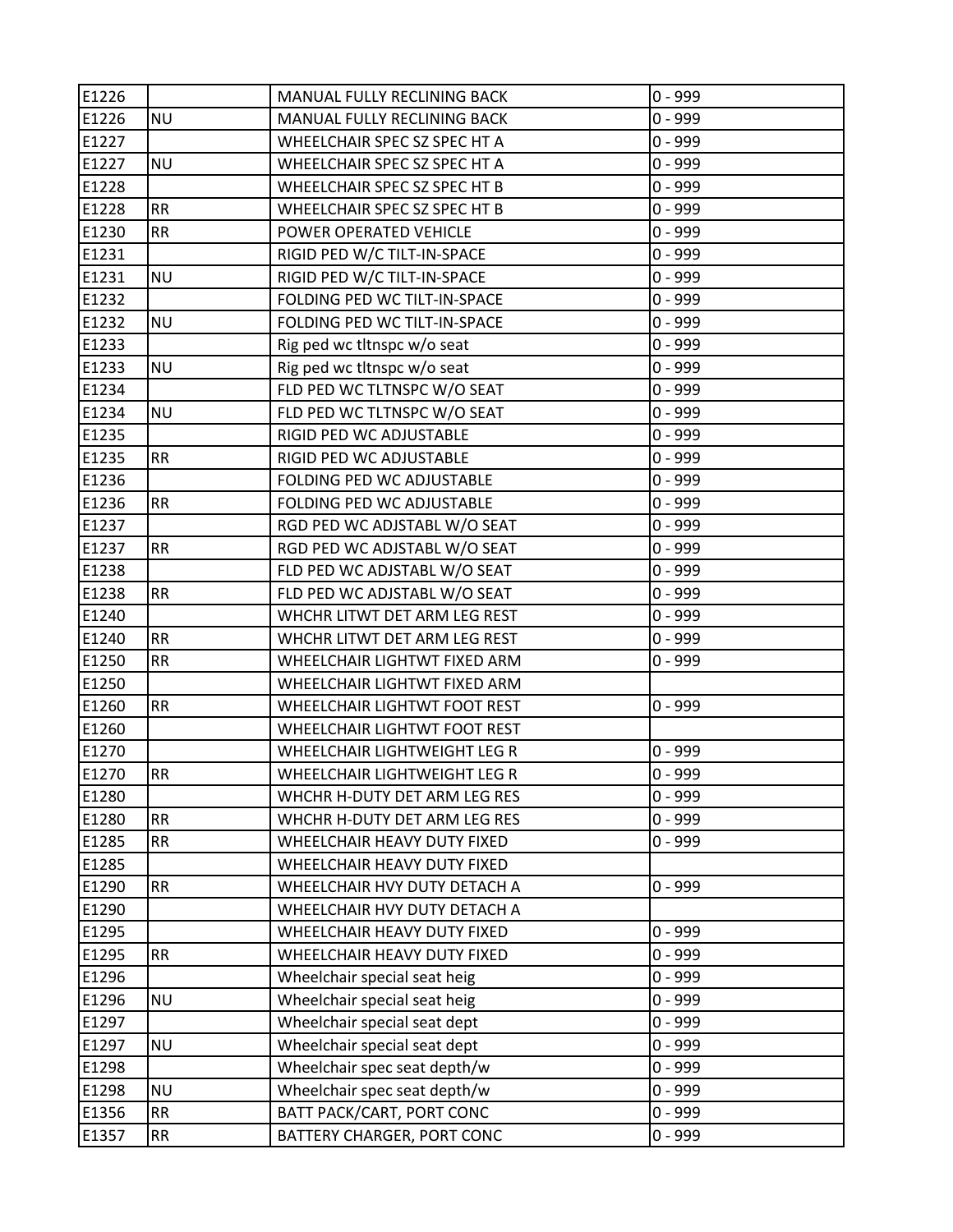| E1358 | <b>RR</b> | DC POWER ADAPTER, PORT CONC                  | $0 - 999$ |
|-------|-----------|----------------------------------------------|-----------|
| E1390 |           | <b>OXYGEN CONCENTRATOR</b>                   | $0 - 999$ |
| E1390 | <b>RR</b> | <b>OXYGEN CONCENTRATOR</b>                   | $0 - 999$ |
| E1392 |           | PORTABLE OXYGEN CONCENTRATOR                 | $0 - 999$ |
| E1392 | <b>RR</b> | PORTABLE OXYGEN CONCENTRATOR                 | $0 - 999$ |
| E1399 |           | DURABLE MEDICAL EQUIPMENT MI, BRAD Specific  | 0 - 999   |
|       |           | items                                        |           |
| E1399 | <b>NU</b> | DURABLE MEDICAL EQUIPMENT MI, BRAD Specific  | $0 - 999$ |
|       |           | items                                        |           |
| E1405 | <b>RR</b> | Oxygen and water vapor enriching system with | $0 - 999$ |
|       |           | heated delivery                              |           |
| E1499 | <b>RR</b> | <b>CPAP CARRYING CASE</b>                    | $0 - 999$ |
| E1700 | <b>NU</b> | Jaw motion rehab system                      | $0 - 999$ |
| E1701 | <b>NU</b> | Repl cushions for jaw motion                 | $0 - 999$ |
| E1702 | <b>NU</b> | Repl measr scales jaw motion                 | $0 - 999$ |
| E1800 |           | Adjust elbow ext/flex device                 | $0 - 20$  |
| E1800 | <b>NU</b> | Adjust elbow ext/flex device                 | $0 - 999$ |
| E1801 |           | Sps elbow device                             | $0 - 999$ |
| E1801 | <b>NU</b> | Sps elbow device                             | $0 - 999$ |
| E1802 | <b>NU</b> | Adjst forearm pro/sup device                 | $0 - 999$ |
| E1805 |           | Adjust wrist ext/flex device                 | 0 - 999   |
| E1805 | <b>NU</b> | Adjust wrist ext/flex device                 | $0 - 999$ |
| E1806 |           | Sps wrist device                             | $0 - 999$ |
| E1806 | <b>NU</b> | Sps wrist device                             | $0 - 999$ |
| E1810 |           | Adjust knee ext/flex device                  | 0 - 999   |
| E1810 | <b>NU</b> | Adjust knee ext/flex device                  | $0 - 999$ |
| E1811 |           | Sps knee device                              | $0 - 999$ |
| E1811 | <b>NU</b> | Sps knee device                              | $0 - 999$ |
| E1812 | <b>NU</b> | Knee ext/flex w act res ctrl                 | $0 - 999$ |
| E1815 |           | Adjust ankle ext/flex device                 | $0 - 20$  |
| E1815 | <b>NU</b> | Adjust ankle ext/flex device                 | $0 - 999$ |
| E1816 |           | Sps ankle device                             | $0 - 999$ |
| E1816 | <b>NU</b> | Sps ankle device                             | $0 - 999$ |
| E1818 |           | Sps forearm device                           | $0 - 999$ |
| E1818 | <b>NU</b> | Sps forearm device                           | $0 - 999$ |
| E1820 |           | Soft interface material                      | $0 - 20$  |
| E1820 | <b>NU</b> | Soft interface material                      | $0 - 999$ |
| E1821 |           | Replacement interface spsd                   | $0 - 999$ |
| E1821 | <b>NU</b> | Replacement interface spsd                   | $0 - 999$ |
| E1825 |           | Adjust finger ext/flex devc                  | $0 - 20$  |
| E1825 | <b>NU</b> | Adjust finger ext/flex devc                  | $0 - 999$ |
| E1830 |           | Adjust toe ext/flex device                   | $0 - 20$  |
| E1830 | <b>NU</b> | Adjust toe ext/flex device                   | $0 - 999$ |
| E1831 | <b>NU</b> | Static str toe dev ext/flex                  | $0 - 999$ |
| E1840 |           | Adj shoulder ext/flex device                 | $0 - 999$ |
| E1840 | <b>NU</b> | Adj shoulder ext/flex device                 | $0 - 999$ |
| E1841 | <b>NU</b> | Static str shldr dev rom adj                 | $0 - 999$ |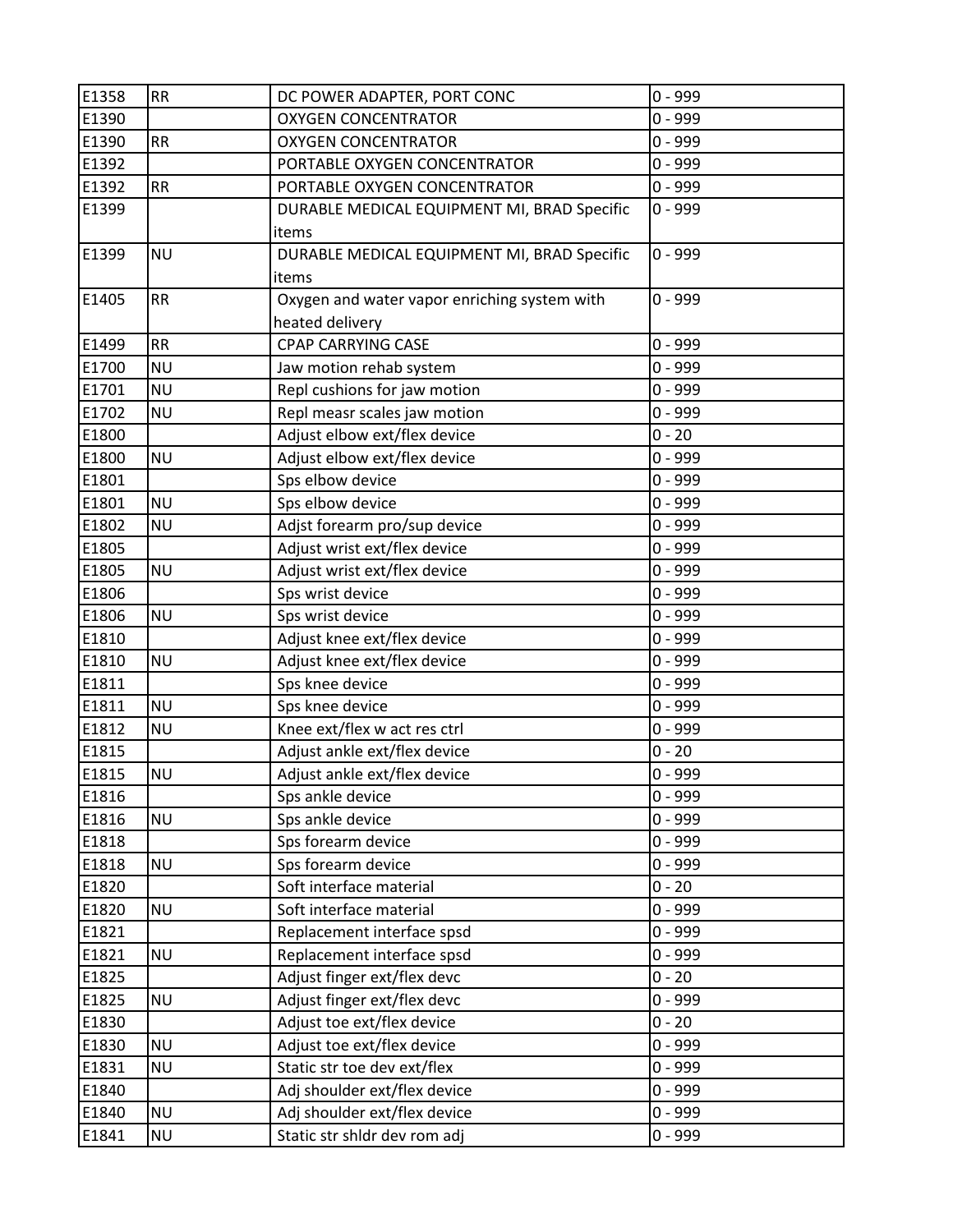| E1902 |           | COMMUNICATION BOARD, NON-ELECTRONIC<br>AUGMENTATIVE OR ALTERNATIVE COMMUNICATION<br><b>DEVICE</b> | $0 - 999$  |
|-------|-----------|---------------------------------------------------------------------------------------------------|------------|
| E1902 | <b>NU</b> | COMMUNICATION BOARD, NON-ELECTRONIC<br>AUGMENTATIVE OR ALTERNATIVE COMMUNICATION<br><b>DEVICE</b> | $0 - 999$  |
| E2000 |           | Gastric suction pump hme mdl                                                                      | $0 - 999$  |
| E2000 | <b>NU</b> | Gastric suction pump hme mdl                                                                      | $0 - 999$  |
| E2101 |           | Blood glucose monitor with integrated lancing/blood<br>sample                                     | $ 0 - 999$ |
| E2120 | <b>NU</b> | Pulse gen sys tx endolymp fl                                                                      | $0 - 999$  |
| E2201 | <b>NU</b> | Man w/ch acc seat w>=20"<24"                                                                      | $0 - 999$  |
| E2201 |           | Man w/ch acc seat w>=20"<24"                                                                      |            |
| E2202 | <b>NU</b> | Seat width 24-27 in                                                                               | $0 - 999$  |
| E2202 |           | Seat width 24-27 in                                                                               |            |
| E2203 | <b>NU</b> | Frame depth less than 22 in                                                                       | $0 - 999$  |
| E2203 |           | Frame depth less than 22 in                                                                       |            |
| E2204 | <b>NU</b> | Frame depth 22 to 25 in                                                                           | $0 - 999$  |
| E2204 |           | Frame depth 22 to 25 in                                                                           |            |
| E2205 |           | Manual wc accessory, handrim                                                                      | $0 - 999$  |
| E2205 | <b>NU</b> | Manual wc accessory, handrim                                                                      | $0 - 999$  |
| E2206 |           | Complete wheel lock assembly                                                                      | $0 - 999$  |
| E2206 | <b>NU</b> | Complete wheel lock assembly                                                                      | $0 - 999$  |
| E2207 |           | Crutch and cane holder                                                                            | $0 - 999$  |
| E2207 | <b>NU</b> | Crutch and cane holder                                                                            | $0 - 999$  |
| E2208 |           | Cylinder tank carrier                                                                             | $0 - 999$  |
| E2208 | <b>RR</b> | Cylinder tank carrier                                                                             | $0 - 999$  |
| E2209 |           | Arm trough each                                                                                   | $0 - 999$  |
| E2209 | <b>NU</b> | Arm trough each                                                                                   | $0 - 999$  |
| E2210 |           | Wheelchair bearings                                                                               | $0 - 999$  |
| E2210 | <b>NU</b> | Wheelchair bearings                                                                               | $0 - 999$  |
| E2211 |           | Pneumatic propulsion tire                                                                         | $0 - 999$  |
| E2211 | <b>NU</b> | Pneumatic propulsion tire                                                                         | $0 - 999$  |
| E2212 |           | Pneumatic prop tire tube                                                                          | $0 - 999$  |
| E2212 | <b>RR</b> | Pneumatic prop tire tube                                                                          | $0 - 999$  |
| E2213 |           | Pneumatic prop tire insert                                                                        | $0 - 999$  |
| E2213 | <b>NU</b> | Pneumatic prop tire insert                                                                        | $0 - 999$  |
| E2214 |           | Pneumatic caster tire each                                                                        | $0 - 999$  |
| E2214 | <b>NU</b> | Pneumatic caster tire each                                                                        | $0 - 999$  |
| E2215 |           | Pneumatic caster tire tube                                                                        | $0 - 999$  |
| E2215 | <b>NU</b> | Pneumatic caster tire tube                                                                        | $0 - 999$  |
| E2216 | <b>NU</b> | Manual wheelchair accessory, foam filled propulsion<br>tire, any size, each                       | $ 0 - 999$ |
| E2216 |           | Manual wheelchair accessory, foam filled propulsion                                               |            |
|       |           | tire, any size, each                                                                              |            |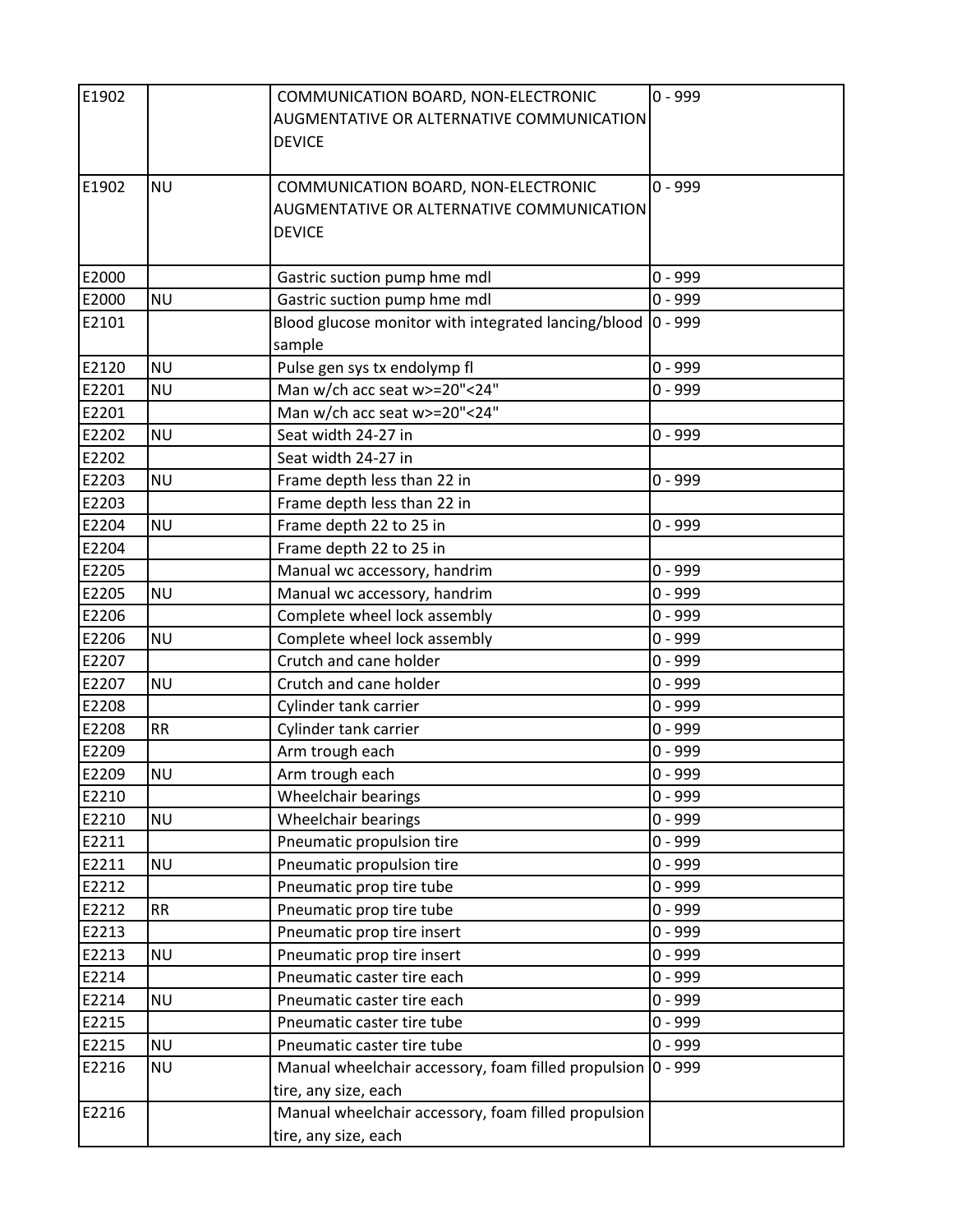| E2217 |           | MANUAL WHEELCHAIR ACCESSORY, FOAM FILLED           | $0 - 999$ |
|-------|-----------|----------------------------------------------------|-----------|
|       |           | CASTER TIRE, ANY SIZE, EACH                        |           |
|       |           |                                                    |           |
| E2217 | <b>NU</b> | MANUAL WHEELCHAIR ACCESSORY, FOAM FILLED           | $0 - 999$ |
|       |           | CASTER TIRE, ANY SIZE, EACH                        |           |
|       |           |                                                    |           |
| E2218 | <b>NU</b> | Manual wheelchair accessory, foam propulsion tire, | $0 - 999$ |
|       |           | any size, each                                     |           |
| E2218 |           | Manual wheelchair accessory, foam propulsion tire, |           |
|       |           | any size, each                                     |           |
| E2219 |           | Foam caster tire any size ea                       | $0 - 999$ |
| E2219 | <b>NU</b> | Foam caster tire any size ea                       | $0 - 999$ |
| E2219 |           | Foam caster tire any size ea                       |           |
| E2220 |           | Solid propulsion tire each                         | $0 - 999$ |
| E2220 | <b>NU</b> | Solid propulsion tire each                         | $0 - 999$ |
| E2221 |           | Solid caster tire each                             | $0 - 999$ |
| E2221 | <b>NU</b> | Solid caster tire each                             | $0 - 999$ |
| E2224 |           | Propulsion whl excludes tire                       | $0 - 999$ |
| E2224 | <b>NU</b> | Propulsion whl excludes tire                       | $0 - 999$ |
| E2225 | <b>NU</b> | Caster wheel excludes tire                         | $0 - 999$ |
| E2225 |           | Caster wheel excludes tire                         |           |
| E2226 | <b>NU</b> | Caster fork replacement only                       | $0 - 999$ |
| E2226 |           | Caster fork replacement only                       |           |
| E2227 | <b>NU</b> | Gear reduction drive wheel                         | $0 - 999$ |
| E2227 |           | Gear reduction drive wheel                         |           |
| E2228 | <b>NU</b> | Mwc acc, wheelchair brake                          | $0 - 999$ |
| E2228 |           | Mwc acc, wheelchair brake                          |           |
| E2231 | <b>NU</b> | Solid seat support base                            | $0 - 999$ |
| E2231 |           | Solid seat support base                            |           |
| E2310 | <b>NU</b> | Electro connect btw control                        | $0 - 999$ |
| E2310 |           | Electro connect btw control                        |           |
| E2311 | <b>NU</b> | Electro connect btw 2 sys                          | $0 - 999$ |
| E2311 |           | Electro connect btw 2 sys                          |           |
| E2312 | <b>NU</b> | Mini-prop remote joystick                          | $0 - 999$ |
| E2312 |           | Mini-prop remote joystick                          |           |
| E2313 | <b>NU</b> | Pwc harness, expand control                        | $0 - 999$ |
| E2313 |           | Pwc harness, expand control                        |           |
| E2321 | <b>NU</b> | Hand interface joystick                            | $0 - 999$ |
| E2321 |           | Hand interface joystick                            |           |
| E2322 |           | Mult mech switches                                 | $0 - 999$ |
| E2322 | <b>RR</b> | Mult mech switches                                 | $0 - 999$ |
| E2323 |           | Special joystick handle                            | $0 - 999$ |
| E2323 | <b>NU</b> | Special joystick handle                            | $0 - 999$ |
| E2324 |           | Chin cup interface                                 | $0 - 999$ |
| E2324 | <b>NU</b> | Chin cup interface                                 | $0 - 999$ |
| E2325 |           | Sip and puff interface                             | $0 - 999$ |
| E2325 | <b>NU</b> | Sip and puff interface                             | $0 - 999$ |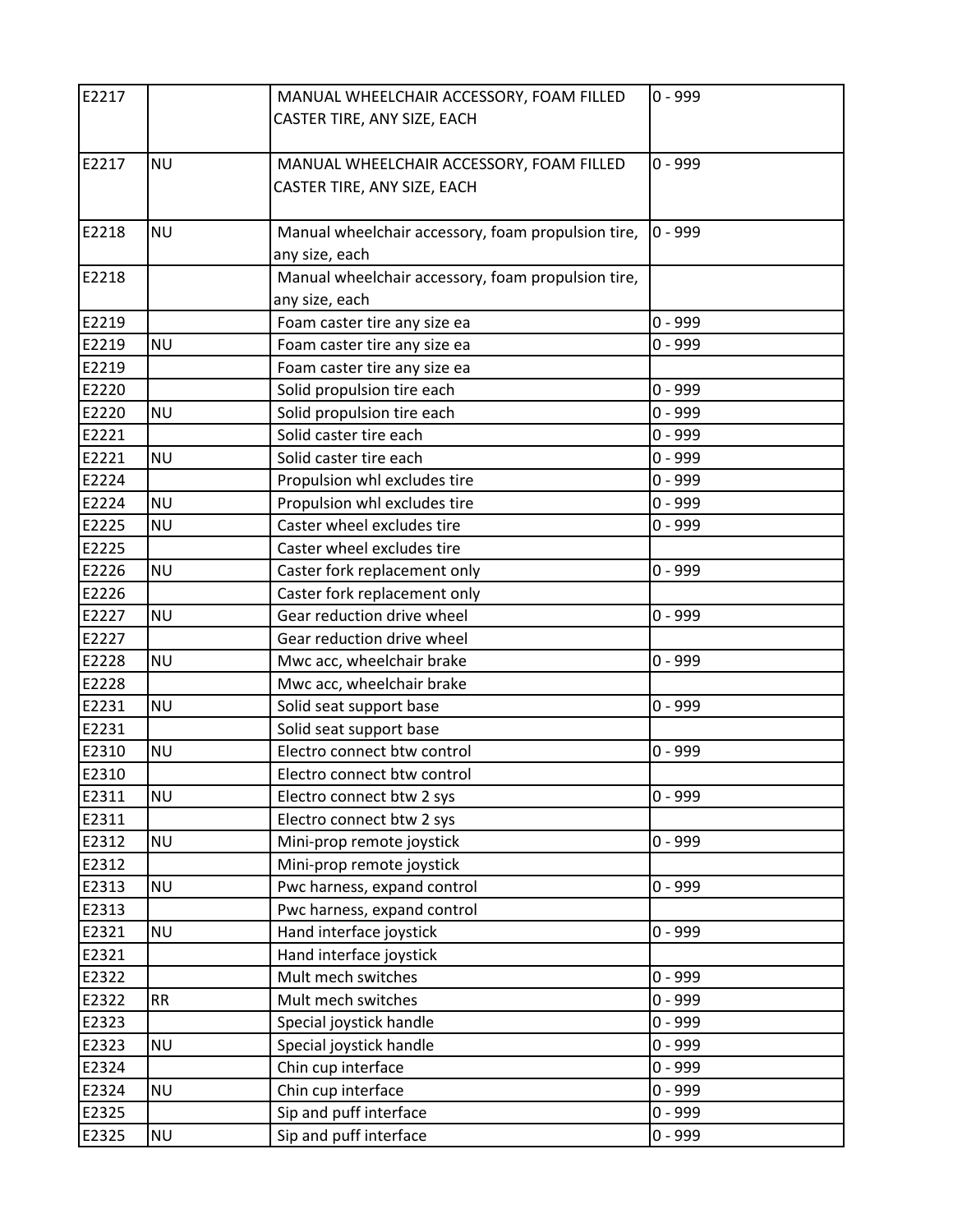| E2326 |           | Breath tube kit                     | $0 - 999$ |
|-------|-----------|-------------------------------------|-----------|
| E2326 | <b>NU</b> | Breath tube kit                     | $0 - 999$ |
| E2327 |           | Head control interface mech         | $0 - 999$ |
| E2327 | <b>RR</b> | Head control interface mech         | $0 - 999$ |
| E2328 |           | Head/extremity control inter        | $0 - 999$ |
| E2328 | <b>RR</b> | Head/extremity control inter        | $0 - 999$ |
| E2329 |           | Head control nonproportional        | $0 - 999$ |
| E2329 | <b>RR</b> | Head control nonproportional        | $0 - 999$ |
| E2330 |           | Head control proximity switc        | $0 - 999$ |
| E2330 | <b>RR</b> | Head control proximity switc        | $0 - 999$ |
| E2340 | <b>NU</b> | W/c wdth 20-23 in seat frame        | $0 - 999$ |
| E2340 |           | W/c wdth 20-23 in seat frame        |           |
| E2341 | <b>NU</b> | W/c wdth 24-27 in seat frame        | 0 - 999   |
| E2341 |           | W/c wdth 24-27 in seat frame        |           |
| E2342 | <b>NU</b> | W/c dpth 20-21 in seat frame        | $0 - 999$ |
| E2342 |           | W/c dpth 20-21 in seat frame        |           |
| E2343 | <b>NU</b> | W/c dpth 22-25 in seat frame        | $0 - 999$ |
| E2343 |           | W/c dpth 22-25 in seat frame        |           |
| E2351 | <b>NU</b> | Electronic sgd interface            | 0 - 999   |
| E2351 |           | Electronic sgd interface            |           |
| E2359 | <b>NU</b> | Gr34 sealed leadacid battery        | $0 - 999$ |
| E2359 |           | Gr34 sealed leadacid battery        |           |
| E2360 |           | 22NF NONSEALED LEADACID             | $0 - 999$ |
| E2360 | <b>NU</b> | 22NF NONSEALED LEADACID             | $0 - 999$ |
| E2361 |           | 22NF SEALED LEADACID BATTERY        | 0 - 999   |
| E2361 | <b>RR</b> | 22NF SEALED LEADACID BATTERY        | $0 - 999$ |
| E2362 |           | <b>GR24 NONSEALED LEADACID</b>      | $0 - 999$ |
| E2362 | <b>NU</b> | <b>GR24 NONSEALED LEADACID</b>      | $0 - 999$ |
| E2363 |           | <b>GR24 SEALED LEADACID BATTERY</b> | $0 - 999$ |
| E2363 | <b>RR</b> | <b>GR24 SEALED LEADACID BATTERY</b> | $0 - 999$ |
| E2364 |           | U1NONSEALED LEADACID BATTERY        | $0 - 999$ |
| E2364 | <b>NU</b> | U1NONSEALED LEADACID BATTERY        | 0 - 999   |
| E2365 |           | U1 SEALED LEADACID BATTERY          | $0 - 999$ |
| E2365 | <b>RR</b> | U1 SEALED LEADACID BATTERY          | $0 - 999$ |
| E2366 |           | BATTERY CHARGER, SINGLE MODE        | $0 - 999$ |
| E2366 | RR        | BATTERY CHARGER, SINGLE MODE        | $0 - 999$ |
| E2367 |           | BATTERY CHARGER, DUAL MODE          | $0 - 999$ |
| E2367 | <b>RR</b> | BATTERY CHARGER, DUAL MODE          | $0 - 999$ |
| E2368 |           | Pwr wc drivewheel motor repl        | 0 - 999   |
| E2368 | <b>RR</b> | Pwr wc drivewheel motor repl        | $0 - 999$ |
| E2369 |           | Pwr wc drivewheel gear repl         | $0 - 999$ |
| E2369 | <b>RR</b> | Pwr wc drivewheel gear repl         | $0 - 999$ |
| E2370 |           | Pwr wc dr wh motor/gear comb        | $0 - 999$ |
| E2370 | <b>RR</b> | Pwr wc dr wh motor/gear comb        | $0 - 999$ |
| E2371 | <b>NU</b> | <b>GR27 SEALED LEADACID BATTERY</b> | $0 - 999$ |
| E2371 |           | <b>GR27 SEALED LEADACID BATTERY</b> |           |
| E2372 | <b>NU</b> | GR27 NON-SEALED LEADACID            | $0 - 999$ |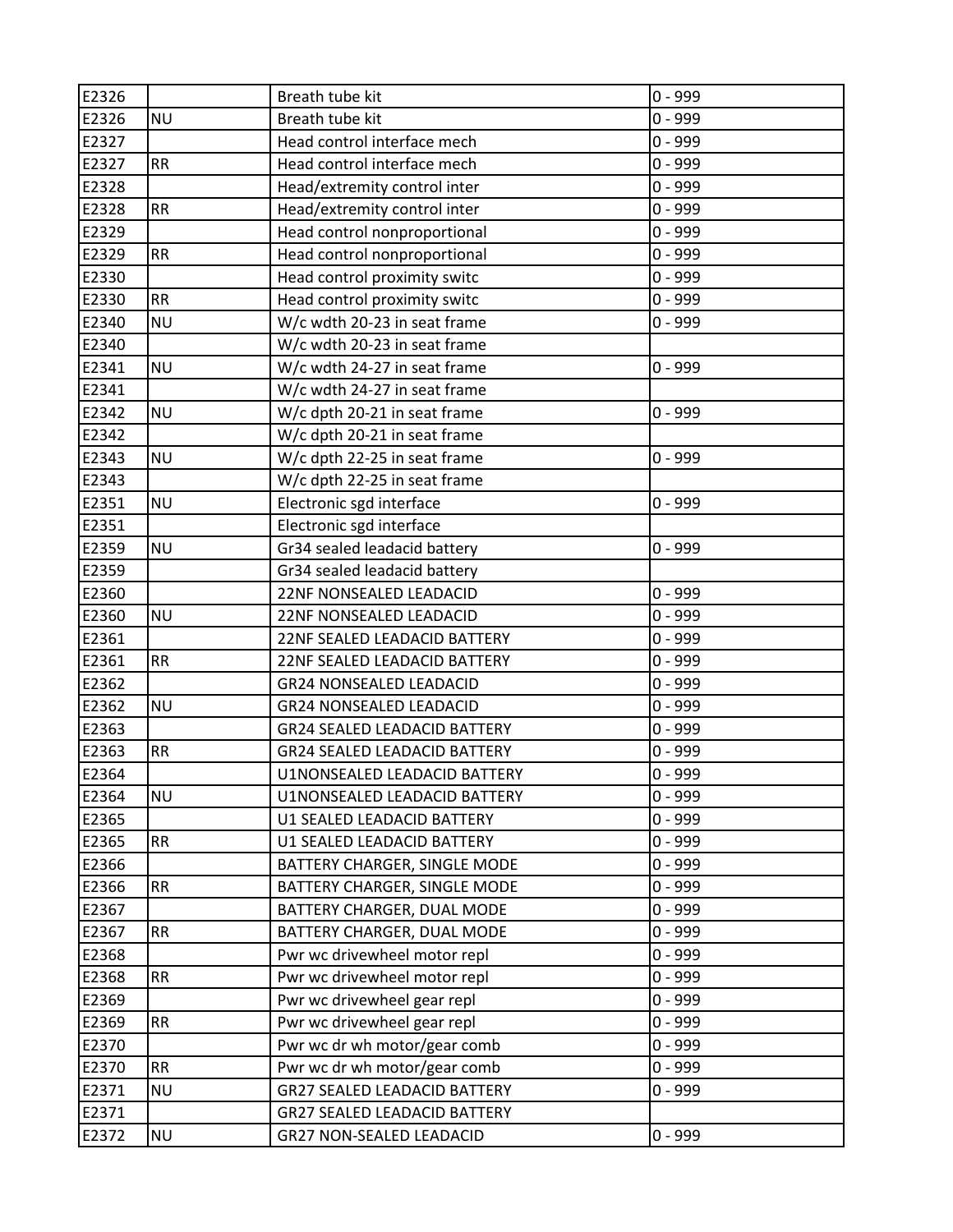| E2373 |           | Hand/chin ctrl spec joystick        | $0 - 999$ |
|-------|-----------|-------------------------------------|-----------|
| E2373 | <b>RR</b> | Hand/chin ctrl spec joystick        | $0 - 999$ |
| E2374 |           | Hand/chin ctrl std joystick         | $0 - 999$ |
| E2374 | RR        | Hand/chin ctrl std joystick         | $0 - 999$ |
| E2375 | <b>NU</b> | Non-expandable controller           | $0 - 999$ |
| E2375 |           | Non-expandable controller           |           |
| E2376 | <b>NU</b> | Expandable controller, repl         | $0 - 999$ |
| E2376 |           | Expandable controller, repl         |           |
| E2381 |           | Pneum drive wheel tire              | $0 - 999$ |
| E2381 | <b>RR</b> | Pneum drive wheel tire              | $0 - 999$ |
| E2382 |           | Tube, pneum wheel drive tire        | $0 - 999$ |
| E2382 | <b>RR</b> | Tube, pneum wheel drive tire        | $0 - 999$ |
| E2383 |           | Insert, pneum wheel drive           | $0 - 999$ |
| E2383 | <b>NU</b> | Insert, pneum wheel drive           | $0 - 999$ |
| E2384 |           | Pneumatic caster tire               | $0 - 999$ |
| E2384 | <b>NU</b> | Pneumatic caster tire               | $0 - 999$ |
| E2385 |           | Tube, pneumatic caster tire         | $0 - 999$ |
| E2385 | <b>NU</b> | Tube, pneumatic caster tire         | $0 - 999$ |
| E2386 |           | Foam filled drive wheel tire        | $0 - 999$ |
| E2386 | <b>NU</b> | Foam filled drive wheel tire        | $0 - 999$ |
| E2387 |           | Foam filled caster tire             | $0 - 999$ |
| E2387 | <b>NU</b> | Foam filled caster tire             | $0 - 999$ |
| E2388 |           | Foam drive wheel tire               | $0 - 999$ |
| E2388 | <b>NU</b> | Foam drive wheel tire               | $0 - 999$ |
| E2389 |           | Foam caster tire                    | $0 - 999$ |
| E2389 | <b>NU</b> | Foam caster tire                    | $0 - 999$ |
| E2390 |           | Solid drive wheel tire              | $0 - 999$ |
| E2390 | <b>RR</b> | Solid drive wheel tire              | $0 - 999$ |
| E2391 |           | Solid caster tire                   | $0 - 999$ |
| E2391 | <b>RR</b> | Solid caster tire                   | $0 - 999$ |
| E2392 | <b>NU</b> | Solid caster tire, integrate        | $0 - 999$ |
| E2392 |           | Solid caster tire, integrate        |           |
| E2394 |           | Drive wheel excludes tire           | $0 - 999$ |
| E2394 | <b>RR</b> | Drive wheel excludes tire           | $0 - 999$ |
| E2395 |           | Caster wheel excludes tire          | $0 - 999$ |
| E2395 | <b>RR</b> | Caster wheel excludes tire          | $0 - 999$ |
| E2396 |           | Caster fork                         | $0 - 999$ |
| E2396 | <b>RR</b> | Caster fork                         | $0 - 999$ |
| E2402 | <b>NU</b> | <b>Negative Pressure Wound Pump</b> | $0 - 999$ |
| E2500 |           | Sgd digitized pre-rec <= 8min       | $0 - 999$ |
| E2500 | <b>NU</b> | Sgd digitized pre-rec <= 8min       | $0 - 999$ |
| E2502 |           | Sgd prerec msg >8min <= 20min       | $0 - 999$ |
| E2502 | <b>NU</b> | Sgd prerec msg >8min <= 20min       | $0 - 999$ |
| E2504 |           | Sgd prerec msg>20min <= 40min       | $0 - 999$ |
| E2504 | <b>NU</b> | Sgd prerec msg>20min <= 40min       | $0 - 999$ |
| E2506 |           | Sgd prerec msg > 40 min             | $0 - 999$ |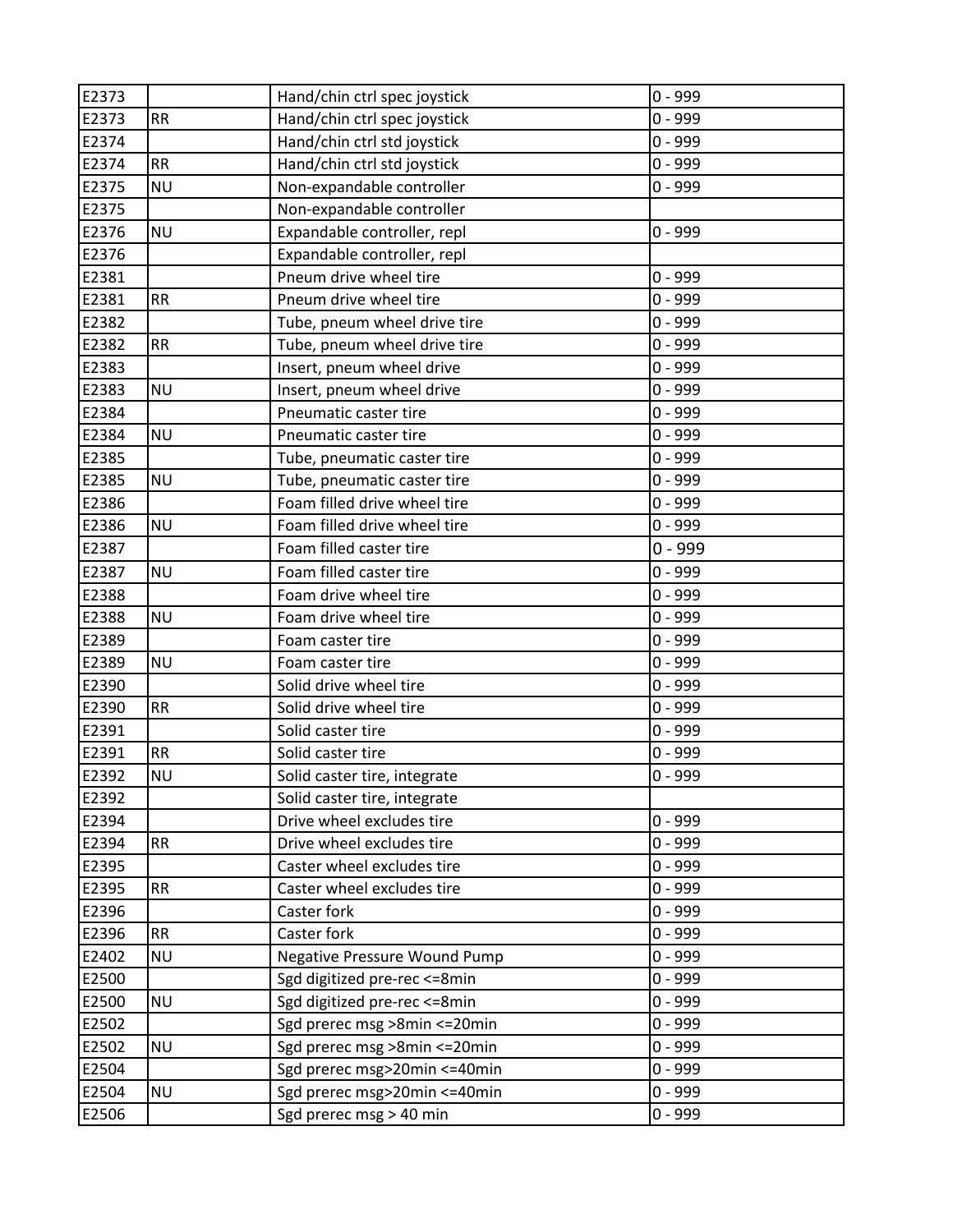| E2506          | <b>NU</b> | Sgd prerec msg > 40 min                                      | $0 - 999$              |
|----------------|-----------|--------------------------------------------------------------|------------------------|
| E2508          |           | Sgd spelling phys contact                                    | $0 - 999$              |
| E2508          | <b>NU</b> | Sgd spelling phys contact                                    | $0 - 999$              |
| E2510          |           | Sgd w multi methods msg/accs                                 | $0 - 999$              |
| E2510          | <b>NU</b> | Sgd w multi methods msg/accs                                 | $0 - 999$              |
| E2511          |           | SPEECH GENERATING SOFTWARE PROGRAM, FOR                      | $0 - 999$              |
|                |           | PERSONAL COMPUTER OR PERSONAL DIGITAL                        |                        |
|                |           | <b>ASSISTANT</b>                                             |                        |
|                |           |                                                              |                        |
| E2511          | <b>NU</b> | SPEECH GENERATING SOFTWARE PROGRAM, FOR                      | $0 - 999$              |
|                |           | PERSONAL COMPUTER OR PERSONAL DIGITAL                        |                        |
|                |           | <b>ASSISTANT</b>                                             |                        |
|                |           |                                                              |                        |
| E2512          |           | ACCESSORY FOR SPEECH GENERATING DEVICE,                      | $0 - 999$              |
|                |           | <b>MOUNTING SYSTEM</b>                                       |                        |
|                |           |                                                              |                        |
| E2512          | <b>NU</b> | ACCESSORY FOR SPEECH GENERATING DEVICE,                      | $0 - 999$              |
|                |           | <b>MOUNTING SYSTEM</b>                                       |                        |
|                |           |                                                              |                        |
| E2599          |           | ACCESSORY FOR SPEECH GENERATING DEVICE, NOT                  | $0 - 999$              |
|                |           | OTHERWISE CLASSIFIED                                         |                        |
|                |           |                                                              |                        |
| E2599          | <b>NU</b> | ACCESSORY FOR SPEECH GENERATING DEVICE, NOT                  | $0 - 999$              |
|                |           | OTHERWISE CLASSIFIED                                         |                        |
|                |           |                                                              |                        |
| E2601          |           | Gen w/c cushion wdth < 22 in                                 | $0 - 999$              |
| E2601          | <b>NU</b> | Gen w/c cushion wdth < 22 in                                 | $0 - 999$              |
| E2602          |           | Gen w/c cushion wdth >=22 in                                 | $0 - 999$              |
| E2602          | <b>NU</b> | Gen w/c cushion wdth >=22 in                                 | $0 - 999$              |
| E2603          |           | Skin protect wc cus wd <22in                                 | $0 - 999$              |
| E2603          | <b>NU</b> | Skin protect wc cus wd <22in                                 | $0 - 999$              |
| E2604          |           | Skin protect wc cus wd>=22in                                 | $0 - 999$<br>$0 - 999$ |
| E2604<br>E2605 | <b>NU</b> | Skin protect wc cus wd>=22in<br>Position wc cush wdth <22 in | $0 - 999$              |
| E2605          | <b>NU</b> | Position wc cush wdth <22 in                                 | $0 - 999$              |
| E2606          |           | Position wc cush wdth>=22 in                                 | $0 - 999$              |
| E2606          | <b>NU</b> | Position wc cush wdth>=22 in                                 | $0 - 999$              |
| E2607          |           | Skin pro/pos wc cus wd <22in                                 | $0 - 999$              |
| E2607          | <b>NU</b> | Skin pro/pos wc cus wd <22in                                 | $0 - 999$              |
| E2608          |           | Skin pro/pos wc cus wd>=22in                                 | $0 - 999$              |
| E2608          | <b>NU</b> | Skin pro/pos wc cus wd>=22in                                 | $0 - 999$              |
| E2611          |           | Gen use back cush wdth <22in                                 | $0 - 999$              |
| E2611          | <b>NU</b> | Gen use back cush wdth <22in                                 | $0 - 999$              |
| E2612          |           | Gen use back cush wdth>=22in                                 | $0 - 999$              |
| E2612          | <b>NU</b> | Gen use back cush wdth>=22in                                 | $0 - 999$              |
| E2613          |           | Position back cush wd <22in                                  | $0 - 999$              |
| E2613          | <b>NU</b> | Position back cush wd <22in                                  | $0 - 999$              |
|                |           |                                                              |                        |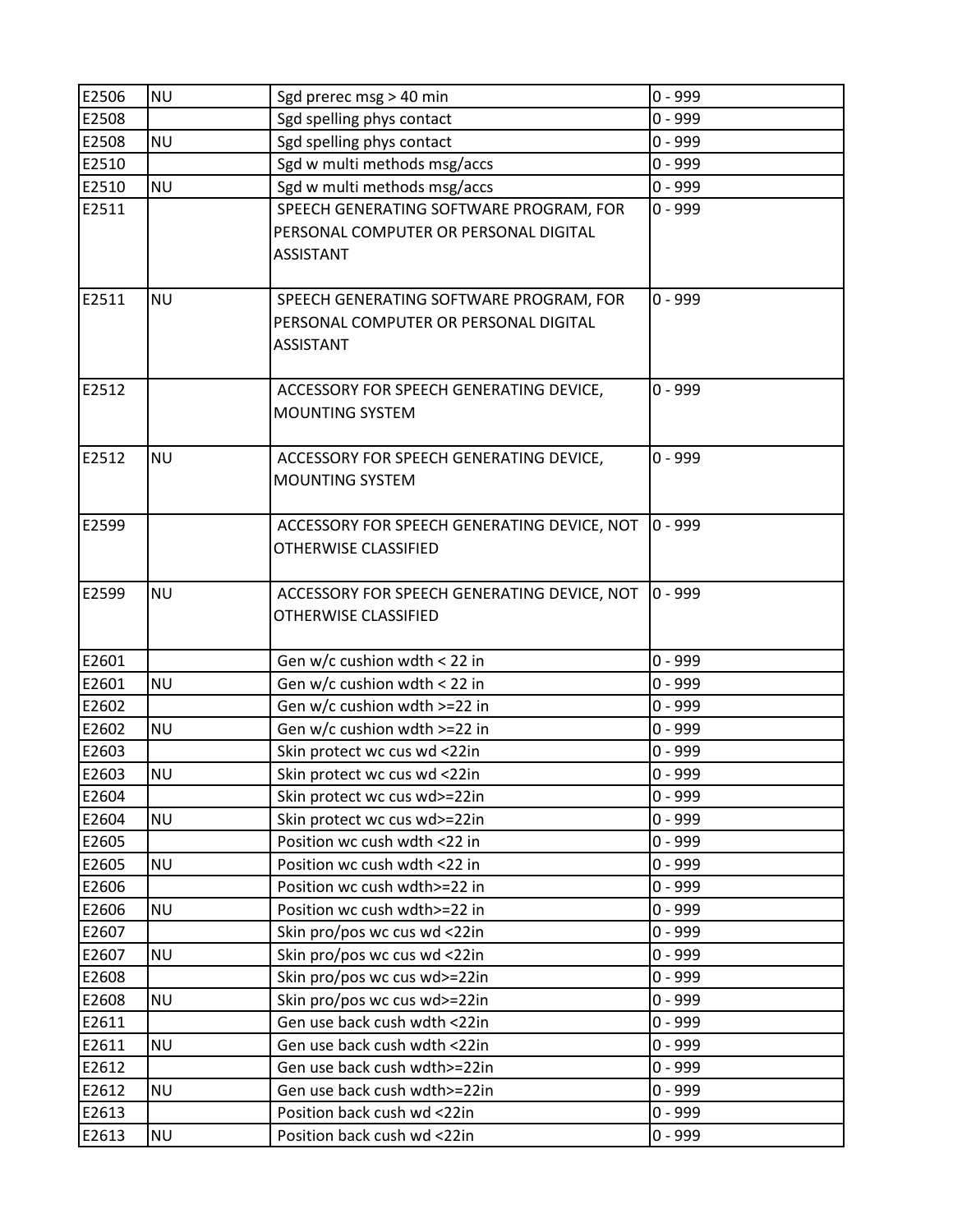| E2614 |           | Position back cush wd>=22in  | $0 - 999$ |
|-------|-----------|------------------------------|-----------|
| E2614 | <b>NU</b> | Position back cush wd>=22in  | $0 - 999$ |
| E2615 |           | Pos back post/lat wdth <22in | $0 - 999$ |
| E2615 | <b>NU</b> | Pos back post/lat wdth <22in | $0 - 999$ |
| E2616 |           | Pos back post/lat wdth>=22in | $0 - 999$ |
| E2616 | <b>NU</b> | Pos back post/lat wdth>=22in | $0 - 999$ |
| E2619 |           | Replace cover w/c seat cush  | $0 - 999$ |
| E2619 | <b>RR</b> | Replace cover w/c seat cush  | $0 - 999$ |
| E2620 |           | Wc planar back cush wd <22in | $0 - 999$ |
| E2620 | <b>NU</b> | Wc planar back cush wd <22in | $0 - 999$ |
| E2621 |           | Wc planar back cush wd>=22in | $0 - 999$ |
| E2621 | <b>NU</b> | Wc planar back cush wd>=22in | $0 - 999$ |
| E2622 | <b>NU</b> | Adj skin pro w/c cus wd<22in | 0 - 999   |
| E2622 |           | Adj skin pro w/c cus wd<22in |           |
| E2623 | <b>NU</b> | Adj skin pro wc cus wd>=22in | $0 - 999$ |
| E2623 |           | Adj skin pro wc cus wd>=22in |           |
| E2624 | <b>NU</b> | Adj skin pro/pos cus<22in    | $0 - 999$ |
| E2624 |           | Adj skin pro/pos cus<22in    |           |
| E2625 | <b>NU</b> | Adj skin pro/pos wc cus>=22  | $0 - 999$ |
| E2625 |           | Adj skin pro/pos wc cus>=22  |           |
| E2626 | <b>NU</b> | Seo mobile arm sup att to wc | $0 - 999$ |
| E2626 |           | Seo mobile arm sup att to wc |           |
| E2627 | <b>NU</b> | Arm supp att to wc rancho ty | $0 - 999$ |
| E2627 |           | Arm supp att to wc rancho ty |           |
| E2628 | <b>NU</b> | Mobile arm supports reclinin | 0 - 999   |
| E2628 |           | Mobile arm supports reclinin |           |
| E2629 | <b>NU</b> | Friction dampening arm supp  | 0 - 999   |
| E2629 |           | Friction dampening arm supp  |           |
| E2630 | <b>NU</b> | Monosuspension arm/hand supp | 0 - 999   |
| E2630 |           | Monosuspension arm/hand supp |           |
| E2631 | <b>NU</b> | Elevat proximal arm support  | $0 - 999$ |
| E2631 |           | Elevat proximal arm support  |           |
| E2632 | <b>NU</b> | Offset/lat rocker arm w/ela  | $0 - 999$ |
| E2632 |           | Offset/lat rocker arm w/ela  |           |
| E2633 | <b>NU</b> | Mobile arm support supinator | $0 - 999$ |
| E2633 |           | Mobile arm support supinator |           |
| K0001 |           | STANDARD WHEELCHAIR          | $0 - 999$ |
| K0001 | <b>RR</b> | STANDARD WHEELCHAIR          | $0 - 999$ |
| K0002 |           | STND HEMI (LOW SEAT) WHLCHR  | $0 - 999$ |
| K0002 | <b>RR</b> | STND HEMI (LOW SEAT) WHLCHR  | $0 - 999$ |
| K0003 |           | LIGHTWEIGHT WHEELCHAIR       | $0 - 999$ |
| K0003 | <b>RR</b> | LIGHTWEIGHT WHEELCHAIR       | $0 - 999$ |
| K0004 |           | HIGH STRENGTH LTWT WHLCHR    | $0 - 999$ |
| K0004 | <b>RR</b> | HIGH STRENGTH LTWT WHLCHR    | $0 - 999$ |
| K0005 |           | ULTRALIGHTWEIGHT WHEELCHAIR  | $0 - 999$ |
| K0005 | <b>NU</b> | ULTRALIGHTWEIGHT WHEELCHAIR  | $0 - 999$ |
| K0006 |           | HEAVY DUTY WHEELCHAIR        | $0 - 999$ |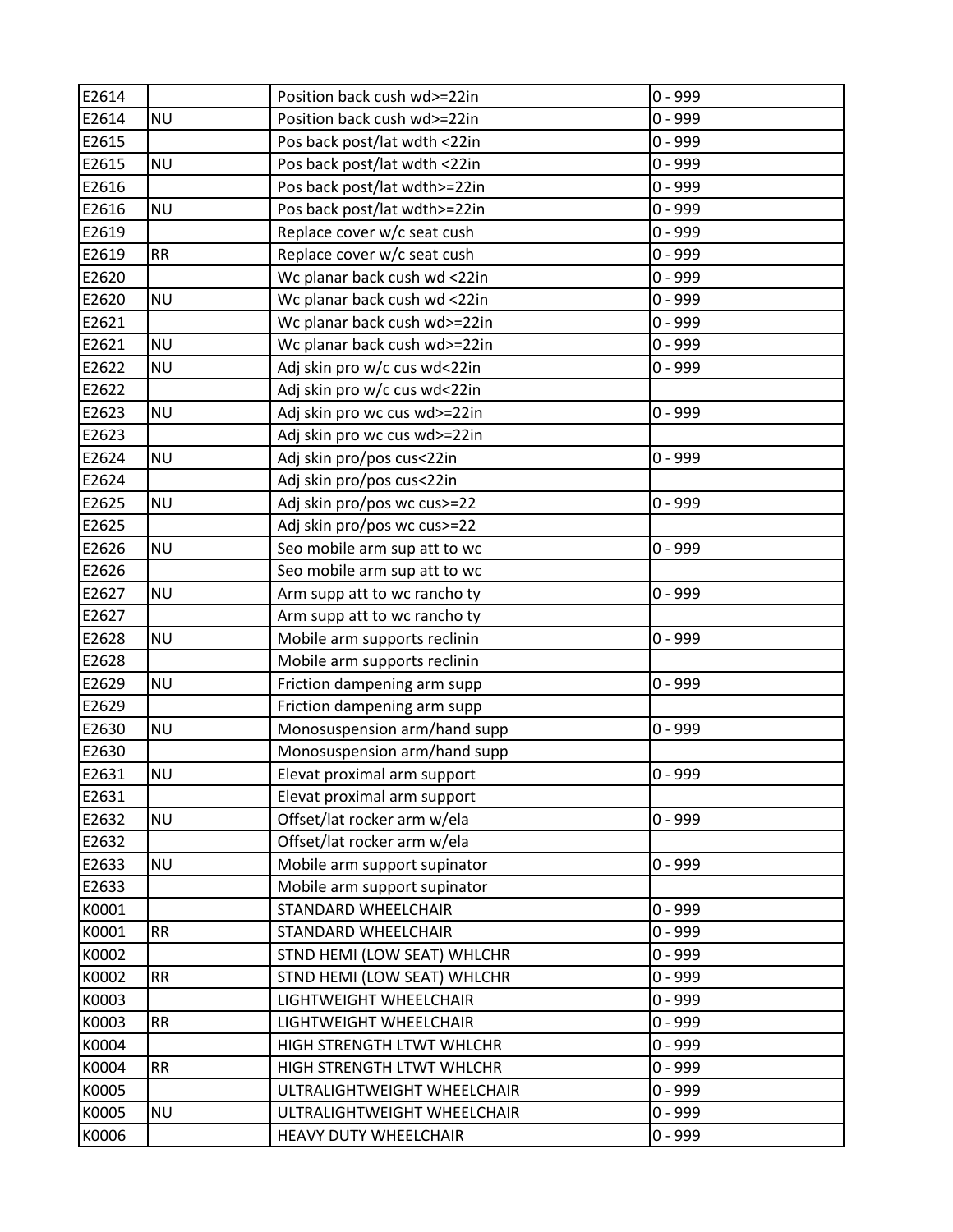| K0006 | <b>RR</b> | <b>HEAVY DUTY WHEELCHAIR</b>    | $0 - 999$ |
|-------|-----------|---------------------------------|-----------|
| K0007 |           | EXTRA HEAVY DUTY WHEELCHAIR     | $0 - 999$ |
| K0007 | <b>RR</b> | EXTRA HEAVY DUTY WHEELCHAIR     | $0 - 999$ |
| K0008 |           | CSTM MANUAL WHEELCHAIR/BASE     | $0 - 999$ |
| K0008 | <b>NU</b> | CSTM MANUAL WHEELCHAIR/BASE     | $0 - 999$ |
| K0009 |           | OTHER MANUAL WHEELCHAIR/BASE    | $0 - 999$ |
| K0009 | <b>NU</b> | OTHER MANUAL WHEELCHAIR/BASE    | $0 - 999$ |
| K0010 |           | STND WT FRAME POWER WHLCHR      | $0 - 999$ |
| K0010 | RR        | STND WT FRAME POWER WHLCHR      | $0 - 999$ |
| K0011 | <b>RR</b> | STND WT PWR WHLCHR W CONTROL    | $0 - 999$ |
| K0012 |           | LTWT PORTBL POWER WHLCHR        | $0 - 999$ |
| K0012 | <b>RR</b> | LTWT PORTBL POWER WHLCHR        | $0 - 999$ |
| K0013 |           | <b>CUSTOM POWER WHLCHR BASE</b> | $0 - 999$ |
| K0013 | <b>NU</b> | <b>CUSTOM POWER WHLCHR BASE</b> | $0 - 999$ |
| K0014 |           | OTHER POWER WHLCHR BASE         | $0 - 999$ |
| K0014 | <b>NU</b> | OTHER POWER WHLCHR BASE         | $0 - 999$ |
| K0015 |           | Detach non-adjus hght armrst    | $0 - 999$ |
| K0015 | <b>NU</b> | Detach non-adjus hght armrst    | $0 - 999$ |
| K0017 |           | Detach adjust armrest base      | $0 - 999$ |
| K0017 | <b>NU</b> | Detach adjust armrest base      | $0 - 999$ |
| K0018 |           | Detach adjust armrst upper      | $0 - 999$ |
| K0018 | <b>NU</b> | Detach adjust armrst upper      | $0 - 999$ |
| K0019 |           | Arm pad each                    | $0 - 999$ |
| K0019 | <b>RR</b> | Arm pad each                    | $0 - 999$ |
| K0020 |           | Fixed adjust armrest pair       | $0 - 999$ |
| K0020 | <b>NU</b> | Fixed adjust armrest pair       | $0 - 999$ |
| K0037 |           | High mount flip-up footrest     | $0 - 999$ |
| K0037 | <b>NU</b> | High mount flip-up footrest     | $0 - 999$ |
| K0038 |           | Leg strap each                  | $0 - 999$ |
| K0038 | <b>RR</b> | Leg strap each                  | $0 - 999$ |
| K0039 |           | Leg strap h style each          | $0 - 999$ |
| K0039 | <b>NU</b> | Leg strap h style each          | $0 - 999$ |
| K0040 |           | Adjustable angle footplate      | $0 - 999$ |
| K0040 | RR        | Adjustable angle footplate      | $0 - 999$ |
| K0041 |           | Large size footplate each       | $0 - 999$ |
| K0041 | <b>NU</b> | Large size footplate each       | $0 - 999$ |
| K0042 |           | Standard size footplate each    | $0 - 999$ |
| K0042 | <b>NU</b> | Standard size footplate each    | $0 - 999$ |
| K0043 |           | Ftrst lower extension tube      | $0 - 999$ |
| K0043 | <b>RR</b> | Ftrst lower extension tube      | $0 - 999$ |
| K0044 |           | Ftrst upper hanger bracket      | $0 - 999$ |
| K0044 | <b>NU</b> | Ftrst upper hanger bracket      | $0 - 999$ |
| K0045 |           | Footrest complete assembly      | $0 - 999$ |
| K0045 | <b>NU</b> | Footrest complete assembly      | $0 - 999$ |
| K0046 |           | Elevat legrst low extension     | $0 - 999$ |
| K0046 | RR        | Elevat legrst low extension     | $0 - 999$ |
| K0047 |           | Elevat legrst up hangr brack    | $0 - 999$ |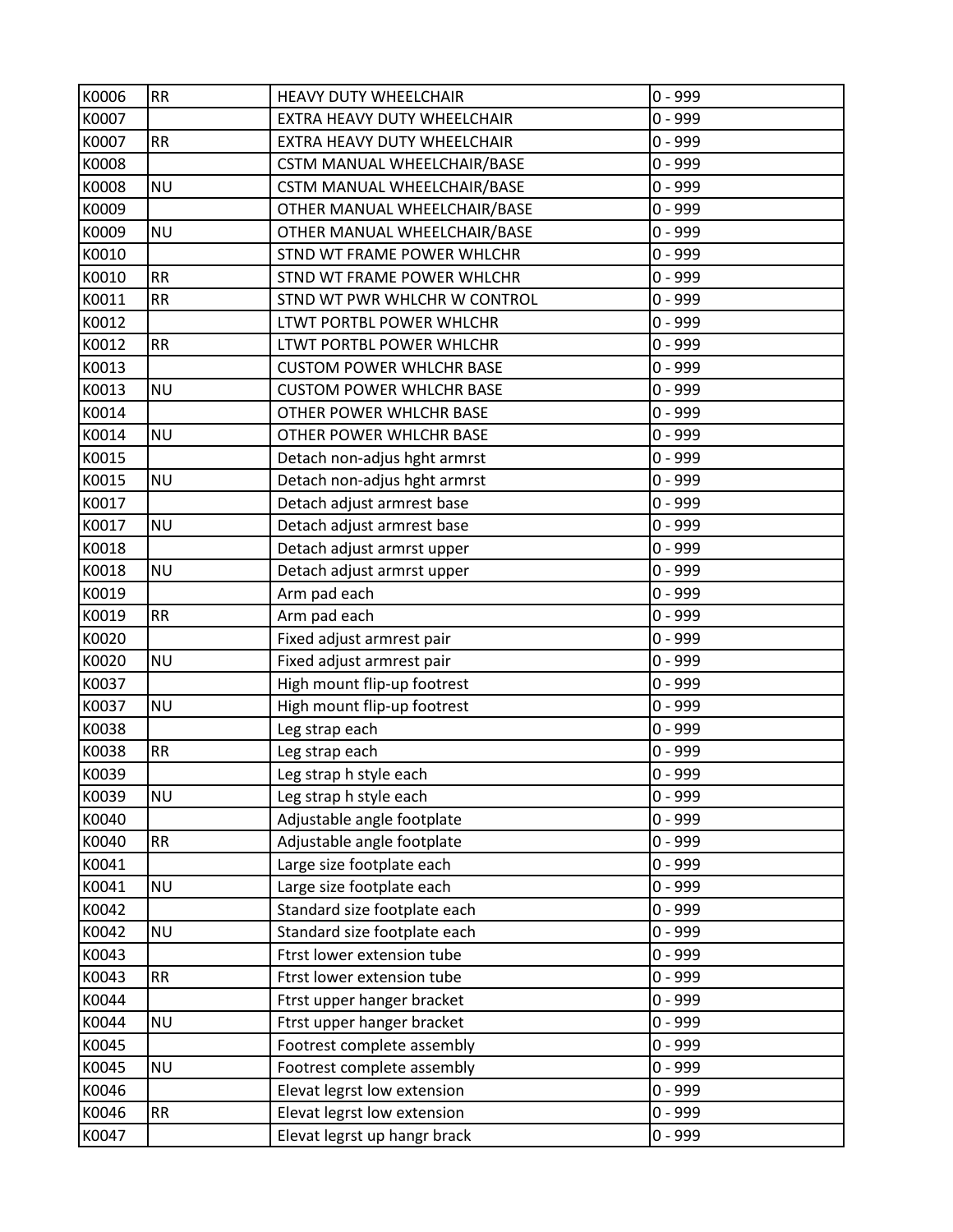| K0047 | <b>NU</b> | Elevat legrst up hangr brack | $0 - 999$ |
|-------|-----------|------------------------------|-----------|
| K0050 |           | Ratchet assembly             | $0 - 999$ |
| K0050 | <b>NU</b> | Ratchet assembly             | $0 - 999$ |
| K0051 |           | Cam relese assem ftrst/lgrst | $0 - 999$ |
| K0051 | <b>NU</b> | Cam relese assem ftrst/lgrst | $0 - 999$ |
| K0052 |           | Swingaway detach footrest    | $0 - 999$ |
| K0052 | <b>RR</b> | Swingaway detach footrest    | $0 - 999$ |
| K0053 |           | Elevate footrest articulate  | $0 - 999$ |
| K0053 | <b>NU</b> | Elevate footrest articulate  | $0 - 999$ |
| K0056 |           | Seat ht <17 or >=21 ltwt wc  | $0 - 999$ |
| K0056 | <b>NU</b> | Seat ht <17 or >=21 ltwt wc  | $0 - 999$ |
| K0065 |           | Spoke protectors             | $0 - 999$ |
| K0065 | <b>NU</b> | Spoke protectors             | $0 - 999$ |
| K0069 |           | Rear whl complete solid tire | $0 - 999$ |
| K0069 | <b>NU</b> | Rear whl complete solid tire | $0 - 999$ |
| K0070 |           | Rear whl compl pneum tire    | $0 - 999$ |
| K0070 | <b>RR</b> | Rear whl compl pneum tire    | $0 - 999$ |
| K0071 |           | Front castr compl pneum tire | $0 - 999$ |
| K0071 | <b>RR</b> | Front castr compl pneum tire | $0 - 999$ |
| K0072 |           | Frnt cstr cmpl sem-pneum tir | $0 - 999$ |
| K0072 | <b>NU</b> | Frnt cstr cmpl sem-pneum tir | $0 - 999$ |
| K0073 |           | Caster pin lock each         | $0 - 999$ |
| K0073 | <b>NU</b> | Caster pin lock each         | $0 - 999$ |
| K0077 |           | Front caster assem complete  | $0 - 999$ |
| K0077 | <b>NU</b> | Front caster assem complete  | $0 - 999$ |
| K0098 |           | Drive belt power wheelchair  | $0 - 999$ |
| K0098 | <b>NU</b> | Drive belt power wheelchair  | $0 - 999$ |
| K0105 |           | <b>IV HANGER</b>             | $0 - 999$ |
| K0105 | <b>NU</b> | <b>IV HANGER</b>             | $0 - 999$ |
| K0108 |           | Misc Wheelchair Component    | $0 - 999$ |
| K0108 | <b>NU</b> | Misc Wheelchair Component    | $0 - 999$ |
| K0195 |           | Elevating whlchair leg rests | $0 - 999$ |
| K0195 | <b>RR</b> | Elevating whlchair leg rests | $0 - 999$ |
| K0455 | <b>NU</b> | Pump uninterrupted infusion  | $0 - 999$ |
| K0552 | <b>NU</b> | Supply/ext inf pump syr type | $0 - 999$ |
| K0601 | <b>NU</b> | Repl batt silver oxide 1.5 v | $0 - 999$ |
| K0602 | <b>NU</b> | Repl batt silver oxide 3 v   | $0 - 999$ |
| K0603 | <b>NU</b> | Repl batt alkaline 1.5 v     | $0 - 999$ |
| K0604 | <b>NU</b> | Repl batt lithium 3.6 v      | $0 - 999$ |
| K0605 | <b>NU</b> | Repl batt lithium 4.5 v      | $0 - 999$ |
| K0606 | <b>NU</b> | Aed garment w elec analysis  | $0 - 999$ |
| K0607 | <b>NU</b> | Repl batt for aed            | $0 - 999$ |
| K0608 | <b>NU</b> | Repl garment for aed         | $0 - 999$ |
| K0609 | <b>NU</b> | Repl electrode for aed       | $0 - 999$ |
| K0672 | <b>NU</b> | Removable soft interface le  | $0 - 999$ |
| K0730 | <b>NU</b> | Ctrl dose inh drug deliv sys | $0 - 999$ |
| K0733 | <b>NU</b> | 12-24hr sealed lead acid     | $0 - 999$ |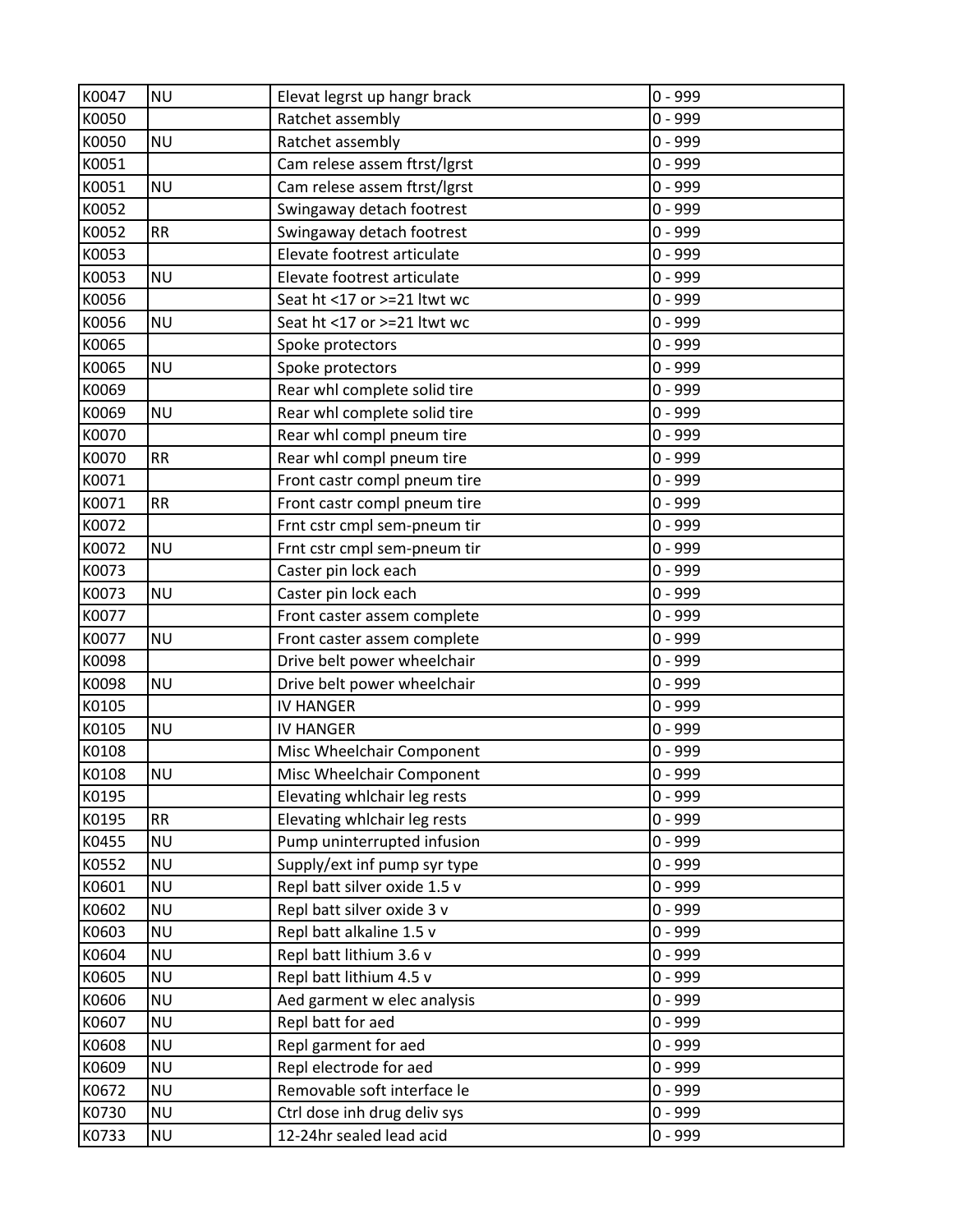| K0733 |           | 12-24hr sealed lead acid     |           |
|-------|-----------|------------------------------|-----------|
| K0739 |           | REPAIR/SVC DME NON-OXYGEN EQ | $0 - 999$ |
| K0739 | <b>NU</b> | REPAIR/SVC DME NON-OXYGEN EQ | $0 - 999$ |
| K0740 | <b>NU</b> | REPAIR/SVC OXYGEN EQUIPMENT  | $0 - 999$ |
| K0800 |           | POV GROUP 1 STD UP TO 300LBS | $0 - 999$ |
| K0800 | <b>RR</b> | POV GROUP 1 STD UP TO 300LBS | $0 - 999$ |
| K0801 |           | POV GROUP 1 HD 301-450 LBS   | $0 - 999$ |
| K0801 | <b>RR</b> | POV GROUP 1 HD 301-450 LBS   | $0 - 999$ |
| K0802 |           | POV GROUP 1 VHD 451-600 LBS  | $0 - 999$ |
| K0802 | <b>RR</b> | POV GROUP 1 VHD 451-600 LBS  | $0 - 999$ |
| K0806 | <b>RR</b> | POV GROUP 2 STD UP TO 300LBS | $0 - 999$ |
| K0806 |           | POV GROUP 2 STD UP TO 300LBS |           |
| K0807 | <b>NU</b> | POV GROUP 2 HD 301-450 LBS   | $0 - 999$ |
| K0807 |           | POV GROUP 2 HD 301-450 LBS   |           |
| K0808 | <b>NU</b> | POV GROUP 2 VHD 451-600 LBS  | $0 - 999$ |
| K0808 |           | POV GROUP 2 VHD 451-600 LBS  |           |
| K0813 | <b>RR</b> | PWC GP 1 STD PORT SEAT/BACK  | $0 - 999$ |
| K0813 |           | PWC GP 1 STD PORT SEAT/BACK  |           |
| K0814 | <b>RR</b> | PWC GP 1 STD PORT CAP CHAIR  | $0 - 999$ |
| K0814 |           | PWC GP 1 STD PORT CAP CHAIR  |           |
| K0815 | <b>RR</b> | PWC GP 1 STD SEAT/BACK       | $0 - 999$ |
| K0815 |           | PWC GP 1 STD SEAT/BACK       |           |
| K0816 | <b>RR</b> | PWC GP 1 STD CAP CHAIR       | $0 - 999$ |
| K0816 |           | PWC GP 1 STD CAP CHAIR       |           |
| K0820 | <b>RR</b> | PWC GP 2 STD PORT SEAT/BACK  | $0 - 999$ |
| K0820 |           | PWC GP 2 STD PORT SEAT/BACK  |           |
| K0821 | <b>RR</b> | PWC GP 2 STD PORT CAP CHAIR  | $0 - 999$ |
| K0821 |           | PWC GP 2 STD PORT CAP CHAIR  |           |
| K0822 |           | PWC GP 2 STD SEAT/BACK       | $0 - 999$ |
| K0822 | <b>RR</b> | PWC GP 2 STD SEAT/BACK       | $0 - 999$ |
| K0823 |           | PWC GP 2 STD CAP CHAIR       | $0 - 999$ |
| K0823 | <b>RR</b> | PWC GP 2 STD CAP CHAIR       | $0 - 999$ |
| K0824 |           | PWC GP 2 HD SEAT/BACK        | $0 - 999$ |
| K0824 | <b>RR</b> | PWC GP 2 HD SEAT/BACK        | $0 - 999$ |
| K0825 |           | PWC GP 2 HD CAP CHAIR        | $0 - 999$ |
| K0825 | <b>RR</b> | PWC GP 2 HD CAP CHAIR        | $0 - 999$ |
| K0826 |           | PWC GP 2 VHD SEAT/BACK       | $0 - 999$ |
| K0826 | <b>RR</b> | PWC GP 2 VHD SEAT/BACK       | $0 - 999$ |
| K0827 |           | PWC GP VHD CAP CHAIR         | $0 - 999$ |
| K0827 | <b>RR</b> | PWC GP VHD CAP CHAIR         | $0 - 999$ |
| K0828 | <b>RR</b> | PWC GP 2 XTRA HD SEAT/BACK   | $0 - 999$ |
| K0828 |           | PWC GP 2 XTRA HD SEAT/BACK   |           |
| K0829 | <b>RR</b> | PWC GP 2 XTRA HD CAP CHAIR   | $0 - 999$ |
| K0829 |           | PWC GP 2 XTRA HD CAP CHAIR   |           |
| K0835 | <b>RR</b> | PWC GP2 STD SING POW OPT S/B | $0 - 999$ |
| K0835 |           | PWC GP2 STD SING POW OPT S/B |           |
| K0836 | <b>RR</b> | PWC GP2 STD SING POW OPT CAP | $0 - 999$ |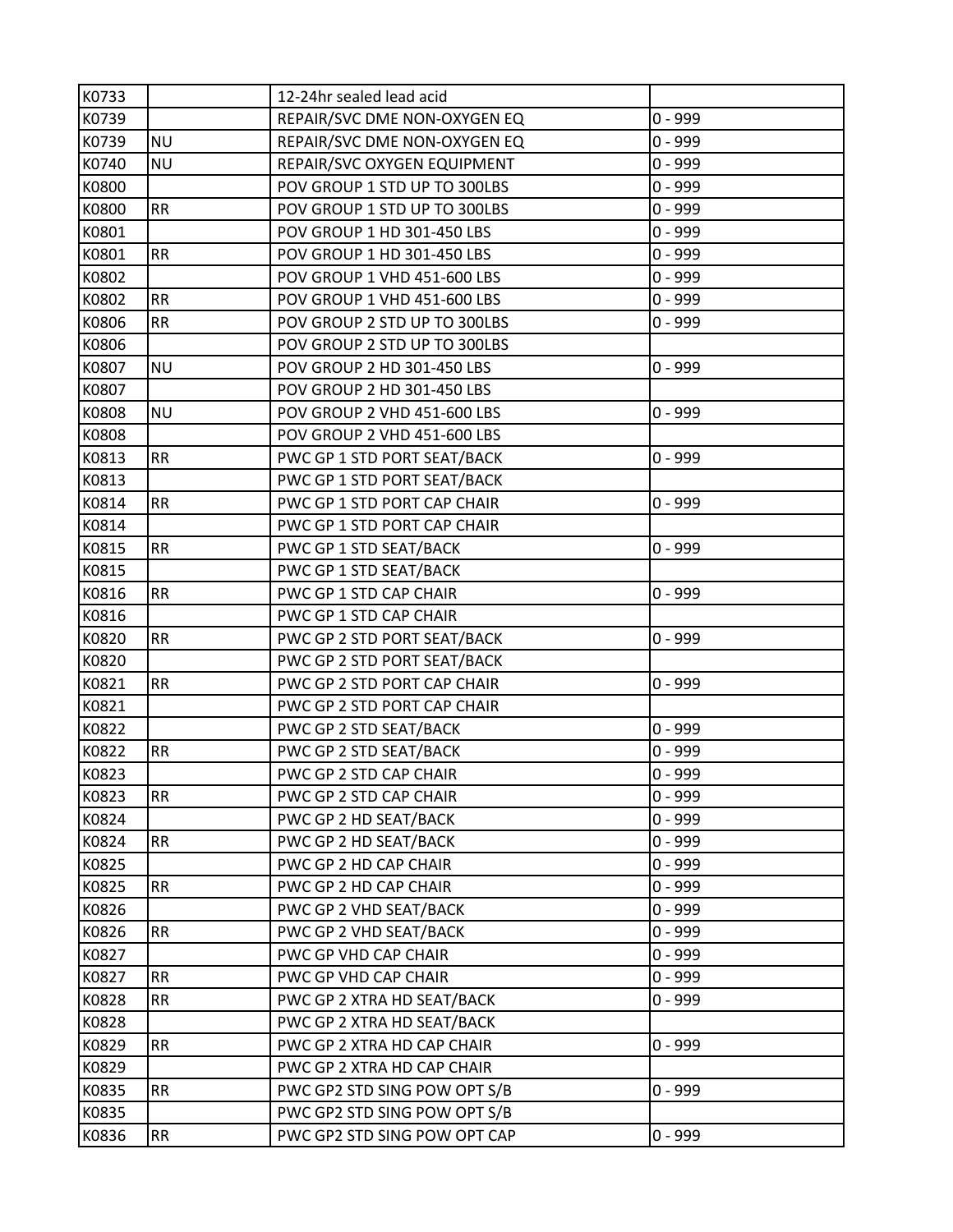| K0836 |           | PWC GP2 STD SING POW OPT CAP |           |
|-------|-----------|------------------------------|-----------|
| K0837 | <b>RR</b> | PWC GP 2 HD SING POW OPT S/B | $0 - 999$ |
| K0837 |           | PWC GP 2 HD SING POW OPT S/B |           |
| K0838 | <b>RR</b> | PWC GP 2 HD SING POW OPT CAP | $0 - 999$ |
| K0838 |           | PWC GP 2 HD SING POW OPT CAP |           |
| K0839 | <b>RR</b> | PWC GP2 VHD SING POW OPT S/B | $0 - 999$ |
| K0839 |           | PWC GP2 VHD SING POW OPT S/B |           |
| K0840 | <b>RR</b> | PWC GP2 XHD SING POW OPT S/B | $0 - 999$ |
| K0840 |           | PWC GP2 XHD SING POW OPT S/B |           |
| K0841 | <b>RR</b> | PWC GP2 STD MULT POW OPT S/B | $0 - 999$ |
| K0841 |           | PWC GP2 STD MULT POW OPT S/B |           |
| K0842 | <b>RR</b> | PWC GP2 STD MULT POW OPT CAP | $0 - 999$ |
| K0842 |           | PWC GP2 STD MULT POW OPT CAP |           |
| K0843 | <b>RR</b> | PWC GP2 HD MULT POW OPT S/B  | $0 - 999$ |
| K0843 |           | PWC GP2 HD MULT POW OPT S/B  |           |
| K0848 | RR        | PWC GP 3 STD SEAT/BACK       | $0 - 999$ |
| K0848 |           | PWC GP 3 STD SEAT/BACK       |           |
| K0849 | <b>RR</b> | PWC GP 3 STD CAP CHAIR       | $0 - 999$ |
| K0849 |           | PWC GP 3 STD CAP CHAIR       |           |
| K0850 | <b>RR</b> | PWC GP 3 HD SEAT/BACK        | $0 - 999$ |
| K0850 |           | PWC GP 3 HD SEAT/BACK        |           |
| K0851 | <b>RR</b> | PWC GP 3 HD CAP CHAIR        | $0 - 999$ |
| K0851 |           | PWC GP 3 HD CAP CHAIR        |           |
| K0852 | <b>RR</b> | PWC GP 3 VHD SEAT/BACK       | $0 - 999$ |
| K0852 |           | PWC GP 3 VHD SEAT/BACK       |           |
| K0853 | <b>RR</b> | PWC GP 3 VHD CAP CHAIR       | $0 - 999$ |
| K0853 |           | PWC GP 3 VHD CAP CHAIR       |           |
| K0854 | RR        | PWC GP 3 XHD SEAT/BACK       | $0 - 999$ |
| K0854 |           | PWC GP 3 XHD SEAT/BACK       |           |
| K0855 | <b>RR</b> | PWC GP 3 XHD CAP CHAIR       | $0 - 999$ |
| K0855 |           | PWC GP 3 XHD CAP CHAIR       |           |
| K0856 | <b>RR</b> | PWC GP3 STD SING POW OPT S/B | $0 - 999$ |
| K0856 |           | PWC GP3 STD SING POW OPT S/B |           |
| K0857 | <b>RR</b> | PWC GP3 STD SING POW OPT CAP | $0 - 999$ |
| K0857 |           | PWC GP3 STD SING POW OPT CAP |           |
| K0858 | <b>RR</b> | PWC GP3 HD SING POW OPT S/B  | $0 - 999$ |
| K0858 |           | PWC GP3 HD SING POW OPT S/B  |           |
| K0859 | RR        | PWC GP3 HD SING POW OPT CAP  | $0 - 999$ |
| K0859 |           | PWC GP3 HD SING POW OPT CAP  |           |
| K0860 | <b>RR</b> | PWC GP3 VHD SING POW OPT S/B | $0 - 999$ |
| K0860 |           | PWC GP3 VHD SING POW OPT S/B |           |
| K0861 | <b>RR</b> | PWC GP3 STD MULT POW OPT S/B | $0 - 999$ |
| K0861 |           | PWC GP3 STD MULT POW OPT S/B |           |
| K0862 | RR        | PWC GP3 HD MULT POW OPT S/B  | $0 - 999$ |
| K0862 |           | PWC GP3 HD MULT POW OPT S/B  |           |
| K0863 | RR        | PWC GP3 VHD MULT POW OPT S/B | $0 - 999$ |
| K0863 |           | PWC GP3 VHD MULT POW OPT S/B |           |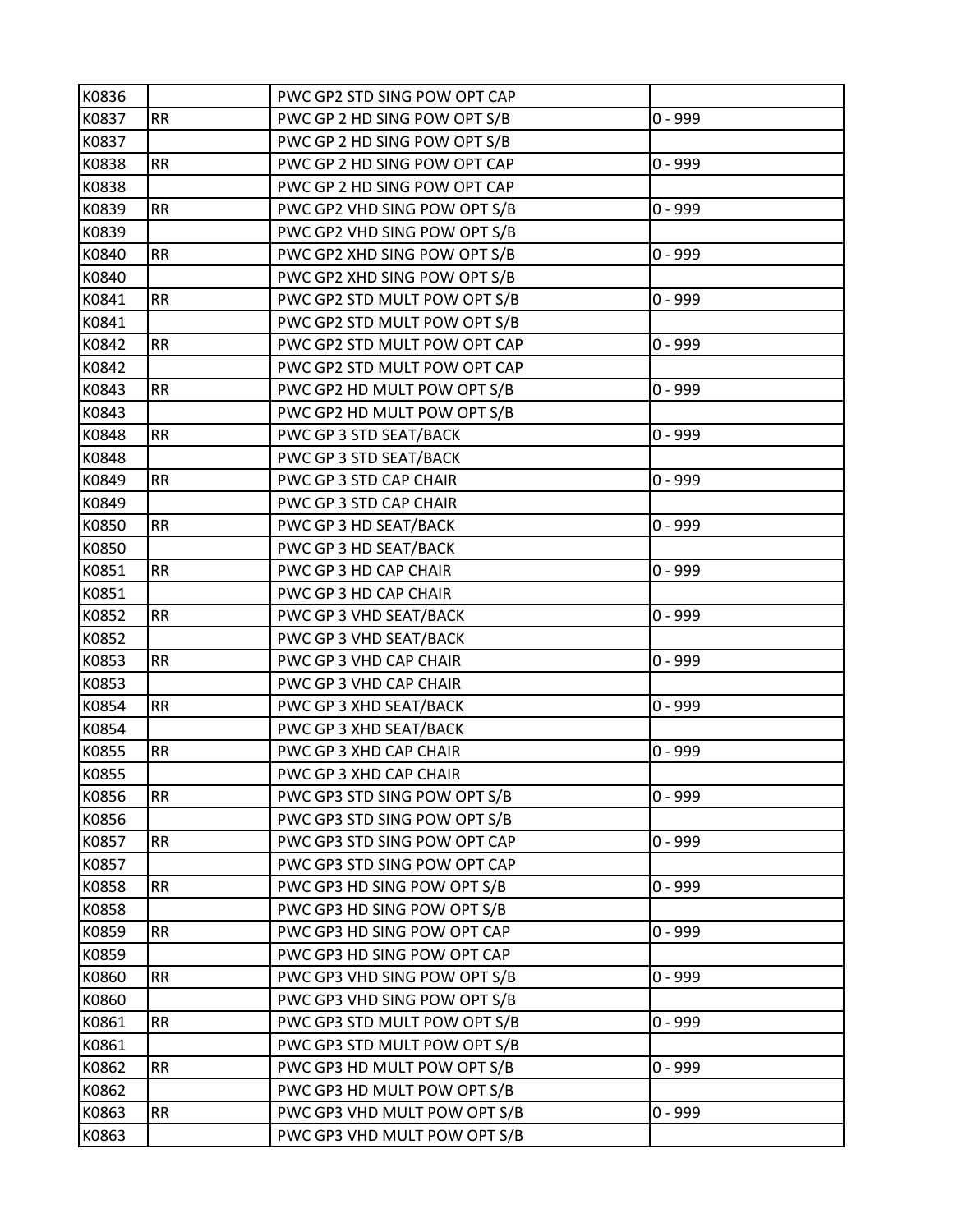| K0864 | <b>RR</b> | PWC GP3 XHD MULT POW OPT S/B                            | $0 - 999$ |
|-------|-----------|---------------------------------------------------------|-----------|
| K0864 |           | PWC GP3 XHD MULT POW OPT S/B                            |           |
| K0900 |           | Customized durable medical equipment, other than        | $0 - 999$ |
|       |           | wheelchair                                              |           |
| K0901 | <b>NU</b> | Ko single upright pre ots                               | $0 - 999$ |
| K0902 | <b>NU</b> | Ko double upright pre ots                               | $0 - 999$ |
| L0120 |           | Cervical, flexible, non-adjustable, prefabricated, off- | $0 - 999$ |
|       |           | the-shelf (foam collar)                                 |           |
|       |           |                                                         |           |
| L0130 |           | Flex Thermoplastic Collar Mo                            | $0 - 999$ |
| L0140 |           | Cervical Semi-Rigid Adjustab                            | $0 - 999$ |
| L0150 |           | Cerv Semi-Rig Adj Molded Chn                            | $0 - 999$ |
| L0160 |           | Cervical, semi-rigid, wire frame occipital/mandibular   | $0 - 999$ |
|       |           | support, prefabricated, off-the-shelf                   |           |
|       |           |                                                         |           |
| L0170 |           | <b>Cervical Collar Molded To Pt</b>                     | $0 - 999$ |
| L0172 |           | Cervical, collar, semi-rigid thermoplastic foam, two-   | $0 - 999$ |
|       |           | piece, prefabricated, off-the-shelf                     |           |
|       |           |                                                         |           |
| L0174 |           | Cervical, collar, semi-rigid, thermoplastic foam, two   | $0 - 999$ |
|       |           | piece with thoracic extension, prefabricated, off-the-  |           |
|       |           | shelf                                                   |           |
|       |           |                                                         |           |
| L0180 |           | Cer Post Col Occ/Man Sup Adj                            | $0 - 999$ |
| L0190 |           | Cerv Collar Supp Adj Cerv Ba                            | $0 - 999$ |
| L0200 |           | Cerv Col Supp Adj Bar & Thor                            | $0 - 999$ |
| L0220 |           | Thor Rib Belt Custom Fabrica                            | $0 - 999$ |
| L0450 |           | Tlso, flexible, provides trunk support, upper thoracic  | $0 - 999$ |
|       |           | region, produces intracavitary pressure to reduce       |           |
|       |           | load on the intervertebral disks with rigid stays or    |           |
|       |           | panel(s), includes shoulder straps and closures,        |           |
|       |           | prefabricated, off-the-shelf                            |           |
|       |           |                                                         |           |
|       |           |                                                         |           |
| L0452 |           | TLSO, Flexible, Provides Trunk Support, Upper           | $0 - 999$ |
|       |           | Thoracic Region, Produce                                |           |
|       |           |                                                         |           |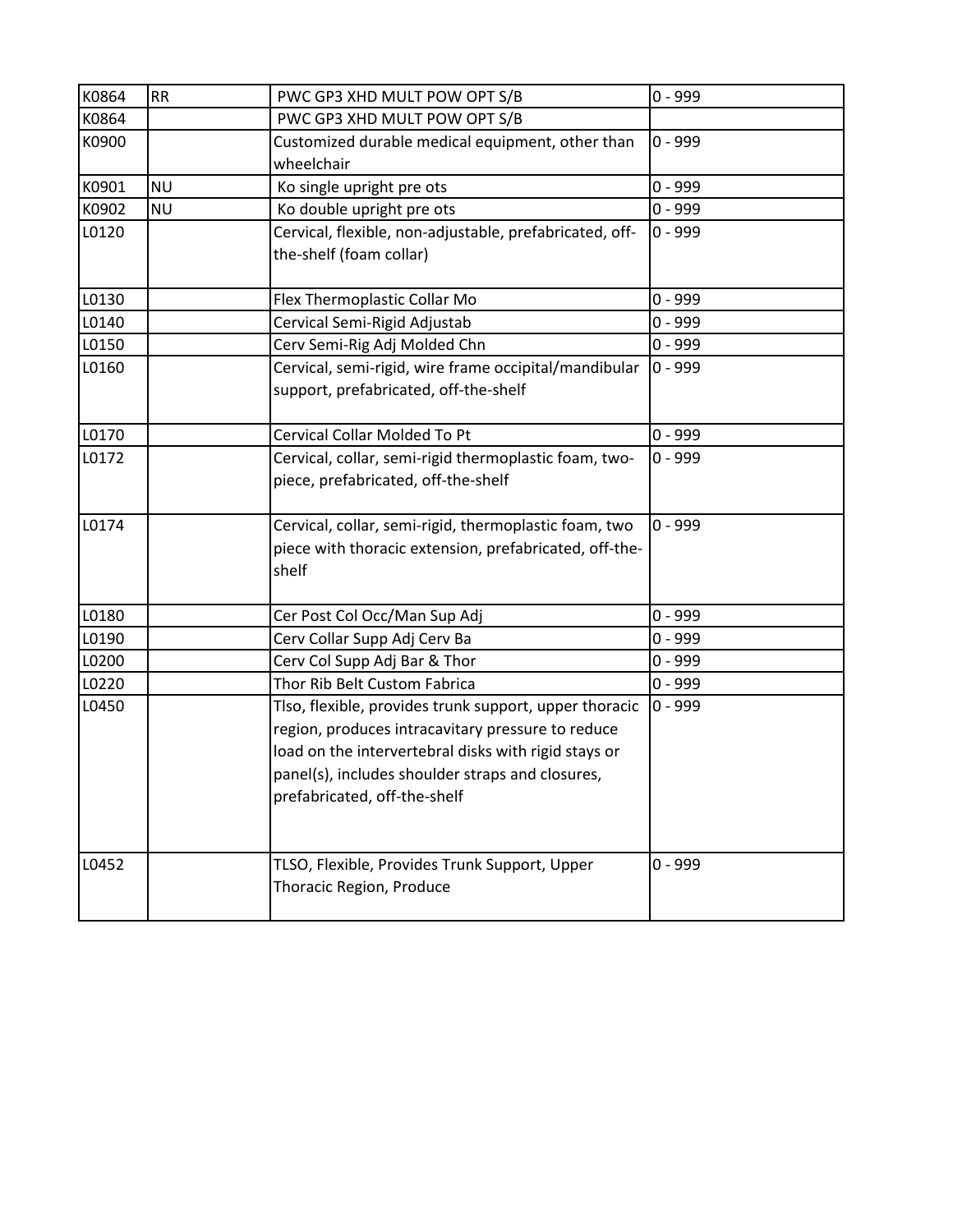| L0454 | Tlso flexible, provides trunk support, extends from<br>sacrococcygeal junction to above t-9 vertebra,<br>restricts gross trunk motion in the sagittal plane,<br>produces intracavitary pressure to reduce load on<br>the intervertebral disks with rigid stays or panel(s),<br>includes shoulder straps and closures, prefabricated<br>item that has been trimmed, bent, molded,<br>assembled, or otherwise customized to fit a specific<br>patient by an individual with expertise                                                                                                                                                                    | $0 - 999$ |
|-------|--------------------------------------------------------------------------------------------------------------------------------------------------------------------------------------------------------------------------------------------------------------------------------------------------------------------------------------------------------------------------------------------------------------------------------------------------------------------------------------------------------------------------------------------------------------------------------------------------------------------------------------------------------|-----------|
| L0456 | Tlso, flexible, provides trunk support, thoracic region, 0 - 999<br>rigid posterior panel and soft anterior apron, extends<br>from the sacrococcygeal junction and terminates just<br>inferior to the scapular spine, restricts gross trunk<br>motion in the sagittal plane, produces intracavitary<br>pressure to reduce load on the intervertebral disks,<br>includes straps and closures, prefabricated item that<br>has been trimmed, bent, molded, assembled, or<br>otherwise customized to fit a specific patient by an<br>individual with expertise                                                                                             |           |
| L0458 | TLSO, Triplanar Control, Modular Segmented Spinal<br>System, Two Rigid Pl                                                                                                                                                                                                                                                                                                                                                                                                                                                                                                                                                                              | $0 - 999$ |
| L0460 | Tlso, triplanar control, modular segmented spinal<br>system, two rigid plastic shells, posterior extends<br>from the sacrococcygeal junction and terminates just<br>inferior to the scapular spine, anterior extends from<br>the symphysis pubis to the sternal notch, soft liner,<br>restricts gross trunk motion in the sagittal, coronal,<br>and transverse planes, lateral strength is provided by<br>overlapping plastic and stabilizing closures, includes<br>straps and closures, prefabricated item that has been<br>trimmed, bent, molded, assembled, or otherwise<br>customized to fit a specific patient by an individual<br>with expertise | 0 - 999   |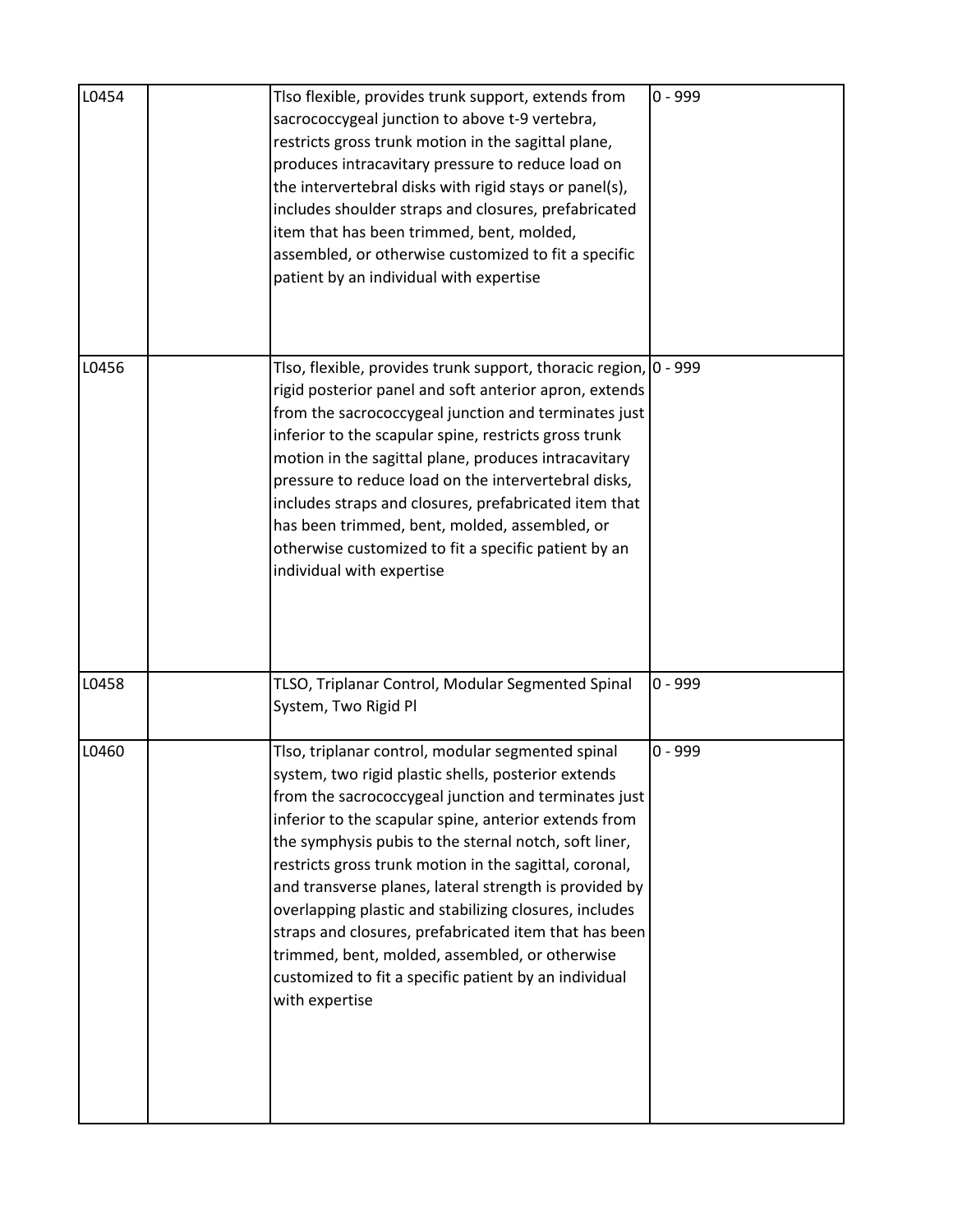| L0462 | TLSO, Triplanar Control, Modular Segmented Spinal<br>Syst, Three Rigid Pl                                                                                                                                                                                                                                                                                                                                                                                                                                                                                                         | $0 - 999$ |
|-------|-----------------------------------------------------------------------------------------------------------------------------------------------------------------------------------------------------------------------------------------------------------------------------------------------------------------------------------------------------------------------------------------------------------------------------------------------------------------------------------------------------------------------------------------------------------------------------------|-----------|
| L0464 | TLSO, Triplanar Control, Modular Segmented Spinal<br>Syst, Four Rigid Pla                                                                                                                                                                                                                                                                                                                                                                                                                                                                                                         | $0 - 999$ |
| L0466 | Tlso, sagittal control, rigid posterior frame and<br>flexible soft anterior apron with straps, closures and<br>padding, restricts gross trunk motion in sagittal<br>plane, produces intracavitary pressure to reduce load<br>on intervertebral disks, prefabricated item that has<br>been trimmed, bent, molded, assembled, or<br>otherwise customized to fit a specific patient by an<br>individual with expertise                                                                                                                                                               | $0 - 999$ |
| L0468 | Tlso, sagittal-coronal control, rigid posterior frame<br>and flexible soft anterior apron with straps, closures<br>and padding, extends from sacrococcygeal junction<br>over scapulae, lateral strength provided by pelvic,<br>thoracic, and lateral frame pieces, restricts gross<br>trunk motion in sagittal, and coronal planes,<br>produces intracavitary pressure to reduce load on<br>intervertebral disks, prefabricated item that has been<br>trimmed, bent, molded, assembled, or otherwise<br>customized to fit a specific patient by an individual<br>with expertise   | $0 - 999$ |
| L0470 | Tlso, triplanar control, rigid posterior frame and<br>flexible soft anterior apron with straps, closures and<br>padding, extends from sacrococcygeal junction to<br>scapula, lateral strength provided by pelvic, thoracic,<br>and lateral frame pieces, rotational strength<br>provided by subclavicular extensions, restricts gross<br>trunk motion in sagittal, coronal, and transverse<br>planes, provides intracavitary pressure to reduce<br>load on the intervertebral disks, includes fitting and<br>shaping the frame, prefabricated, includes fitting and<br>adjustment | $0 - 999$ |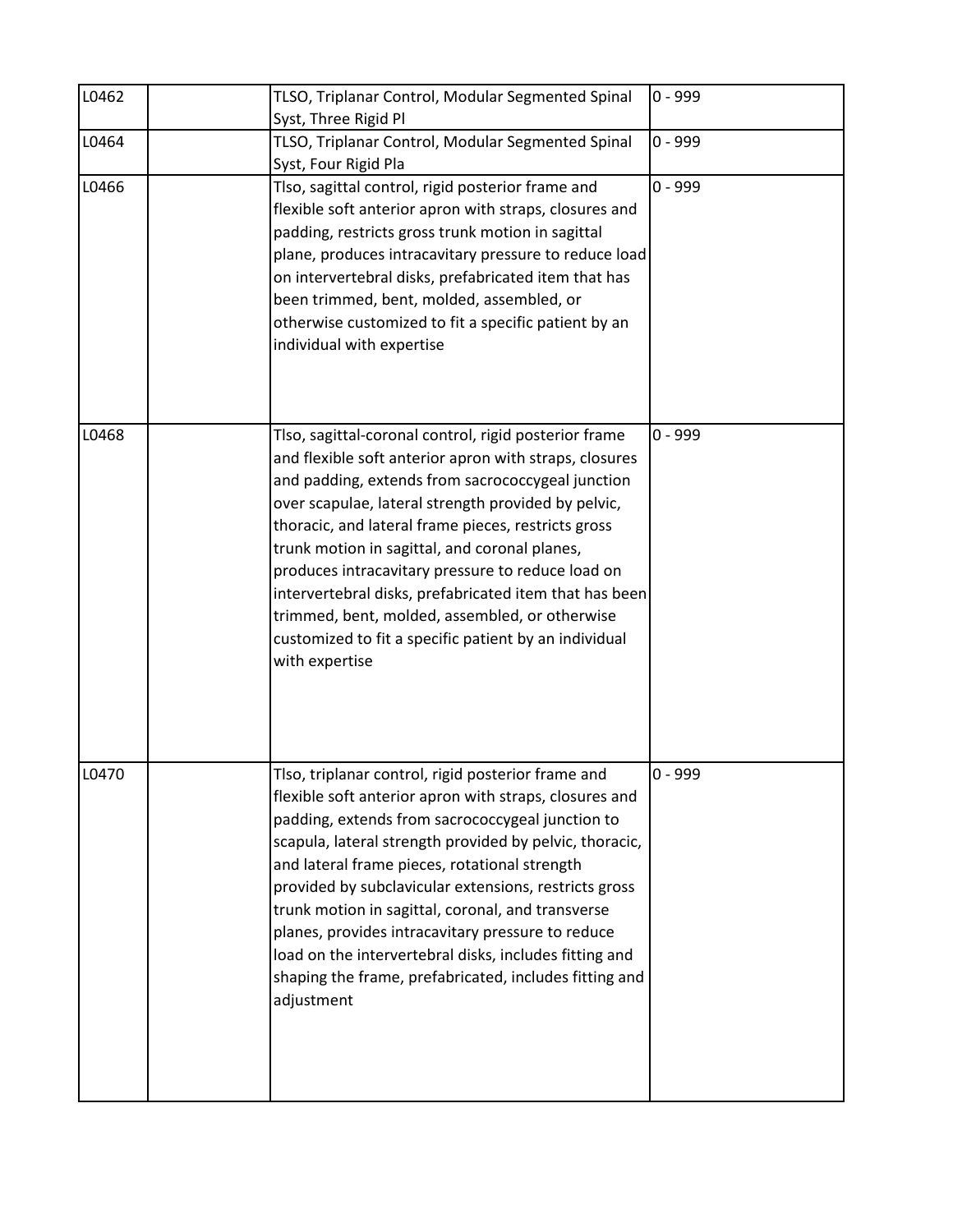| L0472 | TLSO, Triplanar Control, Hyperextension, Rigid                            | $0 - 999$ |
|-------|---------------------------------------------------------------------------|-----------|
|       | <b>Anterior And Lateral Fr</b>                                            |           |
|       |                                                                           |           |
| L0480 | TLSO, Triplanar Control, One Piece Rigid Plastic Shell                    | $0 - 999$ |
|       | Wo Interface Li                                                           |           |
| L0482 | TLSO, Triplanar Control, One Piece Rigid Plastic Shell<br>W Interface Lin | $0 - 999$ |
| L0484 | TLSO, Triplanar Control, Two Piece Rigid Plastic Shell                    | $0 - 999$ |
|       | Wo Interface Li                                                           |           |
| L0486 | TLSO, Triplanar Control, Two Piece Rigid Plastic Shell                    | $0 - 999$ |
|       | W Interface Lin                                                           |           |
| L0488 | TLSO, Triplanar Control, One Piece Rigid Plastic Shell                    | $0 - 999$ |
|       | W Interface Lin                                                           |           |
| L0490 | TLSO, Sagittal-Coronal Control, One Piece Rigid                           | $0 - 999$ |
|       | Plastic Shell, W Overl                                                    |           |
| L0491 | TLSO, sagittal-coronal control, modular segmented                         | $0 - 999$ |
|       | spinal sytem, two rigid plastic shells, posterior                         |           |
|       | extends from the sac                                                      |           |
|       |                                                                           |           |
| L0621 | Sacroiliac orthosis, flexible, provides pelvic-sacral                     | $0 - 999$ |
|       | support, reduces motion about the sacroiliac joint,                       |           |
|       | includes straps, closures, may include pendulous                          |           |
|       | abdomen design, prefabricated, off-the-shelf                              |           |
|       |                                                                           |           |
| L0622 | Sacroiliac orthosis, flexible, provides pelvic-sacral                     | $0 - 999$ |
|       | support, reduces motion about the sacroiliac joint,                       |           |
|       | includes strap                                                            |           |
|       |                                                                           |           |
| L0623 | Sacroiliac orthosis, provides pelvic-sacral support,                      | $0 - 999$ |
|       | with rigid or semi-rigid panels over the sacrum and                       |           |
|       | abdomen, reduces motion about the sacroiliac joint,                       |           |
|       | includes straps, closures, may include pendulous                          |           |
|       | abdomen design, prefabricated, off-the-shelf                              |           |
|       |                                                                           |           |
|       |                                                                           |           |
| L0624 | Sacroiliac orthosis, provides pelvic-sacral support,                      | $0 - 999$ |
|       | with rigid or semi-rigid panels placed over the                           |           |
|       | sacrum and abdomen,                                                       |           |
|       |                                                                           |           |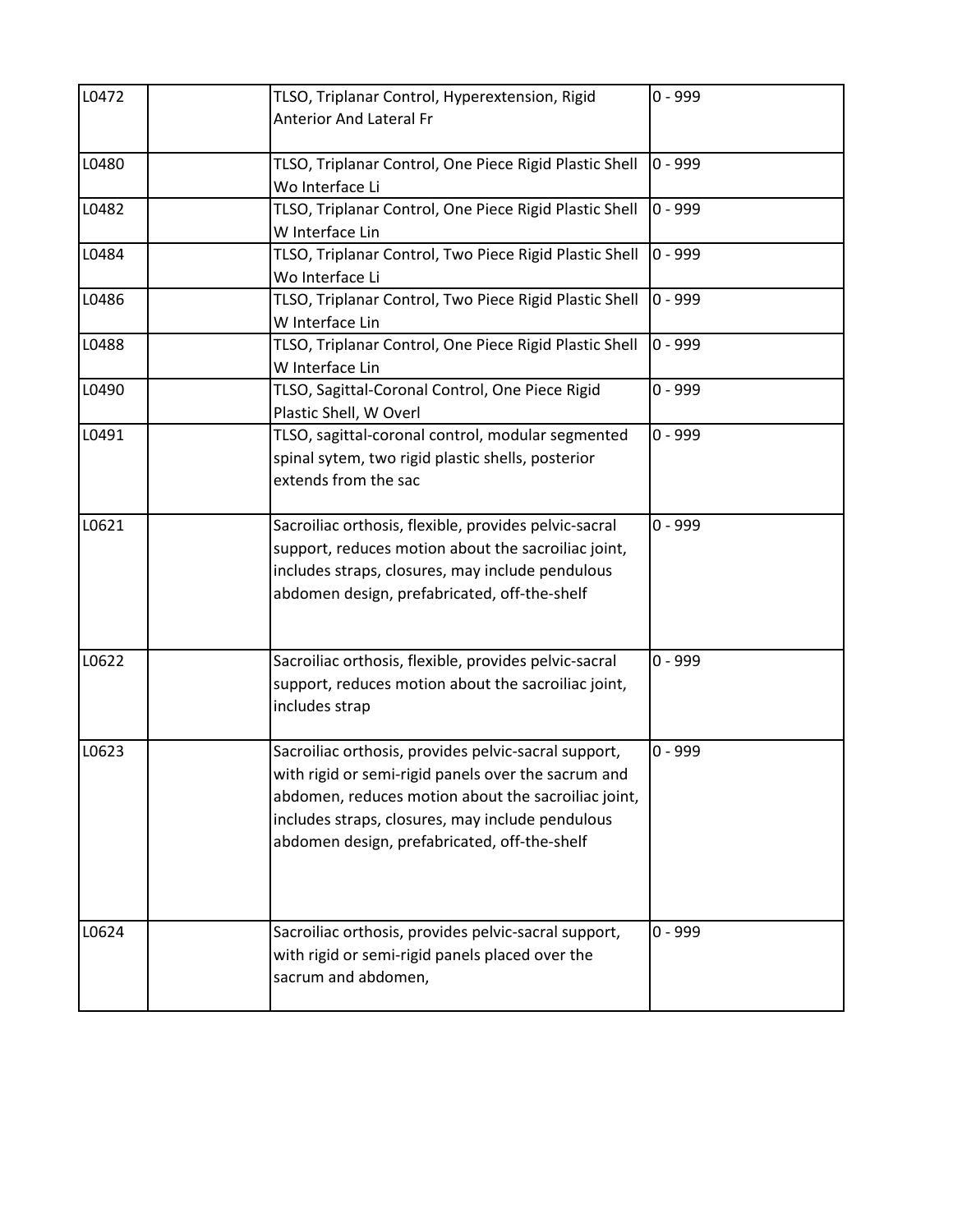| L0625 | Lumbar orthosis, flexible, provides lumbar support,<br>posterior extends from I-1 to below I-5 vertebra,<br>produces intracavitary pressure to reduce load on<br>the intervertebral discs, includes straps, closures,<br>may include pendulous abdomen design, shoulder<br>straps, stays, prefabricated, off-the-shelf                                                                                                                                                             | $0 - 999$  |
|-------|------------------------------------------------------------------------------------------------------------------------------------------------------------------------------------------------------------------------------------------------------------------------------------------------------------------------------------------------------------------------------------------------------------------------------------------------------------------------------------|------------|
| L0626 | Lumbar orthosis, sagittal control, with rigid posterior<br>panel(s), posterior extends from I-1 to below I-5<br>vertebra, produces intracavitary pressure to reduce<br>load on the intervertebral discs, includes straps,<br>closures, may include padding, stays, shoulder straps,<br>pendulous abdomen design, prefabricated item that<br>has been trimmed, bent, molded, assembled, or<br>otherwise customized to fit a specific patient by an<br>individual with expertise     | $ 0 - 999$ |
| L0627 | Lumbar orthosis, sagittal control, with rigid anterior<br>and posterior panels, posterior extends from I-1 to<br>below I-5 vertebra, produces intracavitary pressure<br>to reduce load on the intervertebral discs, includes<br>straps, closures, may include padding, shoulder<br>straps, pendulous abdomen design, prefabricated<br>item that has been trimmed, bent, molded,<br>assembled, or otherwise customized to fit a specific<br>patient by an individual with expertise | $0 - 999$  |
| L0628 | Lumbar-sacral orthosis, flexible, provides lumbo-<br>sacral support, posterior extends from<br>sacrococcygeal junction to t-9 vertebra, produces<br>intracavitary pressure to reduce load on the<br>intervertebral discs, includes straps, closures, may<br>include stays, shoulder straps, pendulous abdomen<br>design, prefabricated, off-the-shelf                                                                                                                              | $0 - 999$  |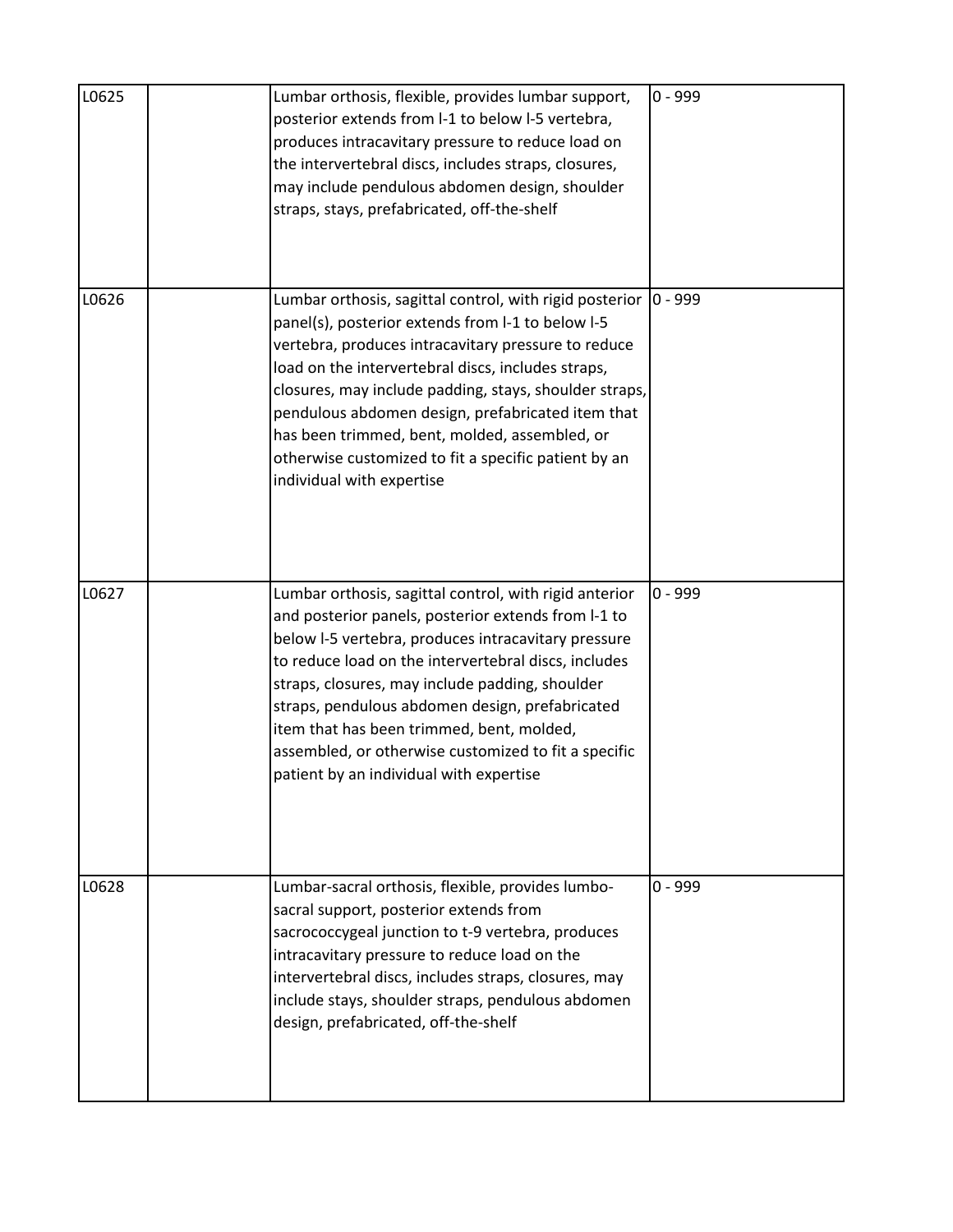| L0629 | LSO, flexible, provides lumbo-sacral support,         | $0 - 999$ |
|-------|-------------------------------------------------------|-----------|
|       | posterior extends from sacrococcygeal junction to T-  |           |
|       | 9 vertebra, produces i                                |           |
| L0630 | Lumbar-sacral orthosis, sagittal control, with rigid  | $0 - 999$ |
|       | posterior panel(s), posterior extends from            |           |
|       | sacrococcygeal junction to t-9 vertebra, produces     |           |
|       | intracavitary pressure to reduce load on the          |           |
|       | intervertebral discs, includes straps, closures, may  |           |
|       | include padding, stays, shoulder straps, pendulous    |           |
|       | abdomen design, prefabricated item that has been      |           |
|       | trimmed, bent, molded, assembled, or otherwise        |           |
|       | customized to fit a specific patient by an individual |           |
|       | with expertise                                        |           |
|       |                                                       |           |
|       |                                                       |           |
|       |                                                       |           |
|       |                                                       |           |
| L0631 | Lumbar-sacral orthosis, sagittal control, with rigid  | $0 - 999$ |
|       | anterior and posterior panels, posterior extends from |           |
|       | sacrococcygeal junction to t-9 vertebra, produces     |           |
|       | intracavitary pressure to reduce load on the          |           |
|       | intervertebral discs, includes straps, closures, may  |           |
|       | include padding, shoulder straps, pendulous           |           |
|       | abdomen design, prefabricated item that has been      |           |
|       | trimmed, bent, molded, assembled, or otherwise        |           |
|       | customized to fit a specific patient by an individual |           |
|       | with expertise                                        |           |
|       |                                                       |           |
|       |                                                       |           |
|       |                                                       |           |
| L0700 | Ctlso A-P-L Control Molded                            | $0 - 999$ |
| L0710 | Ctlso A-P-L Control W/ Inter                          | $0 - 999$ |
| L0810 | Halo Cervical Into Jckt Vest                          | $0 - 999$ |
| L0820 | Halo Cervical Into Body Jack                          | $0 - 999$ |
| L0830 | Halo Cerv Into Milwaukee Typ                          | $0 - 999$ |
| L0859 | Addition to halo procedure, magnetic resonance        | $0 - 999$ |
|       | image compatible systems, rings and pins, any         |           |
|       | material                                              |           |
| L0970 | <b>Tlso Corset Front</b>                              | $0 - 999$ |
| L0972 | Lso Corset Front                                      | $0 - 999$ |
| L0974 | <b>Tlso Full Corset</b>                               | $0 - 999$ |
| L0976 | Lso Full Corset                                       | $0 - 999$ |
| L0978 | <b>Axillary Crutch Extension</b>                      | $0 - 999$ |
| L0980 | Peroneal straps, prefabricated, off-the-shelf, pair   | $0 - 999$ |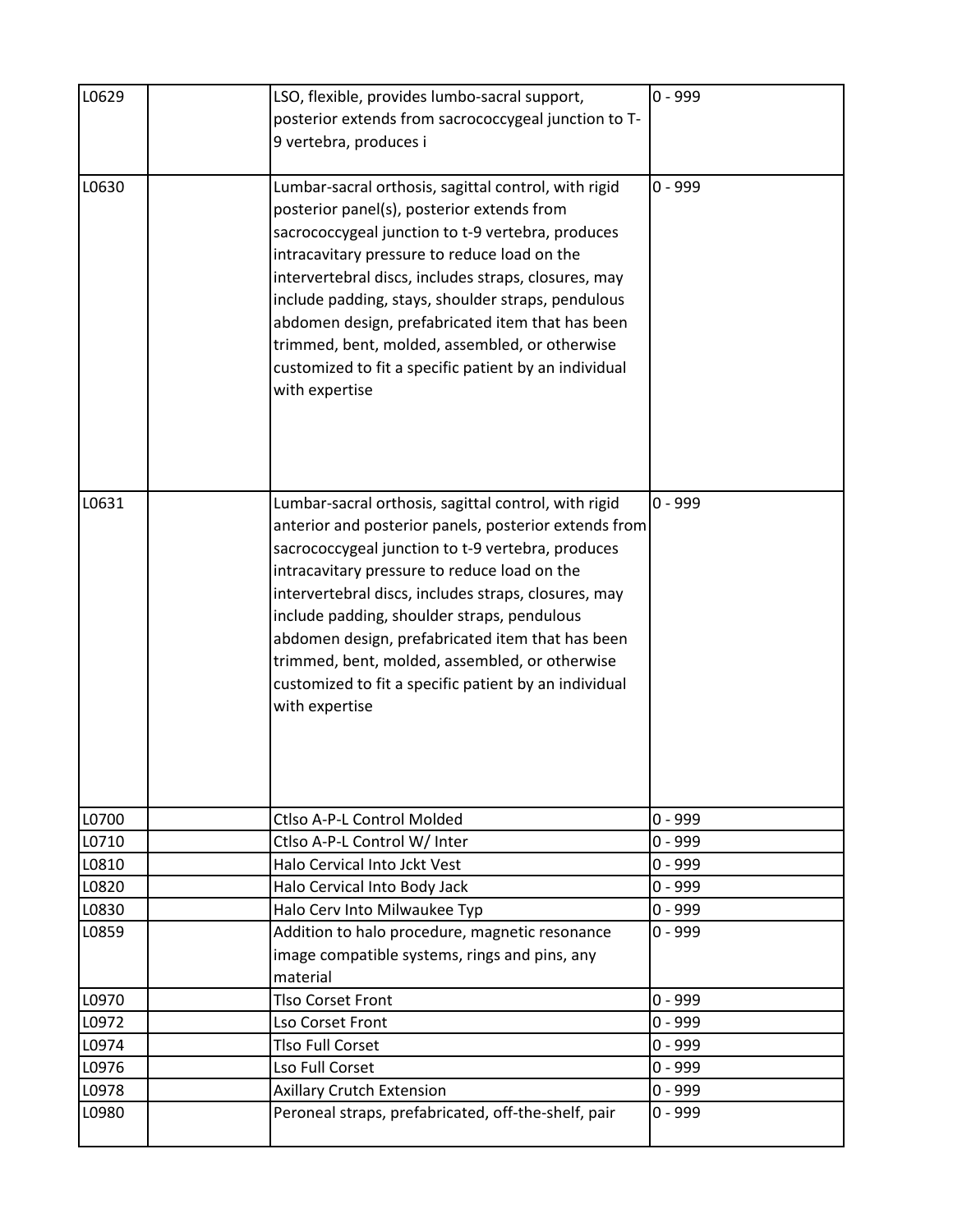| L0984          | Protective body sock, prefabricated, off-the-shelf,<br>each                                                                                                                                                                                                                      | $0 - 999$              |
|----------------|----------------------------------------------------------------------------------------------------------------------------------------------------------------------------------------------------------------------------------------------------------------------------------|------------------------|
| L0999          | Add To Spinal Orthosis Nos                                                                                                                                                                                                                                                       | $0 - 999$              |
| L1000          | <b>Ctlso Milwauke Initial Model</b>                                                                                                                                                                                                                                              | $0 - 999$              |
| L1005          | Tension based scoliosis orthosis and accessory pads,<br>includes fitting and adjustment                                                                                                                                                                                          | $0 - 999$              |
| L1010          | <b>Ctlso Axilla Sling</b>                                                                                                                                                                                                                                                        | $0 - 999$              |
| L1020          | Kyphosis Pad                                                                                                                                                                                                                                                                     | $0 - 999$              |
| L1025          | <b>Kyphosis Pad Floating</b>                                                                                                                                                                                                                                                     | $0 - 999$              |
| L1030          | Lumbar Bolster Pad                                                                                                                                                                                                                                                               | $0 - 999$              |
| L1040          | Lumbar Or Lumbar Rib Pad                                                                                                                                                                                                                                                         | $0 - 999$              |
| L1050          | <b>Sternal Pad</b>                                                                                                                                                                                                                                                               | $0 - 999$              |
| L1060          | <b>Thoracic Pad</b>                                                                                                                                                                                                                                                              | $0 - 999$              |
| L1070          | <b>Trapezius Sling</b>                                                                                                                                                                                                                                                           | $0 - 999$              |
| L1080          | Outrigger                                                                                                                                                                                                                                                                        | $0 - 999$              |
| L1085          | Outrigger Bil W/ Vert Extens                                                                                                                                                                                                                                                     | $0 - 999$              |
| L1090          | <b>Lumbar Sling</b>                                                                                                                                                                                                                                                              | $0 - 999$              |
| L1100          | Ring Flange Plastic/Leather                                                                                                                                                                                                                                                      | $0 - 999$              |
| L1110          | Ring Flange Plas/Leather Mol                                                                                                                                                                                                                                                     | $0 - 999$              |
| L1120          | <b>Covers For Upright Each</b>                                                                                                                                                                                                                                                   | $0 - 999$              |
| L1200          | Furnsh Initial Orthosis Only                                                                                                                                                                                                                                                     | $0 - 999$              |
| L1210          | <b>Lateral Thoracic Extension</b>                                                                                                                                                                                                                                                | $0 - 999$              |
| L1220          | <b>Anterior Thoracic Extension</b>                                                                                                                                                                                                                                               | $0 - 999$              |
| L1230          | Milwaukee Type Superstructur                                                                                                                                                                                                                                                     | $0 - 999$              |
| L1240          | <b>Lumbar Derotation Pad</b>                                                                                                                                                                                                                                                     | $0 - 999$              |
| L1250          | <b>Anterior Asis Pad</b>                                                                                                                                                                                                                                                         | $0 - 999$              |
| L1260          | <b>Anterior Thoracic Derotation</b>                                                                                                                                                                                                                                              | $0 - 999$              |
| L1270          | <b>Abdominal Pad</b>                                                                                                                                                                                                                                                             | $0 - 999$              |
| L1280          | Rib Gusset (Elastic) Each                                                                                                                                                                                                                                                        | $0 - 999$              |
| L1290          | Lateral Trochanteric Pad                                                                                                                                                                                                                                                         | $0 - 999$              |
| L1300          | Body Jacket Mold To Patient                                                                                                                                                                                                                                                      | $0 - 999$              |
| L1310          | Post-Operative Body Jacket                                                                                                                                                                                                                                                       | $0 - 999$              |
| L1499<br>L1600 | <b>Spinal Orthosis Nos</b><br>Hip orthosis, abduction control of hip joints, flexible,<br>frejka type with cover, prefabricated item that has<br>been trimmed, bent, molded, assembled, or<br>otherwise customized to fit a specific patient by an<br>inidividual with expertise | $0 - 999$<br>$0 - 999$ |
| L1620          | Hip orthosis, abduction control of hip joints, flexible,<br>(pavlik harness), prefabricated item that has been<br>trimmed, bent, molded, assembled, or otherwise<br>customized to fit a specific patient by an individual<br>with expertise                                      | $0 - 999$              |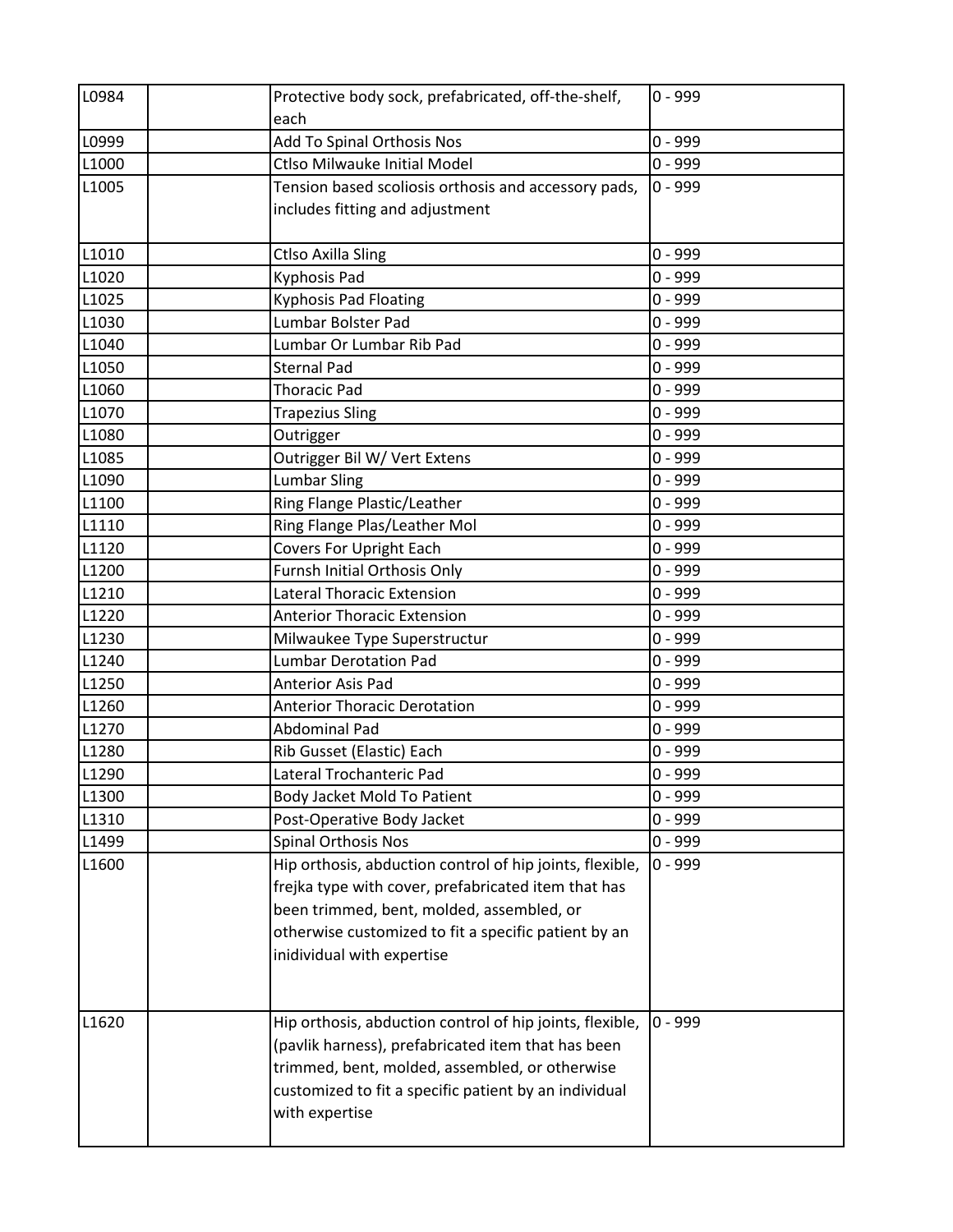| L1630 | Abduct Control Hip Semi-Flex                            | $0 - 999$ |
|-------|---------------------------------------------------------|-----------|
| L1640 | Pelv Band/Spread Bar Thigh C                            | $0 - 999$ |
| L1650 | Ho Abduction Hip Adjustable                             | $0 - 999$ |
| L1652 | Hip Orthosis, Bilateral Thigh Cuffs W Adjustable        | $0 - 999$ |
|       | <b>Abductor Spreader Bar</b>                            |           |
| L1660 | Ho Abduction Static Plastic                             | $0 - 999$ |
| L1680 | Pelvic & Hip Control Thigh C                            | $0 - 999$ |
| L1685 | Post-Op Hip Abduct Custom Fa                            | $0 - 999$ |
| L1686 | Ho Post-Op Hip Abduction                                | $0 - 999$ |
| L1690 | <b>Combination Bilateral Ho</b>                         | $0 - 999$ |
| L1700 | Leg Perthes Orth Toronto Typ                            | $0 - 999$ |
| L1710 | Legg Perthes Orth Newington                             | $0 - 999$ |
| L1720 | Legg Perthes Orthosis Trilat                            | $0 - 999$ |
| L1730 | Legg Perthes Orth Scottish R                            | $0 - 999$ |
| L1755 | Legg Perthes Patten Bottom T                            | $0 - 999$ |
| L1810 | Knee orthosis, elastic with joints, prefabricated item  | $0 - 999$ |
|       | that has been trimmed, bent, molded, assembled, or      |           |
|       | otherwise customized to fit a specific patient by an    |           |
|       | individual with expertise                               |           |
|       |                                                         |           |
| L1820 | Ko Elas W/ Condyle Pads & Jo                            | $0 - 999$ |
| L1830 | Knee orthosis, immobilizer, canvas longitudinal,        | $0 - 999$ |
|       | prefabricated, off-the-shelf                            |           |
|       |                                                         |           |
| L1832 | Knee orthosis, adjustable knee joints (unicentric or    | $0 - 999$ |
|       | polycentric), positional orthosis, rigid support,       |           |
|       | prefabricated item that has been trimmed, bent,         |           |
|       | molded, assembled, or otherwise customized to fit a     |           |
|       | specific patient by an individual with expertise        |           |
|       |                                                         |           |
|       |                                                         |           |
| L1834 | Ko W/0 Joint Rigid Molded To                            | $0 - 999$ |
| L1836 | Knee orthosis, rigid, without joint(s), includes soft   | $0 - 999$ |
|       | interface material, prefabricated, off-the-shelf        |           |
|       |                                                         |           |
| L1840 | Ko Derot Ant Cruciate Custom                            | $0 - 999$ |
| L1843 | Knee orthosis, single upright, thigh and calf, with     | $0 - 999$ |
|       | adjustable flexion and extension joint (unicentric or   |           |
|       | polycentric), medial-lateral and rotation control, with |           |
|       | or without varus/valgus adjustment, prefabricated       |           |
|       | item that has been trimmed, bent, molded,               |           |
|       | assembled, or otherwise customized to fit a specific    |           |
|       | patient by an individual with expertise                 |           |
|       |                                                         |           |
|       |                                                         |           |
|       |                                                         |           |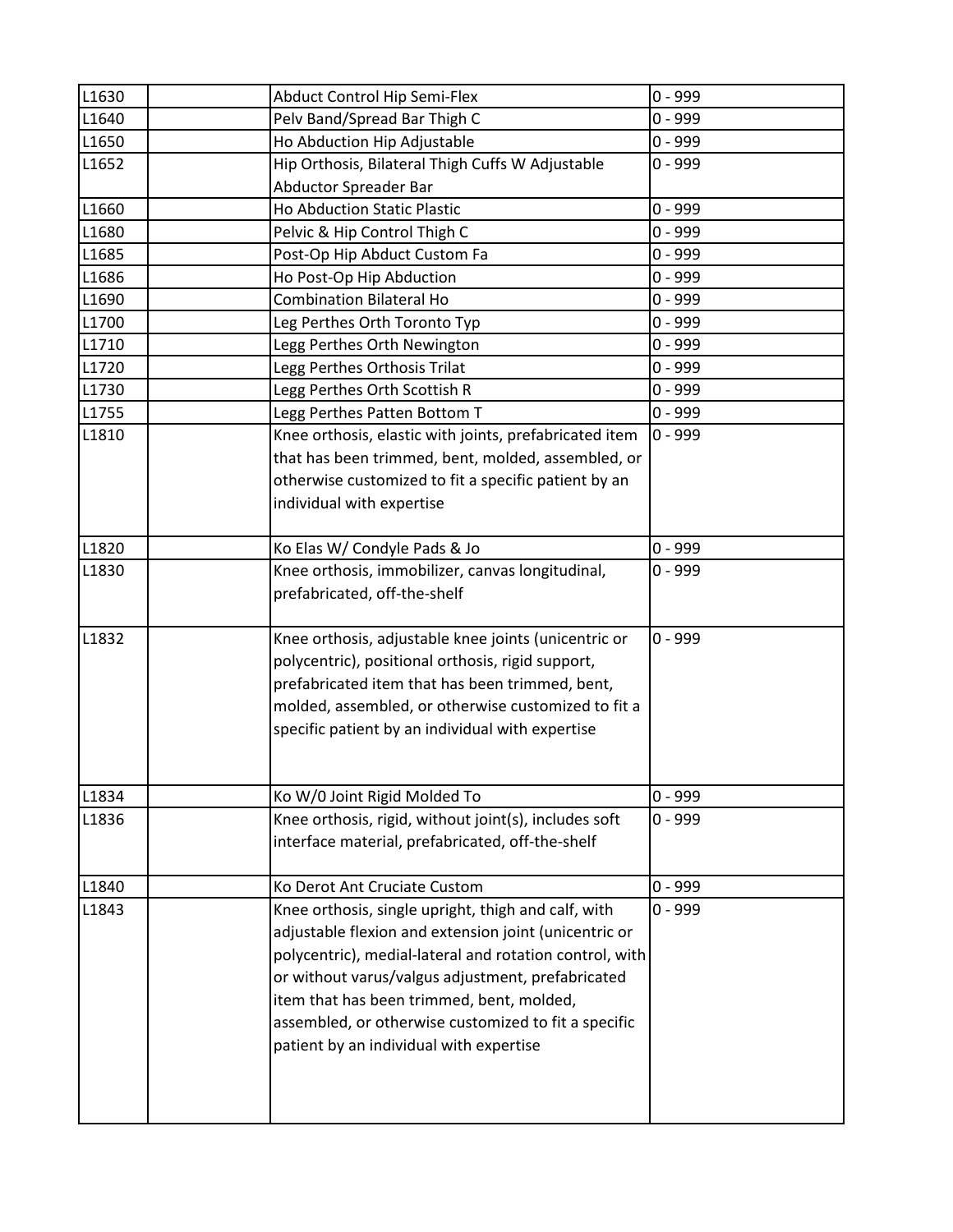| L1844 | Knee orthosis, single upright, thigh and calf, with                                  | $0 - 999$ |
|-------|--------------------------------------------------------------------------------------|-----------|
|       | adjustable flexion and extension joint (unicentric or                                |           |
|       | polycentric),                                                                        |           |
| L1845 | Knee orthosis, double upright, thigh and calf, with                                  | $0 - 999$ |
|       | adjustable flexion and extension joint (unicentric or                                |           |
|       | polycentric), medial-lateral and rotation control, with                              |           |
|       | or without varus/valgus adjustment, prefabricated                                    |           |
|       | item that has been trimmed, bent, molded,                                            |           |
|       | assembled, or otherwise customized to fit a specific                                 |           |
|       | patient by an individual with expertise                                              |           |
|       |                                                                                      |           |
|       |                                                                                      |           |
| L1846 | Knee orthosis, double upright, thigh and calf, with                                  | $0 - 999$ |
|       | adjustable flexion and extension joint (unicentric or                                |           |
|       | polycentric),                                                                        |           |
|       |                                                                                      |           |
| L1847 | Knee orthosis, double upright with adjustable joint,                                 | $0 - 999$ |
|       | with inflatable air support chamber(s), prefabricated                                |           |
|       | item that has been trimmed, bent, molded,                                            |           |
|       | assembled, or otherwise customized to fit a specific                                 |           |
|       | patient by an individual with expertise                                              |           |
|       |                                                                                      |           |
| L1850 | Knee orthosis, swedish type, prefabricated, off-the-                                 | $0 - 999$ |
|       | shelf                                                                                |           |
| L1860 | Ko Supracondylar Socket Mold                                                         | $0 - 999$ |
| L1900 | Afo Sprng Wir Drsflx Calf Bd                                                         | $0 - 999$ |
| L1902 | Ankle foot orthosis, ankle gauntlet, prefabricated, off-10 - 999                     |           |
|       | the-shelf                                                                            |           |
| L1904 | Ankle orthosis, ankle gauntlet, custom-fabricated                                    | $0 - 999$ |
| L1906 |                                                                                      | $0 - 999$ |
|       | Ankle foot orthosis, multiligamentous ankle support,<br>prefabricated, off-the-shelf |           |
|       |                                                                                      |           |
| L1910 | Afo Sing Bar Clasp Attach Sh                                                         | $0 - 999$ |
| L1920 | Afo Sing Upright W/ Adjust S                                                         | $0 - 999$ |
| L1930 | Afo Plastic                                                                          | $0 - 999$ |
| L1932 | Afo rig ant tib prefab TCF/=                                                         | $0 - 999$ |
| L1940 | Afo Molded To Patient Plasti                                                         | $0 - 999$ |
| L1945 | Afo Molded Plas Rig Ant Tib                                                          | $0 - 999$ |
| L1950 | Afo Spiral Molded To Pt Plas                                                         | 0 - 999   |
| L1951 | Ankle foot orthosis, spiral, (institute of rehabilitative                            | $0 - 999$ |
|       | medicine type), prefabricated                                                        |           |
| L1960 | Afo Pos Solid Ank Plastic Mo                                                         | $0 - 999$ |
|       |                                                                                      |           |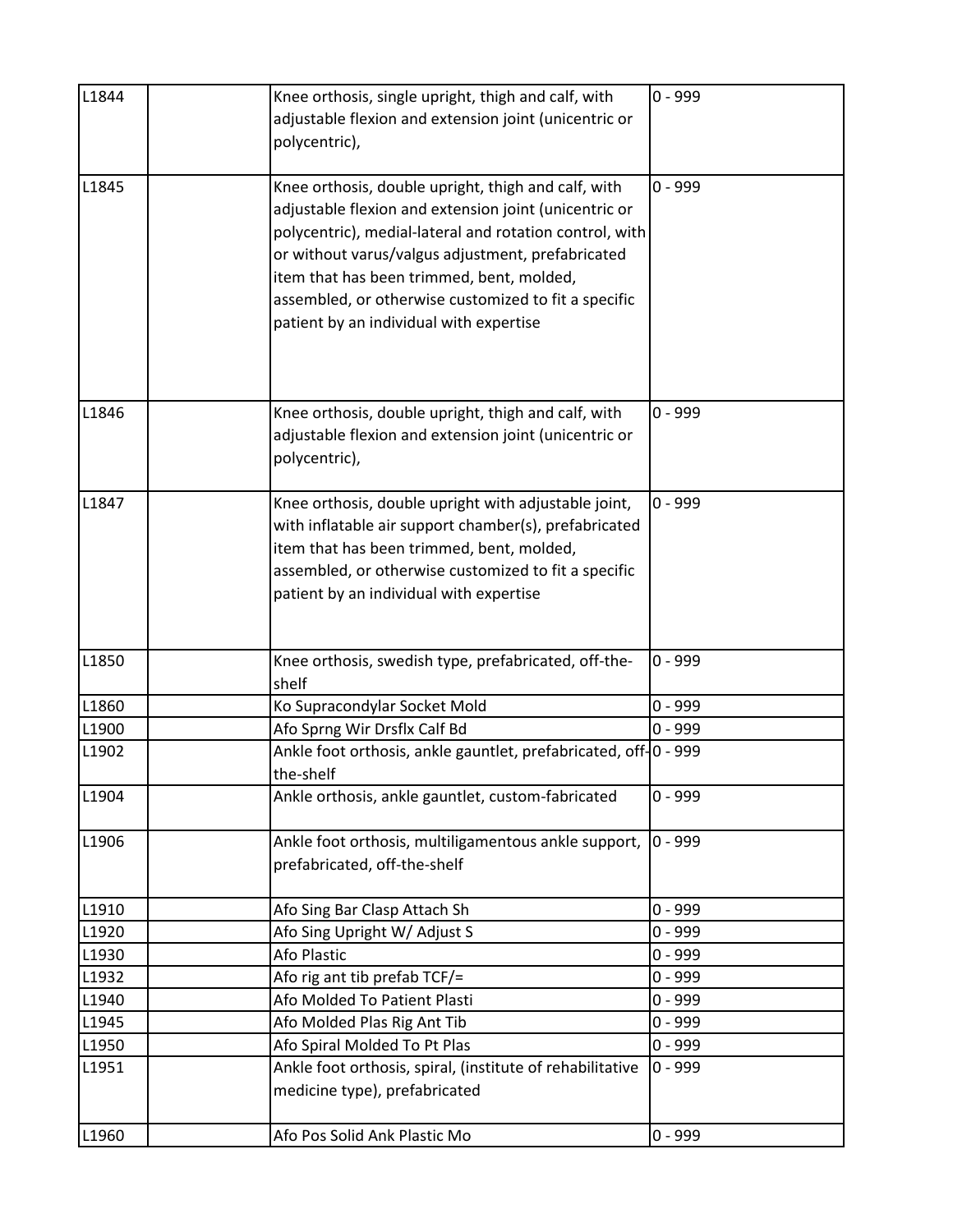| L1970          | Afo Plastic Molded W/Ankle J                                               | $0 - 999$            |
|----------------|----------------------------------------------------------------------------|----------------------|
| L1980          | Afo Sing Solid Stirrup Calf                                                | $0 - 999$            |
| L1990          | Afo Doub Solid Stirrup Calf                                                | 0 - 999              |
| L2000          | Kafo Sing Fre Stirr Thi/Calf                                               | $0 - 999$            |
| L2010          | Kafo Sng Solid Stirrup W/O J                                               | $0 - 999$            |
| L2020          | Kafo Dbl Solid Stirrup Band/                                               | $0 - 999$            |
| L2030          | Kafo Dbl Solid Stirrup W/O J                                               | $0 - 999$            |
| L2034          | KAFO, full plastic, single upright, with or without free                   | $0 - 999$            |
|                | motion knee, medial lateral rotation control, with or                      |                      |
|                | without f                                                                  |                      |
|                |                                                                            |                      |
| L2036          | KAFO, full plastic, double upright, with or without                        | $0 - 999$            |
|                | free motion knee, with or without free motion ankle,                       |                      |
|                | custom fabricat                                                            |                      |
|                |                                                                            |                      |
| L2037          | Knee ankle foot orthosis, full plastic, single upright,                    | $0 - 999$            |
|                | with or without free motion knee, with or without                          |                      |
|                | free motion an                                                             |                      |
|                |                                                                            |                      |
| L2038          | Knee ankle foot orthosis, full plastic, with or without                    | $0 - 999$            |
|                | free motion knee, multi-axis ankle, custom fabKnee                         |                      |
|                | ankle foot or                                                              |                      |
|                |                                                                            |                      |
| L2040          | <b>Hkafo Torsion Bil Rot Straps</b>                                        | $0 - 999$            |
| L2050          | Hkafo Torsion Cable Hip Pelv                                               | 0 - 999<br>$0 - 999$ |
| L2060<br>L2070 | <b>Hkafo Torsion Ball Bearing J</b><br><b>Hkafo Torsion Unilat Rot Str</b> | 0 - 999              |
| L2080          | <b>Hkafo Unilat Torsion Cable</b>                                          | $0 - 999$            |
| L2090          | <b>Hkafo Unilat Torsion Ball Br</b>                                        | $0 - 999$            |
| L2106          | Afo Tib Fx Cast Plaster Mold                                               | $0 - 999$            |
| L2108          | Afo Tib Fx Cast Molded To Pt                                               | $0 - 999$            |
| L2112          | Afo Tibial Fracture Soft                                                   | 0 - 999              |
| L2114          | Afo Tib Fx Semi-Rigid                                                      | $0 - 999$            |
| L2116          | Afo Tibial Fracture Rigid                                                  | $0 - 999$            |
| L2126          | Kafo Fem Fx Cast Thermoplas                                                | $0 - 999$            |
| L2128          | Kafo Fem Fx Cast Molded To P                                               | $0 - 999$            |
| L2132          | Kafo Femoral Fx Cast Soft                                                  | $0 - 999$            |
| L2134          | Kafo Fem Fx Cast Semi-Rigid                                                | $0 - 999$            |
| L2136          | Kafo Femoral Fx Cast Rigid                                                 | $0 - 999$            |
| L2180          | Plas Shoe Insert W Ank Joint                                               | $0 - 999$            |
| L2182          | Drop Lock Knee                                                             | $0 - 999$            |
| L2184          | Limited Motion Knee Joint                                                  | $0 - 999$            |
| L2186          | Adj Motion Knee Jnt Lerman T                                               | $0 - 999$            |
| L2188          | Quadrilateral Brim                                                         | $0 - 999$            |
| L2190          | <b>Waist Belt</b>                                                          | $0 - 999$            |
| L2192          | Pelvic Band & Belt Thigh Fla                                               | $0 - 999$            |
| L2200          | Limited Ankle Motion Ea Jnt                                                | $0 - 999$            |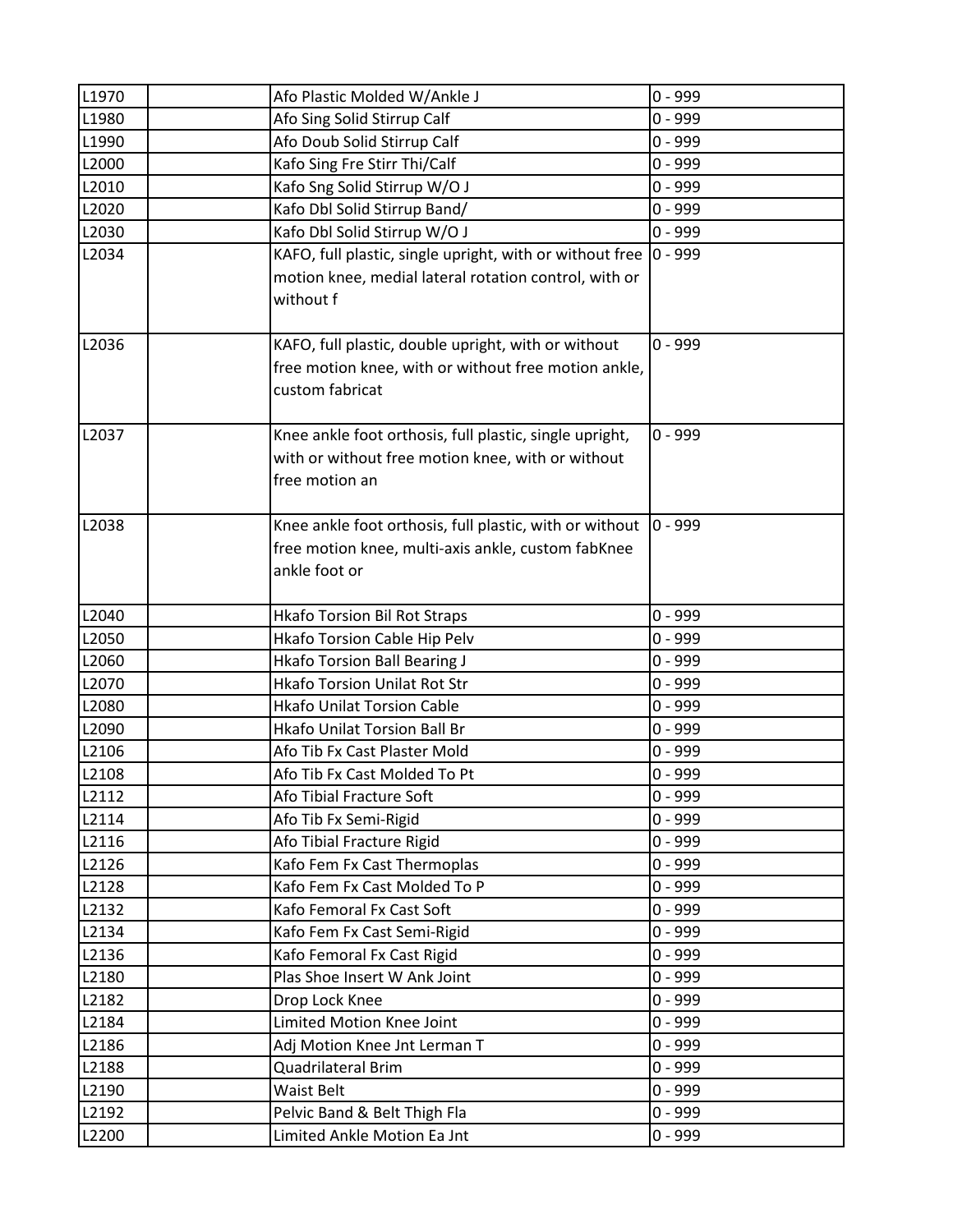| L2210 | Dorsiflexion Assist Each Joi            | $0 - 999$ |
|-------|-----------------------------------------|-----------|
| L2220 | Dorsi & Plantar Flex Ass/Res            | $0 - 999$ |
| L2230 | Split Flat Caliper Stirr & P            | $0 - 999$ |
| L2240 | Round Caliper And Plate Atta            | $0 - 999$ |
| L2250 | Foot Plate Molded Stirrup At            | $0 - 999$ |
| L2260 | Reinforced Solid Stirrup                | $0 - 999$ |
| L2265 | Long Tongue Stirrup                     | $0 - 999$ |
| L2270 | Varus/Valgus Strap Padded/Li            | $0 - 999$ |
| L2275 | Plastic Mod Low Ext Pad/Line            | $0 - 999$ |
| L2280 | Molded Inner Boot                       | $0 - 999$ |
| L2300 | Abduction Bar Jointed Adjust            | $0 - 999$ |
| L2310 | <b>Abduction Bar-Straight</b>           | $0 - 999$ |
| L2320 | Non-Molded Lacer                        | $0 - 999$ |
| L2330 | Lacer Molded To Patient Mode            | $0 - 999$ |
| L2335 | <b>Anterior Swing Band</b>              | $0 - 999$ |
| L2340 | Pre-Tibial Shell Molded To P            | $0 - 999$ |
| L2350 | Prosthetic Type Socket Molde            | $0 - 999$ |
| L2360 | <b>Extended Steel Shank</b>             | $0 - 999$ |
| L2370 | Patten Bottom                           | $0 - 999$ |
| L2375 | Torsion Ank & Half Solid Sti            | $0 - 999$ |
| L2380 | <b>Torsion Straight Knee Joint</b>      | $0 - 999$ |
| L2385 | Straight Knee Joint Heavy Du            | $0 - 999$ |
| L2390 | Offset Knee Joint Each                  | $0 - 999$ |
| L2395 | Offset Knee Joint Heavy Duty            | $0 - 999$ |
| L2397 | <b>Suspension Sleeve Lower Ext</b>      | 0 - 999   |
| L2405 | Addition to knee joint, drop lock, each | $0 - 999$ |
| L2415 | Knee Joint Cam Lock Each Joi            | $0 - 999$ |
| L2425 | Knee Disc/Dial Lock/Adj Flex            | $0 - 999$ |
| L2430 | Knee Jnt Ratchet Lock Ea Jnt            | $0 - 999$ |
| L2492 | Knee Lift Loop Drop Lock Rin            | 0 - 999   |
| L2500 | Thi/Glut/Ischia Wgt Bearing             | $0 - 999$ |
| L2510 | Th/Wght Bear Quad-Lat Brim M            | $0 - 999$ |
| L2520 | Th/Wght Bear Quad-Lat Brim C            | $0 - 999$ |
| L2525 | Th/Wght Bear Nar M-L Brim Mo            | $0 - 999$ |
| L2526 | Th/Wght Bear Nar M-L Brim Cu            | $0 - 999$ |
| L2530 | Thigh/Wght Bear Lacer Non-Mo            | $0 - 999$ |
| L2540 | Thigh/Wght Bear Lacer Molded            | $0 - 999$ |
| L2550 | Thigh/Wght Bear High Roll Cu            | $0 - 999$ |
| L2570 | Hip Clevis Type 2 Posit Jnt             | $0 - 999$ |
| L2580 | <b>Pelvic Control Pelvic Sling</b>      | $0 - 999$ |
| L2600 | Hip Clevis/Thrust Bearing Fr            | $0 - 999$ |
| L2610 | Hip Clevis/Thrust Bearing Lo            | $0 - 999$ |
| L2620 | Pelvic Control Hip Heavy Dut            | $0 - 999$ |
| L2622 | Hip Joint Adjustable Flexion            | 0 - 999   |
| L2624 | Hip Adj Flex Ext Abduct Cont            | $0 - 999$ |
| L2627 | Plastic Mold Recipro Hip & C            | $0 - 999$ |
| L2628 | Metal Frame Recipro Hip & Ca            | $0 - 999$ |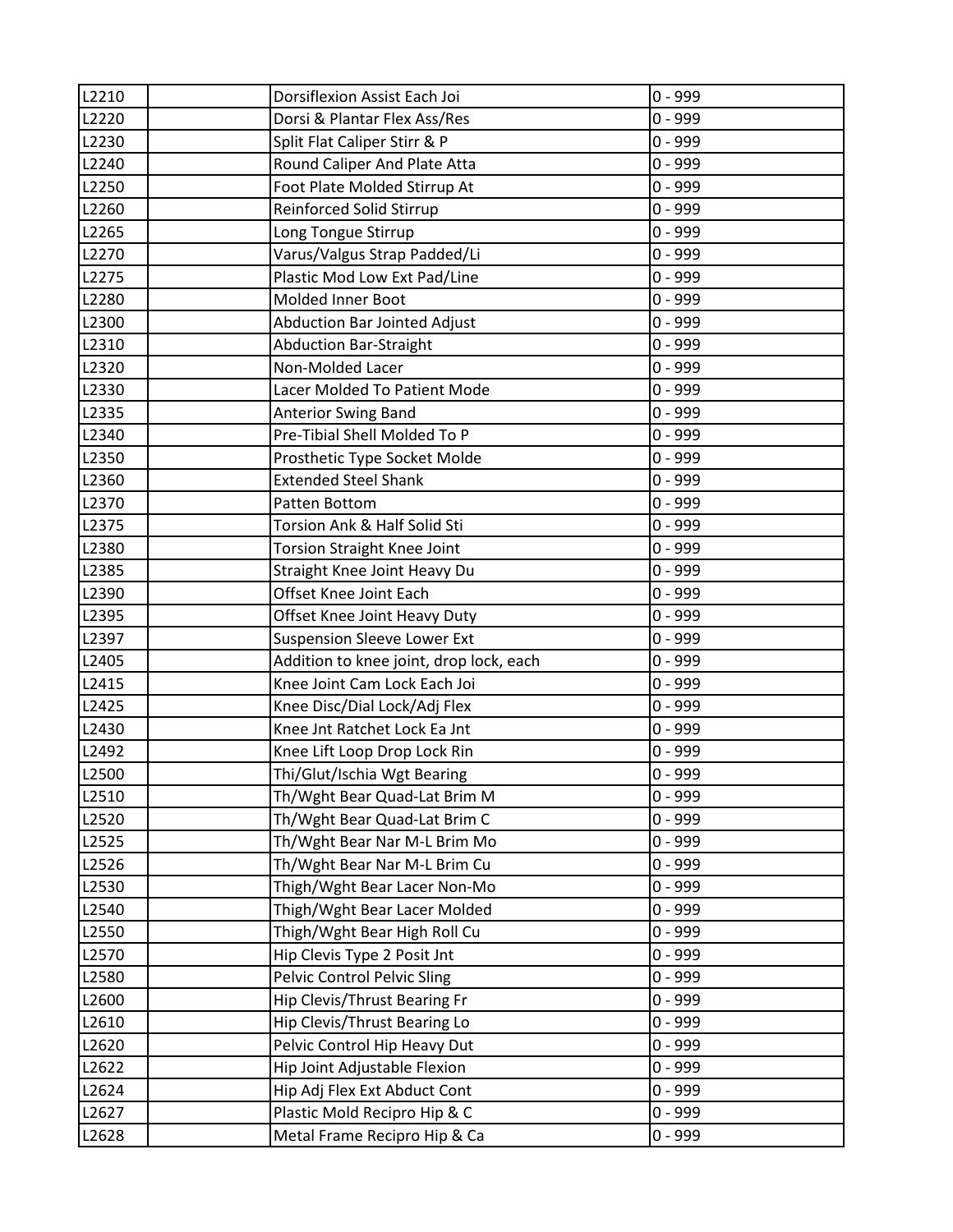| L2630 | Pelvic Control Band & Belt U                                                             | $0 - 999$ |
|-------|------------------------------------------------------------------------------------------|-----------|
| L2640 | Pelvic Control Band & Belt B                                                             | $0 - 999$ |
| L2650 | Pelv & Thor Control Gluteal                                                              | $0 - 999$ |
| L2660 | <b>Thoracic Control Thoracic Ba</b>                                                      | $0 - 999$ |
| L2670 | <b>Thorac Cont Paraspinal Uprig</b>                                                      | $0 - 999$ |
| L2680 | Thorac Cont Lat Support Upri                                                             | $0 - 999$ |
| L2750 | Plating Chrome/Nickel Pr Bar                                                             | $0 - 999$ |
| L2755 | Carbon Graphite Lamination                                                               | $0 - 999$ |
| L2760 | <b>Extension Per Extension Per</b>                                                       | $0 - 999$ |
| L2768 | Orthotic side bar disconnect device, per bar                                             | $0 - 999$ |
| L2780 | Non-Corrosive Finish                                                                     | $0 - 999$ |
| L2785 | Drop Lock Retainer Each                                                                  | $0 - 999$ |
| L2795 | Knee Control Full Kneecap                                                                | $0 - 999$ |
| L2800 | Knee Cap Medial Or Lateral P                                                             | $0 - 999$ |
| L2810 | Knee Control Condylar Pad                                                                | $0 - 999$ |
| L2820 | Soft Interface Below Knee Se                                                             | $0 - 999$ |
| L2830 | Soft Interface Above Knee Se                                                             | $0 - 999$ |
| L2840 | Tibial Length Sock Fx Or Equ                                                             | $0 - 999$ |
| L2850 | Femoral Lgth Sock Fx Or Equa                                                             | $0 - 999$ |
| L2999 | Lower Extremity Orthosis Nos                                                             | $0 - 999$ |
| L3000 | Ft Insert Ucb Berkeley Shell                                                             | $0 - 999$ |
| L3001 | Foot Insert Remov Molded Spe                                                             | $0 - 999$ |
| L3002 | Foot Insert Plastazote Or Eq                                                             | $0 - 999$ |
| L3010 | Foot Longitudinal Arch Suppo                                                             | $0 - 999$ |
| L3020 | Foot Longitud/Metatarsal Sup                                                             | $0 - 999$ |
| L3030 | Foot Arch Support Remov Prem                                                             | $0 - 999$ |
| L3040 | Ft Arch Suprt Premold Longit                                                             | $0 - 999$ |
| L3050 | Foot Arch Supp Premold Metat                                                             | $0 - 999$ |
| L3060 | Foot Arch Supp Longitud/Meta                                                             | $0 - 999$ |
| L3070 | Arch Suprt Att To Sho Longit                                                             | $0 - 999$ |
| L3080 | Arch Supp Att To Shoe Metata                                                             | $0 - 999$ |
| L3100 | Hallus-valgus night dynamic splint, prefabricated, off- 0 - 999<br>the-shelf             |           |
| L3140 | <b>Abduction Rotation Bar Shoe</b>                                                       | $0 - 999$ |
| L3150 | Abduct Rotation Bar W/O Shoe                                                             | $0 - 999$ |
| L3170 | Foot, plastic, silicone or equal, heel stabilizer,<br>prafabricated, off-the-shelf, each | $0 - 999$ |
| L3201 | Oxford W Supinat/Pronat Inf                                                              | $0 - 20$  |
| L3202 | Oxford W/ Supinat/Pronator C                                                             | $0 - 20$  |
| L3203 | Oxford W/ Supinator/Pronator                                                             | $0 - 20$  |
| L3204 | Hightop W/ Supp/Pronator Inf                                                             | $0 - 20$  |
| L3206 | Hightop W/ Supp/Pronator Chi                                                             | $0 - 20$  |
| L3207 | Hightop W/ Supp/Pronator Jun                                                             | $0 - 20$  |
| L3208 | Surgical Boot Each Infant                                                                | $0 - 20$  |
| L3209 | <b>Surgical Boot Each Child</b>                                                          | $0 - 20$  |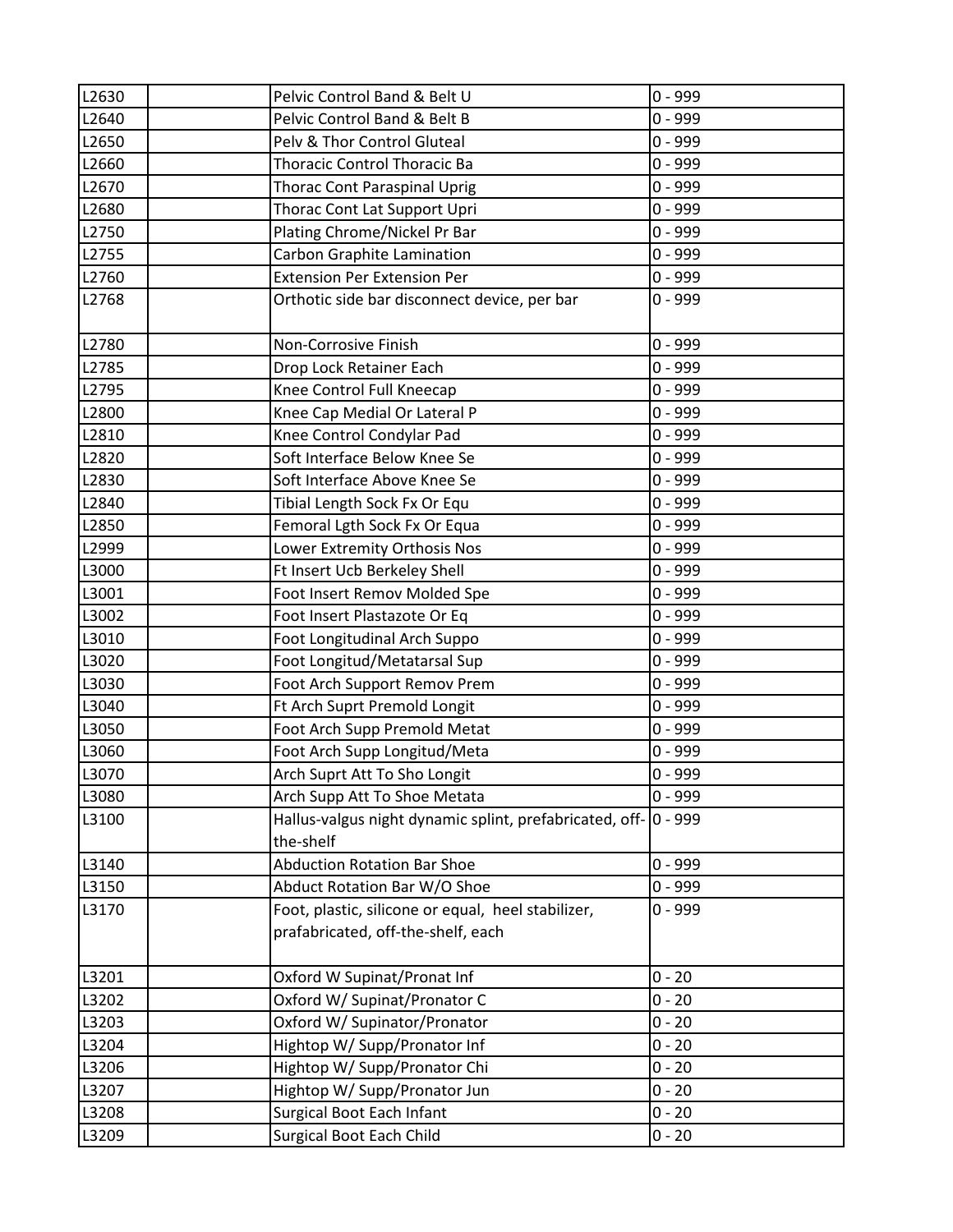| L3211 | <b>Surgical Boot Each Junior</b>                            | $0 - 20$  |
|-------|-------------------------------------------------------------|-----------|
| L3215 | Orthopedic footwear, ladies shoe, oxford, each              | $0 - 999$ |
|       |                                                             |           |
| L3216 | Orthopedic footwear, ladies shoe, depth inlay, each         | $0 - 999$ |
|       |                                                             |           |
| L3217 | Orthopedic footwear, ladies shoe, hightop, depth            | $0 - 999$ |
|       | inlay, each                                                 |           |
| L3219 | Orthopedic footwear, mens shoe, oxford, each                | $0 - 999$ |
|       |                                                             |           |
| L3221 | Orthopedic footwear, mens shoe, depth inlay, each           | $0 - 999$ |
|       |                                                             |           |
| L3222 | Orthopedic footwear, mens shoe, hightop, depth              | $0 - 999$ |
|       | inlay, each                                                 |           |
| L3230 | Orthopedic footwear, custom shoe, depth inlay, each 0 - 999 |           |
|       |                                                             |           |
| L3251 | Shoe Molded To Pt Silicone S                                | $0 - 999$ |
| L3253 | Shoe Molded Plastazote Cust                                 | $0 - 999$ |
| L3254 | Orth Foot Non-Stndard Size/W                                | $0 - 999$ |
| L3255 | Orth Foot Non-Standard Size/                                | $0 - 999$ |
| L3257 | Orth Foot Add Charge Split S                                | $0 - 999$ |
| L3300 | Sho Lift Taper To Metatarsal                                | $0 - 999$ |
| L3310 | Shoe Lift Elev Heel/Sole Neo                                | $0 - 999$ |
| L3320 | Shoe Lift Elev Heel/Sole Cor                                | $0 - 999$ |
| L3330 | <b>Lifts Elevation Metal Extens</b>                         | $0 - 999$ |
| L3332 | Shoe Lifts Tapered To One-Ha                                | $0 - 999$ |
| L3334 | Shoe Lifts Elevation Heel /I                                | $0 - 999$ |
| L3340 | Shoe Wedge Sach                                             | $0 - 999$ |
| L3350 | Shoe Heel Wedge                                             | $0 - 999$ |
| L3360 | Shoe Sole Wedge Outside Sole                                | $0 - 999$ |
| L3370 | Shoe Sole Wedge Between Sole                                | $0 - 999$ |
| L3380 | Shoe Clubfoot Wedge                                         | $0 - 999$ |
| L3390 | Shoe Outflare Wedge                                         | $0 - 999$ |
| L3400 | Shoe Metatarsal Bar Wedge Ro                                | $0 - 999$ |
| L3410 | Shoe Metatarsal Bar Between                                 | $0 - 999$ |
| L3420 | Full Sole/Heel Wedge Btween                                 | $0 - 999$ |
| L3430 | Sho Heel Count Plast Reinfor                                | $0 - 999$ |
| L3440 | <b>Heel Leather Reinforced</b>                              | $0 - 999$ |
| L3450 | Shoe Heel Sach Cushion Type                                 | $0 - 999$ |
| L3460 | Shoe Heel New Rubber Standar                                | $0 - 999$ |
| L3465 | Shoe Heel Thomas With Wedge                                 | $0 - 999$ |
| L3470 | Shoe Heel Thomas Extend To B                                | $0 - 999$ |
| L3480 | Shoe Heel Pad & Depress For                                 | $0 - 999$ |
| L3570 | O Shoe Add Instep Extension                                 | $0 - 999$ |
| L3580 | O Shoe Add Instep Velcro Clo                                | $0 - 999$ |
| L3590 | O Shoe Convert To Sof Counte                                | $0 - 999$ |
| L3595 | Ortho Shoe Add March Bar                                    | $0 - 999$ |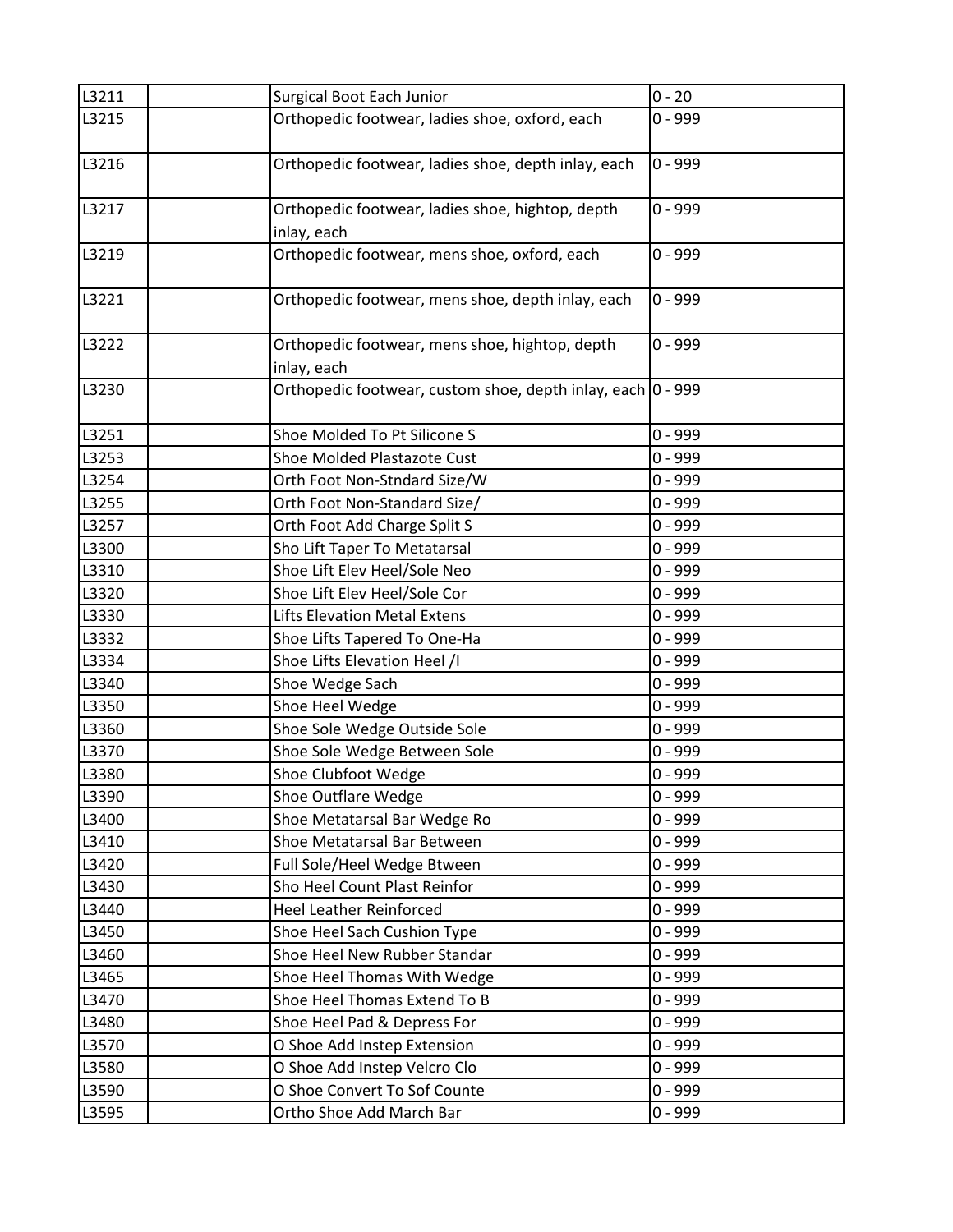| L3600 | Transfer of an orthosis from one shoe to another,<br>caliper plate, existing                                                                                                                                                                                   | $0 - 999$ |
|-------|----------------------------------------------------------------------------------------------------------------------------------------------------------------------------------------------------------------------------------------------------------------|-----------|
| L3610 | Transfer of an orthosis from one shoe to another,<br>caliper plate, new                                                                                                                                                                                        | $0 - 999$ |
| L3620 | Transfer of an orthosis from one shoe to another,<br>solid stirrup, existing                                                                                                                                                                                   | $0 - 999$ |
| L3630 | Transfer of an orthosis from one shoe to another,<br>solid stirrup, new                                                                                                                                                                                        | $0 - 999$ |
| L3640 | Transfer of an orthosis from one shoe to another,<br>Dennis Browne splint (Riveton), both shoes                                                                                                                                                                | $0 - 999$ |
| L3649 | <b>Orthopedic Shoe Modifica Nos</b>                                                                                                                                                                                                                            | $0 - 999$ |
| L3650 | Shoulder orthosis, figure of eight design abduction<br>restrainer, prefabricated, off-the-shelf                                                                                                                                                                | $0 - 999$ |
| L3660 | Shoulder orthosis, figure of eight design abduction<br>restrainer, canvas and webbing, prefabricated, off-<br>the-shelf                                                                                                                                        | $0 - 999$ |
| L3670 | Shoulder orthosis, acromio/clavicular (canvas and<br>webbing type), prefabricated, off-the-shelf                                                                                                                                                               | $0 - 999$ |
| L3675 | Shoulder orthosis, vest type abduction restrainer,<br>canvas webbing type or equal, prefabricated, off-the-<br>shelf                                                                                                                                           | $0 - 999$ |
| L3677 | Shoulder orthosis, shoulder joint design, without<br>joints, may include soft interface, straps,<br>prefabricated item that has been trimmed, bent,<br>molded, assembled, or otherwise customized to fit a<br>specific patient by an individual with expertise | $0 - 999$ |
| L3710 | Elbow orthosis, elastic with metal joints,<br>prefabricated, off-the-shelf                                                                                                                                                                                     | $0 - 999$ |
| L3720 | Forearm/Arm Cuffs Free Motio                                                                                                                                                                                                                                   | $0 - 999$ |
| L3730 | Forearm/Arm Cuffs Ext/Flex A                                                                                                                                                                                                                                   | $0 - 999$ |
| L3740 | Cuffs Adj Lock W/ Active Con                                                                                                                                                                                                                                   | $0 - 999$ |
| L3760 | Elbow orthosis (eo), with adjustable position locking<br>joint(s), prefabricated, item that has been trimmed,<br>bent, molded, assembled, or otherwise customized<br>to fit a specific patient by an individual with expertise                                 | $0 - 999$ |
| L3761 | Elbow orthosis (EO), with adjustable position locking<br>joint(s), prefabricated, off-the-shelf                                                                                                                                                                | $0 - 999$ |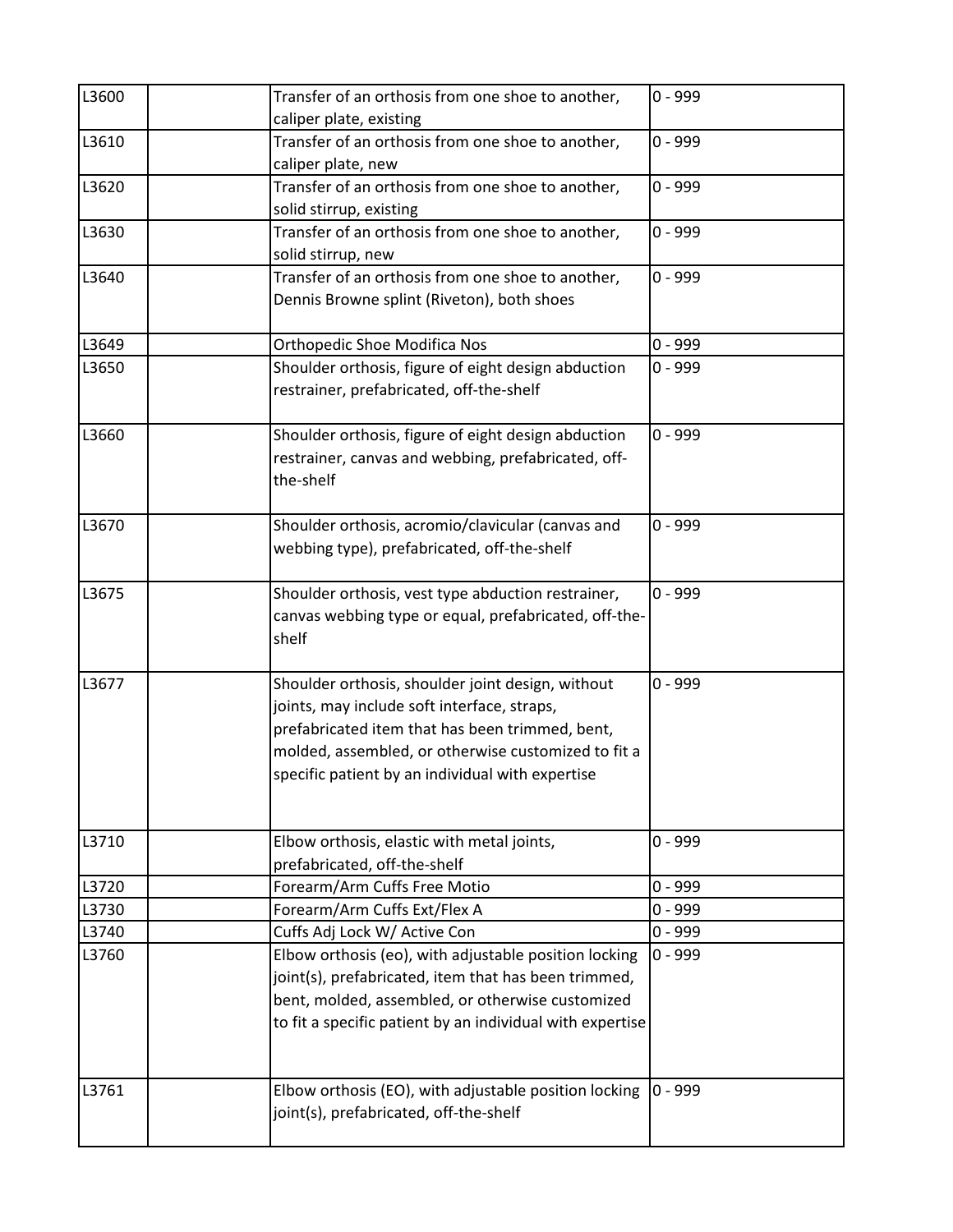| L3762 | Elbow orthosis, rigid, without joints, includes soft<br>interface material, prefabricated, off-the-shelf                                                                                                                                                                                                             | $0 - 999$ |
|-------|----------------------------------------------------------------------------------------------------------------------------------------------------------------------------------------------------------------------------------------------------------------------------------------------------------------------|-----------|
| L3763 | EWHO, rigid, without joints, may include soft<br>interface, straps, custom fabricated, includes fitting<br>and adjustment                                                                                                                                                                                            | $0 - 999$ |
| L3764 | EWHO, includes one or more nontorsion joints,<br>elastic bands, turnbuckles, may include soft<br>interface, straps, custom fab                                                                                                                                                                                       | $0 - 999$ |
| L3808 | WRIST HAND FINGER ORTHOSIS, RIGID WITHOUT<br>JOINTS, MAY INCLUDE SOFT INTERFACE                                                                                                                                                                                                                                      | $0 - 999$ |
| L3900 | Hinge Extension/Flex Wrist/F                                                                                                                                                                                                                                                                                         | $0 - 999$ |
| L3901 | Hinge Ext/Flex Wrist Finger                                                                                                                                                                                                                                                                                          | $0 - 999$ |
| L3904 | Whfo Electric Custom Fitted                                                                                                                                                                                                                                                                                          | $0 - 999$ |
| L3906 | WHO, without joints, may include soft interface,<br>straps, custom fabricated, includes fitting and<br>adjustment                                                                                                                                                                                                    | $0 - 999$ |
| L3908 | Wrist hand orthosis, wrist extension control cock-up,<br>non molded, prefabricated, off-the-shelf                                                                                                                                                                                                                    | $0 - 999$ |
| L3912 | Hand finger orthosis (hfo), flexion glove with elastic<br>finger control, prefabricated, off-the-shelf                                                                                                                                                                                                               | $0 - 999$ |
| L3923 | Hand finger orthosis, without joints, may include soft 0 - 999<br>interface, straps, prefabricated item that has been<br>trimmed, bent, molded, assembled, or otherwise<br>customized to fit a specific patient by an individual<br>with expertise                                                                   |           |
| L3925 | Finger orthosis, proximal interphalangeal (pip)/distal<br>interphalangeal (dip), non torsion joint/spring,<br>extension/flexion, may include soft interface<br>material, prefabricated, off-the-shelf                                                                                                                | $0 - 999$ |
| L3929 | Hand finger orthosis, includes one or more<br>nontorsion joint(s), turnbuckles, elastic<br>bands/springs, may include soft interface material,<br>straps, prefabricated item that has been trimmed,<br>bent, molded, assembled, or otherwise customized<br>to fit a specific patient by an individual with expertise | $0 - 999$ |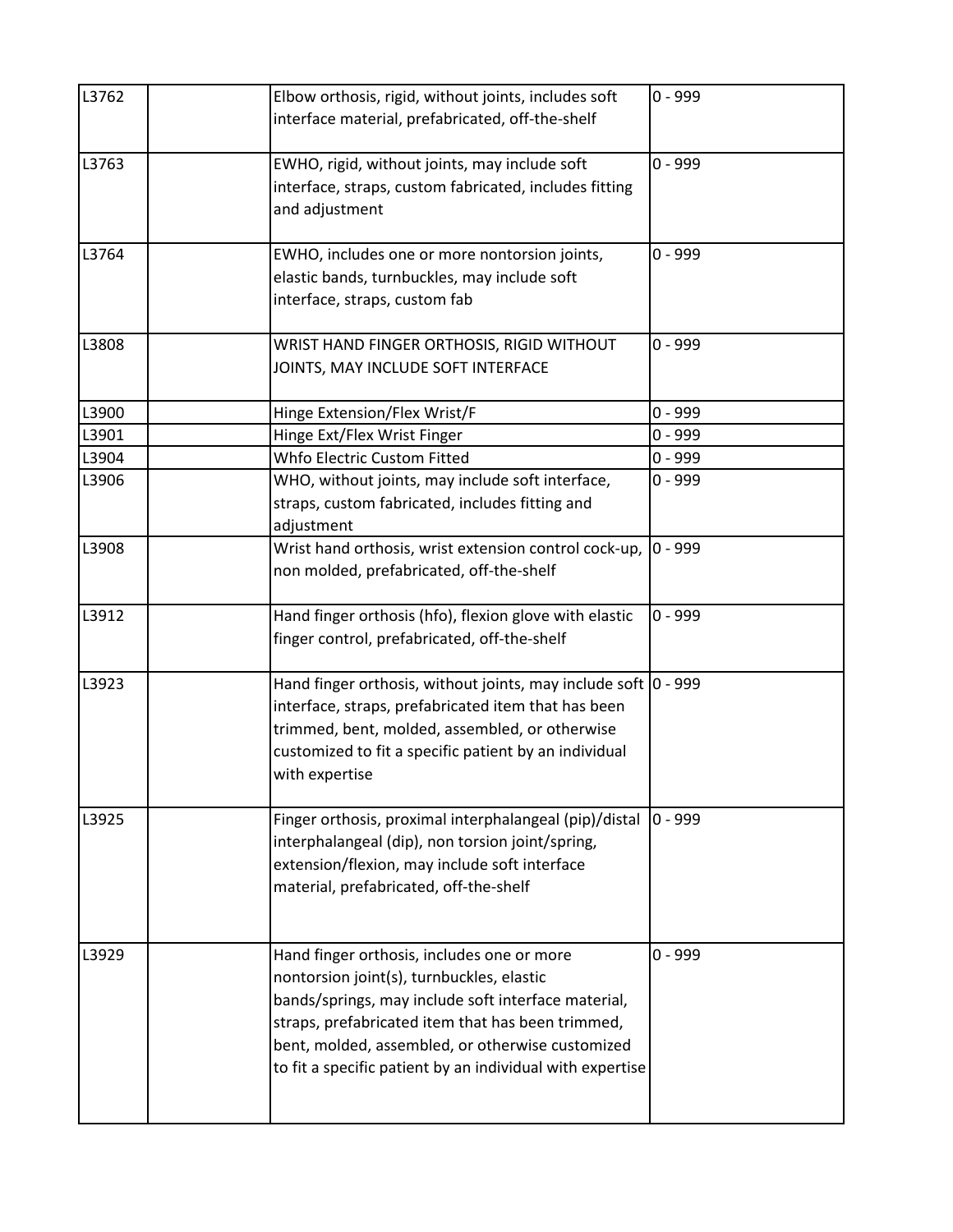| L3931 | Wrist hand finger orthosis, includes one or more             | $0 - 999$ |
|-------|--------------------------------------------------------------|-----------|
|       | nontorsion joint(s),                                         |           |
| L3960 | Sewho Airplan Desig Abdu Pos                                 | $0 - 999$ |
| L3962 | Sewho Erbs Palsey Design Abd                                 | $0 - 999$ |
| L3980 | Upp Ext Fx Orthosis Humeral                                  | $0 - 999$ |
| L3982 | Upper Ext Fx Orthosis Rad/Ul                                 | $0 - 999$ |
| L3984 | <b>Upper Ext Fx Orthosis Wrist</b>                           | $0 - 999$ |
| L3995 | Sock Fracture Or Equal Each                                  | $0 - 999$ |
| L3999 | <b>Upper Limb Orthosis Nos</b>                               | $0 - 999$ |
| L4000 | Repl Girdle Milwaukee Orth                                   | $0 - 999$ |
| L4010 | Replace Trilateral Socket Br                                 | $0 - 999$ |
| L4020 | Replace Quadlat Socket Brim                                  | $0 - 999$ |
| L4030 | Replace Socket Brim Cust Fit                                 | $0 - 999$ |
| L4040 | Replace Molded Thigh Lacer                                   | $0 - 999$ |
| L4045 | Replace Non-Molded Thigh Lac                                 | $0 - 999$ |
| L4050 | Replace Molded Calf Lacer                                    | $0 - 999$ |
| L4055 | Replace Non-Molded Calf Lace                                 | $0 - 999$ |
| L4060 | Replace High Roll Cuff                                       | $0 - 999$ |
| L4070 | Replace Prox & Dist Upright                                  | $0 - 999$ |
| L4080 | Repl Met Band Kafo-Afo Prox                                  | $0 - 999$ |
| L4090 | Repl Met Band Kafo-Afo Calf/                                 | $0 - 999$ |
| L4100 | Repl Leath Cuff Kafo Prox Th                                 | $0 - 999$ |
| L4110 | Repl Leath Cuff Kafo-Afo Cal                                 | $0 - 999$ |
| L4130 | <b>Replace Pretibial Shell</b>                               | $0 - 999$ |
| L4205 | Ortho Dvc Repair Per 15 Min                                  | $0 - 999$ |
| L4210 | Orth Dev Repair/Repl Minor P                                 | $0 - 999$ |
| L4350 | Ankle control orthosis, stirrup style, rigid, includes       | $0 - 999$ |
|       | any type interface (e.g., pneumatic, gel),                   |           |
|       | prefabricated, off-the-shelf                                 |           |
|       |                                                              |           |
| L4360 | Walking boot, pneumatic and/or vacuum, with or               | $0 - 999$ |
|       | without joints, with or without interface material,          |           |
|       | prefabricated item that has been trimmed, bent,              |           |
|       | molded, assembled, or otherwise customized to fit a          |           |
|       | specific patient by an individual with expertise             |           |
|       |                                                              |           |
| L4370 | Pneumatic full leg splint, prefabricated, off-the-shelf      | $0 - 999$ |
| L4386 | Walking boot, non-pneumatic, with or without joints, 0 - 999 |           |
|       | with or without interface material, prefabricated            |           |
|       | item that has been trimmed, bent, molded,                    |           |
|       | assembled, or otherwise customized to fit a specific         |           |
|       | patient by an individual with expertise                      |           |
|       |                                                              |           |
|       |                                                              |           |
| L4392 | Replace Afo Soft Interface                                   | $0 - 999$ |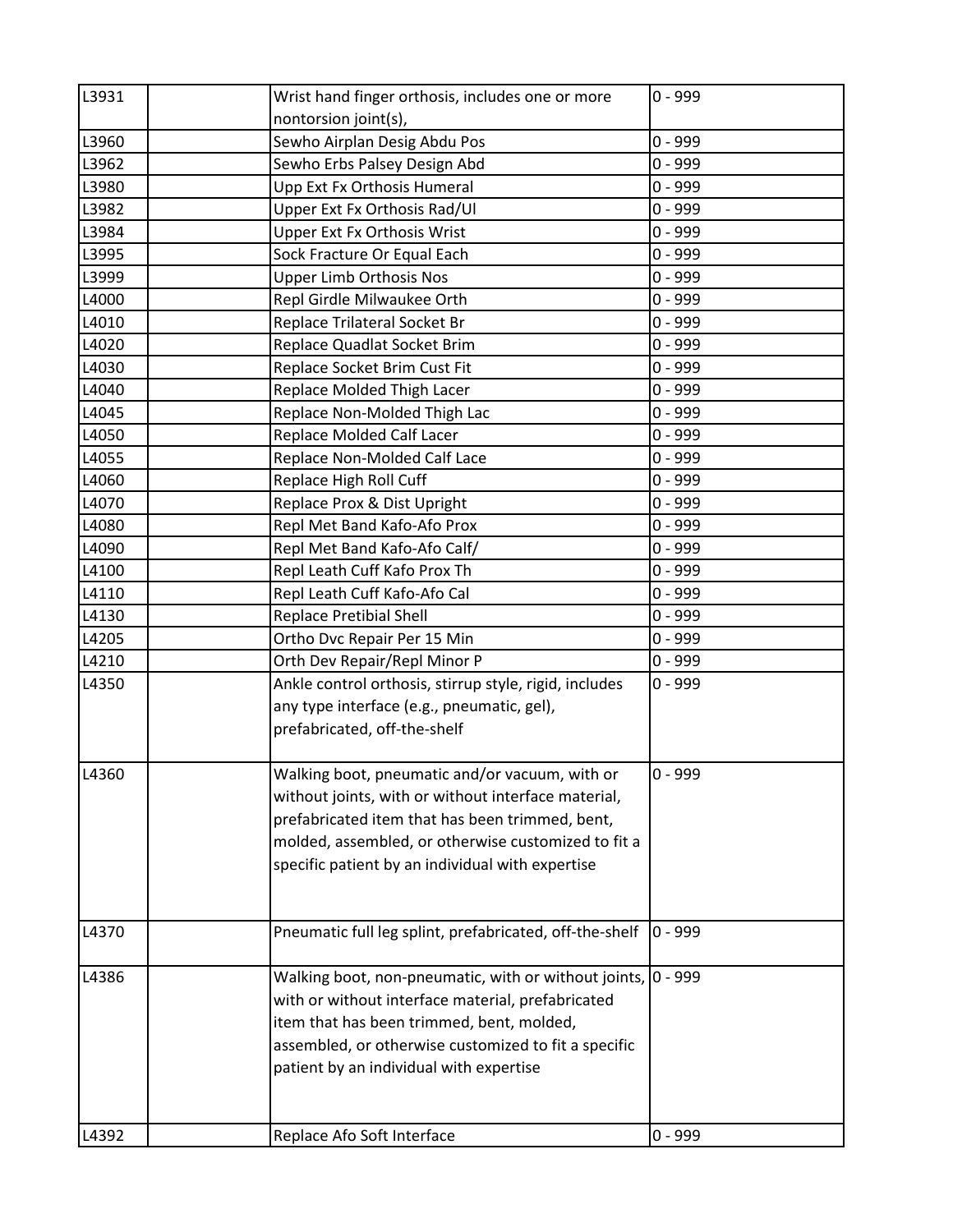| L4394 | Replace Foot Drop Spint                                  | $0 - 999$ |
|-------|----------------------------------------------------------|-----------|
| L4396 | Static or dynamic ankle foot orthosis, including soft    | $0 - 999$ |
|       | interface material, adjustable for fit, for positioning, |           |
|       | may be used for minimal ambulation, prefabricated        |           |
|       | item that has been trimmed, bent, molded,                |           |
|       | assembled, or otherwise customized to fit a specific     |           |
|       | patient by an individual with expertise                  |           |
|       |                                                          |           |
|       |                                                          |           |
| L4398 | Foot drop splint, recumbent positioning device,          | $0 - 999$ |
|       | prefabricated, off-the-shelf                             |           |
|       |                                                          |           |
| L5000 | Sho Insert W Arch Toe Filler                             | $0 - 999$ |
| L5010 | Mold Socket Ank Hgt W/ Toe F                             | $0 - 999$ |
| L5020 | Tibial Tubercle Hgt W/ Toe F                             | $0 - 999$ |
| L5050 | Ank Symes Mold Sckt Sach Ft                              | $0 - 999$ |
| L5060 | Symes Met Fr Leath Socket Ar                             | $0 - 999$ |
| L5100 | Molded Socket Shin Sach Foot                             | $0 - 999$ |
| L5105 | Plast Socket Jts/Thgh Lacer                              | $0 - 999$ |
| L5150 | Mold Sckt Ext Knee Shin Sach                             | $0 - 999$ |
| L5160 | Mold Socket Bent Knee Shin S                             | $0 - 999$ |
| L5200 | Kne Sing Axis Fric Shin Sach                             | $0 - 999$ |
| L5210 | No Knee/Ankle Joints W/ Ft B                             | $0 - 999$ |
| L5220 | No Knee Joint With Artic Ali                             | $0 - 999$ |
| L5230 | Fem Focal Defic Constant Fri                             | $0 - 999$ |
| L5250 | Hip Canad Sing Axi Cons Fric                             | $0 - 999$ |
| L5280 | <b>Hemipelvect Canad Sing Axis</b>                       | $0 - 999$ |
| L5301 | Below knee, molded socket, shin, SACH foot,              | 0 - 999   |
|       | endoskeletal system                                      |           |
| L5312 | Knee disarticulation (or through knee), molded           | $0 - 999$ |
|       | socket, single axis knee, pylon, SACH foot,              |           |
|       | endoskeletal system                                      |           |
|       |                                                          |           |
| L5321 | Above knee, molded socket, open end, SACH foot,          | $0 - 999$ |
|       | endoskeletal system, single axis knee                    |           |
|       |                                                          |           |
| L5331 | Hip disarticulation, Canadian type, molded socket,       | $0 - 999$ |
|       | endoskeletal system, hip joint, single axis knee, SACH   |           |
|       | foot                                                     |           |
| L5341 | Hemipelvectomy, Canadian type, molded socket,            | 0 - 999   |
|       | endoskeletal system, hip joint, single axis knee, SACH   |           |
|       | foot                                                     |           |
| L5400 | Postop Dress & 1 Cast Chg Bk                             | $0 - 999$ |
| L5410 | Postop Dsg Bk Ea Add Cast Ch                             | $0 - 999$ |
| L5420 | Postop Dsg & 1 Cast Chg Ak/D                             | $0 - 999$ |
| L5430 | Postop Dsg Ak Ea Add Cast Ch                             | 0 - 999   |
| L5450 | Postop App Non-Wgt Bear Dsg                              | $0 - 999$ |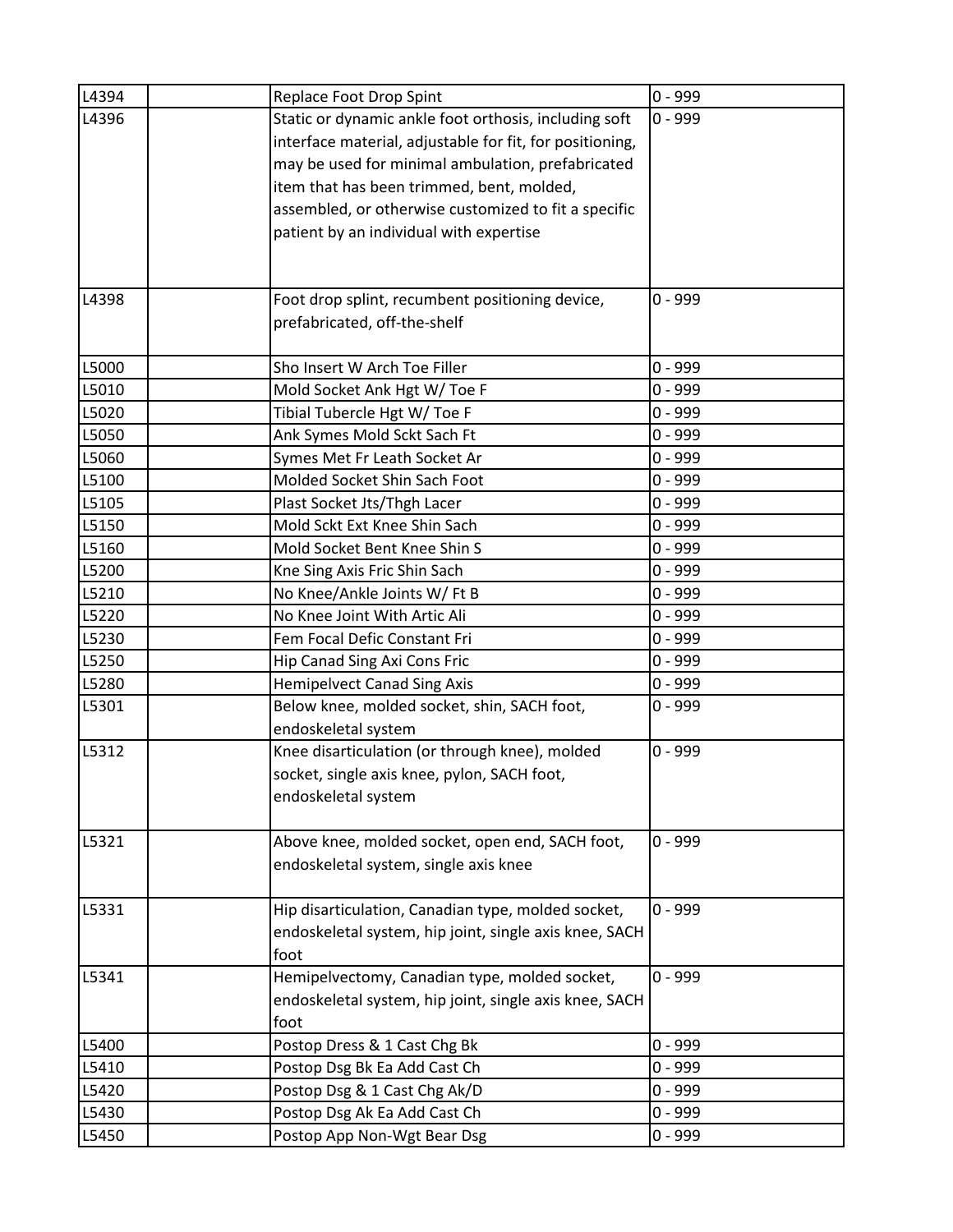| L5460 | Postop App Non-Wgt Bear Dsg               | $0 - 999$ |
|-------|-------------------------------------------|-----------|
| L5530 | Prep Bk Ptb Thermopls Molded              | $0 - 999$ |
| L5535 | Preparatory, below knee PTB type socket,  | $0 - 999$ |
|       | nonalignable system, no cover, SACH foot, |           |
|       | prefabricated, adjustable open end socket |           |
|       |                                           |           |
| L5540 | Prep Bk Ptb Laminated Socket              | $0 - 999$ |
| L5560 | Prep Ak Ischial Plast Molded              | $0 - 999$ |
| L5580 | Prep Ak Ischial Thermo Mold               | $0 - 999$ |
| L5585 | Prep Ak Ischial Open End                  | $0 - 999$ |
| L5590 | Prep Ak Ischial Laminated                 | $0 - 999$ |
| L5595 | <b>Hip Disartic Sach Thermopls</b>        | $0 - 999$ |
| L5600 | Hip Disart Sach Laminat Mold              | $0 - 999$ |
| L5610 | Above Knee Hydracadence                   | $0 - 999$ |
| L5611 | Ak 4 Bar Link W/Fric Swing                | $0 - 999$ |
| L5613 | Ak 4 Bar Ling W/Hydraul Swig              | $0 - 999$ |
| L5616 | Ak Univ Multiplex Sys Frict               | $0 - 999$ |
| L5617 | Ak/Bk Self-Aligning Unit Ea               | $0 - 999$ |
| L5618 | <b>Test Socket Symes</b>                  | $0 - 999$ |
| L5620 | <b>Test Socket Below Knee</b>             | $0 - 999$ |
| L5622 | Test Socket Knee Disarticula              | $0 - 999$ |
| L5624 | Test Socket Above Knee                    | $0 - 999$ |
| L5626 | Test Socket Hip Disarticulat              | $0 - 999$ |
| L5628 | Test Socket Hemipelvectomy                | $0 - 999$ |
| L5629 | <b>Below Knee Acrylic Socket</b>          | $0 - 999$ |
| L5630 | Syme Typ Expandabl Wall Sckt              | $0 - 999$ |
| L5631 | Ak/Knee Disartic Acrylic Soc              | $0 - 999$ |
| L5632 | Symes Type Ptb Brim Design S              | $0 - 999$ |
| L5634 | Symes Type Poster Opening So              | $0 - 999$ |
| L5636 | Symes Type Medial Opening So              | $0 - 999$ |
| L5637 | <b>Below Knee Total Contact</b>           | $0 - 999$ |
| L5638 | <b>Below Knee Leather Socket</b>          | $0 - 999$ |
| L5639 | <b>Below Knee Wood Socket</b>             | $0 - 999$ |
| L5640 | Knee Disarticulat Leather So              | $0 - 999$ |
| L5642 | Above Knee Leather Socket                 | $0 - 999$ |
| L5643 | Hip Flex Inner Socket Ext Fr              | $0 - 999$ |
| L5644 | Above Knee Wood Socket                    | $0 - 999$ |
| L5645 | Ak Flexibl Inner Socket Ext               | $0 - 999$ |
| L5646 | Below Knee Air Cushion Socke              | $0 - 999$ |
| L5647 | <b>Below Knee Suction Socket</b>          | $0 - 999$ |
| L5648 | Above Knee Air Cushion Socke              | $0 - 999$ |
| L5649 | Isch Containmt/Narrow M-L So              | $0 - 999$ |
| L5650 | Tot Contact Ak/Knee Disart S              | $0 - 999$ |
| L5651 | Ak Flex Inner Socket Ext Fra              | $0 - 999$ |
| L5652 | Suction Susp Ak/Knee Disart               | $0 - 999$ |
| L5653 | Knee Disart Expand Wall Sock              | $0 - 999$ |
| L5654 | Socket Insert Symes                       | $0 - 999$ |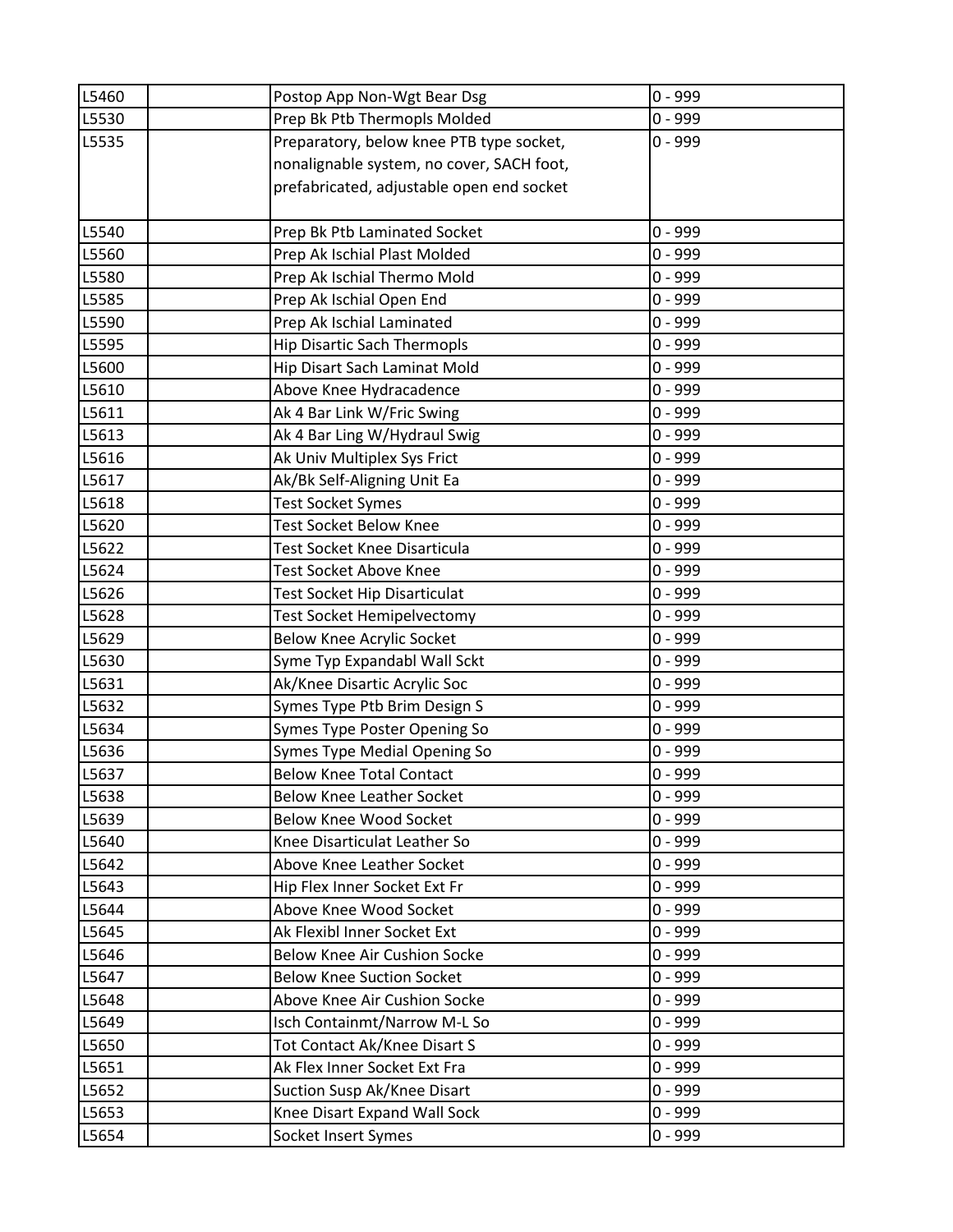| L5655          | Socket Insert Below Knee                                | $0 - 999$              |
|----------------|---------------------------------------------------------|------------------------|
| L5656          | Socket Insert Knee Articulat                            | $0 - 999$              |
| L5658          | Socket Insert Above Knee                                | $0 - 999$              |
| L5661          | Multi-Durometer Symes                                   | $0 - 999$              |
| L5665          | Multi-Durometer Below Knee                              | $0 - 999$              |
| L5666          | <b>Below Knee Cuff Suspension</b>                       | $0 - 999$              |
| L5668          | Socket Insert W/O Lock Lower                            | $0 - 999$              |
| L5670          | <b>Bk Molded Supracondylar Susp</b>                     | $0 - 999$              |
| L5671          | Addition lower extremity, below knee/above knee         | $0 - 999$              |
|                | suspension locking mechanism (shuttle, lanyard or       |                        |
|                | equal), includes socke                                  |                        |
|                |                                                         |                        |
| L5672          | <b>Bk Removable Medial Brim Sus</b>                     | $0 - 999$              |
| L5673          | Addition to lower extremity, below knee/above           | $0 - 999$              |
|                | knee, custom fabricated                                 |                        |
| L5676          | Bk Knee Joints Single Axis P                            | $0 - 999$              |
| L5677          | Bk Knee Joints Polycentric P                            | $0 - 999$              |
| L5678          | <b>Bk Joint Covers Pair</b>                             | $0 - 999$              |
| L5679          | Addition to lower extremity, below knee/above           | $0 - 999$              |
|                | knee, custom fabricated                                 |                        |
| L5680          | Bk Thigh Lacer Non-Molded                               | $0 - 999$              |
| L5681          | Addition to lower extremity, below knee/above           | $0 - 999$              |
|                | knee, custom fabricated socket insert                   |                        |
|                |                                                         |                        |
| L5682          | Bk Thigh Lacer Glut/Ischia M                            | $0 - 999$              |
| L5684          | <b>Bk Fork Strap</b>                                    | $0 - 999$              |
| L5685          | Below knee sus/seal sleeve                              | $0 - 999$              |
| L5686          | <b>Bk Back Check</b>                                    | $0 - 999$              |
| L5688          | Bk Waist Belt Webbing                                   | $0 - 999$              |
| L5690          | Bk Waist Belt Padded And Lin                            | $0 - 999$              |
| L5692          | Ak Pelvic Control Belt Light                            | $0 - 999$              |
| L5694          | Ak Pelvic Control Belt Pad/L                            | $0 - 999$              |
| L5695          | Ak Sleeve Susp Neoprene/Equa                            | $0 - 999$              |
| L5696          | Ak/Knee Disartic Pelvic Join                            | $0 - 999$<br>$0 - 999$ |
| L5697          | Ak/Knee Disartic Pelvic Band                            | $0 - 999$              |
| L5698          | Ak/Knee Disartic Silesian Ba<br><b>Shoulder Harness</b> | $0 - 999$              |
| L5699<br>L5700 | Replace Socket Below Knee                               | $0 - 999$              |
| L5701          |                                                         | $0 - 999$              |
| L5702          | Replace Socket Above Knee                               | $0 - 999$              |
|                | Replace Socket Hip                                      |                        |
| L5704          | <b>Custom Shape Covr Below Knee</b>                     | $0 - 999$              |
| L5705          | Custm Shape Cover Above Knee                            | $0 - 999$              |
| L5706          | Custm Shape Cvr Knee Disart                             | $0 - 999$              |
| L5707          | Custm Shape Cover Hip Disart                            | $0 - 999$              |
| L5710          | Kne-Shin Exo Sng Axi Mnl Loc                            | $0 - 999$              |
| L5711          | Knee-Shin Exo Mnl Lock Ultra                            | $0 - 999$              |
| L5712          | Knee-Shin Exo Frict Swg & St                            | $0 - 999$              |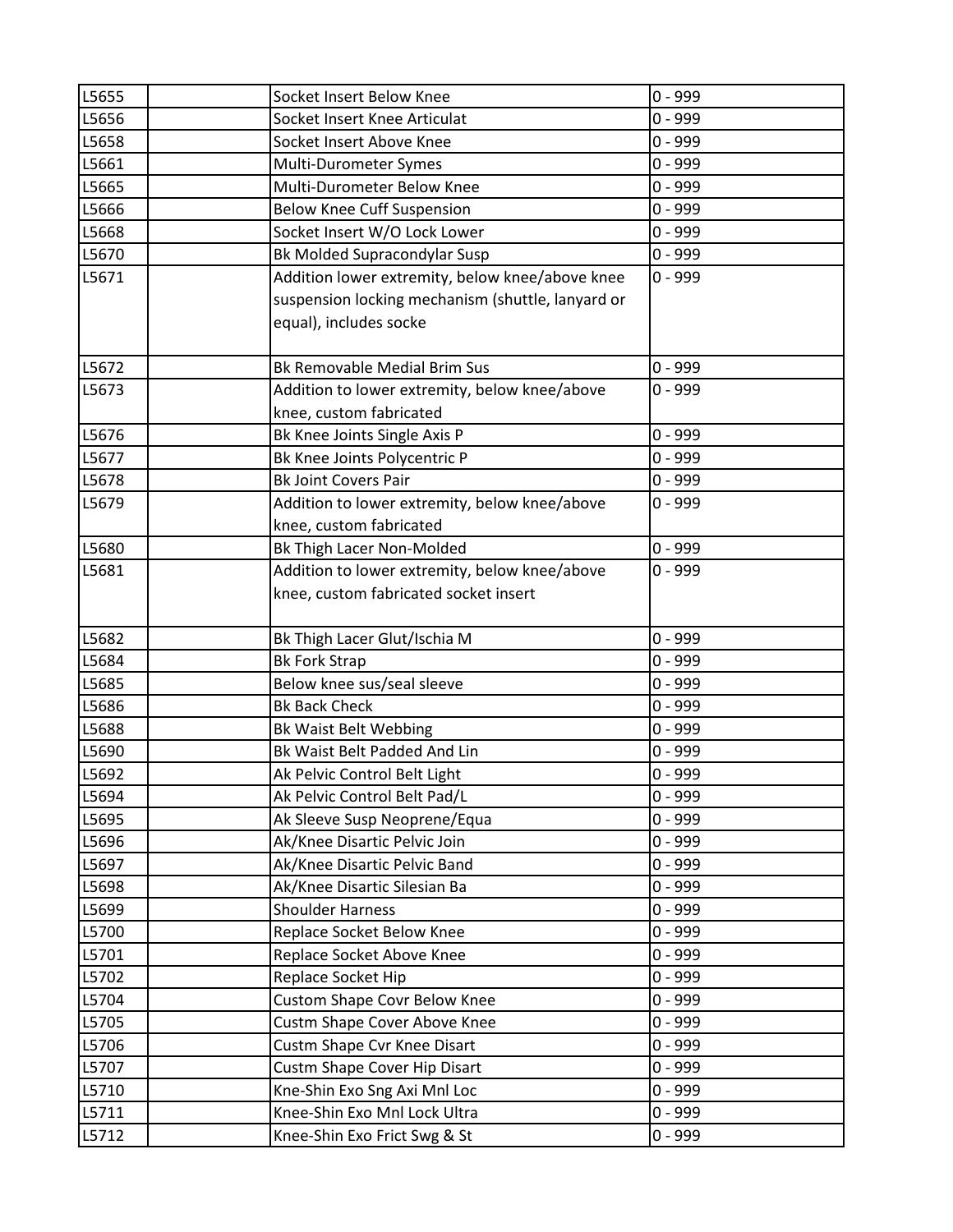| L5714 | Knee-Shin Exo Variable Frict                        | $0 - 999$ |
|-------|-----------------------------------------------------|-----------|
| L5716 | Knee-Shin Exo Mech Stance Ph                        | $0 - 999$ |
| L5718 | Knee-Shin Exo Frct Swg & Sta                        | $0 - 999$ |
| L5722 | Knee-Shin Pneum Swg Frct Exo                        | $0 - 999$ |
| L5724 | Knee-Shin Exo Fluid Swing Ph                        | $0 - 999$ |
| L5726 | Knee-Shin Ext Jnts Fld Swg E                        | $0 - 999$ |
| L5728 | Knee-Shin Fluid Swg & Stance                        | $0 - 999$ |
| L5780 | Knee-Shin Pneum/Hydra Pneum                         | $0 - 999$ |
| L5785 | Exoskeletal Bk Ultralt Mater                        | $0 - 999$ |
| L5790 | Exoskeletal Ak Ultra-Light M                        | $0 - 999$ |
| L5795 | Exoskel Hip Ultra-Light Mate                        | $0 - 999$ |
| L5810 | Endoskel Knee-Shin Mnl Lock                         | $0 - 999$ |
| L5811 | Endo Knee-Shin Mnl Lck Ultra                        | $0 - 999$ |
| L5812 | Endo Knee-Shin Frct Swg & St                        | $0 - 999$ |
| L5814 | Endo Knee-Shin Hydral Swg Ph                        | $0 - 999$ |
| L5816 | Endo Knee-Shin Polyc Mch Sta                        | $0 - 999$ |
| L5818 | Endo Knee-Shin Frct Swg & St                        | $0 - 999$ |
| L5822 | Endo Knee-Shin Pneum Swg Frc                        | $0 - 999$ |
| L5824 | Endo Knee-Shin Fluid Swing P                        | $0 - 999$ |
| L5828 | Endo Knee-Shin Fluid Swg/Sta                        | $0 - 999$ |
| L5830 | Endo Knee-Shin Pneum/Swg Pha                        | $0 - 999$ |
| L5840 | Multi-Axial Knee/Shin System                        | $0 - 999$ |
| L5845 | Knee-Shin Sys Stance Flexion                        | $0 - 999$ |
| L5850 | Endo Ak/Hip Knee Extens Assi                        | $0 - 999$ |
| L5855 | Mech Hip Extension Assist                           | 0 - 999   |
| L5910 | Endo Below Knee Alignable Sy                        | $0 - 999$ |
| L5920 | Endo Ak/Hip Alignable System                        | $0 - 999$ |
| L5940 | Endo Bk Ultra-Light Material                        | $0 - 999$ |
| L5950 | Endo Ak Ultra-Light Material                        | $0 - 999$ |
| L5960 | Endo Hip Ultra-Light Materia                        | $0 - 999$ |
| L5962 | Below Knee Flex Cover System                        | $0 - 999$ |
| L5964 | Above Knee Flex Cover System                        | $0 - 999$ |
| L5966 | Hip Flexible Cover System                           | $0 - 999$ |
| L5968 | Multiaxial Ankle W Dorsiflex                        | $0 - 999$ |
| L5970 | Foot External Keel Sach Foot                        | $0 - 999$ |
| L5972 | All lower extremity prostheses, foot, flexible keel | $0 - 999$ |
| L5974 | Foot Single Axis Ankle/Foot                         | $0 - 999$ |
| L5975 | Combo Ankle/Foot Prosthesis                         | $0 - 999$ |
| L5976 | <b>Energy Storing Foot</b>                          | $0 - 999$ |
| L5978 | Ft Prosth Multiaxial Ankl/Ft                        | 0 - 999   |
| L5979 | Multi-Axial Ankle/Ft Prosth                         | $0 - 999$ |
| L5980 | Flex Foot System                                    | $0 - 999$ |
| L5981 | Flex-Walk Sys Low Ext Prosth                        | $0 - 999$ |
| L5982 | Exoskeletal Axial Rotation U                        | $0 - 999$ |
| L5984 | <b>Endoskeletal Axial Rotation</b>                  | $0 - 999$ |
| L5985 | Lwr Ext Dynamic Prosth Pylon                        | $0 - 999$ |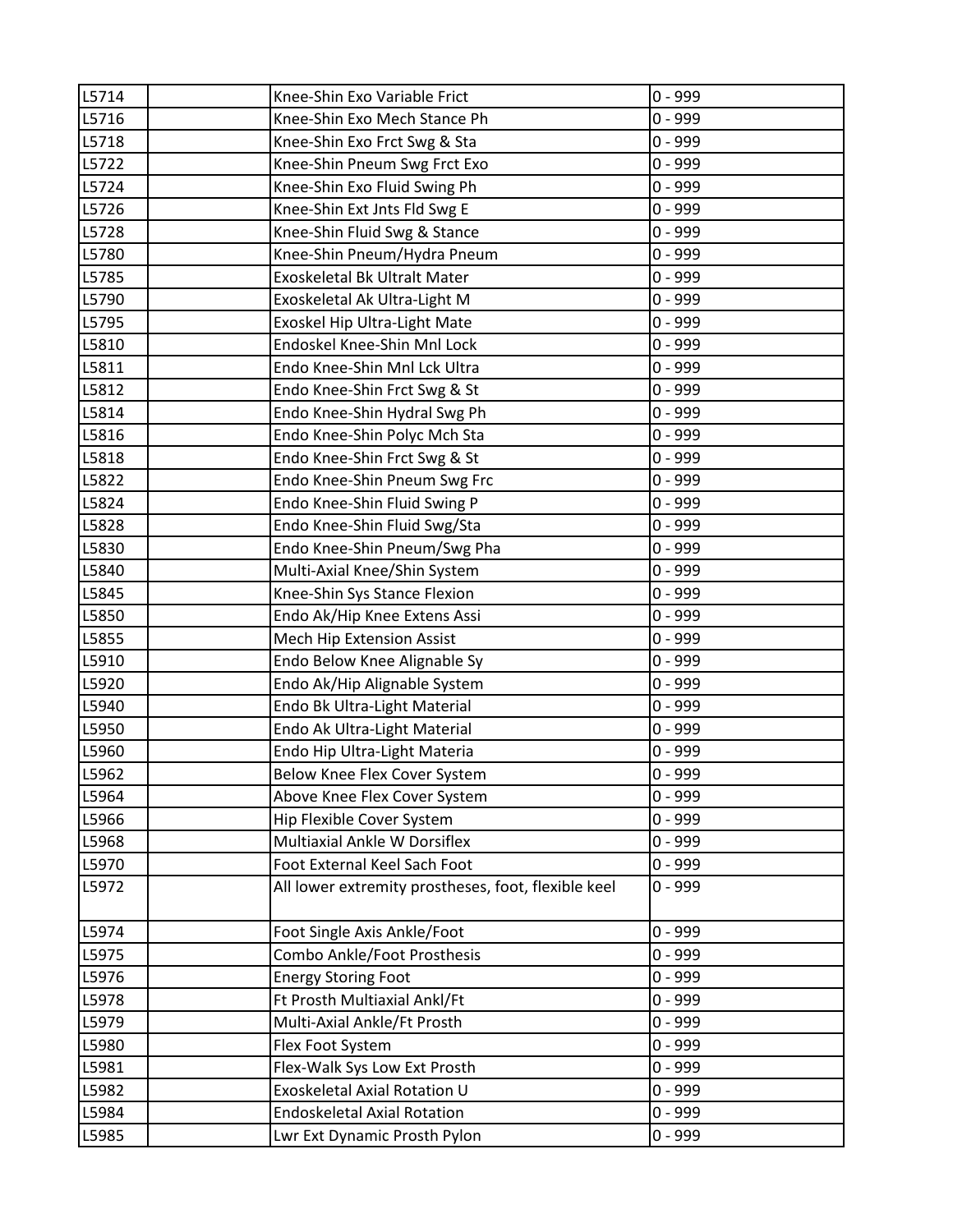| L5986 | <b>Multi-Axial Rotation Unit</b>                  | $0 - 999$ |
|-------|---------------------------------------------------|-----------|
| L5987 | Shank Ft W Vert Load Pylon                        | $0 - 999$ |
| L5988 | <b>Vertical Shock Reducing Pylo</b>               | $0 - 999$ |
| L5990 | Addition to lower extremity prosthesis, user      | $0 - 999$ |
|       | adjustable heel height                            |           |
|       |                                                   |           |
| L5999 | Lower Extremity Prosthes Nos                      | $0 - 999$ |
| L6000 | Partial hand, thumb remaining                     | $0 - 999$ |
| L6010 | Partial hand, little and/or ring finger remaining | $0 - 999$ |
|       |                                                   |           |
| L6020 | Partial hand, no finger remaining                 | $0 - 999$ |
| L6050 | Wrst Mld Sck Flx Hng Tri Pad                      | $0 - 999$ |
| L6055 | Wrst Mold Sock W/Exp Interfa                      | $0 - 999$ |
| L6100 | Elb Mold Sock Flex Hinge Pad                      | $0 - 999$ |
| L6110 | Elbow Mold Sock Suspension T                      | $0 - 999$ |
| L6120 | Elbow Mold Doub Splt Soc Ste                      | $0 - 999$ |
| L6130 | Elbow Stump Activated Lock H                      | $0 - 999$ |
| L6200 | Elbow Mold Outsid Lock Hinge                      | $0 - 999$ |
| L6205 | Elbow Molded W/ Expand Inter                      | $0 - 999$ |
| L6250 | Elbow Inter Loc Elbow Forarm                      | $0 - 999$ |
| L6300 | Shider Disart Int Lock Elbow                      | $0 - 999$ |
| L6310 | Shoulder Passive Restor Comp                      | $0 - 999$ |
| L6320 | Shoulder Passive Restor Cap                       | $0 - 999$ |
| L6350 | Thoracic Intern Lock Elbow                        | $0 - 999$ |
| L6360 | <b>Thoracic Passive Restor Comp</b>               | $0 - 999$ |
| L6370 | <b>Thoracic Passive Restor Cap</b>                | $0 - 999$ |
| L6380 | Postop Dsg Cast Chg Wrst/Elb                      | $0 - 999$ |
| L6382 | Postop Dsg Cast Chg Elb Dis/                      | $0 - 999$ |
| L6384 | Postop Dsg Cast Chg Shlder/T                      | $0 - 999$ |
| L6386 | Postop Ea Cast Chg & Realign                      | $0 - 999$ |
| L6388 | Postop Applicat Rigid Dsg On                      | $0 - 999$ |
| L6400 | <b>Below Elbow Prosth Tiss Shap</b>               | $0 - 999$ |
| L6450 | Elb Disart Prosth Tiss Shap                       | $0 - 999$ |
| L6500 | Above Elbow Prosth Tiss Shap                      | $0 - 999$ |
| L6550 | Shldr Disar Prosth Tiss Shap                      | $0 - 999$ |
| L6570 | Scap Thorac Prosth Tiss Shap                      | $0 - 999$ |
| L6580 | Wrist/Elbow Bowden Cable Mol                      | $0 - 999$ |
| L6582 | Wrist/Elbow Bowden Cbl Dir F                      | $0 - 999$ |
| L6584 | Elbow Fair Lead Cable Molded                      | $0 - 999$ |
| L6586 | Elbow Fair Lead Cable Dir Fo                      | $0 - 999$ |
| L6588 | Shdr Fair Lead Cable Molded                       | $0 - 999$ |
| L6590 | Shdr Fair Lead Cable Direct                       | $0 - 999$ |
| L6600 | Polycentric Hinge Pair                            | $0 - 999$ |
| L6605 | Single Pivot Hinge Pair                           | $0 - 999$ |
| L6610 | Flexible Metal Hinge Pair                         | $0 - 999$ |
| L6615 | Disconnect Locking Wrist Uni                      | $0 - 999$ |
| L6616 | Disconnect Insert Locking Wr                      | $0 - 999$ |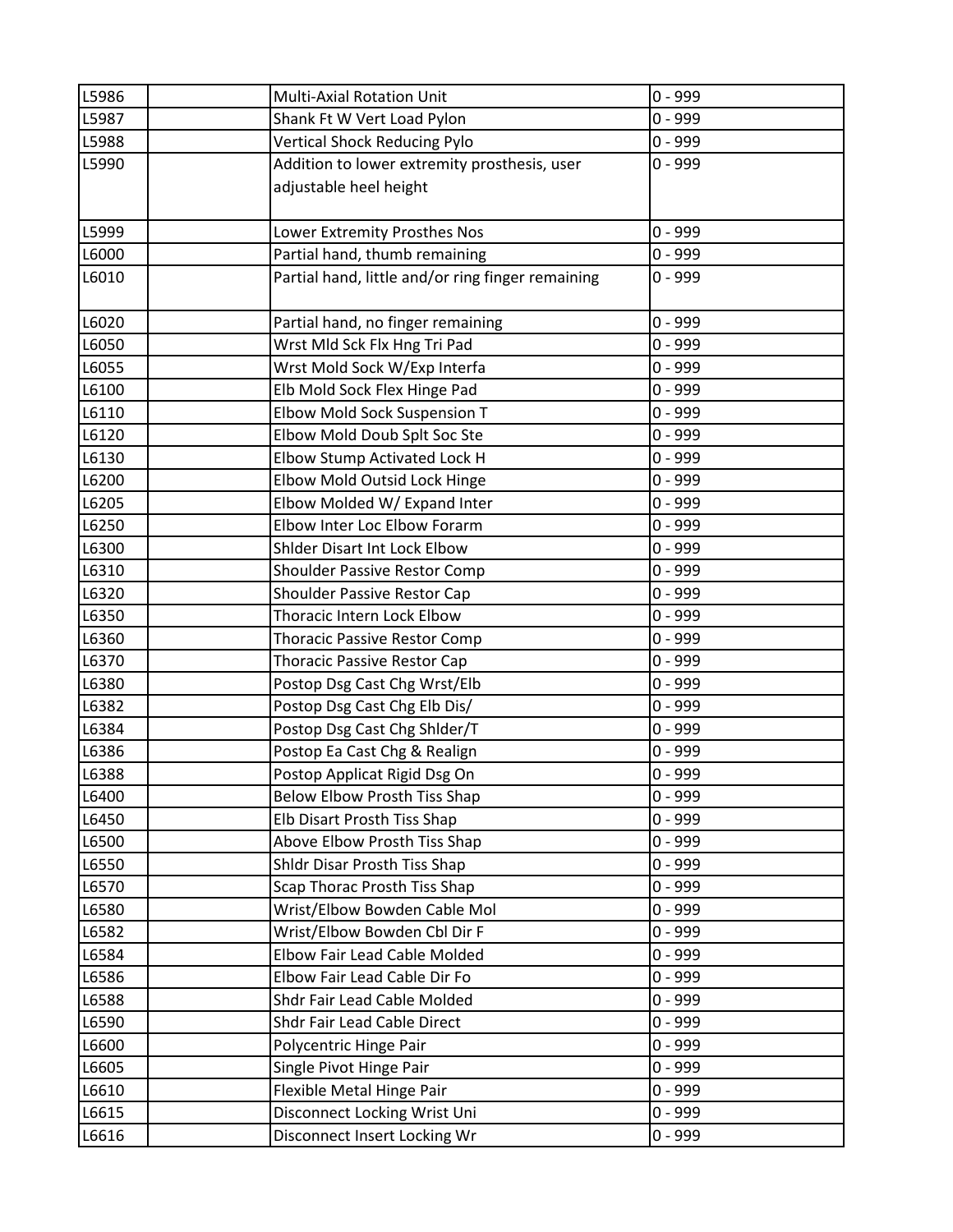| L6620 | Flexion-Friction Wrist Unit                 | $0 - 999$ |
|-------|---------------------------------------------|-----------|
| L6624 | UPPER EXTREMITY ADDITION, FLEXION/EXTENSION | $0 - 999$ |
|       | AND ROTATION WRIST UNIT                     |           |
|       |                                             |           |
| L6625 | Rotation Wrst W/ Cable Lock                 | $0 - 999$ |
| L6628 | Quick Disconn Hook Adapter O                | $0 - 999$ |
| L6629 | Lamination Collar W/ Couplin                | $0 - 999$ |
| L6630 | <b>Stainless Steel Any Wrist</b>            | $0 - 999$ |
| L6632 | Latex Suspension Sleeve Each                | $0 - 999$ |
| L6635 | Lift Assist For Elbow                       | $0 - 999$ |
| L6637 | Nudge Control Elbow Lock                    | $0 - 999$ |
| L6640 | Shoulder Abduction Joint Pai                | $0 - 999$ |
| L6641 | <b>Excursion Amplifier Pulley T</b>         | $0 - 999$ |
| L6642 | <b>Excursion Amplifier Lever Ty</b>         | $0 - 999$ |
| L6645 | Shoulder Flexion-Abduction J                | $0 - 999$ |
| L6650 | Shoulder Universal Joint                    | $0 - 999$ |
| L6655 | <b>Standard Control Cable Extra</b>         | $0 - 999$ |
| L6660 | <b>Heavy Duty Control Cable</b>             | $0 - 999$ |
| L6665 | Teflon Or Equal Cable Lining                | $0 - 999$ |
| L6670 | Hook To Hand Cable Adapter                  | $0 - 999$ |
| L6672 | Harness Chest/Shider Saddle                 | $0 - 999$ |
| L6675 | Harness Figure Of 8 Sing Con                | $0 - 999$ |
| L6676 | Harness Figure Of 8 Dual Con                | $0 - 999$ |
| L6680 | Test Sock Wrist Disart/Bel E                | $0 - 999$ |
| L6682 | Test Sock Elbw Disart/Above                 | $0 - 999$ |
| L6684 | Test Socket Shldr Disart/Tho                | $0 - 999$ |
| L6686 | <b>Suction Socket</b>                       | $0 - 999$ |
| L6687 | Frame Typ Socket Bel Elbow/W                | $0 - 999$ |
| L6688 | Frame Typ Sock Above Elb/Dis                | $0 - 999$ |
| L6689 | Frame Typ Socket Shoulder Di                | $0 - 999$ |
| L6690 | Frame Typ Sock Interscap-Tho                | $0 - 999$ |
| L6691 | Removable Insert Each                       | $0 - 999$ |
| L6692 | Silicone Gel Insert Or Equal                | $0 - 999$ |
| L6693 | Lockingelbow Forearm Cntrbal                | $0 - 999$ |
| L6703 | TERMINAL DEVICE, PASSIVE HAND/MITT, ANY     | $0 - 999$ |
|       | MATERIAL, ANY SIZE                          |           |
| L6706 | TERMINAL DEVICE, HOOK, MECHANICAL,          | $0 - 999$ |
|       | VOLUNTARY OPENING, ANY MATERIAL, ANY SIZE,  |           |
|       |                                             |           |
| L6707 | TERMINAL DEVICE, HOOK, MECHANICAL,          | $0 - 999$ |
|       | VOLUNTARY CLOSING, ANY MATERIAL, ANY SIZE,  |           |
|       |                                             |           |
| L6708 | TERMINAL DEVICE, HAND, MECHANICAL,          | $0 - 999$ |
|       | VOLUNTARY OPENING, ANY MATERIAL, ANY SIZE   |           |
|       |                                             |           |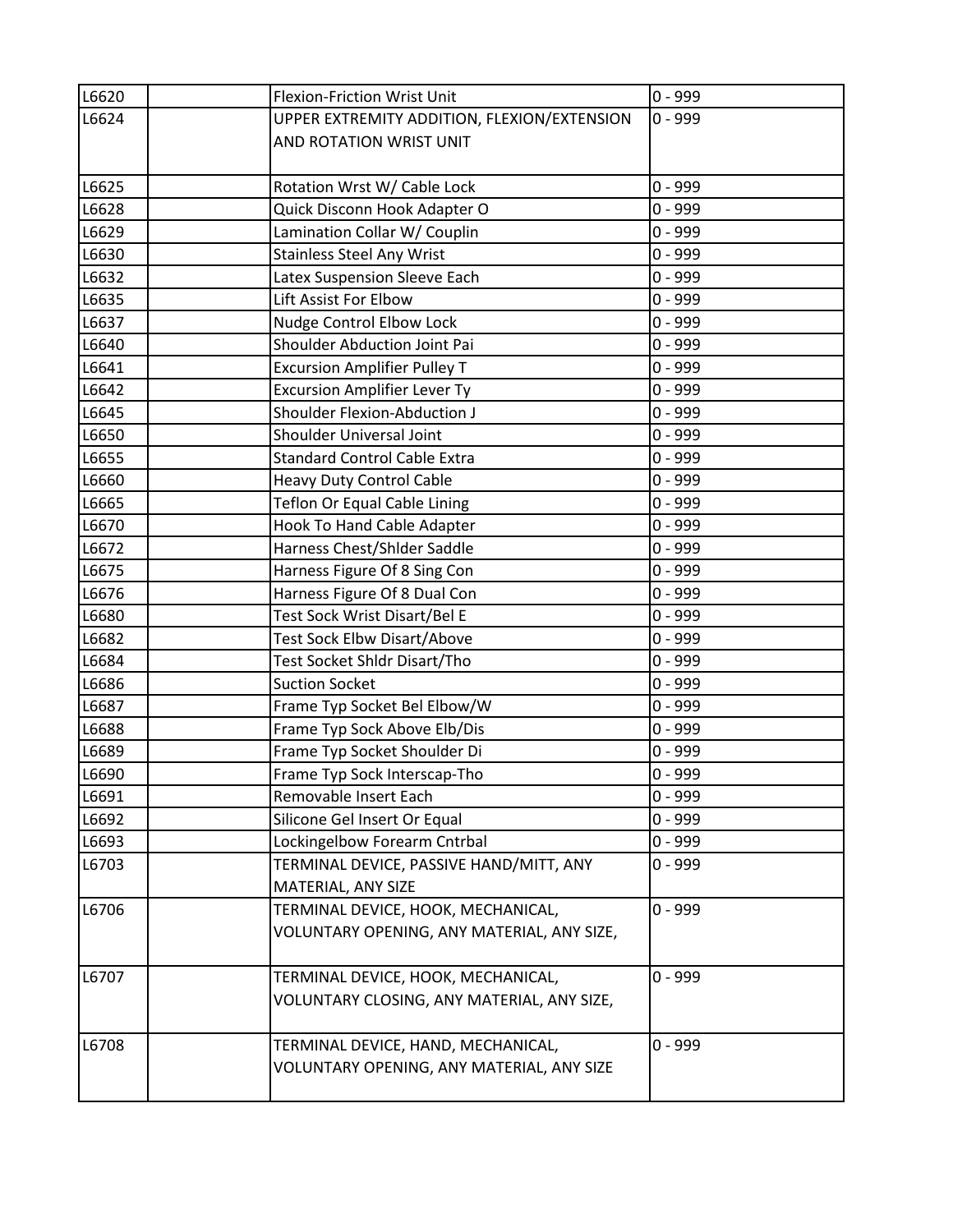| L6709 | TERMINAL DEVICE, HAND, MECHANICAL,                                  | $0 - 999$ |
|-------|---------------------------------------------------------------------|-----------|
|       | VOLUNTARY CLOSING, ANY MATERIAL, ANY SIZE                           |           |
|       |                                                                     |           |
| L6805 | ADDITION TO TERMINAL DEVICE, MODIFIER WRIST<br><b>UNIT</b>          | $0 - 999$ |
| L6810 | ADDITION TO TERMINAL DEVICE, PRECISION PINCH                        | $0 - 999$ |
|       | <b>DEVICE</b>                                                       |           |
| L6881 | AUTOMATIC GRASP FEATURE, ADDITION TO UPPER                          | $0 - 999$ |
|       | LIMB ELECTRIC PROSTHETIC TERMINAL                                   |           |
| L6882 | Microprocessor control feature, addition to upper                   | $0 - 999$ |
|       | limb prosthesis terminal device                                     |           |
| L6890 | <b>Production Glove</b>                                             | $0 - 999$ |
| L6900 | Hand Restorat Thumb/1 Finger                                        | $0 - 999$ |
| L6905 | Hand Restoration Multiple Fi                                        | $0 - 999$ |
| L6910 | Hand Restoration No Fingers                                         | $0 - 999$ |
| L6915 | Hand Restoration Replacmnt G                                        | $0 - 999$ |
| L6920 | Wrist Disarticul Switch Ctrl                                        | $0 - 999$ |
| L6925 | Wrist Disart Myoelectronic C                                        | $0 - 999$ |
| L6930 | <b>Below Elbow Switch Control</b>                                   | $0 - 999$ |
| L6935 | Below Elbow Myoelectronic Ct                                        | $0 - 999$ |
| L6940 | <b>Elbow Disarticulation Switch</b>                                 | $0 - 999$ |
| L6945 | Elbow Disart Myoelectronic C                                        | $0 - 999$ |
| L6950 | Above Elbow Switch Control                                          | $0 - 999$ |
| L6955 | Above Elbow Myoelectronic Ct                                        | $0 - 999$ |
| L6960 | <b>Shldr Disartic Switch Contro</b>                                 | $0 - 999$ |
| L6965 | <b>Shldr Disartic Myoelectronic</b>                                 | $0 - 999$ |
| L6970 | Interscapular-Thor Switch Ct                                        | $0 - 999$ |
| L6975 | Interscap-Thor Myoelectronic                                        | $0 - 999$ |
| L7007 | ELECTRIC HAND, SWITCH OR MYOELECTRIC<br>CONTROLLED, ADULT           | $0 - 999$ |
| L7008 | ELECTRIC HAND, SWITCH OR MYOELECTRIC,                               | $0 - 999$ |
|       | CONTROLLED, PEDIATRIC                                               |           |
| L7009 | ELECTRIC HOOK, SWITCH OR MYOELECTRIC                                | $0 - 999$ |
|       | CONTROLLED, ADULT                                                   |           |
| L7040 | PREHENSILE ACTUATOR, SWITCH CONTROLLED                              | $0 - 999$ |
| L7045 | ELECTRIC HOOK, SWITCH OR MYOELECTRIC<br><b>ONTROLLED, PEDIATRIC</b> | $0 - 999$ |
| L7170 | <b>Electronic Elbow Hosmer Swit</b>                                 | $0 - 999$ |
| L7185 | <b>Electron Elbow Adolescent Sw</b>                                 | $0 - 999$ |
| L7186 | <b>Electron Elbow Child Switch</b>                                  | $0 - 999$ |
| L7360 | Six volt battery, each                                              | $0 - 999$ |
| L7362 | Battery charger, six volt, each                                     | $0 - 999$ |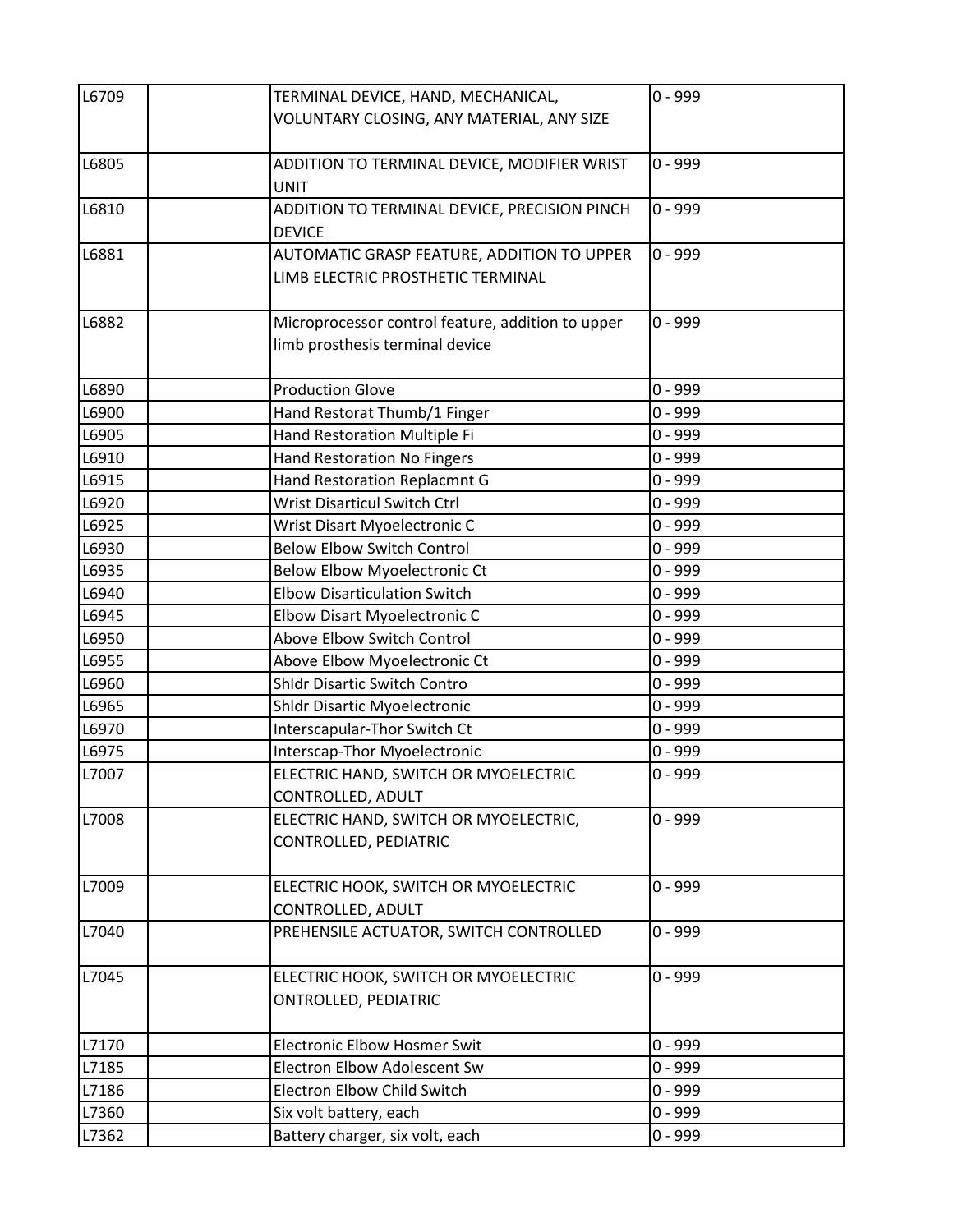| L7364          |           | Twelve volt battery, each                                  | $0 - 999$              |
|----------------|-----------|------------------------------------------------------------|------------------------|
| L7366          |           | Battery charger, twelve volt, each                         | $0 - 999$              |
| L7499          |           | <b>Upper Extremity Prosthes Nos</b>                        | $0 - 999$              |
| L7520          |           | Repair Prosthesis Per 15 Min                               | $0 - 999$              |
| L7900          | <b>NU</b> | Male vacuum erection system                                | $0 - 999$              |
| L8000          |           | Breast prosthesis, mastectomy bra, without                 | $0 - 999$              |
|                |           | integrated breast prosthesis form, any size, any type      |                        |
| L8001          |           | Breast prosthesis, mastectomy bra, with integrated         | $0 - 999$              |
|                |           | breast prosthesis form, unilateral, any size, any type     |                        |
|                |           |                                                            |                        |
| L8002          |           | Breast prosthesis, mastectomy bra, with integrated         | $0 - 999$              |
|                |           | breast prosthesis form, bilateral, any size, any type      |                        |
|                |           |                                                            |                        |
| L8010          |           | <b>Mastectomy Sleeve</b>                                   | $0 - 999$              |
| L8015          |           | <b>Ext Breastprosthesis Garment</b>                        | $0 - 999$              |
| L8020          |           | <b>Mastectomy Form</b>                                     | $0 - 999$              |
| L8030          |           | Breast Prosthesis, Silicone Or Equal, Without Integral     | $ 0 - 999$             |
|                |           | Adhesive                                                   |                        |
| L8300          |           | Truss Single W/ Standard Pad                               | $0 - 999$              |
| L8310          |           | Truss Double W/ Standard Pad                               | $0 - 999$              |
| L8400          |           | Sheath Below Knee                                          | $0 - 999$              |
| L8410          |           | Sheath Above Knee                                          | $0 - 999$              |
| L8415          |           | Sheath Upper Limb                                          | $0 - 999$              |
| L8417          |           | Pros Sheath/Sock W Gel Cushn                               | $0 - 999$              |
| L8420          |           | Prosthetic Sock Multi Ply Bk                               | $0 - 999$              |
| L8430          |           | Prosthetic Sock Multi Ply Ak                               | $0 - 999$              |
| L8435          |           | Pros Sock Multi Ply Upper Lm<br><b>Shrinker Below Knee</b> | $0 - 999$              |
| L8440          |           |                                                            | $0 - 999$<br>$0 - 999$ |
| L8460<br>L8465 |           | Shrinker Above Knee<br>Shrinker Upper Limb                 | $0 - 999$              |
| L8470          |           | Pros Sock Single Ply Bk                                    | $0 - 999$              |
| L8480          |           | Pros Sock Single Ply Ak                                    | $0 - 999$              |
| L8485          |           | Pros Sock Single Ply Upper L                               | $0 - 999$              |
| L8499          |           | Unlisted procedure for miscellaneous prosthetic            | $0 - 999$              |
|                |           | services                                                   |                        |
| L8500          |           | <b>ARTIFICIAL LARYNX</b>                                   | $0 - 999$              |
| L8500          | <b>NU</b> | ARTIFICIAL LARYNX                                          | $0 - 999$              |
| L8501          |           | TRACHEOSTOMY SPEAKING VALVE                                | $0 - 999$              |
| L8501          | <b>NU</b> | TRACHEOSTOMY SPEAKING VALVE                                | $0 - 999$              |
| L8505          | <b>NU</b> | ARTIFICIAL LARYNX, ACCESSORY                               | $0 - 999$              |
| L8507          |           | Tracheo-esophageal voice prosthesis, patient               | $0 - 999$              |
|                |           | inserted, any type, each                                   |                        |
| Q4074          |           | Iloprost, Inhalation Solution, Fda-Approved Final          | $0 - 999$              |
|                |           | Product, Non-Compounded, Administered Through              |                        |
|                |           | Dme, Unit Dose Form, Up                                    |                        |
|                |           |                                                            |                        |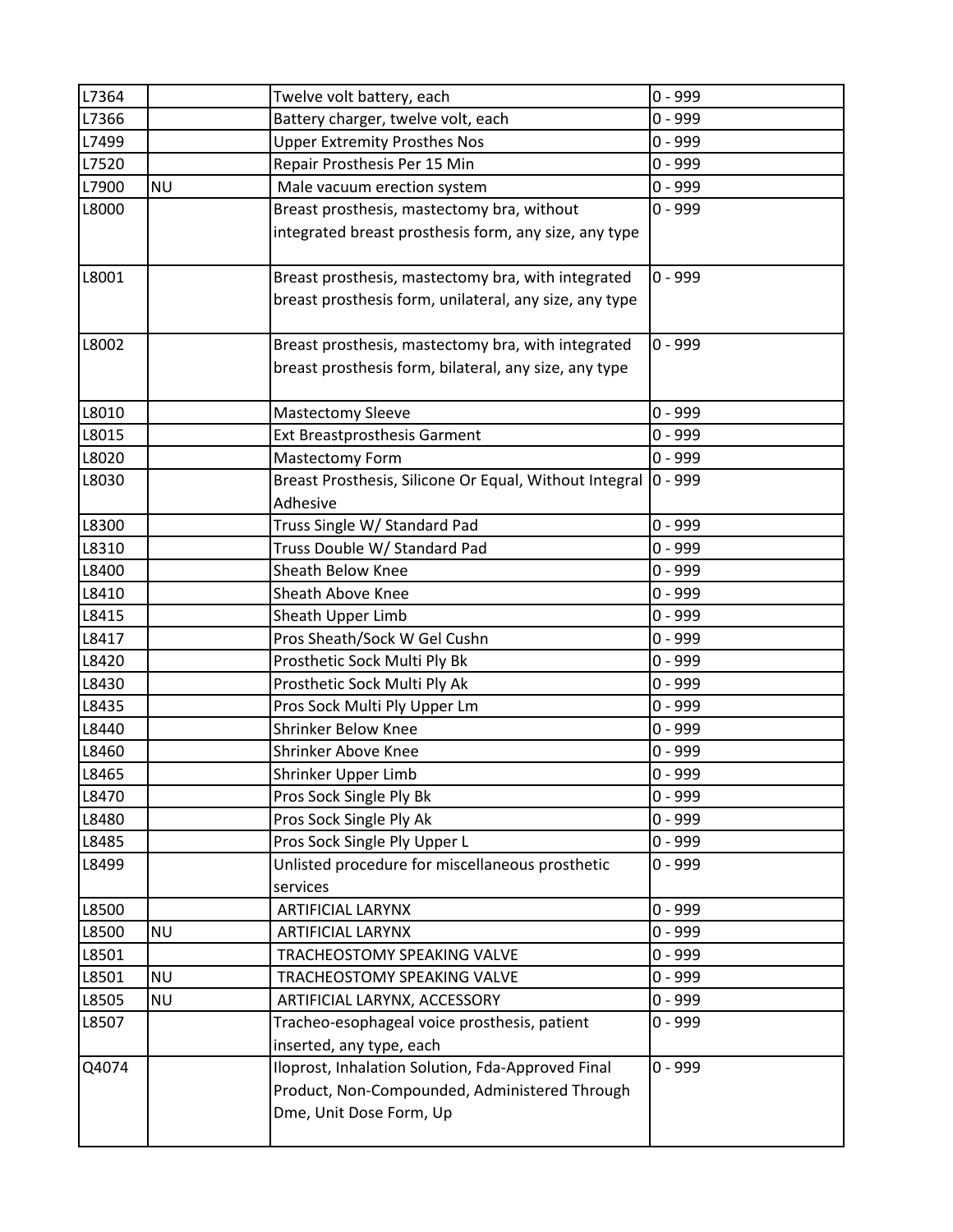| S1040  |           | CRANIAL REMOLDING ORTHOSIS, PEDIATRIC, RIGID,<br>WITH SOFT INTERFACE MATERIAL,                                    | $0 - 20$  |
|--------|-----------|-------------------------------------------------------------------------------------------------------------------|-----------|
| S5560  |           | Insulin delivery device, reusable pen; 1.5 ml size                                                                | $0 - 999$ |
| S5561  |           | Insulin delivery device, reusable pen; 3 ml size                                                                  | $0 - 999$ |
| S8490  |           | Insulin syringes (100 syringes, any size)                                                                         | $0 - 999$ |
| T4521  | <b>NU</b> | ADULT SIZED DISPOSABLE INCONTINENCE PRODUCT, 0 - 999<br>BRIEF/DIAPER, SMALL, EACH                                 |           |
| T4521* |           | ADULT SIZED DISPOSABLE INCONTINENCE PRODUCT,<br>BRIEF/DIAPER, SMALL, EACH                                         | $4 - 20$  |
| T4522  | <b>NU</b> | ADULT SIZED DISPOSABLE INCONTINENCE PRODUCT, 0 - 999<br>BRIEF/DIAPER, MEDIUM, EACH                                |           |
| T4522* |           | ADULT SIZED DISPOSABLE INCONTINENCE PRODUCT, 4 - 20<br>BRIEF/DIAPER, MEDIUM, EACH                                 |           |
| T4523  | <b>NU</b> | ADULT SIZED DISPOSABLE INCONTINENCE PRODUCT, 0 - 999<br>BRIEF/DIAPER, LARGE, EACH                                 |           |
| T4523* |           | ADULT SIZED DISPOSABLE INCONTINENCE PRODUCT,<br>BRIEF/DIAPER, LARGE, EACH                                         | $4 - 20$  |
| T4524  | <b>NU</b> | ADULT SIZED DISPOSABLE INCONTINENCE PRODUCT, 0 - 999<br>BRIEF/DIAPER, EXTRA LARGE, EACH                           |           |
| T4524* |           | ADULT SIZED DISPOSABLE INCONTINENCE PRODUCT, 4 - 20<br>BRIEF/DIAPER, EXTRA LARGE, EACH                            |           |
| T4525  | <b>NU</b> | ADULT SIZED DISPOSABLE INCONTINENCE PRODUCT, 0 - 999<br>PROTECTIVE UNDERWEAR/PULL-ON, SMALL SIZE,<br><b>EACH</b>  |           |
| T4525* |           | ADULT SIZED DISPOSABLE INCONTINENCE PRODUCT,<br>PROTECTIVE UNDERWEAR/PULL-ON, SMALL SIZE,<br><b>EACH</b>          | $4 - 20$  |
| T4526  | <b>NU</b> | ADULT SIZED DISPOSABLE INCONTINENCE PRODUCT, 0 - 999<br>PROTECTIVE UNDERWEAR/PULL-ON, MEDIUM SIZE,<br><b>EACH</b> |           |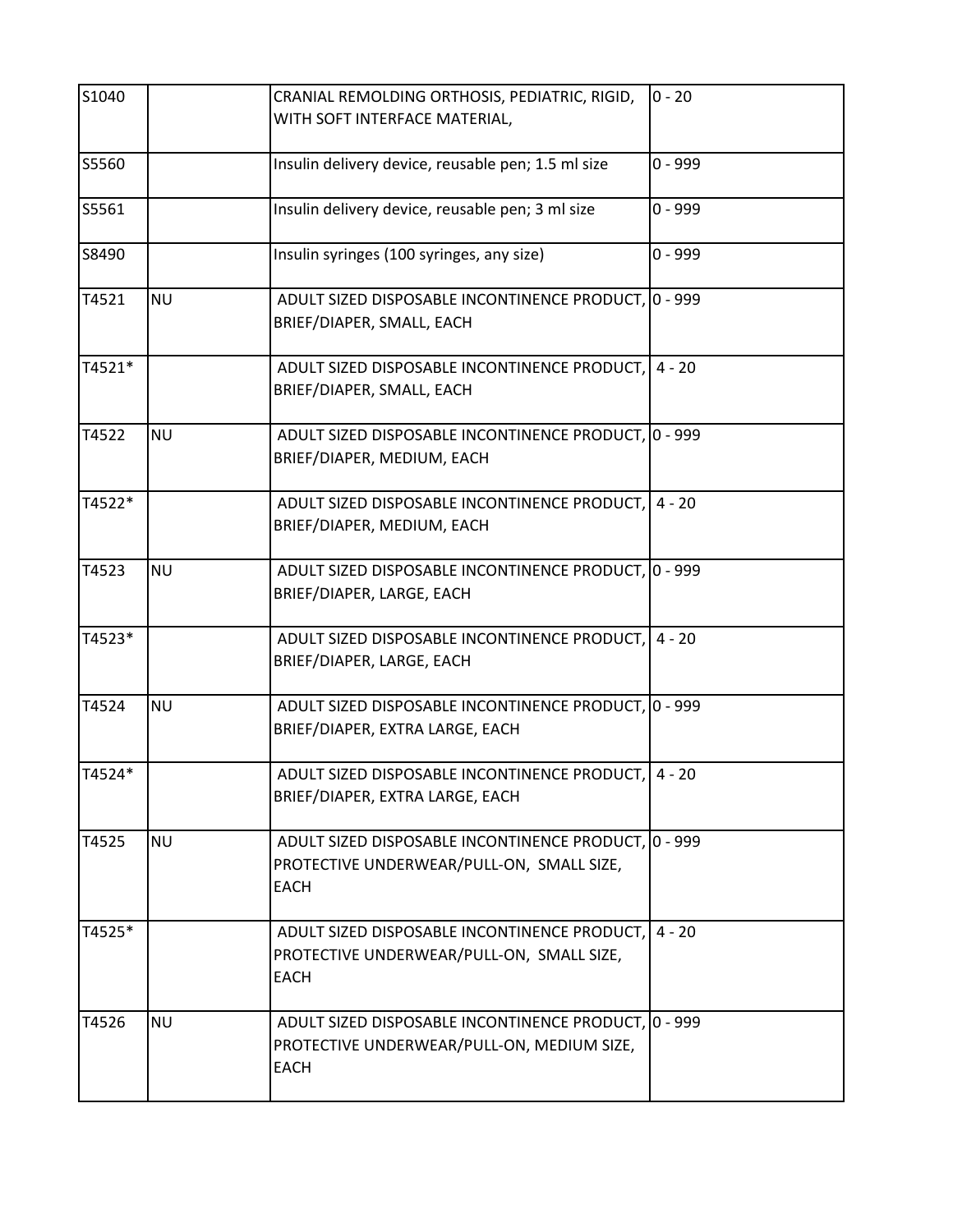| T4526* |           | ADULT SIZED DISPOSABLE INCONTINENCE PRODUCT,<br>PROTECTIVE UNDERWEAR/PULL-ON, MEDIUM SIZE,<br><b>EACH</b>        | $4 - 20$  |
|--------|-----------|------------------------------------------------------------------------------------------------------------------|-----------|
| T4527  | <b>NU</b> | ADULT SIZED DISPOSABLE INCONTINENCE PRODUCT, 0 - 999<br>PROTECTIVE UNDERWEAR/PULL-ON, LARGE SIZE,<br><b>EACH</b> |           |
| T4527* |           | ADULT SIZED DISPOSABLE INCONTINENCE PRODUCT,<br>PROTECTIVE UNDERWEAR/PULL-ON, LARGE SIZE,<br><b>EACH</b>         | $4 - 20$  |
| T4528  | <b>NU</b> | ADULT SIZED DISPOSABLE INCONTINENCE PRODUCT, 0 - 999<br>PROTECTIVE UNDERWEAR/PULL-ON, EXTRA LARGE<br>SIZE, EACH  |           |
| T4528* |           | ADULT SIZED DISPOSABLE INCONTINENCE PRODUCT,<br>PROTECTIVE UNDERWEAR/PULL-ON, EXTRA LARGE<br>SIZE, EACH          | $4 - 20$  |
| T4529  | <b>NU</b> | PEDIATRIC SIZED DISPOSABLE INCONTINENCE<br>PRODUCT, BRIEF/DIAPER, SMALL/MEDIUM SIZE,<br><b>EACH</b>              | $0 - 999$ |
| T4529* |           | PEDIATRIC SIZED DISPOSABLE INCONTINENCE<br>PRODUCT, BRIEF/DIAPER, SMALL/MEDIUM SIZE,<br><b>EACH</b>              | $4 - 20$  |
| T4530  | <b>NU</b> | PEDIATRIC SIZED DISPOSABLE INCONTINENCE<br>PRODUCT, BRIEF/DIAPER, LARGE SIZE, EACH                               | $0 - 999$ |
| T4530* |           | PEDIATRIC SIZED DISPOSABLE INCONTINENCE<br>PRODUCT, BRIEF/DIAPER, LARGE SIZE, EACH                               | $4 - 20$  |
| T4531  | <b>NU</b> | PEDIATRIC SIZED DISPOSABLE INCONTINENCE<br>PRODUCT, PROTECTIVE UNDERWEAR/PULL-ON,<br>SMALL/MEDIUM SIZE, EACH     | $0 - 999$ |
| T4531* |           | PEDIATRIC SIZED DISPOSABLE INCONTINENCE<br>PRODUCT, PROTECTIVE UNDERWEAR/PULL-ON,<br>SMALL/MEDIUM SIZE, EACH     | $4 - 20$  |
| T4532  | <b>NU</b> | PEDIATRIC SIZED DISPOSABLE INCONTINENCE<br>PRODUCT, PROTECTIVE UNDERWEAR/PULL-ON,<br>LARGE SIZE, EACH            | $0 - 999$ |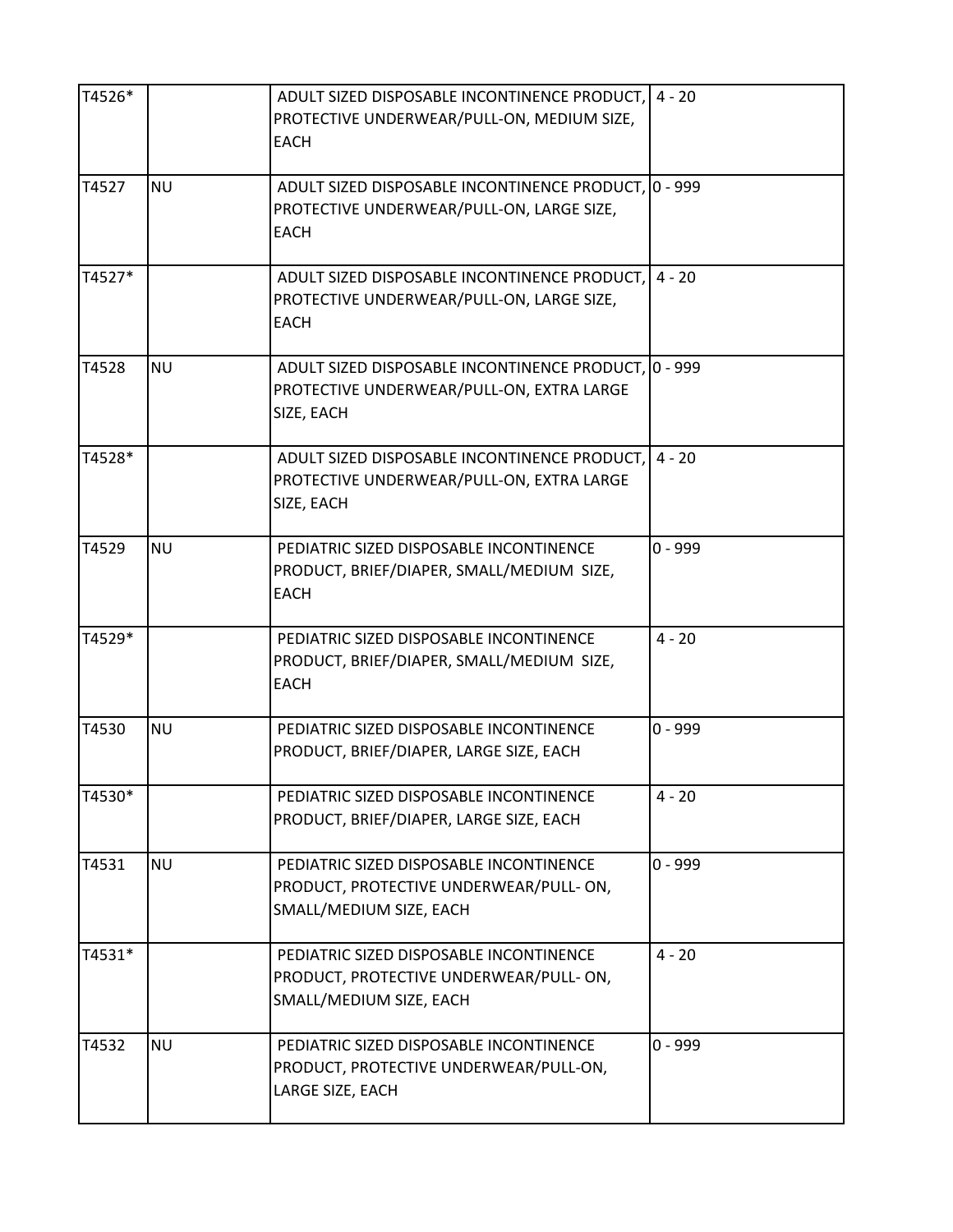| T4532* |           | PEDIATRIC SIZED DISPOSABLE INCONTINENCE<br>PRODUCT, PROTECTIVE UNDERWEAR/PULL-ON,<br>LARGE SIZE, EACH              | $4 - 20$  |
|--------|-----------|--------------------------------------------------------------------------------------------------------------------|-----------|
| T4533  | <b>NU</b> | YOUTH SIZED DISPOSABLE INCONTINENCE<br>PRODUCT, BRIEF/DIAPER, EACH                                                 | $0 - 999$ |
| T4533* |           | YOUTH SIZED DISPOSABLE INCONTINENCE<br>PRODUCT, BRIEF/DIAPER, EACH                                                 | $4 - 20$  |
| T4534  | <b>NU</b> | YOUTH SIZED DISPOSABLE INCONTINENCE<br>PRODUCT, PROTECTIVE UNDERWEAR/PULL-ON,<br><b>EACH</b>                       | $0 - 999$ |
| T4534* |           | YOUTH SIZED DISPOSABLE INCONTINENCE<br>PRODUCT, PROTECTIVE UNDERWEAR/PULL-ON,<br><b>EACH</b>                       | $4 - 20$  |
| T4535  | <b>NU</b> | DISPOSABLE LINER/SHIELD/GUARD/PAD/<br>UNDERGARMENT, FOR INCONTINENCE, EACH                                         | $0 - 999$ |
| T4535* |           | DISPOSABLE LINER/SHIELD/GUARD/PAD/<br>UNDERGARMENT, FOR INCONTINENCE, EACH                                         | $4 - 20$  |
| T4543  | <b>NU</b> | ADULT SIZED DISPOSABLE INCONTINENCE PRODUCT, 0 - 999<br>PROTECTIVE BRIEF/DIAPER, ABOVE EXTRA LARGE,<br><b>EACH</b> |           |
| T4543* |           | ADULT SIZED DISPOSABLE INCONTINENCE PRODUCT,<br>PROTECTIVE BRIEF/DIAPER, ABOVE EXTRA LARGE,<br><b>EACH</b>         | $4 - 20$  |
| T4544  | <b>NU</b> | ADULT SIZED DISPOSABLE INCONTINENCE PRODUCT, 0 - 999<br>PROTECTIVE UNDERWEAR/PULL-ON, ABOVE EXTRA<br>LARGE, EACH   |           |
| T4544* |           | ADULT SIZED DISPOSABLE INCONTINENCE PRODUCT,<br>PROTECTIVE UNDERWEAR/PULL-ON, ABOVE EXTRA<br>LARGE, EACH           | $4 - 20$  |
| V2623  |           | Plastic Eye Prosth Custom                                                                                          | $0 - 999$ |
| V2624  |           | Polishing Artifical Eye                                                                                            | $0 - 999$ |
| V2625  |           | <b>Enlargemnt Of Eye Prosthesis</b>                                                                                | $0 - 999$ |
| V2626  |           | <b>Reduction Of Eye Prosthesis</b>                                                                                 | $0 - 999$ |
| V2627  |           | <b>Scleral Cover Shell</b>                                                                                         | $0 - 999$ |